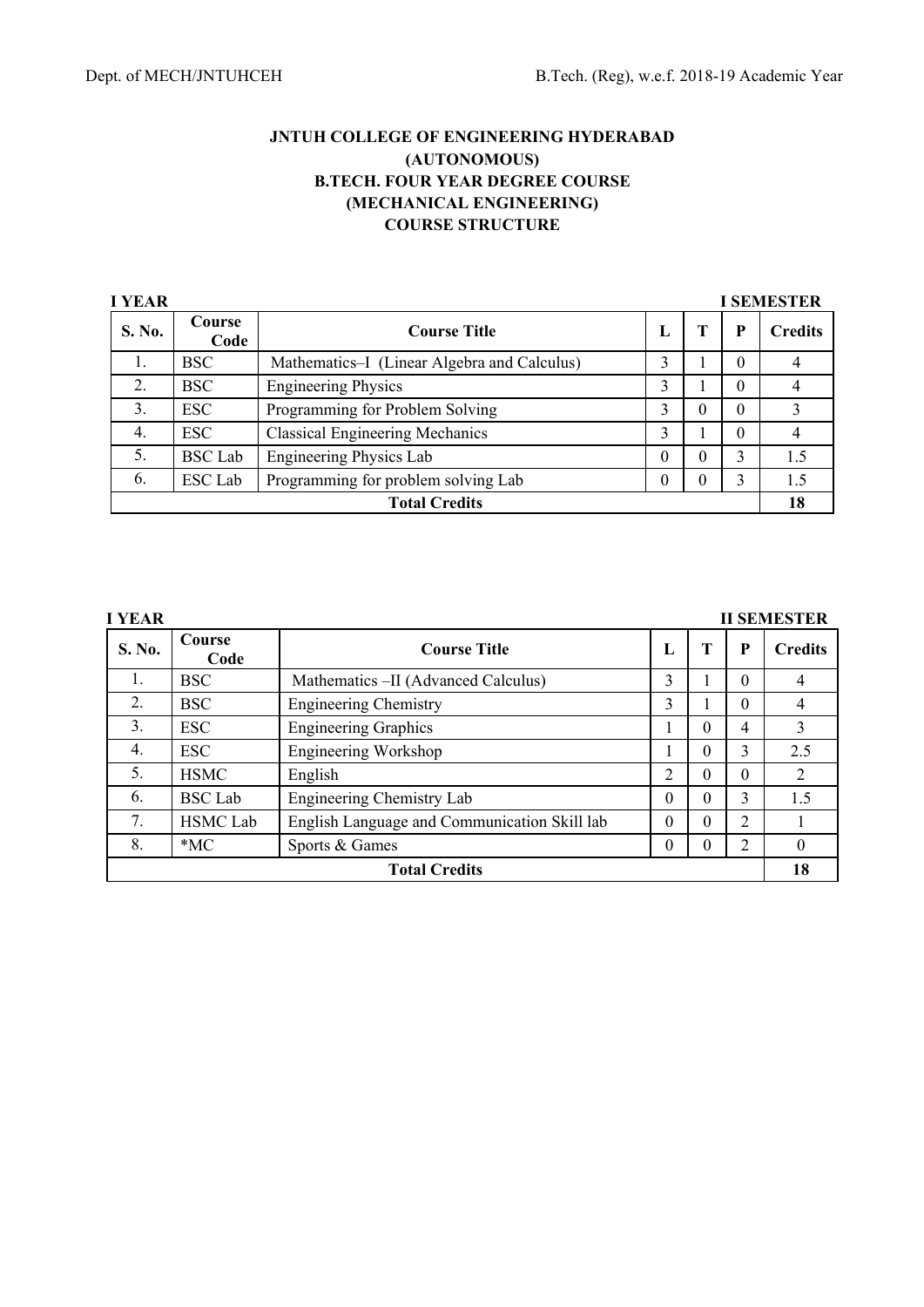| <b>II YEAR</b><br><b>I SEMESTER</b> |                    |                                                                                  |                |   |                |                |  |
|-------------------------------------|--------------------|----------------------------------------------------------------------------------|----------------|---|----------------|----------------|--|
| <b>S. No.</b>                       | <b>Course Code</b> | <b>Course Title</b>                                                              | п.             |   | P              | <b>Credits</b> |  |
| 1.                                  | <b>BSC</b>         | Engineering Mathematics -III (Probability<br>Distributions and Complex Variables | 3              |   | 0              |                |  |
| 2.                                  | $PCC-1$            | Mechanics of Solids                                                              | 3              | 0 | 0              | 3              |  |
| 3.                                  | $PCC-2$            | Material Science & Metallurgy                                                    | 3              | 0 | 0              | 3              |  |
| 4.                                  | PCC-3              | Production Technology                                                            | 3              | 0 | 0              | 3              |  |
| 5.                                  | PCC-4              | Thermodynamics                                                                   | 3              |   | 0              | 4              |  |
| 6.                                  | PCC-Lab1           | Production Technology Lab                                                        | $\Omega$       | 0 | $\overline{2}$ |                |  |
| 7.                                  | PCC-Lab2           | Machine Drawing Practice                                                         |                | 0 | 2              | $\overline{2}$ |  |
| 8.                                  | PCC-Lab3           | Material Science & Mechanics of Solids Lab                                       | $\Omega$       | 0 | 2              |                |  |
| 9.                                  | $*MC$              | <b>Indian Constitution</b>                                                       | $\overline{c}$ | 0 | 0              | 0              |  |
|                                     |                    | <b>Total Credits</b>                                                             |                |   |                | 21             |  |

| <b>II YEAR</b> |                    |                                                    |                |   |          | <b>II SEMESTER</b> |
|----------------|--------------------|----------------------------------------------------|----------------|---|----------|--------------------|
| S. No          | <b>Course Code</b> | <b>Course Title</b>                                | L              |   | P        | <b>Credits</b>     |
| 1.             | PCC-5              | Kinematics of Machinery                            | 3              |   | $\Omega$ | 4                  |
| 2.             | PCC-6              | Thermal Engineering-I                              | 3              |   | $\Omega$ | 4                  |
| 3.             | $PCC-7$            | Fluid Mechanics and Hydraulic Machinery            | 3              |   | $\Omega$ | 4                  |
| 4.             | PCC-8              | Instrumentation & Control Systems                  | 3              | 0 | $\Omega$ | 3                  |
| 5.             | <b>ESC</b>         | Basics of Electrical & Electronics Engineering     | 3              | 0 | $\Omega$ | 3                  |
| 6.             | PCC-Lab 5          | Fluid Mechanics and Hydraulic Machinery Lab        | $\Omega$       | 0 | 2        |                    |
| 7.             | PCC-Lab 6          | Instrumentation & Control Systems Lab.             | $\Omega$       | 0 | 2        |                    |
| 8.             | ESC-Lab            | Basics of Electrical & Electronics Engineering Lab | $\Omega$       | 0 | 2        |                    |
| 9.             | $*MC$              | <b>Environmental Science</b>                       | $\overline{2}$ | 0 | $\theta$ |                    |
|                |                    | <b>Total Credits</b>                               |                |   |          | 21                 |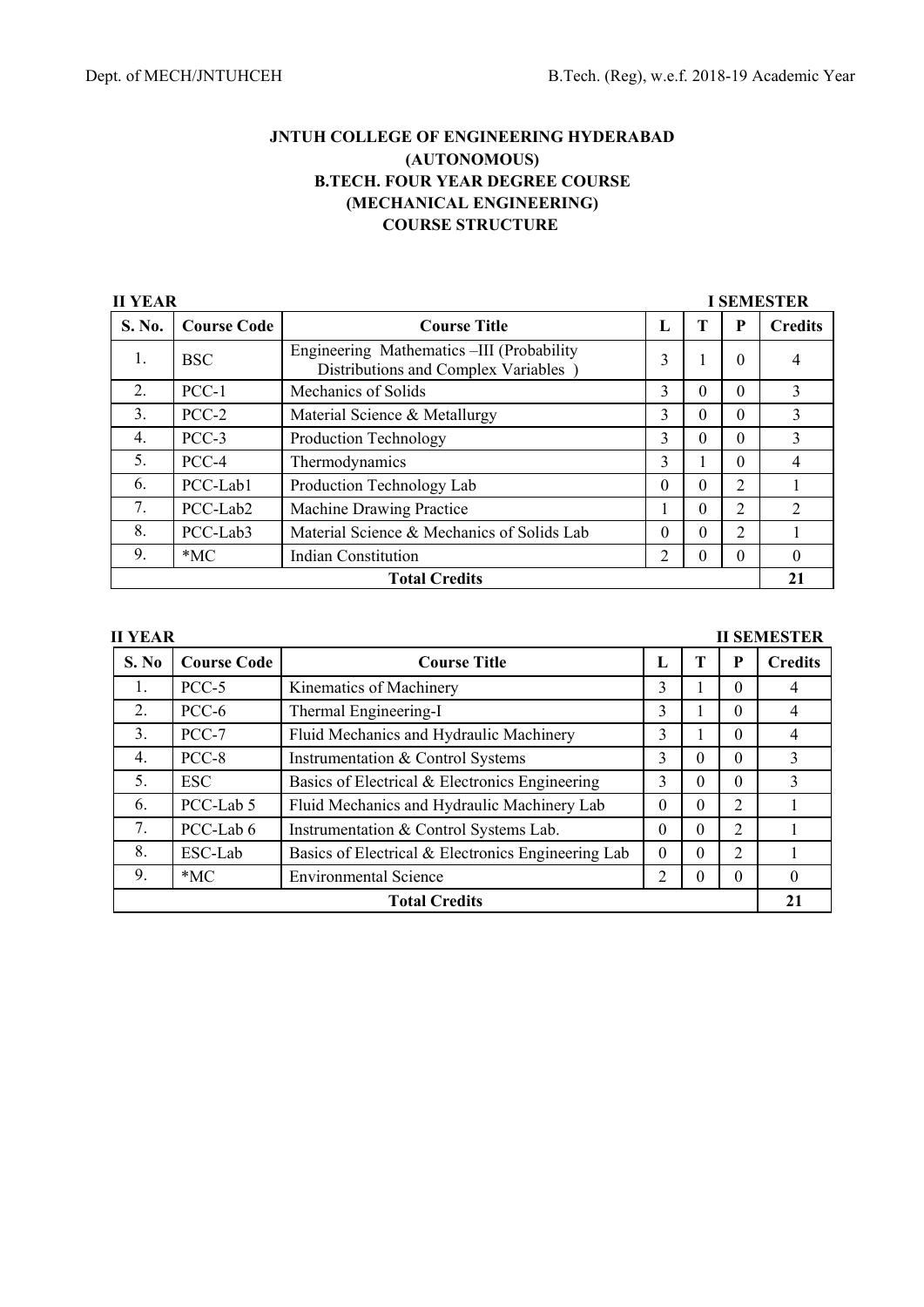| <b>III YEAR</b><br><b>I SEMESTER</b> |                    |                                           |          |          |                |                |  |  |
|--------------------------------------|--------------------|-------------------------------------------|----------|----------|----------------|----------------|--|--|
| S. No.                               | <b>Course Code</b> | <b>Course Title</b>                       | L        | Т        | P              | <b>Credits</b> |  |  |
| 1.                                   | PCC-9              | Dynamics of Machinery                     | 3        |          | $\theta$       | 4              |  |  |
| 2.                                   | $PCC-10$           | Design of Machine Elements-I              | 3        | $\Omega$ | $\Omega$       | 3              |  |  |
| 3.                                   | $PCC-11$           | Metrology & Machine Tools                 | 3        | $\theta$ | $\Omega$       | 3              |  |  |
| 4.                                   | $PCC-12$           | Thermal Engineering-II                    | 3        | $\Omega$ | $\Omega$       | 3              |  |  |
| 5.                                   | PEC-1              | Professional Elective-I                   | 3        | 0        | 0              | 3              |  |  |
| 6.                                   | <b>HSMC</b>        | Business Economics and Financial Analysis | 3        | 0        | $\Omega$       | $\mathbf{3}$   |  |  |
| 7.                                   | PCC-Lab 7          | Thermal Engineering- I Lab                | $\theta$ | $\theta$ | $\mathfrak{D}$ |                |  |  |
| 8.                                   | PCC-Lab 8          | Metrology & Machine Tools Lab             | $\theta$ | $\theta$ | 2              |                |  |  |
| 9.                                   | PCC-Lab 9          | Kinematics & Dynamics Lab.                | $\Omega$ |          | 2              |                |  |  |
|                                      |                    | <b>Total Credits</b>                      |          |          |                | 22             |  |  |

| <b>III YEAR</b> |                    |                                                                               |          |          |                | <b>II SEMESTER</b> |
|-----------------|--------------------|-------------------------------------------------------------------------------|----------|----------|----------------|--------------------|
| S. No           | <b>Course Code</b> | <b>Course Title</b>                                                           | L        | T        | P              | <b>Credits</b>     |
| 1.              | $PCC-13$           | Design of Machine Elements-II                                                 | 3        | $\theta$ | $\Omega$       | 3                  |
| 2.              | $PCC-14$           | <b>Heat Transfer</b>                                                          | 3        |          | $\Omega$       | 4                  |
| 3.              | $PCC-15$           | CAD & CAM                                                                     | 3        | $\Omega$ | $\Omega$       | 3                  |
| 4.              | $PCC-16$           | Refrigeration & Air Conditioning                                              | 3        | $\Omega$ | $\Omega$       | 3                  |
| 5.              | PEC-2              | Professional Elective-II                                                      | 3        | $\Omega$ | $\Omega$       | 3                  |
| 6.              | OEC-1              | Open Elective-I                                                               | 3        | $\Omega$ | $\Omega$       | 3                  |
| 7.              | PCC-Lab 10         | Heat Transfer Lab                                                             | $\Omega$ | $\Omega$ | 2              |                    |
| 8.              | PCC-Lab 11         | Thermal Engineering -II Lab                                                   | $\Omega$ | $\theta$ | 2              |                    |
| 9.              | HSMC-Lab           | Advanced English Communication Skills lab                                     | $\Omega$ | $\Omega$ | $\overline{2}$ |                    |
| 10.             | UG                 | Mini Project (Evaluated in IV-I and Credits will<br>be Allotted in $IV - I$ ) |          |          | 4              |                    |
|                 |                    | <b>Total Credits</b>                                                          |          |          |                | 22                 |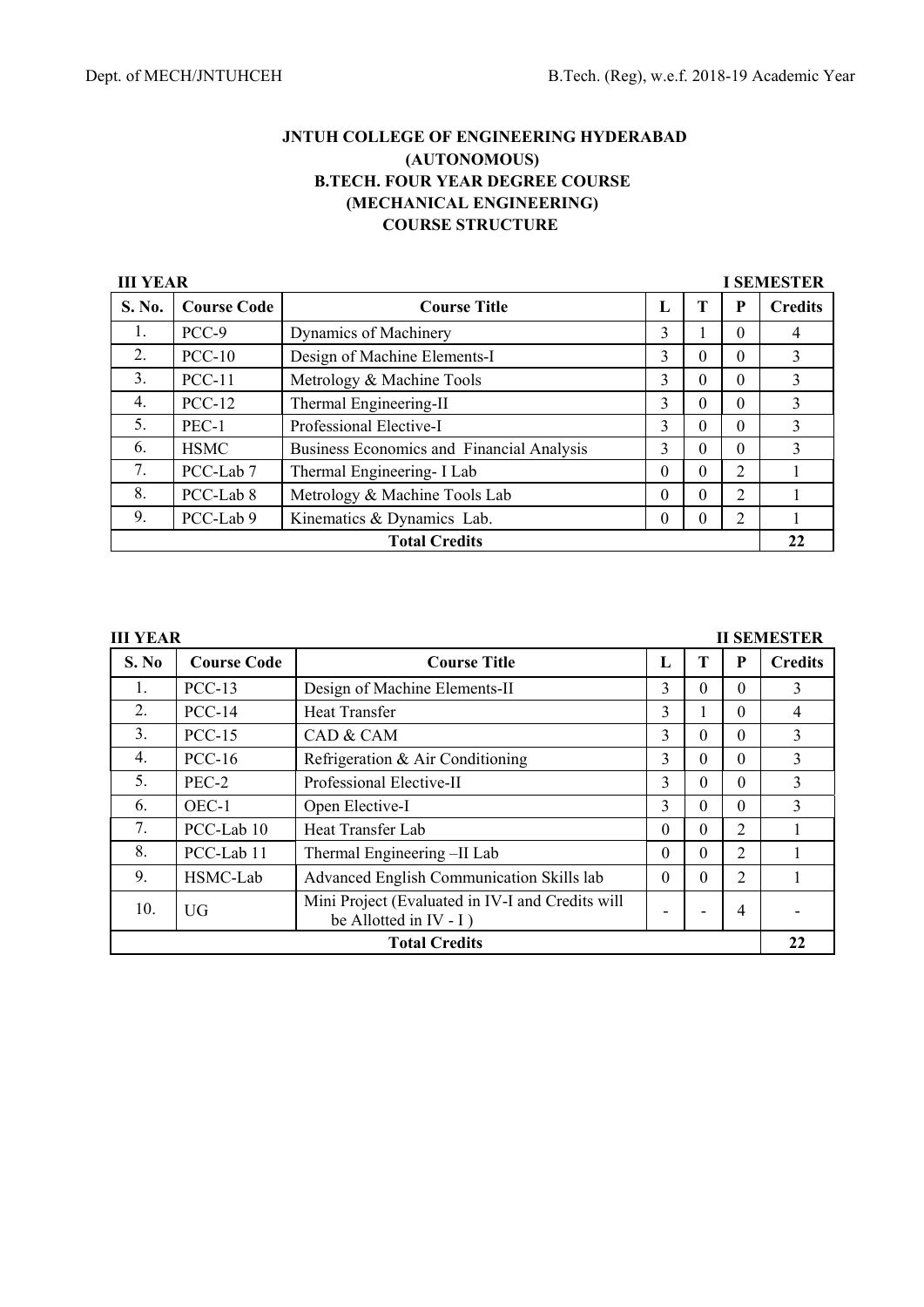| <b>IV YEAR</b><br><b>I SEMESTER</b> |                    |                               |                |          |                |                |  |  |
|-------------------------------------|--------------------|-------------------------------|----------------|----------|----------------|----------------|--|--|
| S. No.                              | <b>Course Code</b> | <b>Course Title</b>           | L              | T        | P              | <b>Credits</b> |  |  |
| 1.                                  | $PCC-17$           | <b>Finite Element Methods</b> | 3              | $\Omega$ | 0              | $\mathcal{E}$  |  |  |
| 2.                                  | PEC-3              | Professional Elective-III     | 3              | 0        | $\Omega$       | 3              |  |  |
| 3.                                  | PEC-4              | Professional Elective-IV      | 3              | $\Omega$ | 0              | 3              |  |  |
| 4.                                  | <b>ESC</b>         | Composite Materials           | $\overline{2}$ | $\Omega$ | 0              | $\overline{2}$ |  |  |
| 5.                                  | OEC-2              | Open Elective-II              | 3              | $\Omega$ | 0              | 3              |  |  |
| 6.                                  | PCC Lab 12         | CAD/ CAM Lab                  | $\Omega$       | $\Omega$ | $\overline{2}$ |                |  |  |
| 7.                                  |                    | Seminar                       | $\Omega$       | $\Omega$ | $\overline{2}$ |                |  |  |
| 8.                                  |                    | Mini project                  | -              |          | 4              | 2              |  |  |
| 9.                                  | <b>UG</b>          | Project-I                     | $\theta$       | $\theta$ | 6              | 3              |  |  |
|                                     |                    | <b>Total Credits</b>          |                |          |                | 21             |  |  |

| <b>IV YEAR</b> |                    |                          |   |        |          | <b>II SEMESTER</b> |
|----------------|--------------------|--------------------------|---|--------|----------|--------------------|
| <b>S. No.</b>  | <b>Course Code</b> | <b>Course Title</b>      | L |        | P        | <b>Credits</b>     |
| 1.             | PEC-5              | Professional Elective-V  |   | 0      | 0        |                    |
| 2.             | PEC-6              | Professional Elective-VI | 3 | $_{0}$ | 0        |                    |
| 3.             | OEC-3              | Open Elective-III        |   | 0      | $\Omega$ |                    |
| 4.             | Project            | Project-II               |   | 0      | 16       |                    |
|                |                    | <b>Total Credits</b>     |   |        |          |                    |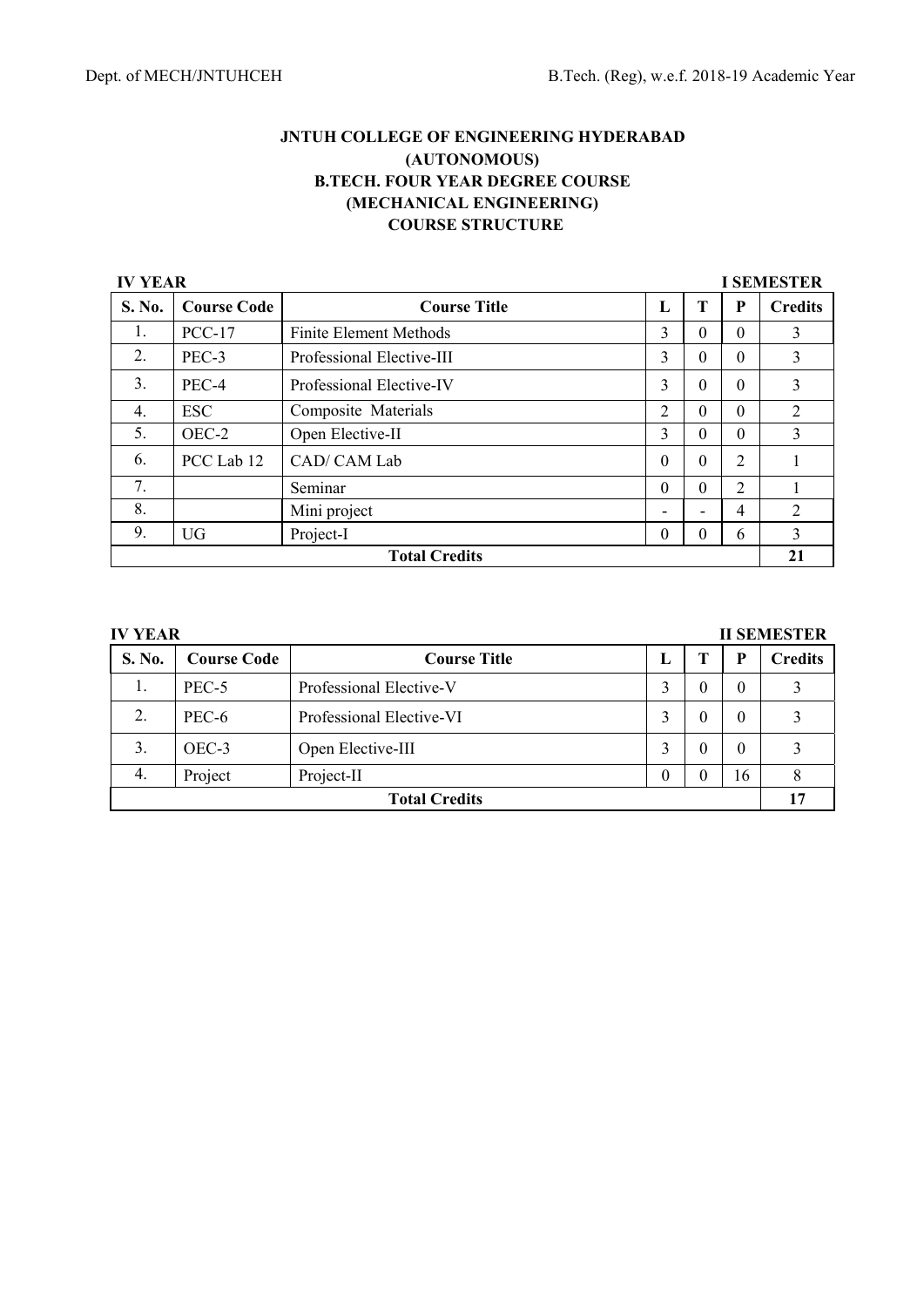### **Professional Elective-I:**

- 1. Operations Research
- 2. Industrial Robotics
- 3. Mechanical Vibrations

#### **Professional Elective-II:**

- 1. Unconventional Machining Processes
- 2. Machine Tool Design
- 3. Production Planning & Control

### **Professional Elective-III:**

- 1. Additive Manufacturing
- 2. Automation in Manufacturing
- 3. MEMS

### **Professional Elective-IV:**

- 1. Power Plant Engineering
- 2. Automobile Engineering
- 3. Renewable Energy Sources

### **Professional Elective-V:**

- 1. Computational Fluid Dynamics
- 2. Turbo Machinery
- 3. Fluid Power Systems

## **Professional Elective-VI:**

- 1. Industrial Management
- 2. Production Operation and Management
- 3. Tribology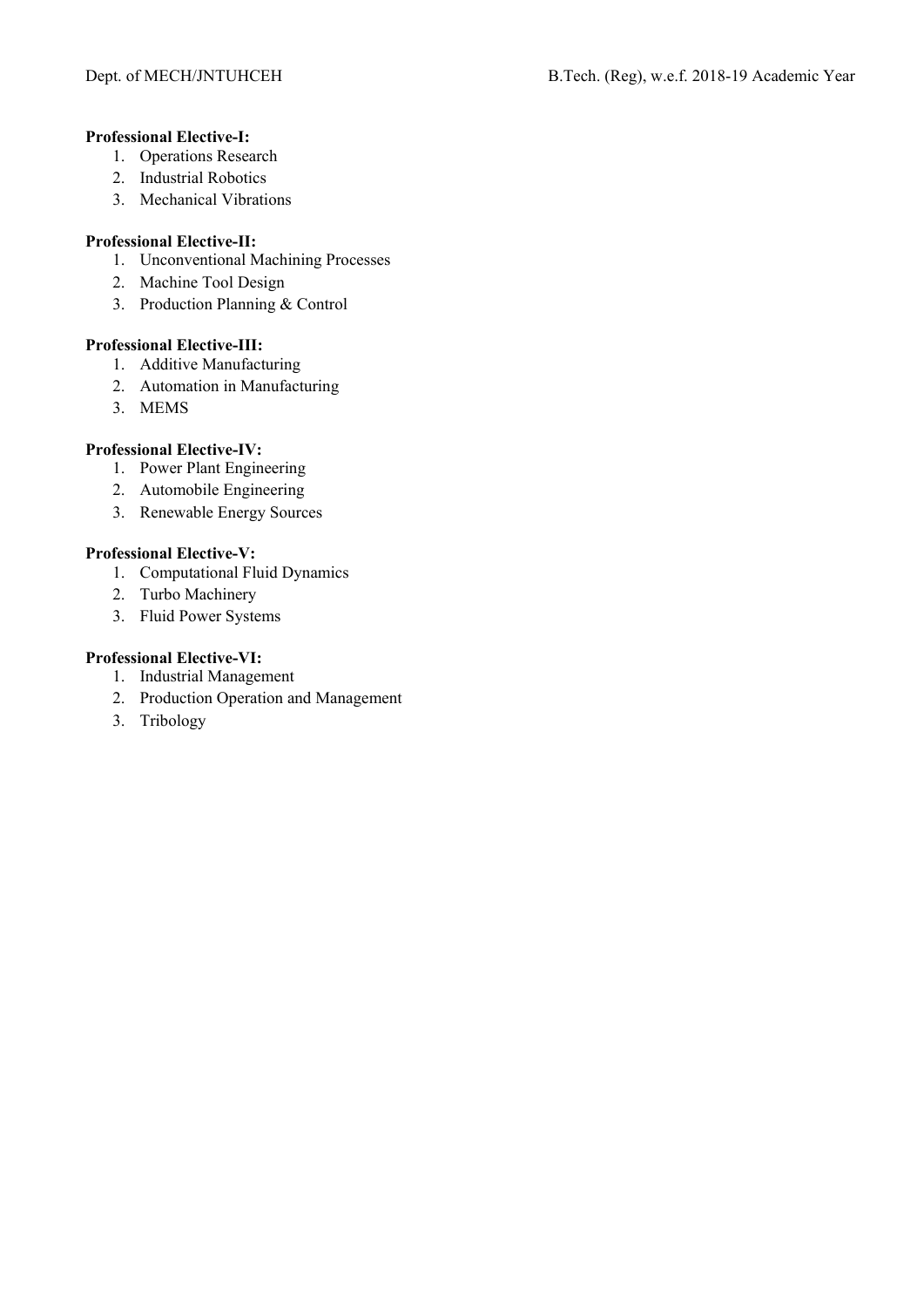## **MATHEMATICS‐ I**

## (Linear Algebra and Calculus) **(For CIVIL, EEE, MECH, ECE, CSE, METT Engineering Branches) I Year I Semester**

| -L                      | $\mathbf{T}$            | $\mathsf{P}$ | $\mathbf C$             |
|-------------------------|-------------------------|--------------|-------------------------|
| $\overline{\mathbf{3}}$ | $\overline{\mathbf{1}}$ | $\mathbf 0$  | $\overline{\mathbf{4}}$ |

**Pre-requisites:** Mathematical Knowledge of 12<sup>th</sup>/ Intermediate level **Objectives:** To learn

- Types of matrices and their properties.
- Concept of a rank of the matrix and applying this concept to know the consistency and solving the system of linear equations.
- Concept of Eigenvalues and Eigenvectors and to reduce the quadratic form to canonical form
- Concept of Sequence.
- Concept of nature of the series.
- Geometrical approach to the mean value theorems and their application to the mathematical problems
- Evaluation of surface areas and volumes of revolutions of curves.
- Evaluation of improper integrals using Beta and Gamma functions.
- Partial differentiation, concept of total derivative
- Finding maxima and minima of function of two and three variables.

#### **UNIT‐I: Matrices 10 L**

Matrices: Types of Matrices, Symmetric; Hermitian; Skew-symmetric; Skew-Hermitian; orthogonal matrices; Unitary Matrices; Rrank of a matrix by Echelon form and Normal form, Inverse of Non‐singular matrices by Gauss-Jordan method; System of linear equations; solving system of Homogeneous and Non‐Homogeneous equations, Gauss elimination method; Gauss Seidel Iteration Method.

#### **UNIT‐II: Eigenvalues and Eigenvectors 10 L**

Linear Transformation and Orthogonal Transformation: Eigenvalues and Eigenvectors and their properties: Diagonalization of a matrix; Cayley‐Hamilton Theorem (without proof); finding inverse and power of a matrix by Cayley‐Hamilton Theorem; Quadratic forms and Nature of the Quadratic Forms; Reduction of Quadratic form to canonical forms by Orthogonal Transformation

#### **UNIT‐III: Sequences& Series 10 L**

Sequence: Definition of a Sequence, limit; Convergent, Divergent and Oscillatory sequences.

Series: Convergent, Divergent and Oscillatory Series; Series of positive terms; Comparison test, p‐test, D‐ Alembert's ratio test; Raabe's test; Cauchy's Integral test; Cauchy's root test; logarithmic test. Alternating series: Leibnitz test; Alternating Convergent series: Absolute and Conditionally Convergence. **UNIT‐IV: Calculus 10 L**

Mean value theorems: Rolle's theorem, Lagrange's Mean value theorem with their Geometrical Interpretation and applications, Cauchy's Mean value Theorem. Taylor's Series.

Applications of definite integrals to evaluate surface areas and volumes of revolutions of curves (Only in Cartesian coordinates), Definition of Improper Integral: Beta and Gamma functions and their applications.

**UNIT‐V: Multivariable calculus (Partial Differentiation and applications) 8 L**

Definitions of Limit and continuity.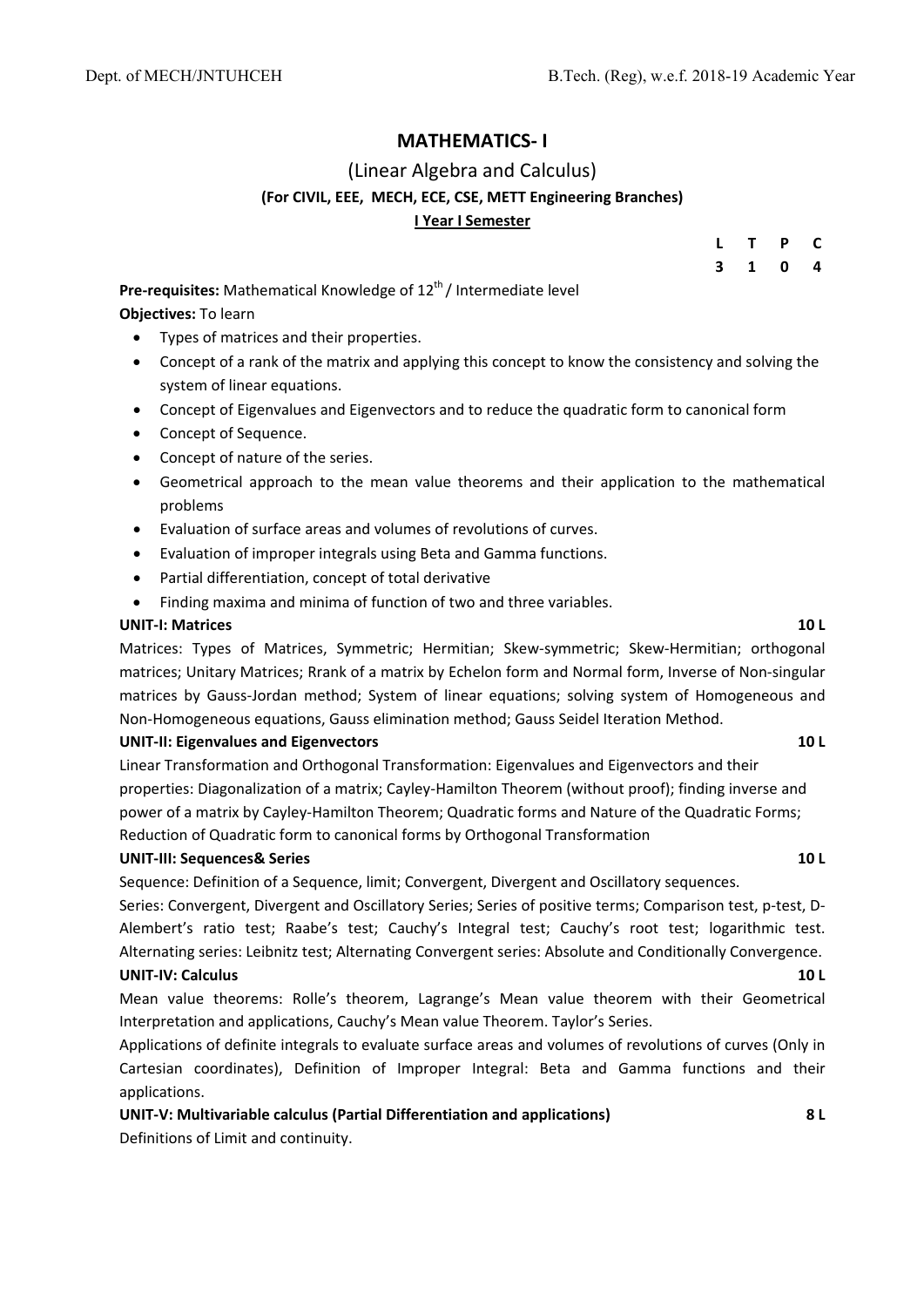Partial Differentiation; Euler's Theorem; Total derivative; Jacobian; Functional dependence & independence, Maxima and Minima of functions of two variables and three variables using method of Lagrange multipliers.

#### **Course outcomes:**

After learning the contents of this paper the student must be able to

- Write the matrix representation of a set of linear equations and to analyse the solution of the system of equations
- Find the Eigenvalues and Eigenvectors
- Reduce the quadratic form to canonical form using orthogonal transformations.
- Analyse the nature of sequence and series.
- Solve the applications on the mean value theorems.
- Evaluate the improper integrals using Beta and Gamma functions
- Find the extreme values of functions of two variables with/ without constraints.

#### **Text Books**

- 1. B.S. Grewal, Higher Engineering Mathematics, Khanna Publishers, 36<sup>th</sup> Edition, 2010
- 2. Erwin kreyszig, Advanced Engineering Mathematics, 9<sup>th</sup> Edition, John Wiley & Sons, 2006.

### **References**

- 1. G.B. Thomas and R.L. Finney, Calculus and Analytic geometry, 9<sup>th</sup>Edition, Pearson, Reprint, 2002.
- 2. N.P. Bali and Manish Goyal, A text book of Engineering Mathematics, LaxmiPublications, Reprint, 2008.
- 3. Ramana B.V., Higher Engineering Mathematics, Tata McGraw Hill New Delhi,11<sup>th</sup>Reprint, 2010.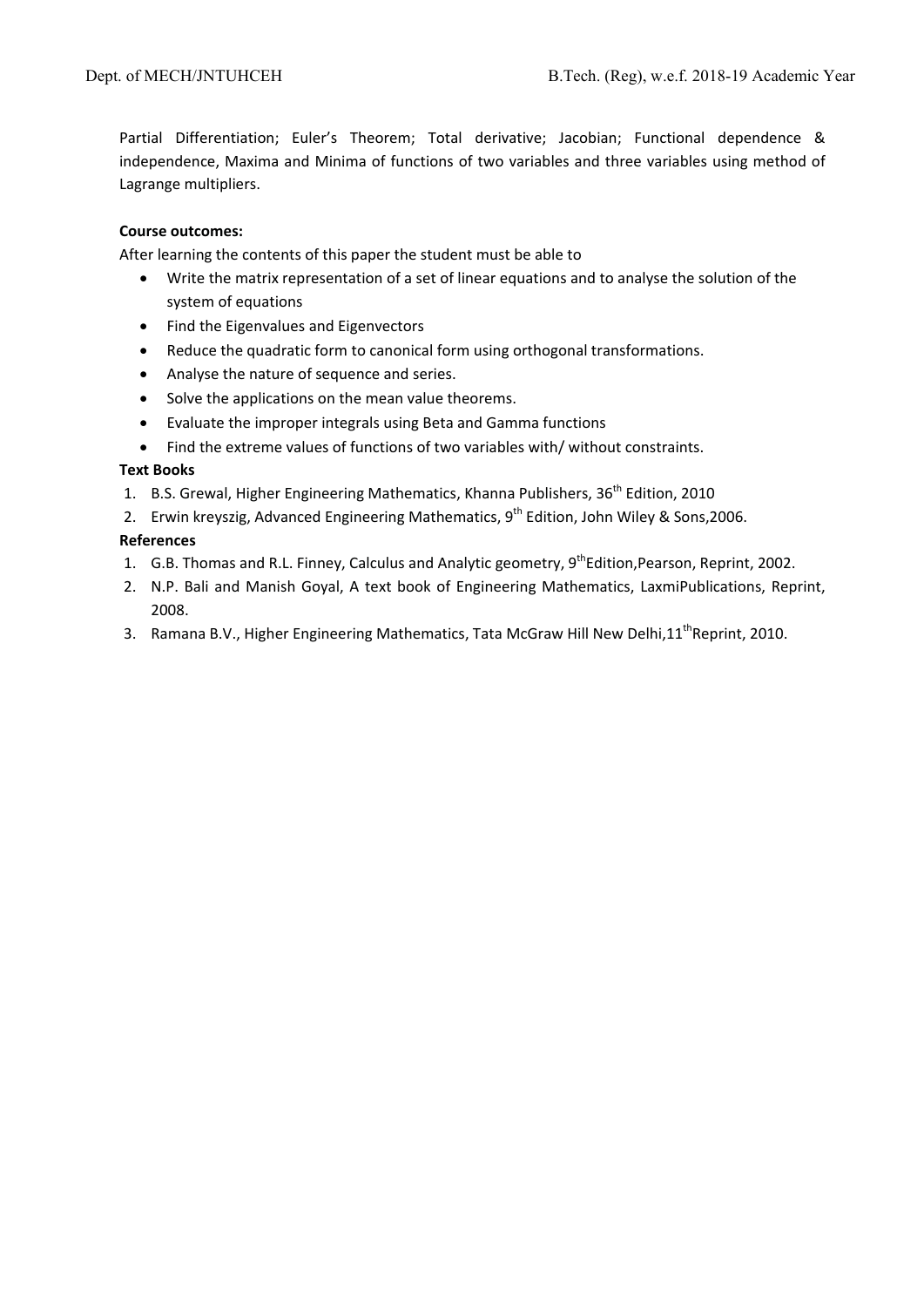**L T P C** 

## **ENGINEERING PHYSICS**

## **COMMON FOR (Civil, Mechanical, Metallurgy, Chemical)**

| I Year, B.Tech. I-Sem |  |  |
|-----------------------|--|--|
|                       |  |  |

| <b>COURSE OBJECTIVES:</b> The course should enable the students to: |  | 3 1 0 4 |  |
|---------------------------------------------------------------------|--|---------|--|
|                                                                     |  |         |  |

- 1. understand the concepts of interference and diffraction.
- 2. learn the basic principles of laser and optical fiber.
- 3. know about band theory and the classification of materials into three groups.
- 4. exposed to present generation engineered materials and their properties.
- 5. have knowledge about principles of wave mechanics.

**COURSE OUTCOMES:** The student will able to:

- 1. Analyze and get knowledge about diffraction grating and polarization.
- 2. Justify applications and principles of laser and how the graded index optical fiber is more efficient than step index optical fiber in fiber optic communication system.
- 3. Gain clear knowledge about Fermi level and energy band diagram.
- 4. Get clear knowledge about fabrication and characterization of nanomaterials.
- 5. Learn about Principles and applications of ultrasonic waves and acoustics of buildings.

## **UNIT-I: Wave Optics**

Introduction, Huygen's principle, Superposition of waves, Interference of light by wave front splitting-Young's double slit experiment , amplitude splitting- Newton's rings, Fresnel and Fraunhofer diffractions, Fraunhofer diffraction at a single slit and double slit, Diffraction grating: Grating spectrum and resolving power, Introduction to polarization, Double refraction-Construction & working principle of Nicol prism.

## **UNIT-II: Lasers and Fibre Optics**

**Lasers**: Introduction, Absorption, Spontaneous and Stimulated emission of radiation, Characteristics of Lasers, Active medium, Resonating cavity, Pumping mechanisms, Population inversion, Einstein coefficients and relation between them, Construction and working of lasers: Ruby laser, He-Ne laser and application of lasers.

**Fibre Optics**: Introduction, Principle and Construction of an optical fibre, Acceptance angle, Numerical aperture, Types of Fibres-Single & Multimode, Glass & Plastic, Step Index & Graded Index Optical fibers, Losses associated with optical fibres, Basic components in optical fiber communication system, Applications of optical fibres.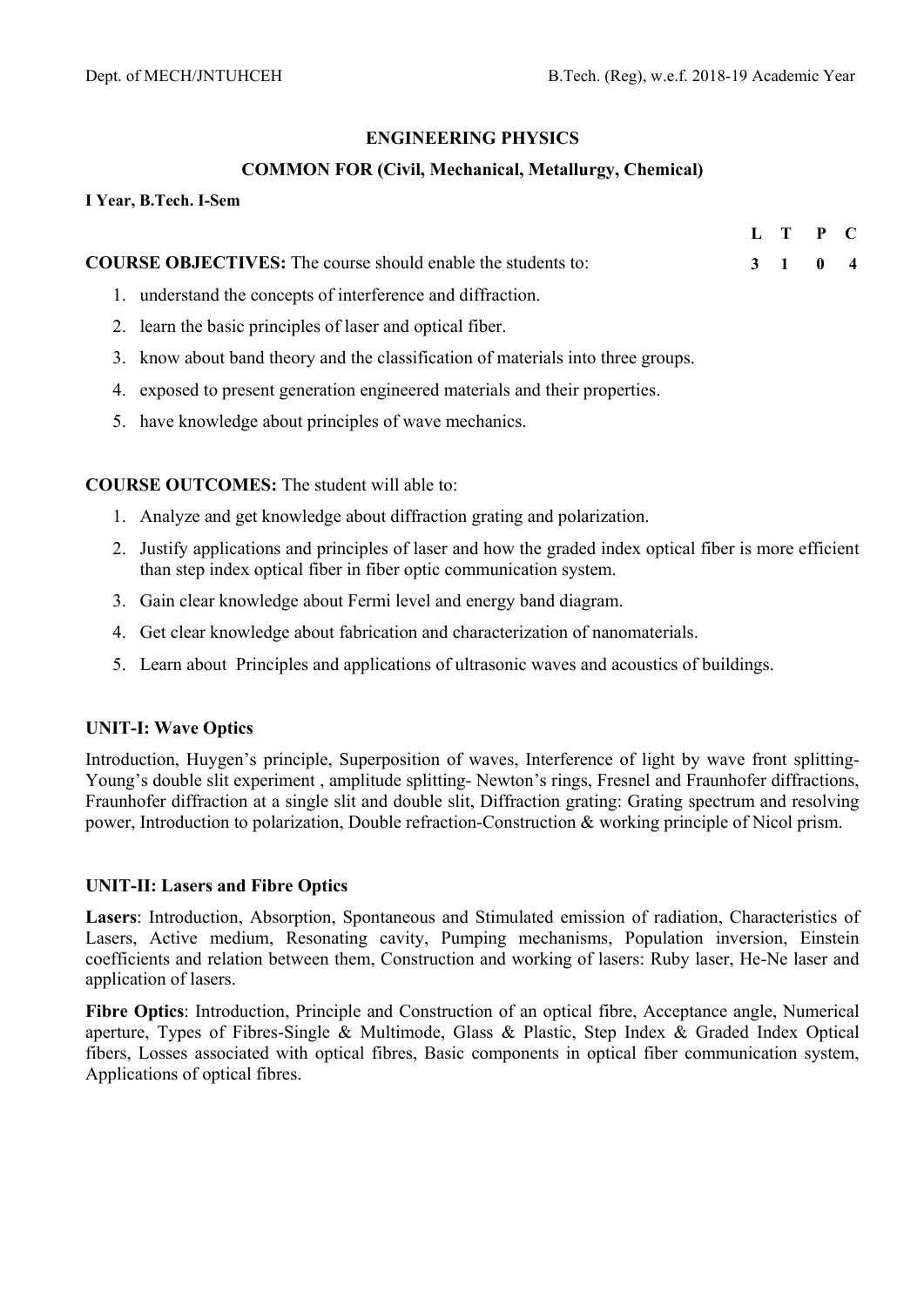## **UNIT-III: Introduction to solids**

Introduction, Free electron theory of metals, Classical and quantum free electron theory, Estimation of Fermi energy, Dependence of Fermi level on temperature, Density of states, Bloch's theorem, Kronig – Penny model, E-K diagram, Origin of energy bands, Classification of materials on the basis of energy bands, Direct and Indirect band gaps, Effective mass of electron.

## **UNIT-IV: Synthesis & Characterization of Nanomaterials**

Introduction, nanoscale, Quantum confinement, Surface to volume ratio, Bottom-up Fabrication: Sol-Gel, Precipitation, Combustion Methods; Top-Down Fabrication: Chemical Vapor Deposition, Physical Vapor Deposition, Characterization Techniques (XRD, SEM &TEM) and Applications of nanomaterials.

## **UNIT-V: Ultrasonics & Acoustics of Buildings**

**Ultrasonics:** Introduction, Production of ultrasonic waves, Magneto striction method, Piezo electric method, Detection of ultrasonic waves, Properties of ultrasonic waves, Use of ultrasonics for nondestructive testing, Applications of ultrasonics.

**Acoustics of buildings**: Introduction, Basic requirements of acoustically good hall, Reverberation and time of reverberation, Sabine's formula for reverberation time, Measurement of absorption coefficient of a material, Factors affecting the architectural acoustics and their remedies, Acoustic quieting.

## **Text Books:**

- 1. A textbook of Engineering Physics, Dr. M.N. Avadhanulu, Dr. P.G Kshirsagar S.Chand.
- 2. Haliday and Resnick, Physics Wiley.

## **References:**

- 1. Classical Mechanics by J.C. Upadyaya, Himalaya Publishing House, 2005.
- 2. Introduction to Solid State Physics by Charles Kittel, Wiley student edition.
- 3. O. Svelto, "Principles of Lasers".
- 4. Ajoy Ghatak, "Optics", Mc Graw-Hill Education, 2012.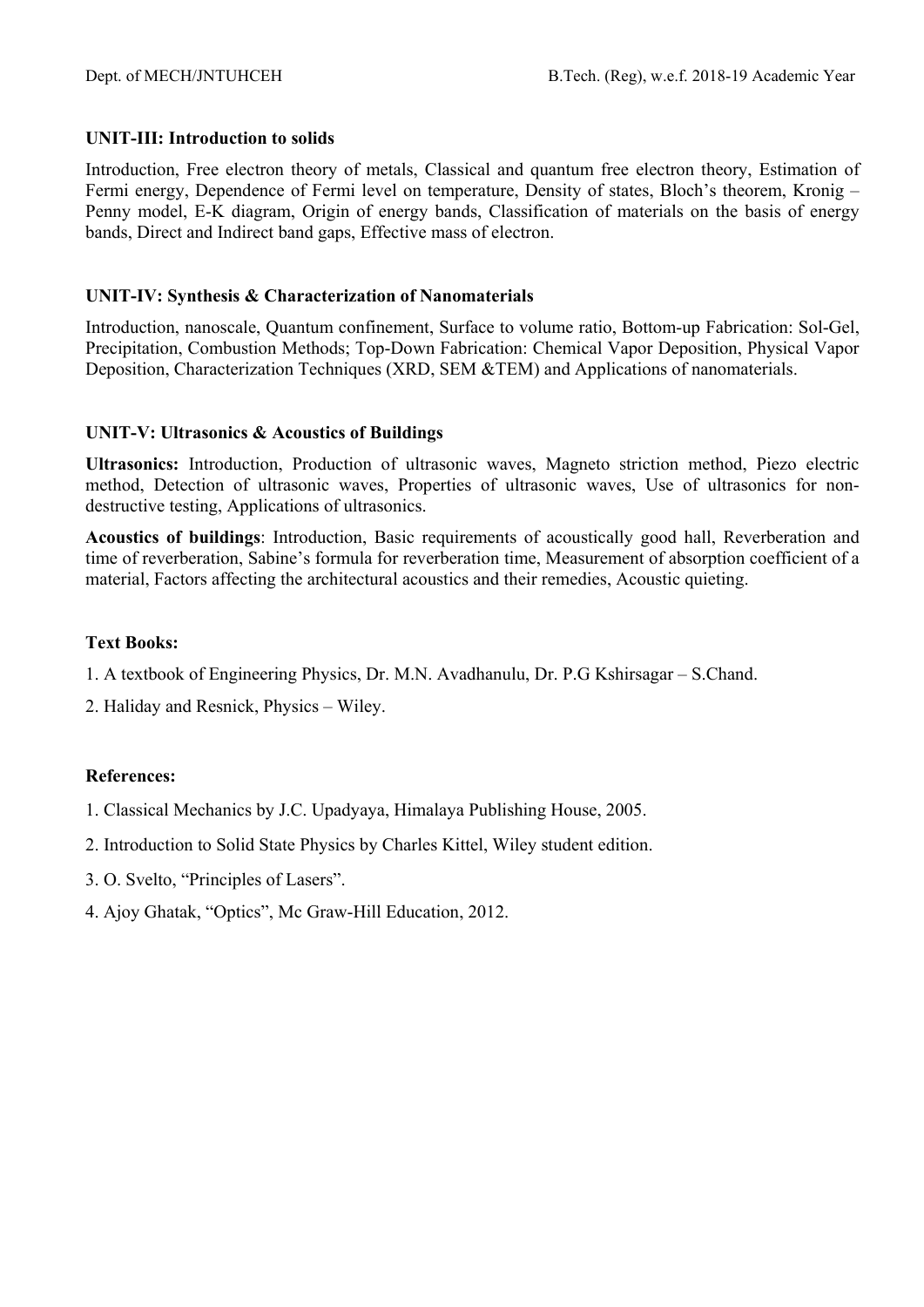#### **PROGRAMMING FOR PROBLEM SOLVING**

#### **I Year, B.Tech. I-Sem**

**L T P C 3 0 0 3** 

#### **Prerequisites: Nil**

#### **Course objectives:**

- 1. To learn the fundamentals of computers.
- 2. To understand the various steps in Program development.
- 3. To learn the syntax and semantics of C Programming Language.
- 4. To learn the usage of structured programming approach in solving problems.

#### **Outcomes:** The student will learn

- 1. To write algorithms and to draw flowcharts for solving problems.
- 2. To translate the algorithms/flowcharts to programs (in C language).
- 3. To code and test a given logic in C programming language.
- 4. To formulate simple algorithms for arithmetic and logical problems.
- 5. To decompose a problem into functions and to develop modular reusable code.
- 6. To use arrays, pointers, strings and structures to formulate algorithms and programs.
- 7. Searching and sorting problems.

#### **UNIT – I:**

**Introduction to Computers:** Computer Systems, Computing Environments, Computer Languages, Creating and running programs, Software Development Method, Algorithms, Pseudo code, flow charts, applying the software development method.

**Introduction to C Language:** Background, Simple C programs, Identifiers, Basic data types, Variables, Constants, Input / Output, Operators. Expressions, Precedence and Associatively, Expression Evaluation, Type conversions, Bit wise operators, Statements, Simple C Programming examples.

#### **UNIT – II:**

**Statements:** if and switch statements, Repetition statements – while, for, do-while statements, Loop examples, other statements related to looping – break, continue, go to, Simple C Programming examples.

**Designing Structured Programs:** Functions, basics, user defined functions, inter function communication, Scope, Storage classes-auto, register, static, extern, scope rules, type qualifiers, recursion- recursive functions, Preprocessor commands, example C programs

#### **UNIT – III:**

**Arrays and Strings:** Concepts, using arrays in C, inter function communication, array applications, two – dimensional arrays, multidimensional arrays, C program examples. Concepts, C Strings, String Input / Output functions, arrays of strings, string manipulation functions, string / data conversion, C program examples.

#### **UNIT – IV:**

Pointers: Introduction (Basic Concepts), Pointers for inter function communication, pointers to pointers, compatibility, memory allocation functions, array of pointers, programming applications, pointers to void, pointers to functions, command –line arguments.

**Input and Output:** Concept of a file, streams, standard input / output functions, formatted input / output functions, text files and binary files, file input / output operations, file status functions (error handling), C program examples.

#### **UNIT – V:**

**Derived types:** Structures – Declaration, definition and initialization of structures, accessing structures, nested structures, arrays of structures, structures and functions, pointers to structures, self referential structures, unions, typedef, bit fields, enumerated types, C programming examples.

**SortingandSearching:** Selection sort, Bubble sort, Insertion sort, Linear search and Binary search methods.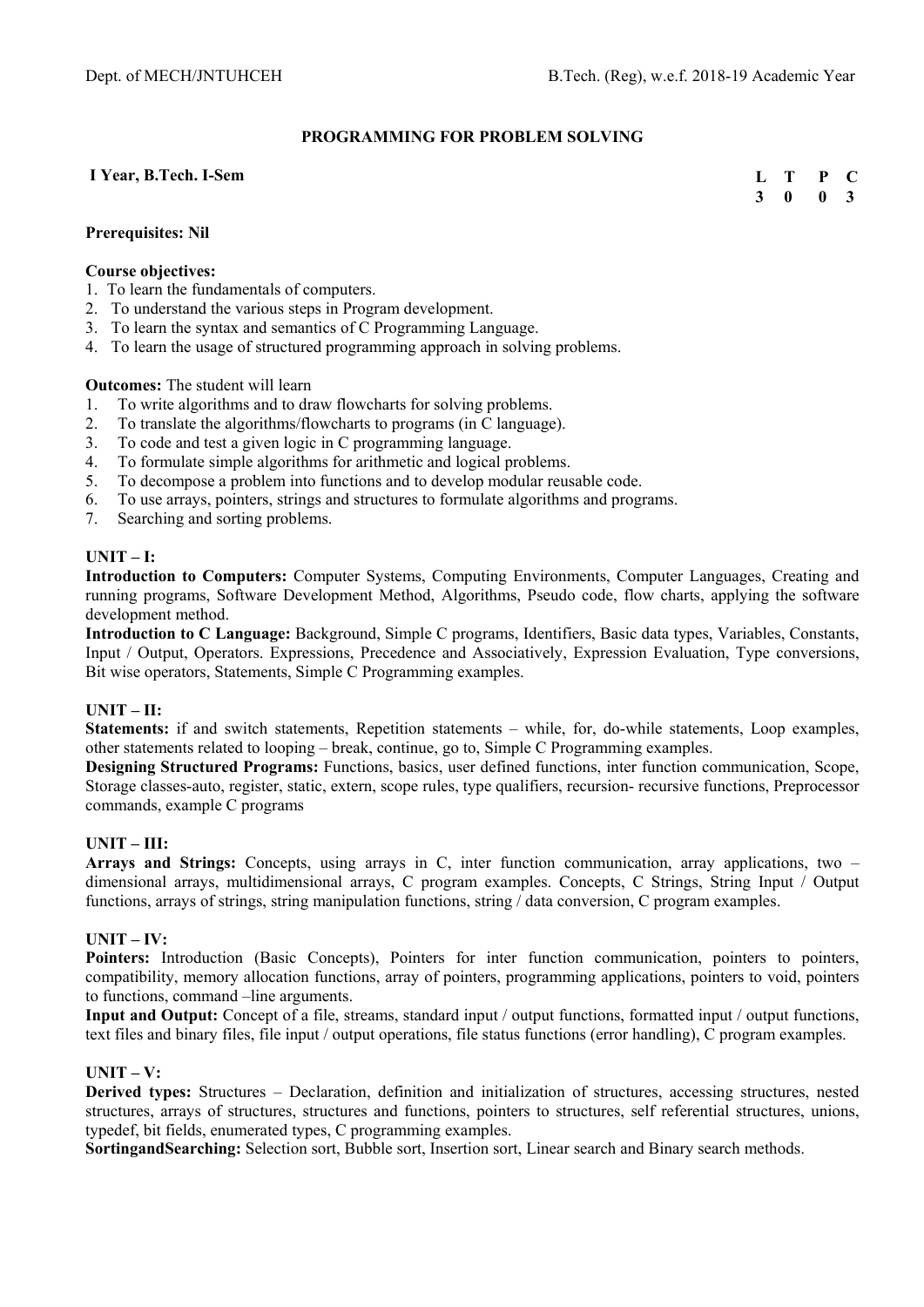### **TEXT BOOKS:**

- 1. C Programming & Data Structuresby B.A.Forouzan and R.F. Gilberg, Third Edition, Cengage Learning.
- 2. Problem Solving and Program Design in Cby J.R. Hanly and E.B. Koffman, Fifth Edition, Pearson Education.
- 3. The C Programming Language by B.W. Kernighan and Dennis M.Ritchie, PHI/Pearson Education

- 1. C for Engineers and Scientistsby H.Cheng, Mc.Graw-Hill International Edition
- 2. Data Structures using C by A. M.Tanenbaum, Y.Langsam, and M.J. Augenstein, Pearson Education, PHI
- 3. C Programming & Data Structures by P. Dey, M Ghosh R Thereja, Oxford University Press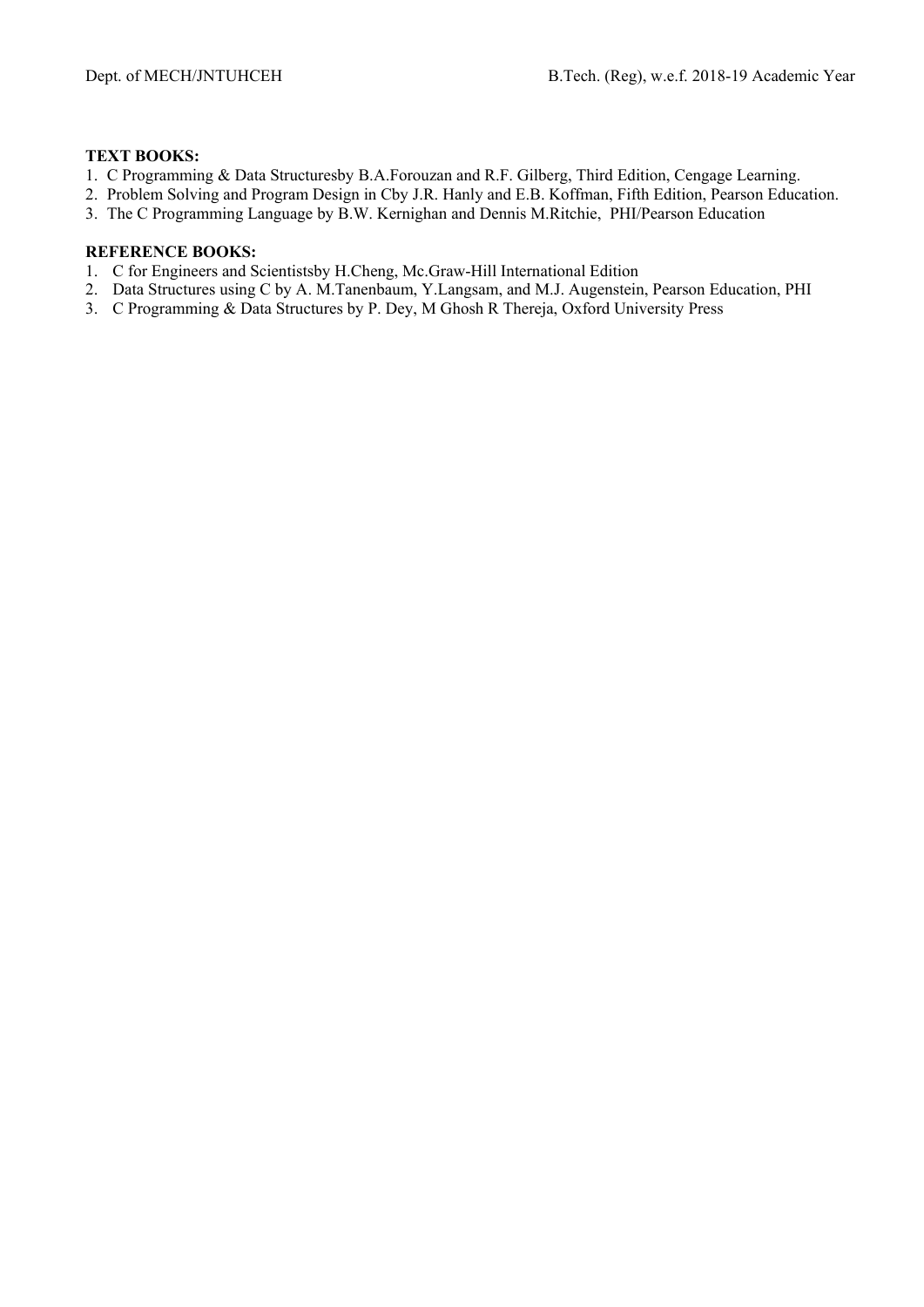## **CLASSICAL ENGINEERING MECHANICS**

#### **I Year B.Tech. I-Sem**

**L T P C 3 1 0 4** 

#### **Objectives:**

- To understand the resolving forces and moments for a given force system
- To analyze the types of friction for moving bodies and problems related to friction.
- To determine the centroid and second moment of area

**Outcomes:** At the end of the course, the student will be able to:

- Resolve forces and moments for a given system.
- Analyse the friction for moving bodies
- Determine centroid and second moment for a given area of a body.

#### **UNIT-I:**

**Introduction to Mechanics**: Basic Concepts, system of Forces Coplanar Concurrent Forces -Components in Space -Resultant -Moment of Forces and its Application - Couples and Resultant of Force Systems. Equilibrium of system of Forces: Free body diagrams, Equations of Equilibrium of Coplanar Systems and Spatial Systems.

#### **UNIT-II:**

**Friction**: Types of friction -Limiting friction -Laws of Friction -static and Dynamic Frictions -Motion of Bodies -Wedge Screw, Screw-jack and differential screw –jack

#### **UNIT-III:**

**Centroid and Center of Gravity**: Introduction – Centroids of lines – Centroids of area - Centroids of Composite figures - Theorem of Pappus -Centre of Gravity of Bodies – Centroids of Volumes – Center of gravity of composite bodies.

#### **UNIT-IV:**

**Area moments of Inertia**: Introduction – Definition of Moment of Inertia -Polar Moment of Inertia – Radius of gyration - Transfer Theorem for moment of inertia – Moments of inertia by integration - Moments of Inertia of Composite Figures, Product of Inertia, Transfer Formula for Product of Inertia.

#### **UNIT-V:**

**Mass Moment of Inertia**: Introduction - Moment of Inertia of Masses – Radius of gyration - Transfer Formula for Mass Moments of Inertia – Mass moments of inertia by integration - Mass moment of inertia of composite bodies.

#### **TEXT BOOKS:**

- 1. Singer's Engineering Mechanics Statics and Dynamics by K. Vijaya Kumar Reddy and J. Suresh Kumar, BS Publications, 3rd Edition(SI Units)Fifth impression 2013.
- 2. Engg. Mechanics by Irving Shames, G. Krishna Mohan Rao, Prentice Hall

- 1. Engg. Mechanics by Timoshenko & Young
- 2. Engg. Mechanics by Umesh Regl, Tayal.
- 3. A text of Engineering Mechanics by YVD Rao, K. Govinda Rajulu, M. Manzoor Hussain, Academic Publishing Company
- 4. Text Book in Applied Mechanics by Malhotra, Subramanian, Gahlot and Rathore, New Age.
- 5. Engg. Mechanics by KL Kumar, Tata McGraw Hill.
- 6. Engg. Mechanics by M.V. Seshagiri Rao & D Rama Durgaiah.
- 7. Engg. Mechanics by S.S. Bhavikati & K.G. Rajasekharappa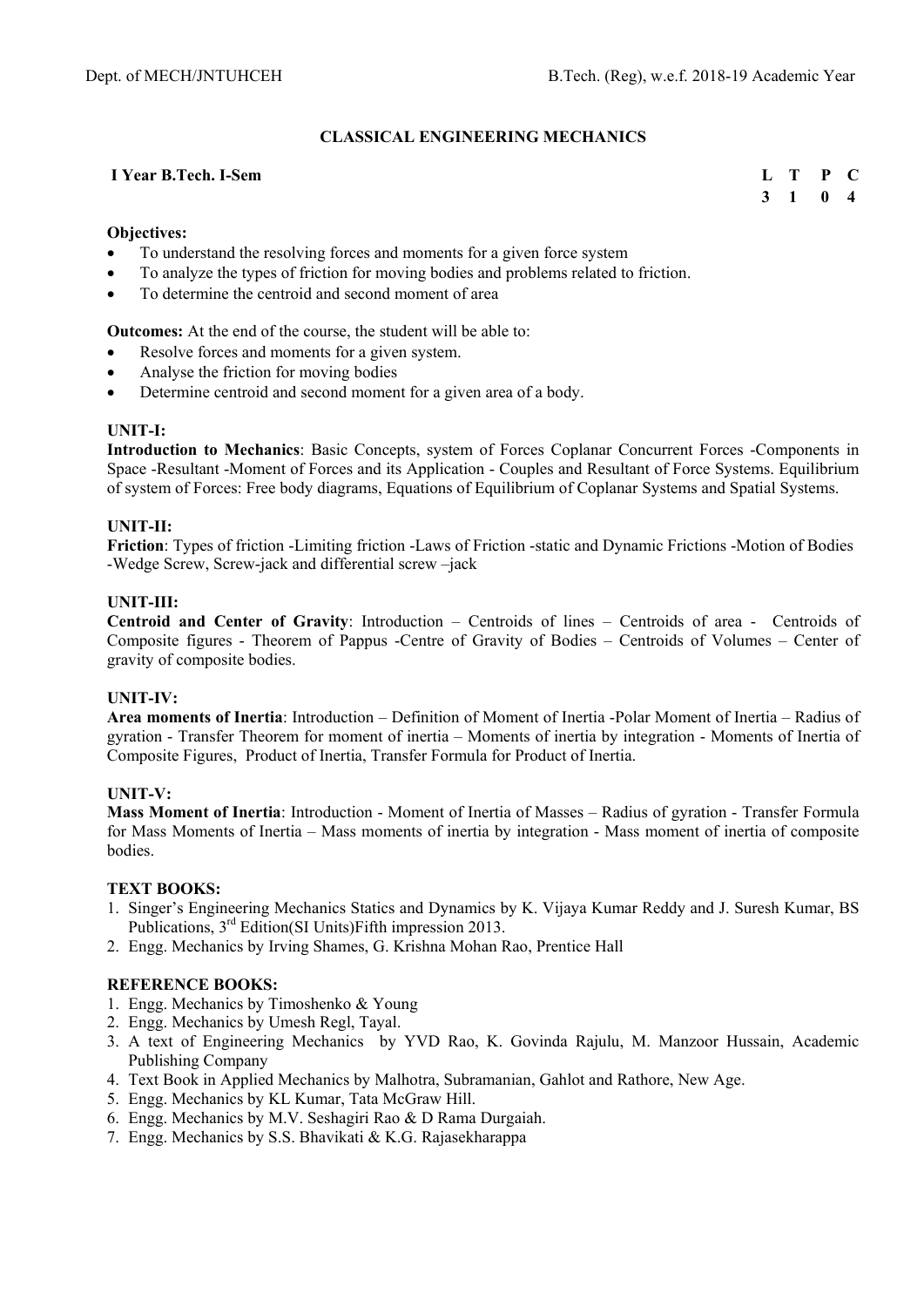## **ENGINEERING PHYSICS LAB**

## **COMMON FOR (Civil, Mechanical, Metallurgy, Chemical)**

#### **I Year B.Tech.I-Sem**

|  | $\ddot{\phantom{0}}$ |
|--|----------------------|

## **ENGINEERING PHYSICS LAB**

#### **COMMON FOR (Civil, Mechanical, Metallurgy, Chemical)**

#### **Course Objectives:**

- 1. To help students understand the role of direct observation in physics and to distinguish between inferences based on theory and the outcomes of experiments.
- 2. To introduce the concepts and techniques which have a wide application in experimental science, but have not been introduced in the standard courses.
- 3. To teach how to write a technical report which communicates scientific information in a clear and concise manner.

## **Learning Outcomes: By the end of the course students will be able:**

- 1. To make careful experimental observations and draw conclusions from such data.
- 2. To distinguish between inferences based on theory and the outcomes of experiments.
- 3. To write a technical report which communicates scientific information in a clear and concise manner.

### **List of Experiments**

- 1. Melde's experiment: To determine the frequency of tuning fork.
- 2. Torsional pendulum: To determine the rigidity modulus of the material of a given wire.
- 3. Newton's rings: To determine the radius of curvature of a plano-convex lens by forming Newton's rings.
- 4. Diffraction grating: To determine the wavelength of a given source.
- 5. Dispersive power: To determine the dispersive power of a prism by using spectrometer.
- 6. Coupled Oscillator: To determine the spring constant by single coupled oscillator.
- 7. LCR Circuit: To determine the resonant frequency and quality factor of LCR circuit.
- 8. LASER: To study the L-I & P-I characteristics of LASER sources.
- 9. Losses in optical fibre: To determine the bending losses of optical fibres.
- 10. Optical fibre: To determine the numerical aperture of a given fibre.
- 11. Sonometer: To determine the frequency of AC mains.
- 12. Stewart Gee's experiment: Determination of magnetic field along the axis of a current carrying coil.

#### **Note: Any 8 experiments are to be performed by each student**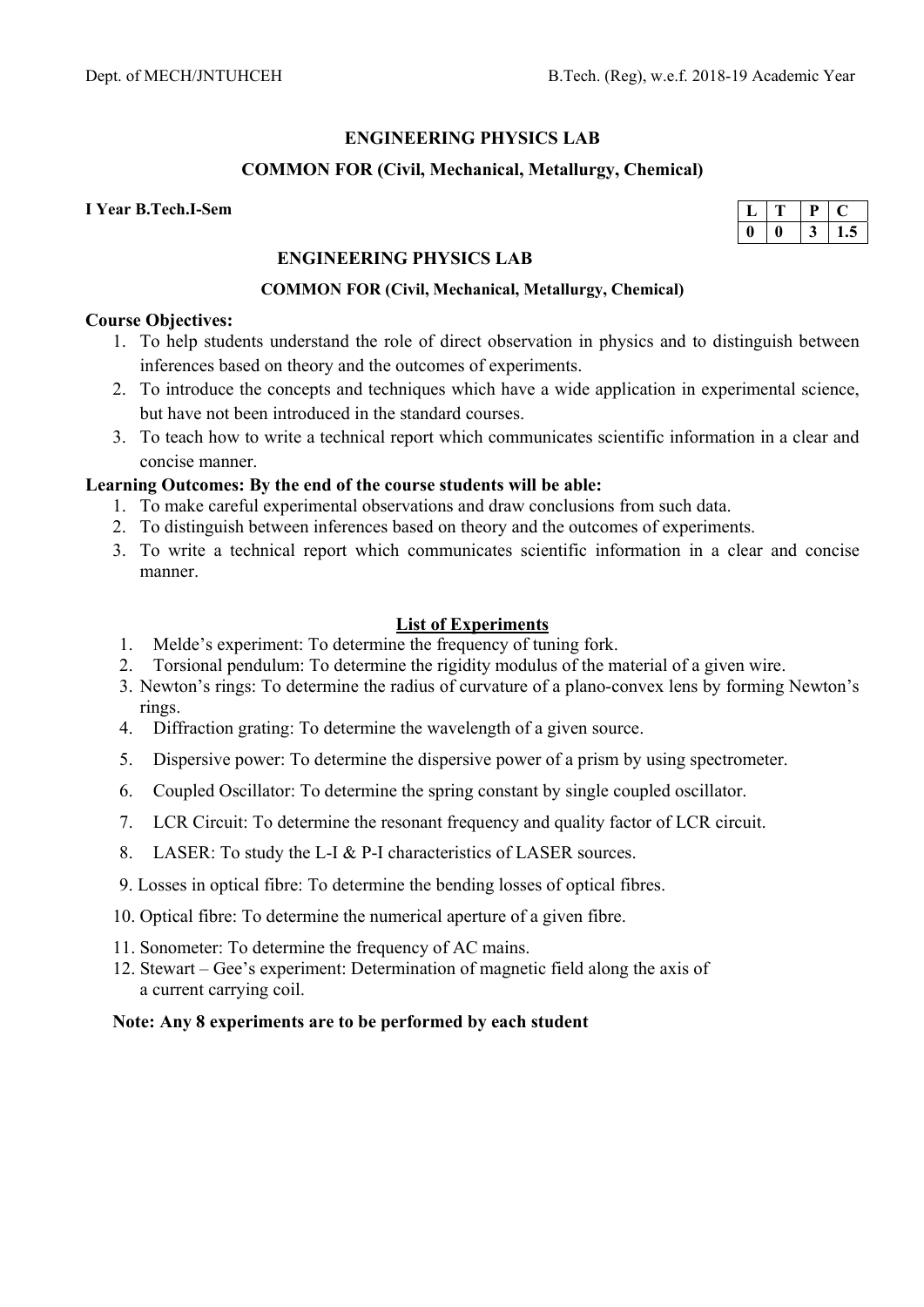#### **PROGRAMMING FOR PROBLEM SOLVING LAB**

#### **I Year B.Tech. I-Sem**

#### **Objectives**

- 1. To learn the fundamentals of computers.
- 2. To understand the various steps in Program development.
- 3. To learn the syntax and semantics of C Programming Language.
- 4. To learn the usage of structured programming approach in solving problems.

**Outcomes:** The student will learn

- 1. To write algorithms and to draw flowcharts for solving problems.
- 2. To translate the algorithms/flowcharts to programs (in C language).
- 3. To code and test a given logic in C programming language.
- 4. To formulate simple algorithms for arithmetic and logical problems.
- 5. To decompose a problem into functions and to develop modular reusable code.
- 6. To use arrays, pointers, strings and structures to formulate algorithms and programs.
- 7. Searching and sorting problems.

#### **Week 1:**

1.Write a C program to find the sum of individual digits of a positive integer.

- 2. Fibonacci sequence is defined as follows: the first and second terms in the sequence are 0 and 1. Subsequent terms are found by adding the preceding two terms in the sequence. Write a C program to generate the first n terms of the sequence.
- 3.Write a C program to generate all the prime numbers between 1 and n, where n is a value supplied by the user.
- 4. Write a C program to find the roots of a quadratic equation.

#### **Week 2:**

- 5. Write a C program to find the factorial of a given integer.
- 6. Write a C program to find the GCD (greatest common divisor) of two given integers.
- 7. Write a C program to solve Towers of Hanoi problem.
- 8.Write a C program, which takes two integer operands and one operator from the user, performs the operation and then prints the result. (Consider the operators  $+, \cdot, *, ', \cdot$ ) and use Switch Statement)

#### **Week 3:**

9.Write a C program to find both the largest and smallest number in a list of integers.

10.Write a C program that uses functions to perform the following:

i) Addition of Two Matrices

ii) Multiplication of Two Matrices

#### **Week 4:**

- 11. Write a C program that uses functions to perform the following operations:
	- i) To insert a sub-string in to a given main string from a given position.
	- ii) To delete n Characters from a given position in a given string.
- 12. Write a C program to determine if the given string is a palindrome or not
- 13.Write a C program that displays the position or index in the string S where the string T begins, or 1 if S doesn't contain T.
- 14.Write a C program to count the lines, words and characters in a given text.

#### **Week 5:**

- 15. Write a C program to generate Pascal's triangle.
- 16.Write a C program to construct a pyramid of numbers.
- 17. Write a C program to read in two numbers, x and n, and then compute the sum of this geometric progression:  $1+x+x^2+x^3+$ ...............+ $x^n$

For example: if n is 3 and x is 5, then the program computes  $1+5+25+125$ .

Print x, n, the sum

| L            | T | P |     |
|--------------|---|---|-----|
| $\mathbf{0}$ | 0 | 3 | 1.5 |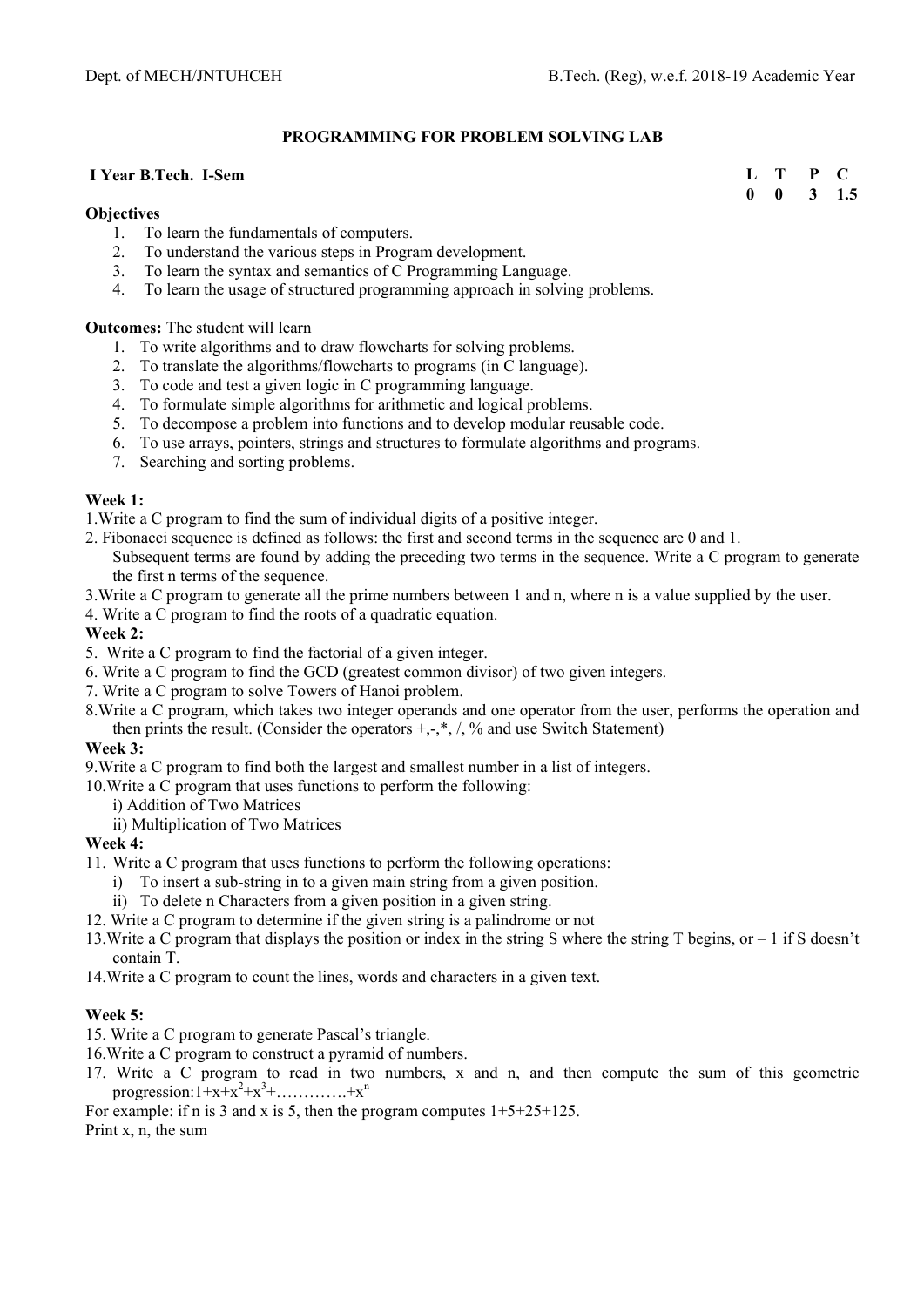Perform error checking. For example, the formula does not make sense for negative exponents – if n is less than 0. Have your program print an error message if  $n \leq 0$ , then go back and read in the next pair of numbers of without computing the sum. Are any values of x also illegal? If so, test for them too.

#### **Week 6:**

- 18.2's complement of a number is obtained by scanning it from right to left and complementing all the bits after the first appearance of a 1. Thus 2's complement of 11100 is 00100. Write a C program to find the 2's complement of a binary number.
- 19. Write a C program to convert a Roman numeral to its decimal equivalent.

## **Week 7:**

- 20. Write a C program that uses functions to perform the following operations:
	- i) Reading a complex number
	- ii) Writing a complex number
	- iii) Addition of two complex numbers
	- iv) Multiplication of two complex numbers
	- (Note: represent complex number using a structure.)

### **Week 8:**

21. i) Write a C program which copies one file to another.

ii) Write a C program to reverse the first n characters in a file.

- (Note: The file name and n are specified on the command line.)
- 22. i)Write a C program to display the contents of a file.
	- **ii)** Write a C program to merge two files into a third file (i.e., the contents of the first file followed by those of the second are put in the third file)

### **Week 9:**

- **26**. Write a C program that implements the following sorting methods to sort a given list of integers in ascending order
	- i) Bubble sort iii) Selection sort iii) Insertion sort

### **Week 10:**

- **27**. Write C programs that use both recursive and non recursive functions to perform the following searching operations for a Key value in a given list of integers:
	- i) Linear search ii) Binary search

## **TEXT BOOKS:**

- 1. C Programming & Data Structures by B.A.Forouzan and R.F. Gilberg, Third Edition, Cengage Learning.
- 2. Problem Solving and Program Design in Cby J.R. Hanly and E.B. Koffman, Fifth Edition, Pearson Education.
- 3. The C Programming Language by B.W. Kernighan and Dennis M.Ritchie, PHI, Pearson Education

- 1. C for Engineers and Scientists by H.Cheng, Mc.Graw-Hill International Edition
- 2. Data Structures using C by A.M.Tanenbaum, Y.Langsam, and M.J. Augenstein, Pearson Education, PHI
- 3. C Programming & Data Structures by P. Dey, M Ghosh R Thereja, Oxford University Press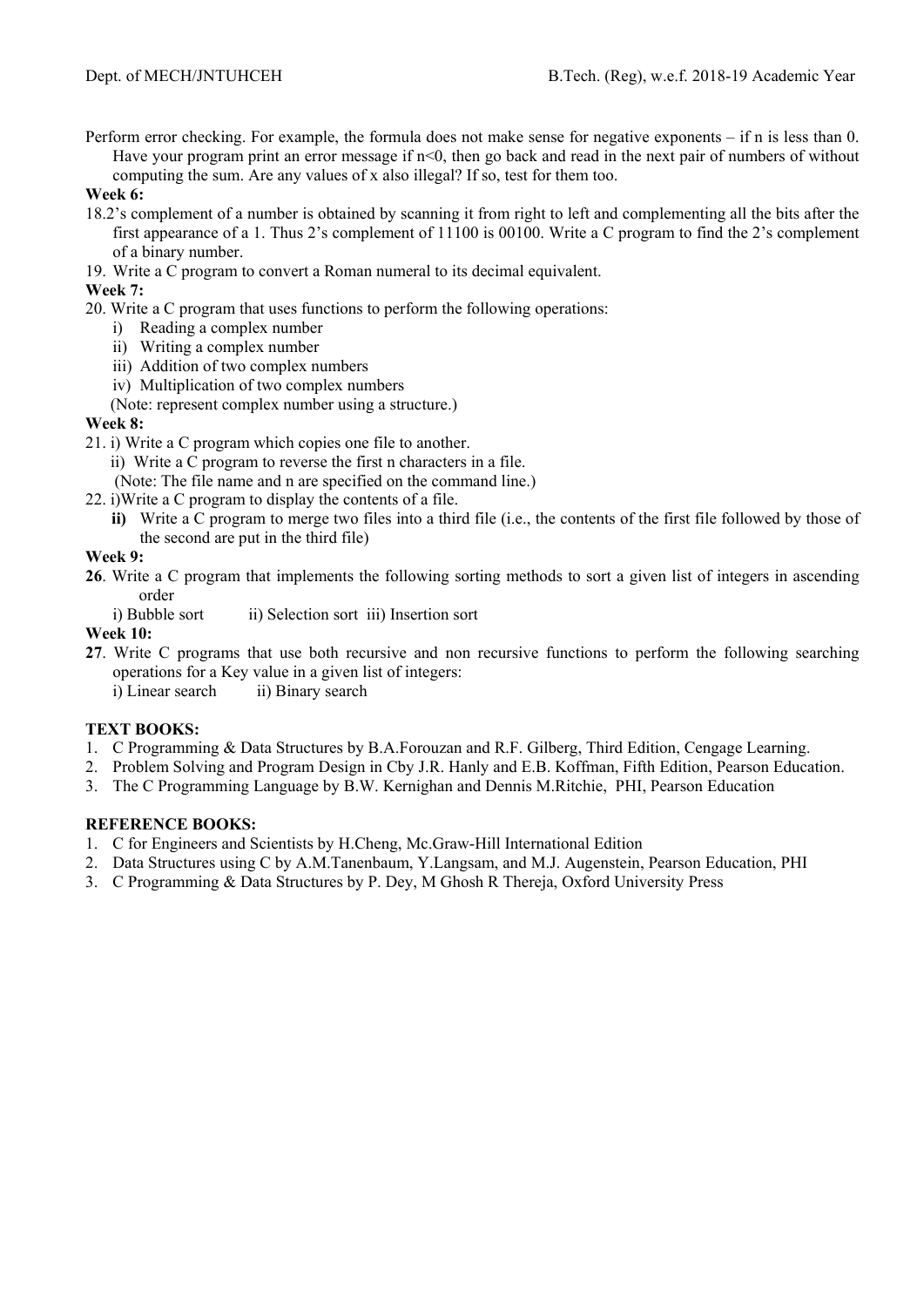## **Appendix‐ III**

## **MATHEMATICS‐ II**

## (Advanced Calculus) **(For CIVIL, EEE, MECH, ECE, CSE, METT Engineering Branches) I Year II Semester**

|                         | L T P | $\mathbf c$             |
|-------------------------|-------|-------------------------|
| $\overline{\mathbf{3}}$ | 1 0   | $\overline{\mathbf{4}}$ |

**Pre-requisites:** Mathematical Knowledge of 12<sup>th</sup>/ Intermediate level **Objectives:** To learn

- Methods of solving the differential equations of first and higher order.
- Evaluation of multiple integrals and their applications
- The physical quantities involved in engineering field related to vector valued functions
- The basic properties of vector valued functions and their applications to line, surface and volume integrals

#### **UNIT‐I: First Order ODE 8 L**

Exact, linear and Bernoulli's equations; Applications: Newton's law of cooling, Law of natural growth and decay; Equations not of first degree: equations solvable for p, equations solvable for y, equations solvable for x and Clairaut's type.

### **UNIT‐II: Ordinary Differential Equations of Higher Order 10 L**

Second order linear differential equations with constant coefficients: Non‐Homogeneous terms of the type  $e^{ax}$ , sin  $ax$ , cos  $ax$ , polynomials in x,  $e^{ax}V(x)$  and  $x V(x)$ ; method of variation of parameters; Equations reducible to linear ODE with constant coefficients: Legendre's equation, Cauchy‐Euler equation.

#### **UNIT‐III: Multivariable Calculus (Integration) 10 L**

Evaluation of Double Integrals (Cartesian and polar coordinates); change of order of integration (only Cartesian form); Evaluation of Triple Integrals: Change of variables (Cartesian to polar) for double and (Cartesian to Spherical and Cylindrical polar coordinates) for triple integrals.

Applications: Areas (by double integrals) and volumes (by double integrals and triple integrals), Centre of mass and Gravity (constant and variable densities) by double and triple integrals (applications involving cubes, sphere and rectangular parallel piped).

#### **UNIT‐IV: Vector Differentiation 10 L**

Vector point functions and scalar point functions. Gradient, Divergence and Curl. Directional derivatives, Tangent plane and normal line. Vector Identities. Scalar potential functions. Solenoidal and Irrotational vectors.

#### **UNIT‐V: Vector Integration 10 L**

Line, Surface and Volume Integrals. Theorems of Green, Gauss and Stokes (without proofs) and their applications.

**Course outcomes:** After learning the contents of this paper the student must be able to

- Identify whether the given differential equation of first order is exact or not
- Solve higher differential equation and apply the concept of differential equation to real world problems
- Evaluate the multiple integrals and apply the concept to find areas, volumes, centre of mass and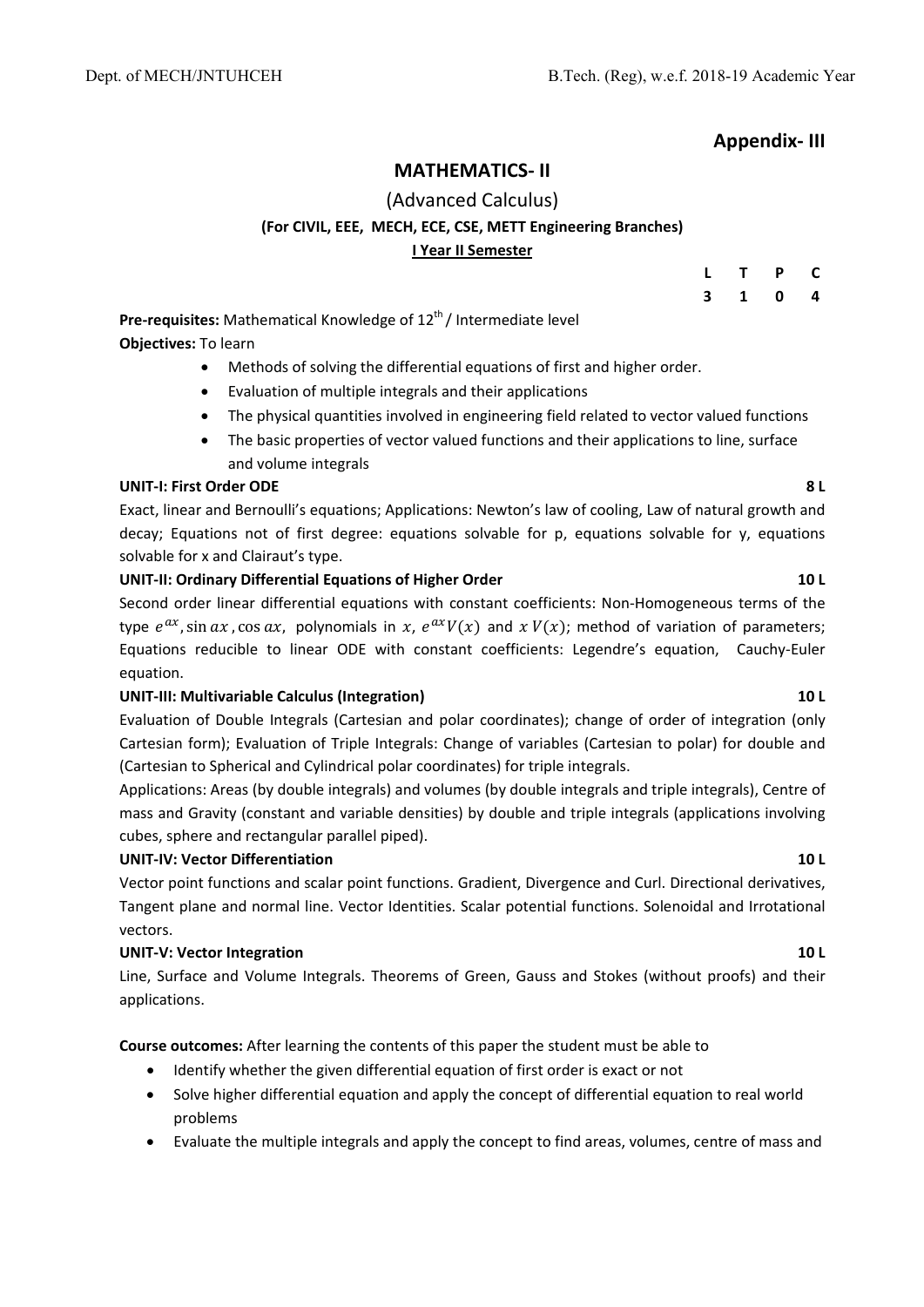gravity for cubes, sphere and rectangular parallel piped

Evaluate the line, surface and volume integrals and converting them from one to another

#### **Text Books**

- 1. B.S. Grewal, Higher Engineering Mathematics, Khanna Publishers, 36<sup>th</sup> Edition, 2010
- 2. Erwin kreyszig, Advanced Engineering Mathematics, 9<sup>th</sup> Edition, John Wiley & Sons, 2006

#### **References**

- 1. G.B. Thomas and R.L. Finney, Calculus and Analytic geometry, 9<sup>th</sup>Edition, Pearson, Reprint, 2002
- 2. Paras Ram, Engineering Mathematics, 2<sup>nd</sup> Edition, CBS Publishes
- 3. S. L. Ross, Differential Equations, 3<sup>rd</sup> Ed., Wiley India, 1984.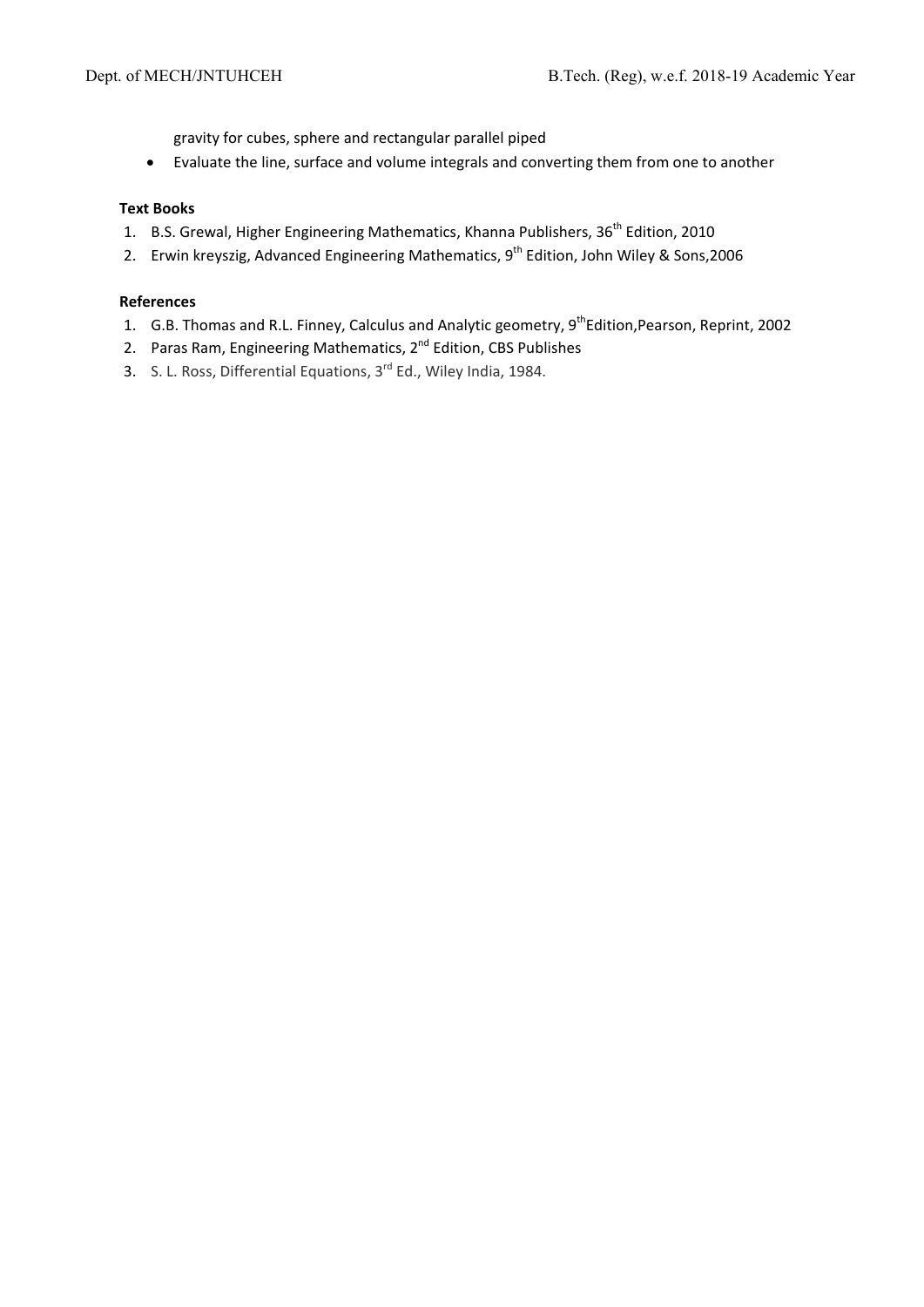## **ENGINEERING CHEMISTRY**

### **I Year B.Tech. II-Sem**

**L T P C 3 1 0 4** 

## OBJECTIVES:

- 1. To bring adaptability to the concepts of chemistry and to acquire the required skills to become a perfect engineer.
- 2. To impart the basic knowledge of atomic, molecular and electronic modifications which makes the student to understand the technology based on them.
- 3. To acquire the knowledge of electrochemistry, corrosion and water treatment which are essential for the Engineers and in industry.
- 4. To acquire the skills pertaining to spectroscopy and to apply them for medical field etc.
- 5. To impart then knowledge of stereochemistry and synthetic aspects useful for understanding reaction pathways

OUTCOMES: The basic concepts included in this course will help the student to gain:

- 1. The knowledge of atomic, molecular and electronic changes, band theory related to conductivity.
- 2. The required principles and concepts of electrochemistry, corrosion and in understanding the problem of water and its treatments.
- 3. The required skills to get clear concepts on basic spectroscopy and application to medical field etc.
- 4. The knowledge and configurationally and conformational analysis of molecules and reaction mechanisms.

## **Unit-1: Molecular structure and Theories of Bonding: (9)**

Atomic and Molecular orbitals. Linear Combination of Atomic Orbitals (LCAO), molecular orbitals of diatomic molecules, molecular orbital energy level diagrams of  $N_2$ ,  $O_2$  and NO molecules. Bond order. Crystal Field Theory (CFT): Salient Features of CFT – Crystal Field Splitting of transition metal ion dorbitals in Tetrahedral, Octahedral and square planar geometries. Factors affecting in magnitude of splitting. Magnetic and colour properties.

Band structure of solids and effect of doping on conductance. N-doping,P-doping.

## **Unit-2: Water and its treatment: (10)**

Introduction – hardness of water – Causes of hardness. Types of hardness: temporary and permanent. Expression and units of hardness. Estimation of hardness of water by complexometric method. Potable water and its specifications. Steps involved in treatment of water – Disinfection of water by chlorination and ozonization. Boiler feed water –Boiler troubles Scale, Sludge, Priming, Foaming and Caustic embrittlement. Treatment. Calgon conditioning, Phosphate conditioning and Colloidal conditioning. External treatment of water. Ion exchange process. Desalination of water – Reverse osmosis. Numerical problems.

## **Unit-3: Electrochemistry and corrosion: (9)**

Electrochemical cells – electrode potential, standard electrode potential, types of electrodes – Calomel, Quinhydrone and glass electrode. Nernst equation Determination of pH of a solution by using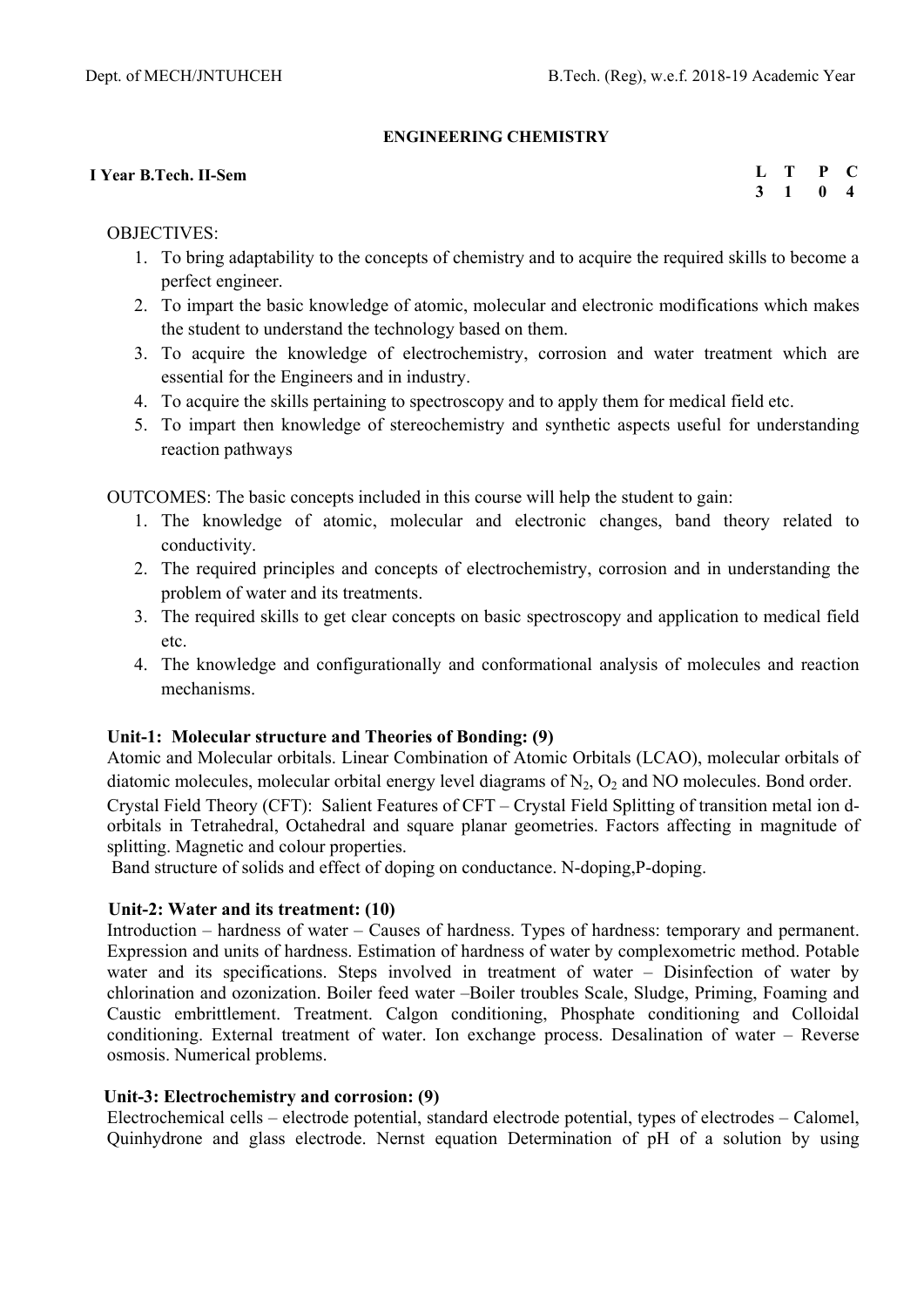quinhydrone and glass electrode. Electrochemical series and its applications. Numerical problems. Potentiometric titrations. Batteries – Primary (Lithium cell) and secondary batteries (Lead – acid storage battery and Lithium ion battery).

Causes and effects of corrosion – Theories of chemical and electrochemical corrosion – mechanism of electrochemical corrosion. Types of corrosion: Galvanic, water-line and pitting corrosion. Factors affecting rate of electro chemical corrosion, Corrosion control methods- Cathodic protection – Sacrificial anode and impressed current cathodic methods. Surface coatings – metallic coatings – Methods of coating- Hot dipping, cementation – Hot dipping-Galvanization and Tinning. Electroless plating of Copper.

## **Unit-4: Stereochemistry, Reaction Mechanism and synthesis of drug molecules: (9)**

Representation of 3-dimensional structures, Isomers-Structural and stereoisomers, Enantiomers, diastereomers, symmetry and chirality. optical activity Absolute configuration. Conformational alanalysis of n- butane.

Substitution reactions: Nucleophilic substitution reactions: Mechanism of  $S_N1$ ,  $S_N2$  reactions. Electrophilic and nucleophilic addition reactions: Addition of HBr to propene. Markownikoff and anti Markownikoff's additions. Grignard additions on carbonyl compounds. Elimination reactions: Dehydro halogenation of alkylhalides. Saytzeff rule. Oxidation reactions: Oxidation of alcohols using KMnO<sub>4</sub> and CrO<sub>3</sub>. Reduction reactions: Reduction of carbonyl compounds using LiAlH<sub>4</sub> & NaBH<sub>4</sub>. Structure, synthesis and pharmaceutical applications of Paracetamol and Aspirin.

## **Unit-5: Spectroscopic techniques and applications: (9)**

Principles of electronic spectroscopy: Beer's Lamberts law, numerical problems. Types of electronic excitations. Applications of uv-visible spectroscopy. IR Spectroscopy: Principle, modes of vibrations, selection rules, Force constant, some common organic Functional groups wave no. regions (C-H,NH,OH, -COOH, C=0, C $\equiv$ N, c+C and C $\equiv$ C) Applications of IR Spectroscopy, H NMR ( NMR Spectroscopy) Principle of NMR spectroscopy Chemical shift, chemical shifts of some common organic protons. Introduction to MRI.

Text Books:

1. Text book of Engineering Chemistry by Jain & Jain, Dhanpat Rai Publishing company (P) Ltd., New Delhi..

Reference Books:

- 1. Physical Chemistry, by P.W. Atkins
- 2. Engineering Chemistry (NPTEL Web-book), by B.L. Tembe, Kamaluddin and M.S. Krishnan
- 3. University Chemistry, by B.H. Mahan
- 4. Fundamentals of Molecular Spectroscopy, by C.N. Banwell
- 5. Organic Chemistry: Structure and Function by K.P.C. Volhardt and N.E.Schore,  $5^{th}$  Edition.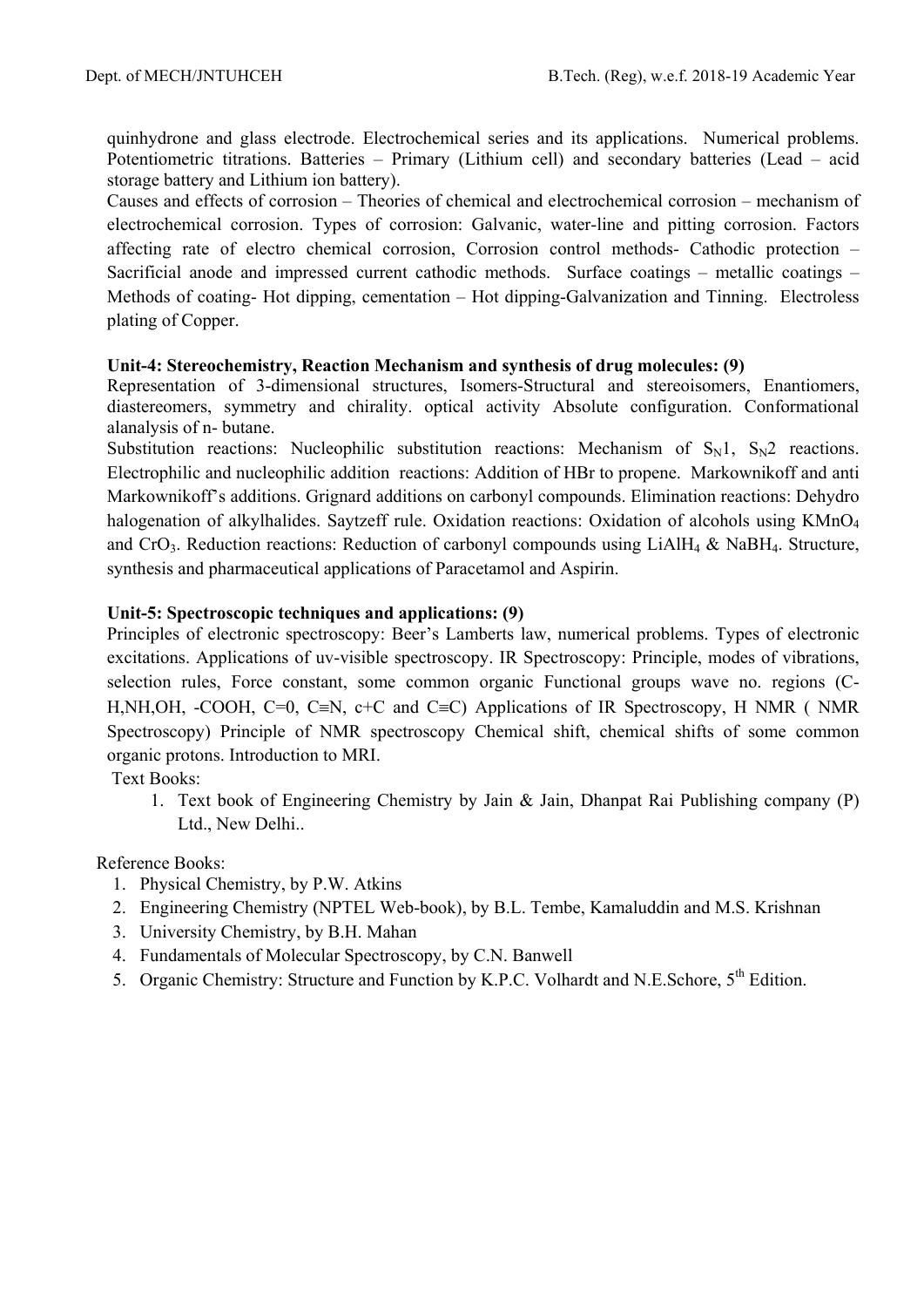#### **ENGINEERING GRAPHICS**

#### **I Year B.Tech. II-Sem**

**L T P C**   $\overline{1}$  0 4 3

### **Pre-requisites: Nil**

#### **Course objectives:**

- To provide basic concepts in engineering drawing
- To impart knowledge about standard principles of orthographic projection of objects
- To draw sectional views and pictorial views of solids

#### **Outcomes:** At the end of the course, the student will be able to:

- Prepare working drawings to communicate the ideas and information.
- Read, understand and interpret engineering drawings.

#### **UNIT–I:**

#### **INTRODUCTION TO ENGINEERING DRAWING:**

Principles of Engineering Graphics and their Significance, Conic Sections including the Rectangular Hyperbola – General method only. Cycloid, Epicycloid and Hypocycloid, Involute. Scales – Plain, Diagonal and Vernier Scales.

#### **UNIT-II:**

#### **ORTHOGRAPHIC PROJECTIONS:**

Principles of Orthographic Projections – Conventions – Projections of Points and Lines, Projections of Plane regular geometric figures.—Auxiliary Planes.

#### **UNIT–III:**

Projections of Regular Solids – Auxiliary Views.

#### **UNIT–IV:**

Sections or Sectional views of Right Regular Solids – Prism, Cylinder, Pyramid, Cone – Auxiliary views – Sections of Sphere.Development of Surfaces of Right Regular Solids – Prism, Cylinder, Pyramid and Cone

#### **UNIT–V:**

#### **ISOMETRIC PROJECTIONS:**

Principles of Isometric Projection – Isometric Scale – Isometric Views – Conventions – Isometric Views of Lines, Plane Figures, Simple and Compound Solids – Isometric Projection of objects having non- isometric lines. Isometric Projection of Spherical Parts.Conversion of Isometric Views to Orthographic Views and Vice-versa – ConventionsAuto CAD: Basic principles only

#### **TEXT BOOKS:**

- 1. Engineering Drawing by N.D. Bhatt, Charotar
- 2. Engineering Drawing and Graphics by Rane and Shah, Pearson Edu.

- 1. A Text Book of Engineering Drawing by Dhawan R K, S. Chand
- 2. Engineering Graphics with Auto CAD by James D Bethune, Pearson Edu.
- 3. Engineering Graphics by K R Mohan, Dhanpat Rai.
- 4. Text book on Engineering Drawingby KL Narayana, P Kannaih, Scitech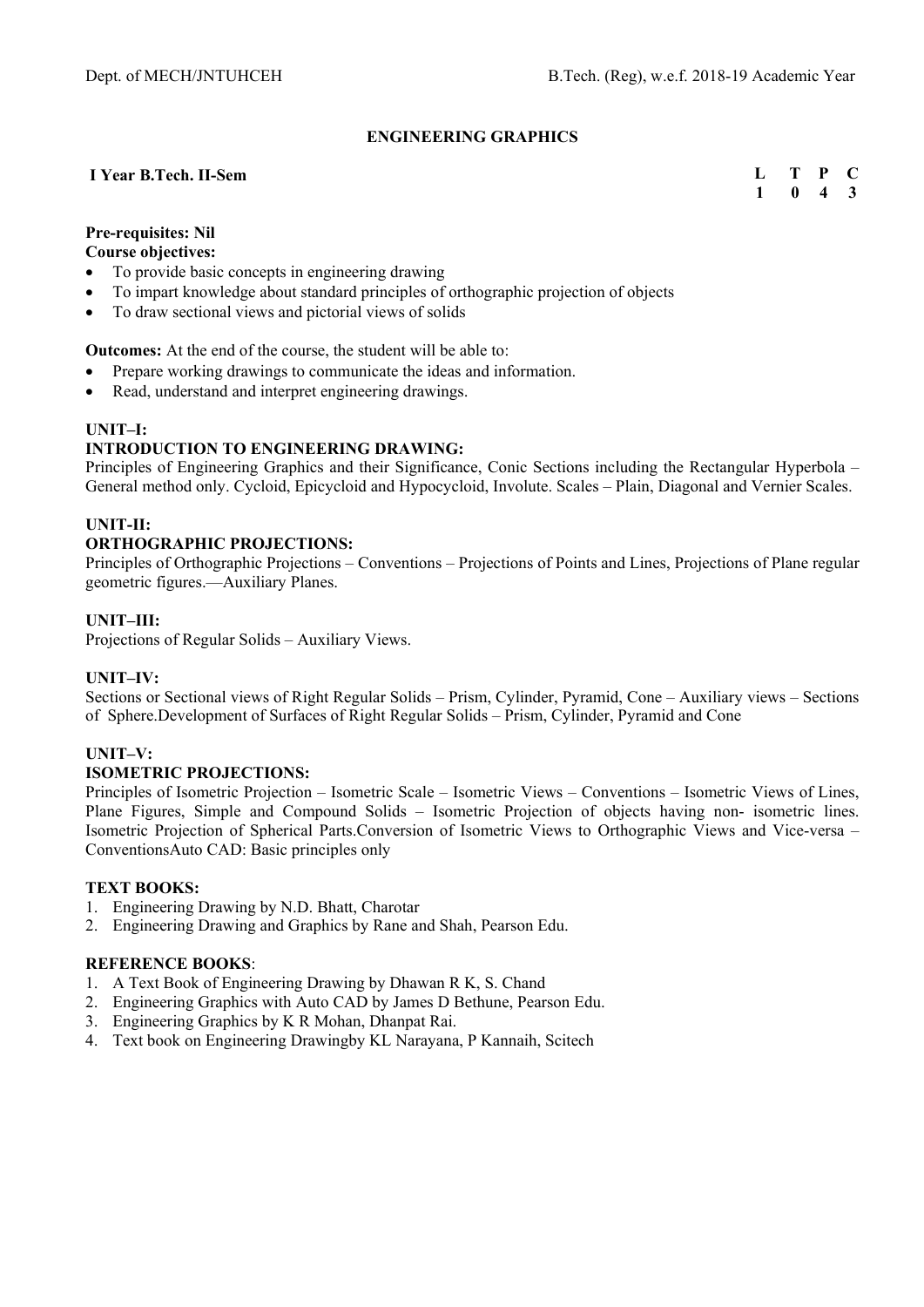### **ENGINEERING WORKSHOP**

#### **I Year B.Tech. II-Sem.**

#### **L T P C 1 0 3 2.5**

#### Pre-requisites: **Practical skill**

#### **Objectives:**

- To Study of different hand operated power tools, uses and their demonstration.
- To gain a good basic working knowledge required for the production of various engineering products.
- To provide hands on experience about use of different engineering materials, tools, equipment and processes those are common in the engineering field.
- To develop a right attitude, team working, precision and safety at work place.
- It explains the construction, function, use and application of different working tools, equipment and machines.
- To study commonly used carpentry joints.
- To have practical exposure to various welding and joining processes.
- Identify and use marking out tools, hand tools, measuring equipment and to work to prescribed tolerances.
- To understand the computer hardware and practice the Assembly of computer parts.
- To practice the process of Installation of operating system windows.

#### **Outcomes:**

At the end of the course, the student will be able to:

- Practice on manufacturing of components using workshop trades including pluming, fitting, carpentry, foundry, house wiring and welding.
- Identify and apply suitable tools for different trades of Engineering processes including drilling, material removing, measuring, chiseling.
- Apply basic electrical engineering knowledge for house wiring practice.

(Any **six** trades from the following with minimum of **two** exercises in each trade)

#### **TRADES FOR EXERCISES:**

- 1. Carpentry 2 Lectures
- 2. Fitting- 1Lecture
- 3. Tin-Smithy- 1Lecture
- 4. Black Smithy-1Lecture
- 5. House-wiring-1Lecture
- 6. Foundry- 2 Lectures
- 7. Plumbing-1Lecture

#### **Trades for Demonstration & Exposure**

- 1. Demonstration of power tools -1 Lecture
- 2. Welding 2 Lecture
- 3. Machine Shop -2 Lectures
- 4. **IT Workshop I:** Computer hardware, identification of parts, Disassembly, Assembly of computer to working condition, simple diagnostic exercises.
- 5. **IT Workshop II:** Installation of operating system windows and linux simple diagnostic exercises.

#### **TEXT BOOKS:**

- 1. Workshop Practice by B.L.Juneja Cengage Learning
- 2. Elements of Workshop Technology–S. K.Hajra Choudhury and A. K. Hajra Choudhury.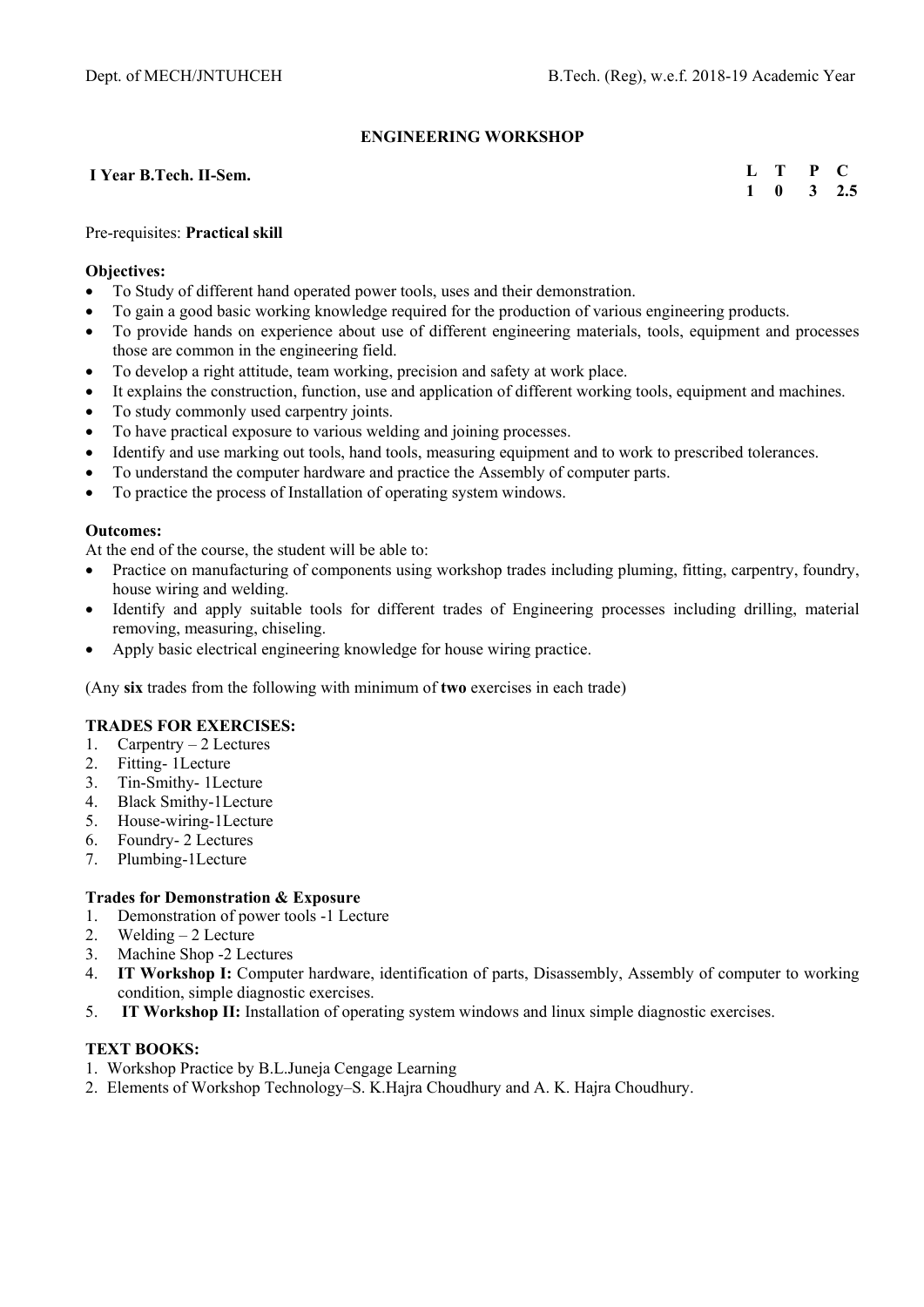#### **ENGLISH (Common to All Branches)**

**I Year, B.Tech. I-Sem L T P C** 

 **2 0 0 2** 

**(Based on** *AICTE Model Curriculum for First Year UG Degree Courses in Engineering & Technology-2018)*

## **INTRODUCTION**

- In view of the growing importance of English as a tool for global communication and the consequent emphasis on training students to acquire language skills, the syllabus of English has been designed to develop linguistic, communicative and critical thinking competencies of Engineering students.
- In English classes, the focus should be on the skills development in the areas of vocabulary, grammar, reading and writing. For this, the teachers should use the prescribed text for detailed study. The students should be encouraged to read the texts leading to reading comprehension and different passages may be given for practice in the class. The time should be utilized for working out the exercises given after each excerpt, and for supplementing the exercises with authentic materials of a similar kind, for example, newspaper articles, advertisements, promotional material etc. *The focus in this syllabus is on skill development in the areas of Vocabulary, Grammar, Reading and Writing Skills, fostering ideas and practice of language skills in various contexts.*

### **LEARNING OBJECTIVES**

The course will help students to

- a. Improve the language proficiency of students in English with an emphasis on Vocabulary, Grammar, Reading and Writing skills.
- b. Equip students to study academic subjects more effectively and critically using the theoretical and practical components of English syllabus.
- c. Develop study skills and communication skills in formal and informal situations.

### **COURSEOUTCOMES**

Students should be able to

- 1. Use English Language effectively in spoken and written forms.
- 2. Comprehend the given texts and respond appropriately.
- 3. Communicate confidently in various contexts and different cultures.
- 4. The student will acquire basic proficiency in English including reading and listening comprehension, writing, and speaking skills.

#### **SYLLABUS**

 (**Note**: As the syllabus of English given in AICTE *Model Curriculum-2018 for B.Tech First Year is Open-ended,*it is required to prepare teaching/learning materials **by the teachers collectively** in the form of handouts based on the needs of the students in their respective colleges for effective teaching/learning and timesaving in the class.)

#### **Unit –I**

**Vocabulary Building**: The Concept of Word Formation --The Use of Prefixes and Suffixes. **Grammar:** Identifying Common Errors in Writing with Reference to Articles and Prepositions. **Reading:** Reading and Its Importance- Techniques for Effective Reading.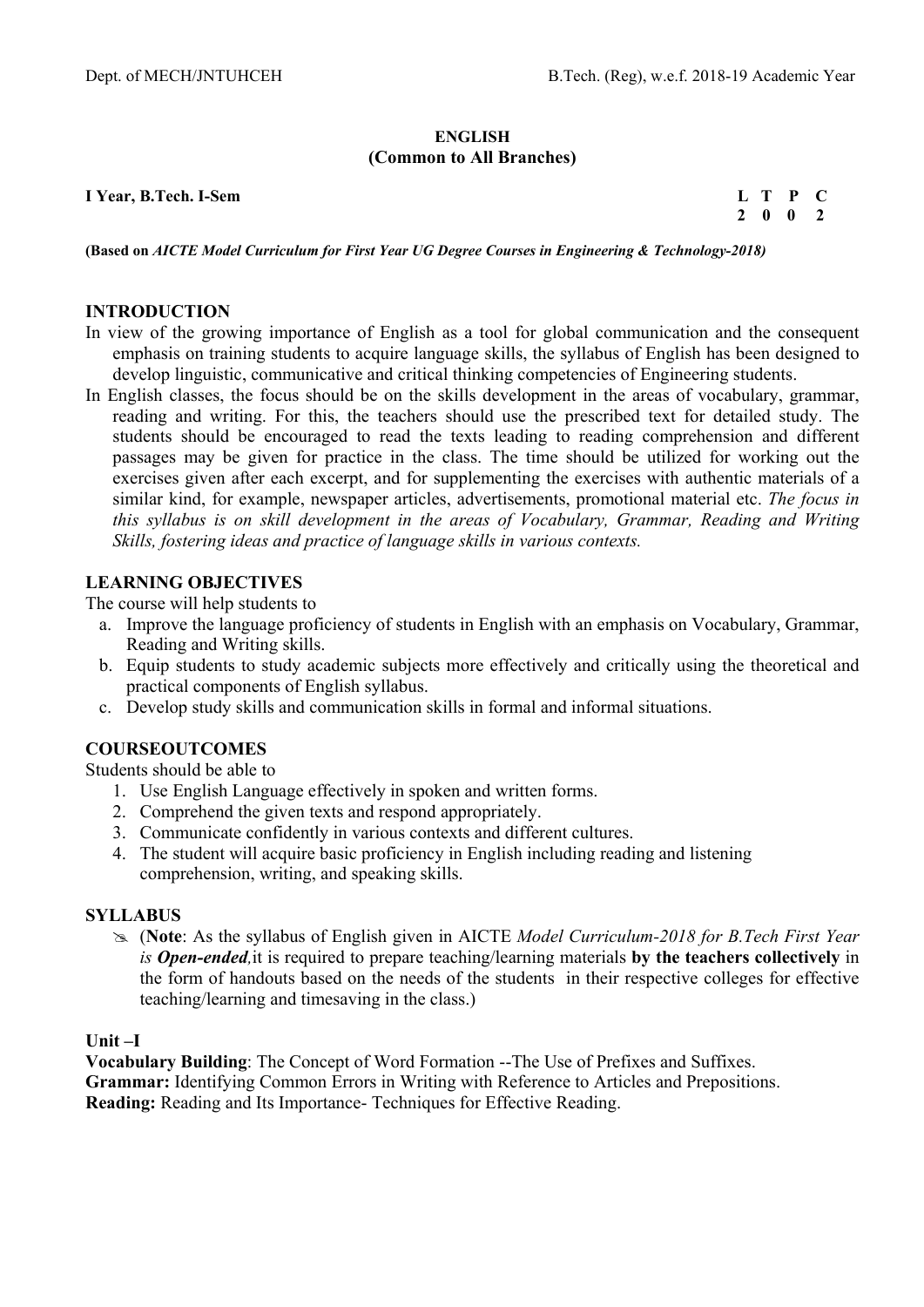**Basic Writing Skills:** Sentence Structures -Use of Phrases and Clauses in Sentences- Importance of Proper Punctuation- Techniques for Writing Precisely – **Paragraph writing** – Types, Structures and Features of a Paragraph - Creating Coherence.

## **Unit –II**

**Vocabulary:** Synonyms and Antonyms.

**Grammar:** Identifying Common Errors in Writing with Reference to Noun-pronoun Agreement and Subject-verb Agreement.

**Reading:** Improving Comprehension Skills – Techniques for Good Comprehension.

**Writing:** Format of a Formal Letter-Writing Formal Letters E.g.., Letter of Complaint, Letter of Requisition, Job Application with Resume.

**Unit –III**

**Vocabulary**: Acquaintance with Prefixes and Suffixes from Foreign Languages in English to form Derivatives-Words from Foreign Languages and their Use in English.

**Grammar:** Identifying Common Errors in Writing with Reference to Misplaced Modifiers and Tenses.

**Reading:** Sub-skills of Reading- Skimming and Scanning

**Writing**: Writing Introduction and Conclusion - Essay Writing.

**Unit –IV** 

**Vocabulary**: Standard Abbreviations in English

**Grammar:** Redundancies and Clichésin Oral and Written Communication.

**Reading**: Comprehension**-** Intensive Reading and Extensive Reading.

**Writing: Writing Practices-**--Précis Writing.

**Unit –V** 

**Vocabulary**: Technical Vocabulary and their usage

**Grammar:** Common Errors in English

**Reading:** Reading Comprehension-Exercises for Practice

**Writing: Technical Reports**- Introduction – Characteristics of a Report – Categories of Reports

Formats- Structure of Reports (Manuscript Format) -Types of Reports - Writing a

Report.

## **Note:** *Listening and Speaking skills which are given under Unit-6 are covered in the syllabus of ELCS Lab Course.*  **References:**

*i. Practical English Usage.* Michael Swan. OUP. Fourth Edition 2016.

*ii. Communication Skills*. Sanjay Kumar and Pushp Lata. Oxford University Press. 2018.

- *iii. English: Context and Culture* by Board of Editors published by Orient BlackSwanPvt. Ltd.
- iv. *Remedial English Grammar.* F.T. Wood. Macmillan.2007.
- v. On Writing Well. William Zinsser. Harper Resource Book. 2001
- vi. *Study Writing.* Liz Hamp-Lyons and Ben Heasley. Cambridge University Press. 2006.
- vii. *Exercises in Spoken English*. *Parts I –III. CIEFL, Hyderabad.* Oxford University Press

\*\*\*\*\*\*\*\*\*\*\*\*\*\*\*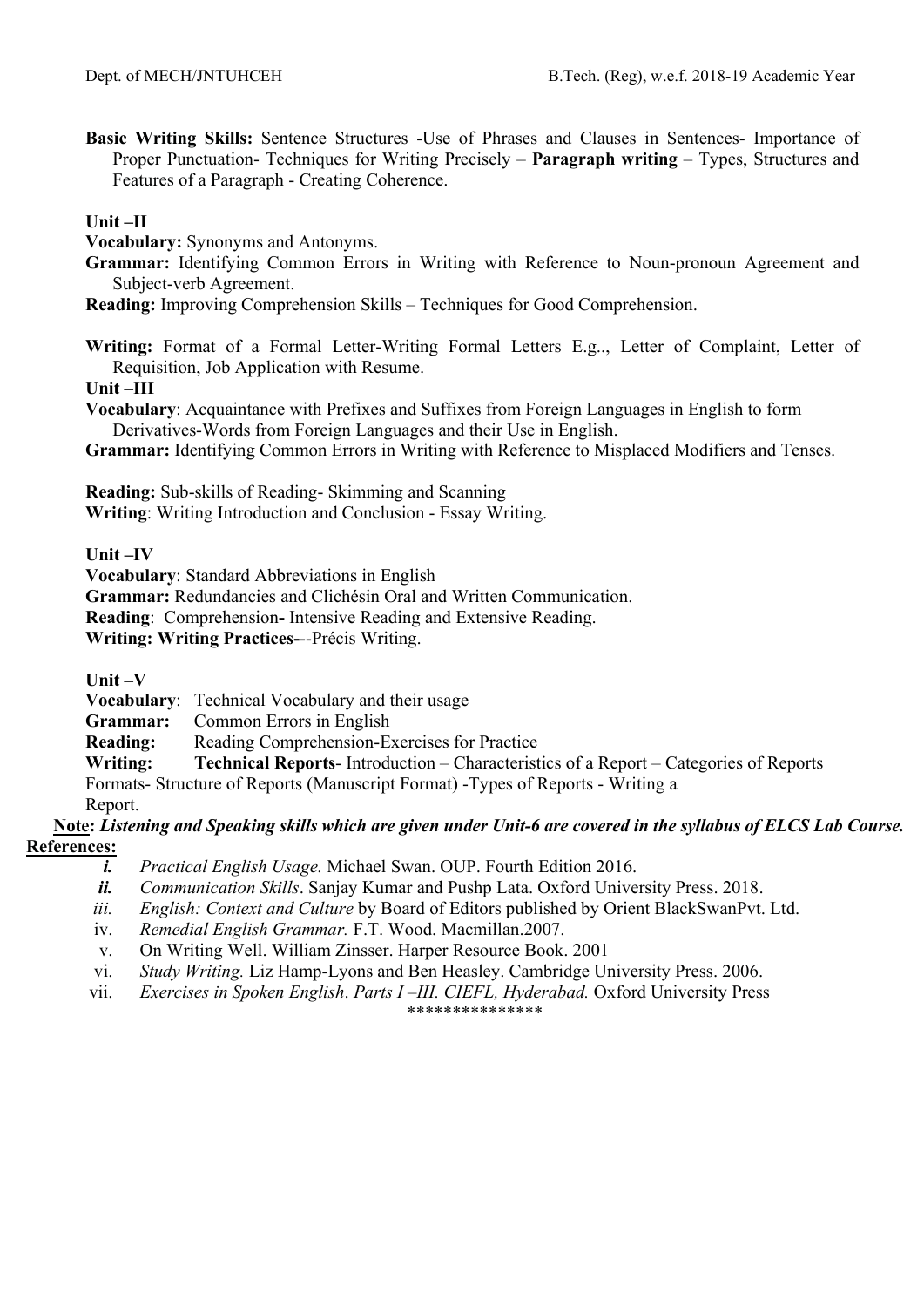## **ENGINEERING CHEMISTRY LAB**

### **I Year B.Tech. II-Sem**

**L T P C 0 0 3 1.5** 

- OBJECTIVES: The chemistry laboratory course consists of experiments related to the principles of chemistry required to the engineering student. The course will make the student to learn:
	- 1. Estimation of hardness and chloride content in water to check its suitability for drinking purpose.
	- 2. To determine the rate constant of reactions from concentrations as a function of time.
	- 3. The measurement of physical properties like adsorption and viscosity.
	- 4. To synthesize the drug molecules and check the purity of organic molecules by thin layer chromatographic (TLC) technique.
- OUTCOMES: The experiments included in the chemistry laboratory will make the student to gain the skills on
	- 1. Determination of parameters like hardness and chloride content in water.
	- 2. Estimation of rate constant of a reaction from concentration time relationships.
	- 3. Determination of physical properties like adsorption and viscosity.
	- 4. Calculation of  $R_f$  values of some organic molecules by TLC technique.
	- 1. Determination of total hardness of water by complexometric method using EDTA
	- 2. Estimation of  $Fe<sup>+2</sup>$  by Dichrometry.
	- 3. Estimation of an HCl by Conductometric titrations
	- 4. Estimation of Acetic acid by Conductometric titrations
	- 5. Estimation of HCl by Potentiometric titrations
	- 6. Estimation of  $Fe^{2+}$  by Potentiometry using KMnO<sub>4</sub>
	- 7. Determination of rate constant of acid catalysed hydrolysis of methyl acetate
	- 8. Synthesis of Aspirin and Paracetamol
	- 9. Thin layer chromatography calculation of  $R_f$  values. eg ortho and para nitro phenols
	- 10. Determination of acid value of coconut oil
	- 11. Verification of freundlich adsorption isotherm-adsorption of acetic acid on charcoal
	- 12. Determination of viscosity of Coconut oil and ground nut oil by using Ostwald's viscometer.
	- 13. Determination of surface tension of a give liquid using stalagmometer.
	- 14. Determination of partition coefficient of acetic acid between n-butanol and water.

## References

- 1. Senior practical physical chemistry, B.D. Khosla, A. Gulati and V. Garg (R. Chand & Co., Delhi)
- 2. An introduction to practical chemistry, K.K. Sharma and D. S. Sharma (Vikas publishing, N. Delhi)
- 3. Vogel's text book of practical organic chemistry  $5<sup>th</sup>$  edition
- 4. Text book on Experiments and calculations in Engineering chemistry S.S. Dara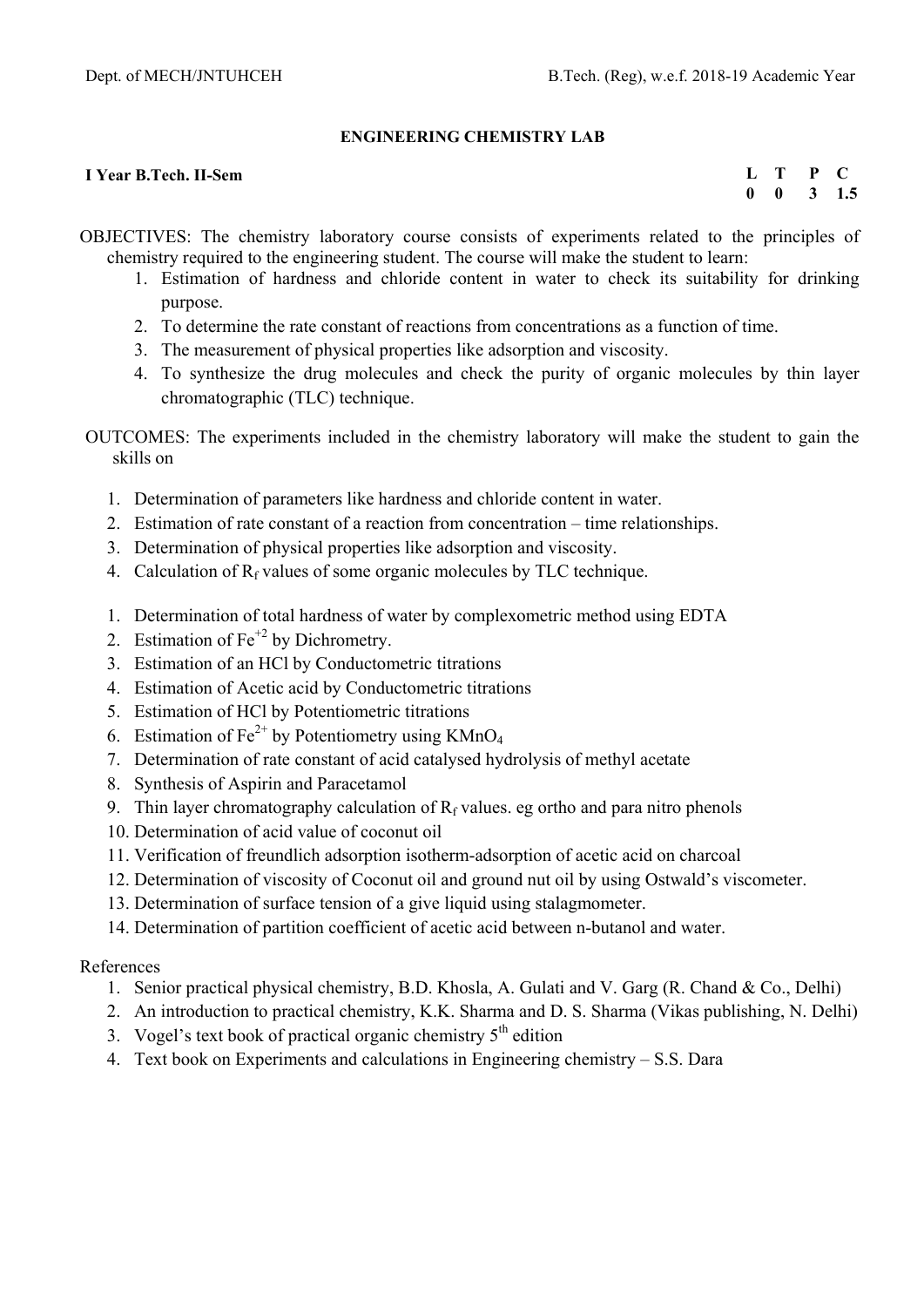### **ENGLISH LANGUAGE AND COMMUNICATION SKILLS LAB (Common to all Branches)**

#### **I Year, B.Tech.II-Sem.**

The **Language Lab** focuses on the production and practice of sounds of language and familiarizes the students with the use of English in everyday situations both in formal and informal contexts.

#### **Objectives**

- To facilitate computer-assisted multi-media instruction enabling individualized and independent language learning
- To sensitize students to the nuances of English speech sounds, word accent, intonation and rhythm
- To bring about a consistent accent and intelligibility in students' pronunciation of English by providing an opportunity for practice in speaking
- To improve the fluency of students in spoken English and neutralize their mother tongue influence
- $\geq$  To train students to use language appropriately for public speaking and interviews

### **Learning Outcomes**

Students will be able to attain

- **Better understanding of nuances of English language through audio- visual experience and group** activities
- $\bullet$  Neutralization of accent for intelligibility
- $\bullet$  Speaking skills with clarity and confidence which in turn enhances their employability skills

## **Syllabus**

**English Language and Communication Skills Lab (ELCS) shall have two parts:** 

- **a. Computer Assisted Language Learning (CALL) Lab**
- **b. Interactive Communication Skills (ICS) Lab**

## **Listening Skills**

**Objectives** 

- 1. To enable students, develop their listening skills so that they may appreciate its role in the LSRW skills approach to language and improve their pronunciation
- *2.* To equip students with necessary training in listening so that they can comprehend the speech of people of different backgrounds and regions

*Students should be given practice in listening to the sounds of the language, to be able to recognize them and find the distinction between different sounds, to be able to mark stress and recognize and use the right intonation in sentences.* 

- Listening for general content
- Listening to fill up information
- Intensive listening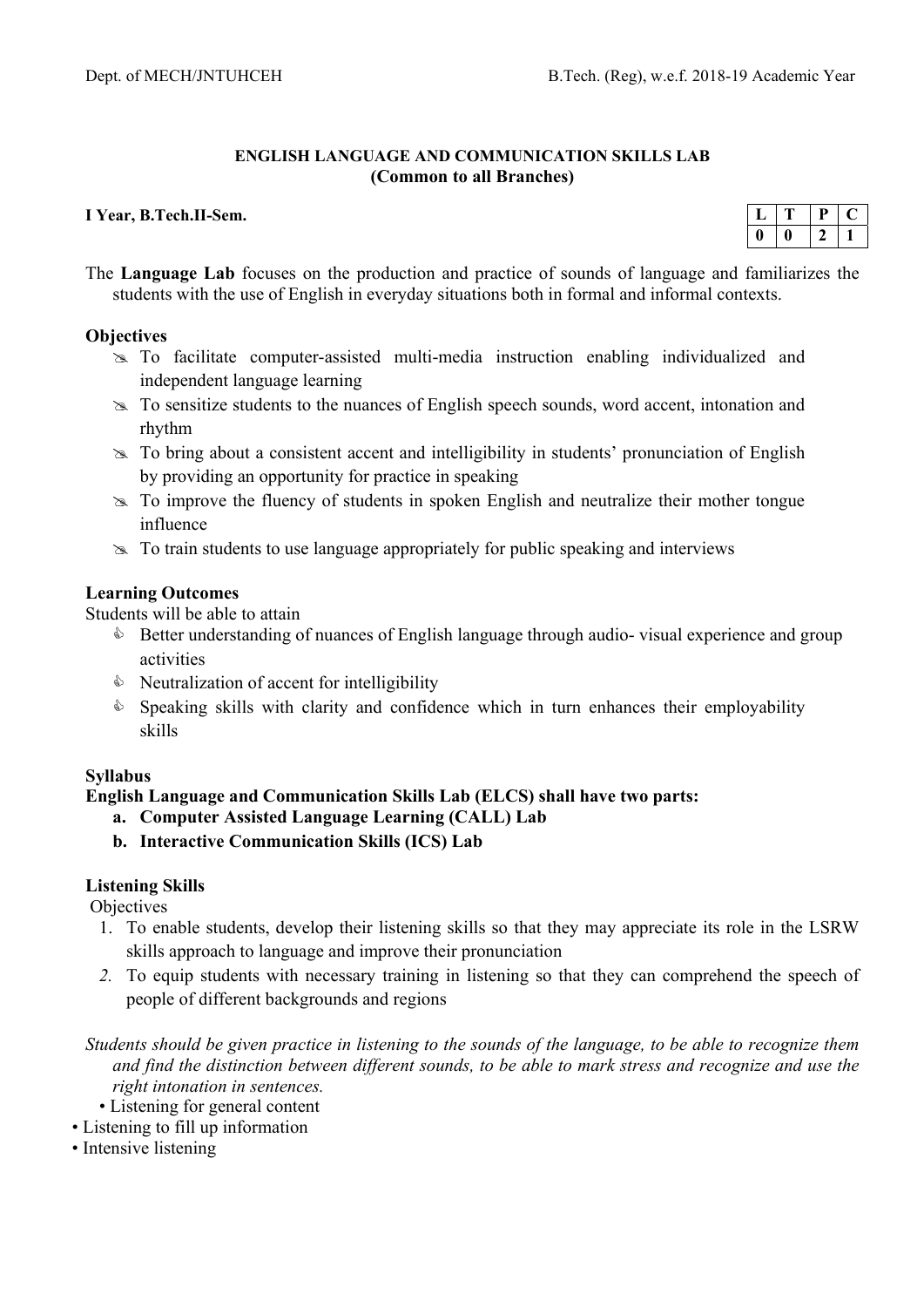• Listening for specific information

## **Speaking Skills**

**Objectives** 

- 1. To involve students in speaking activities in various contexts
- 2. To enable students express themselves fluently and appropriately in social and professional contexts
- Oral practice: Just A Minute (JAM) Sessions
- Describing objects/situations/people
- Role play Individual/Group activities
- **The following course content is prescribed for the English Language and Communication Skills Lab based on Unit-6 of AICTE Model Curriculum 2018 for B.Tech First English. As the syllabus is very limited, it is required to prepare teaching/learning materials by the teachers collectively in the form of handouts based on the needs of the students in their respective colleges for effective teaching/learning and timesaving in the Lab)**

## **Exercise – I**

**CALL Lab**:

*Understand:* Listening Skill- Its importance – Purpose- Process- Types- Barriers of Listening.

*Practice*: Introduction to Phonetics – Speech Sounds – Vowels and Consonants.

## **ICS Lab**:

*Understand:* Communication at Work Place*-* Spoken vs. Written language.

 *Practice:* Ice-Breaking Activity and JAM Session- Situational Dialogues – Greetings – Taking Leave – Introducing Oneself and Others.

## **Exercise – II**

## **CALL Lab**:

*Understand:* Structure of Syllables – Word Stress and Rhythm– Weak Forms and Strong Forms in Context.

*Practice:* Basic Rules of Word Accent - Stress Shift - Weak Forms and Strong Forms in Context.

## **ICS Lab**:

*Understand:* Features of Good Conversation – Non-verbal Communication.

*Practice:* Situational Dialogues – Role-Play- Expressions in Various Situations –Making Requests and Seeking Permissions - Telephone Etiquette.

## **Exercise - III**

**CALL Lab:**

*Understand:* Intonation-Errors in Pronunciation-the Influence of Mother Tongue (MTI).

*Practice:* Common Indian Variants in Pronunciation *–* Differences in British and American Pronunciation. **ICS Lab**:

*Understand:* How to make Formal Presentations. *Practice:* Formal Presentations.

**Exercise – IV CALL Lab**: *Understand:* Listening for General Details. *Practice:* Listening Comprehension Tests. **ICS Lab**: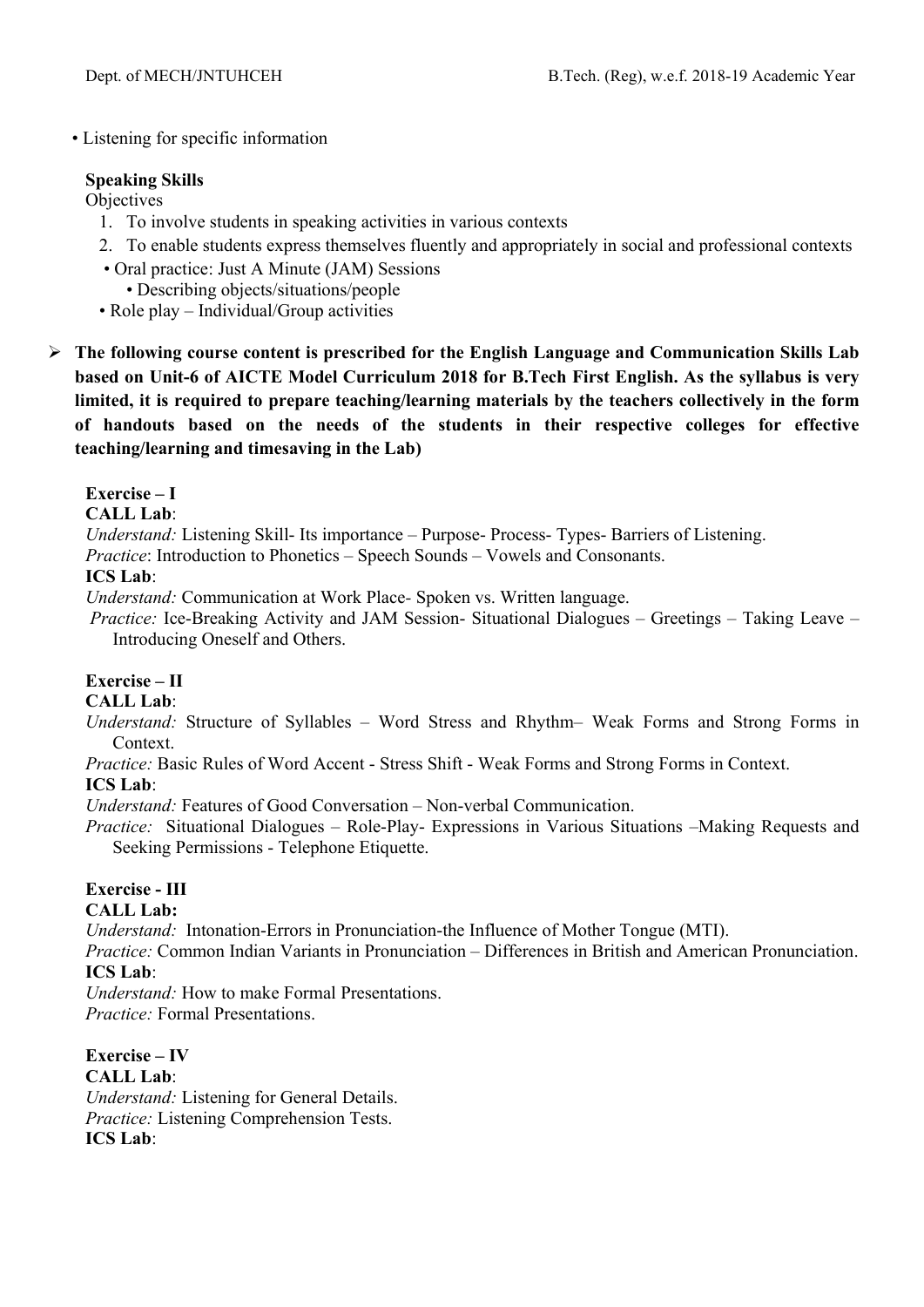*Understand:* Public Speaking – Exposure to Structured Talks. *Practice:* Making a Short Speech – Extempore.

#### **Exercise – V CALL Lab:**

*Understand:* Listening for Specific Details. *Practice:* Listening Comprehension Tests. **ICS Lab**:

- 1. Introduction to Interview Skills.
- 2. Common errors in speaking.

## **Minimum Requirement of infrastructural facilities for ELCS Lab:**

## **1. Computer Assisted Language Learning (CALL) Lab:**

**The Computer Assisted Language Learning Lab** has to accommodate 40 students with 40 systems, with one Master Console, LAN facility and English language learning software for self- study by students.

## **System Requirement (Hardware component):**

*Computer network with LAN facility (minimum 40 systems with multimedia) with the following specifications:* 

- i) Computers with Suitable Configuration
- ii) High Fidelity Headphones

## **2. Interactive Communication Skills (ICS) Lab:**

**The Interactive Communication Skills Lab:** A Spacious room with movable chairs and audiovisual aids with a Public-Address System, an LCD and a projector etc.

\*\*\*\*\*\*\*\*\*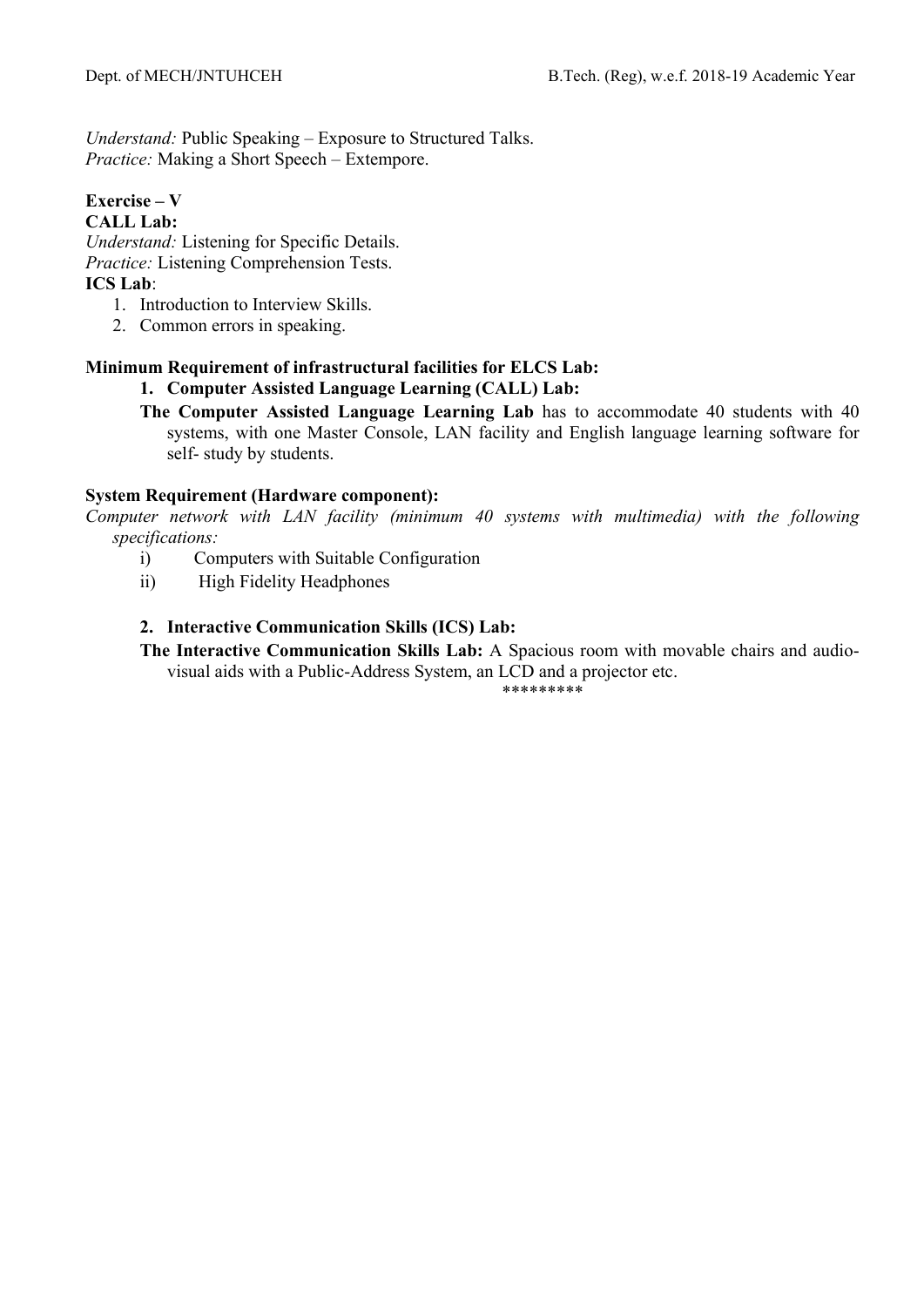## **Engineering Mathematics - III**

(Probability Distributions and Complex Variables)

## **(For Mechanical, Metallurgical and Chemical Engineering Branches)**

## **II Year I Semester**

| L | Т  | $\mathbf P$ | C. |
|---|----|-------------|----|
| 3 | -1 | 0           | 4  |

**Pre-requisites:** Mathematics courses of first year of study.

## **Objectives:** To learn

- The ideas of probability and random variables and various discrete and continuous probability distributions and their properties.
- The basic ideas of statistics including measures of central tendency, correlation and regression.
- The statistical methods of studying data samples.
- Differentiation and integration of complex valued functions.
- Evaluation of integrals using Cauchy's integral formula and Cauchy's residue theorem.
- Expansion of complex functions using Taylor's and Laurent's series.

## **UNIT-I: Basic Probability**

Probability spaces, conditional probability, independent events, and Bayes' theorem.

Random variables: Discrete and continuous random variables, Expectation of Random Variables, Moments, Variance of random variables

## **UNIT-II: Probability distributions**

Binomial, Poisson, evaluation of statistical parameters for these distributions, Poisson approximation to the binomial distribution, Continuous random variables and their properties, distribution functions and density functions,

Normal and exponential, evaluation of statistical parameters for these distributions

# **UNIT-IV: Estimation & Tests of Hypotheses 10 L**

- Introduction, Statistical Inference, Classical Methods of Estimation.: Estimating the Mean, Standard Error of a Point Estimate, Prediction Intervals, Tolerance Limits, Estimating the Variance, Estimating a Proportion for single mean, Difference between Two Means, between Two Proportions for Two Samples and Maximum Likelihood Estimation.
- Statistical Hypotheses: General Concepts, Testing a Statistical Hypothesis, Tests Concerning a Single Mean, Tests on Two Means, Test on a Single Proportion, Two Samples: Tests on Two Proportions.

## **UNIT-IV: Complex Variables (Differentiation)**

Limit, Continuity and Differentiation of Complex functions, Analyticity, Cauchy-Riemann equations (without proof), finding harmonic conjugate; elementary analytic functions (exponential, trigonometric, logarithm) and their properties.

**8 L** 

**10 L**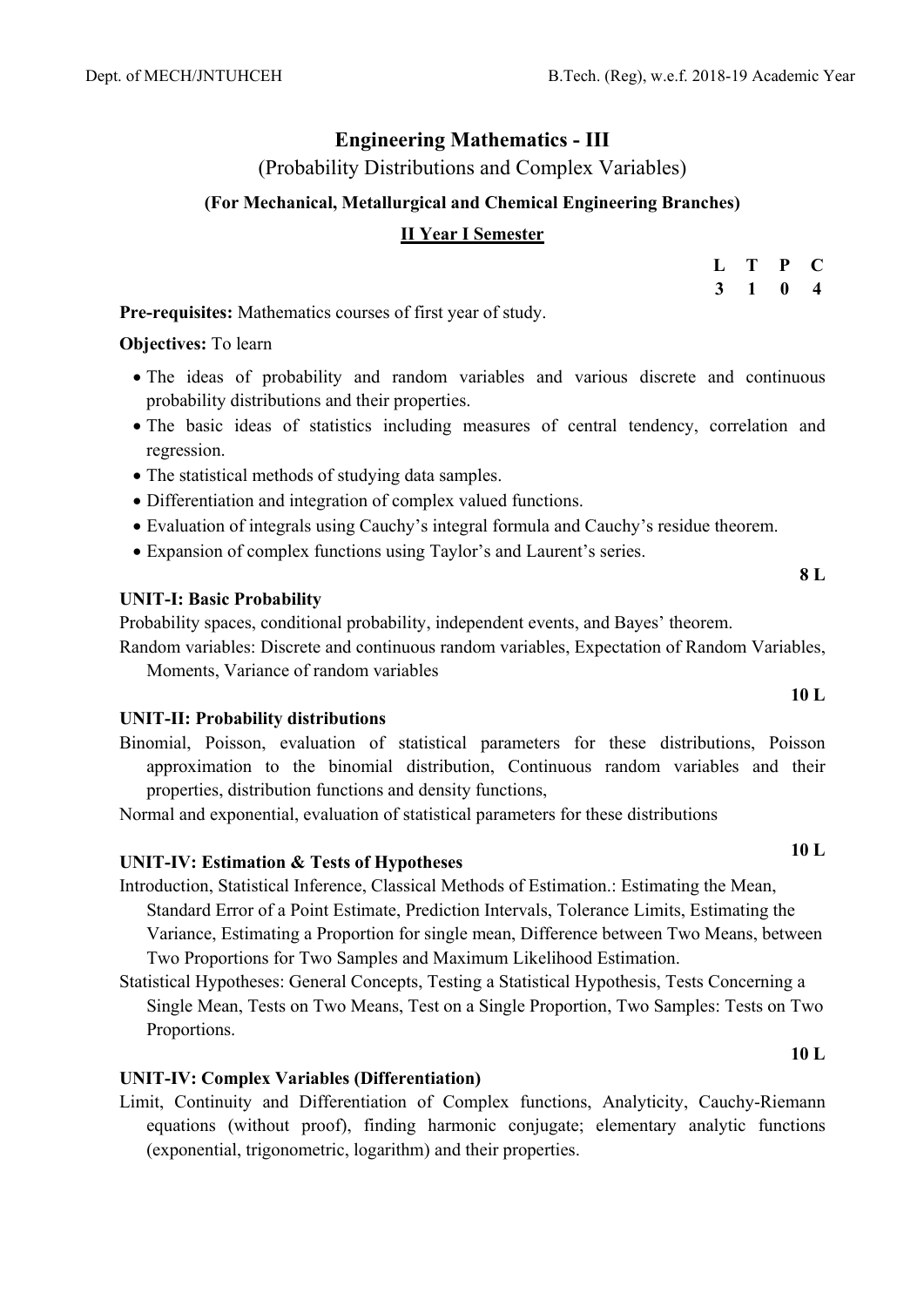## **UNIT-V: Complex Variables (Integration) 10 L**

Line integral, Cauchy's theorem, Cauchy's Integral formula, Zeros of analytic functions, Singularities, Taylor's series, Laurent's series; Residues, Cauchy Residue theorem, Conformal mappings, Mobius transformations and their properties. (All theorems without Proofs)

**Course outcomes:** After learning the contents of this paper the student must be able to

- Formulate and solve problems involving random variables and apply statistical methods for analysing experimental data.
- Analyse the complex function with reference to their analyticity, integration using Cauchy's integral and residue theorems
- Taylor's and Laurent's series expansions of complex function

## **Text Books**

- 1. B.S. Grewal, Higher Engineering Mathematics, Khanna Publishers, 35th Edition, 2010.
- 2. Ronald E. Walpole, Raymond H. Myers, Sharon L. Myers, keying Ye, Probability and statistics for engineers and scientists,  $9<sup>th</sup>$  Edition, Pearson Publications.
- 3. J. W. Brown and R. V. Churchill, Complex Variables and Applications,  $7<sup>th</sup>$  Ed., Mc-Graw Hill, 2004.

## **References**

- 1. Fundamentals of Mathematical Statistics, Khanna Publications, S C Guptha and V.K. Kapoor.
- 2. Miller and Freund's, Probability and Statistics for Engineers, 8<sup>th</sup> Edition, Pearson Educations
- 3. S. Ross, A First Course in Probability, 6th Ed., Pearson Education India, 2002.
- 4. Erwin kreyszig, Advanced Engineering Mathematics, 9th Edition, John Wiley & Sons, 2006.
- 5. N.P. Bali and Manish Goyal, A text book of Engineering Mathematics, Laxmi Publications, Reprint, 2010.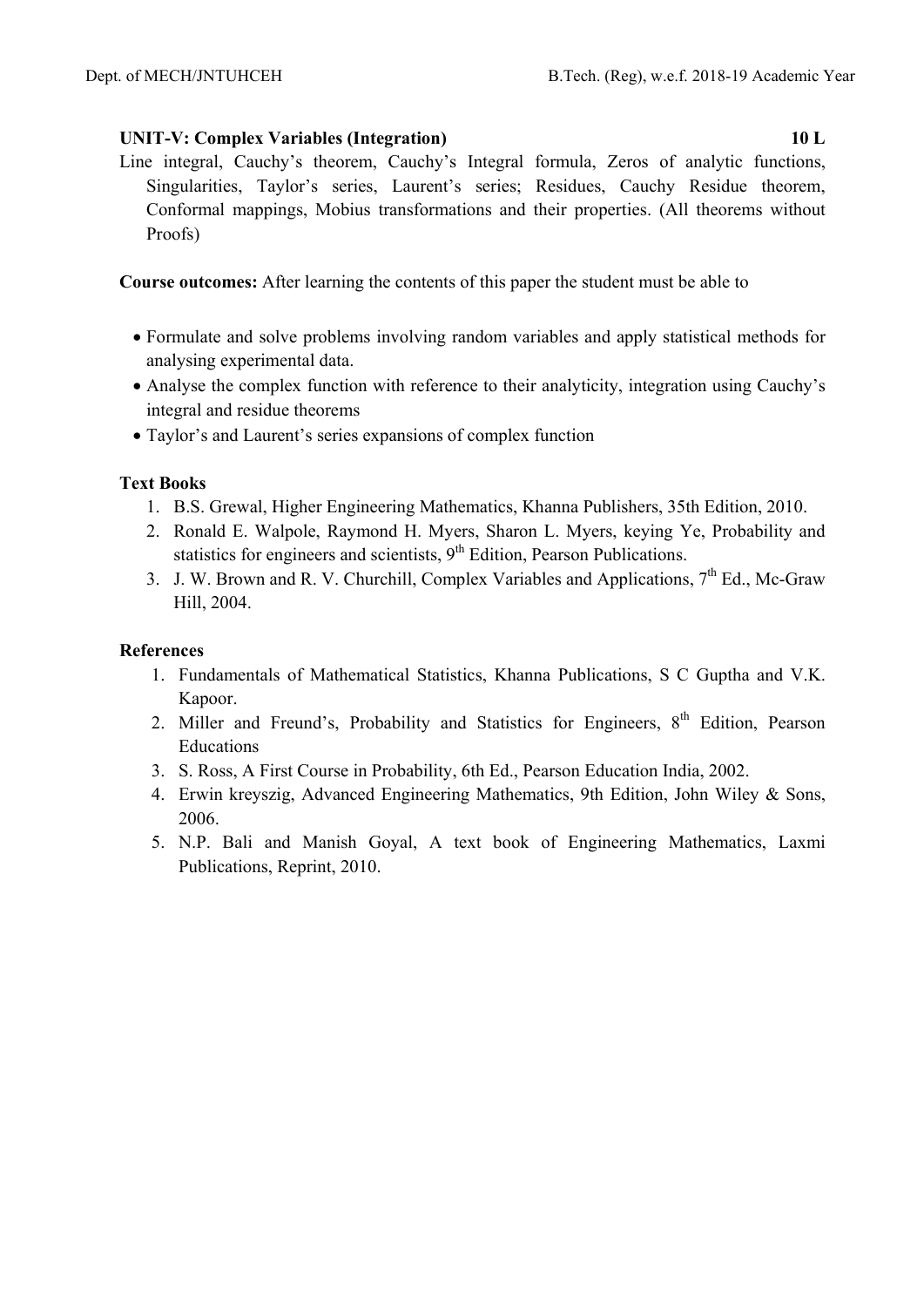#### **MECHANICS OF SOLIDS**

#### **II Year B.Tech. I-Sem**

**L T P C 3 0 0 3** 

**Pre-requisites:** Basics of Engineering Mechanics

**Course Outcomes:** At the end of the course, the student will be able to

- Determine the resistance and deformation in member's subjected to axial, flexural and torsional loads. Evaluate the forces in pin joint – plane frames.
- Determine the deflections of beams using different methods. Analyze and design thin, thick cylinders and springs

#### **UNIT-I:**

**SIMPLE STRESSES AND STRAINS:** Elasticity and plasticity – Types of stresses and strains – Hooke's law – stress – strain diagram for mild steel – Working stress – Factor of safety – Lateral strain, Poisson's ratio and volumetric strain – Elastic moduli and the relationship between them – Bars of varying section – composite bars – Temperature stresses. Strain energy – Resilience – Gradual, sudden, impact and shock loadings.

#### **UNIT-II:**

**SHEAR FORCE AND BENDING MOMENT:** Definition of beam – Types of beams – Concept of shear force and bending moment – S.F and B.M diagrams for cantilver, simply supported and overhanging beams subjected to point loads , u.d.l, uniformly varying loads and combination of these loads – Point of contraflexure – Relation between S.F., B.M and rate of loading at a section of a beam.

#### **UNIT-III:**

#### **FLEXURAL STRESSES:**

Theory of simple bending – Assumptions Derivation of bending equation: M/I=f/y=E/R Neutral axis – Determination bending stresses – section modules of rectangular and circular sections (Solid and Hollow), I,T,Angle and Channel sections – Design of simple beam sections.

Shear Stresses: Derivation of formula – Shear stress distribution across various beams sections like rectangular, circular, triangular, I, T angle sections.

#### **UNIT-IV:**

**ANALYSIS OF PIN-JOINTED PLANE FRAMES:** Determination of Forces in members of plane, pin-joined, perfect trusses by (i) method of joints and (ii) method of sections. Analysis of various types of cantilever and simply – supported trusses – by method of joints, method of sections and tension coefficient methods.

**DEFLECTION OF BEAMS:** Bending into a circular arc – slope, deflection and radius of curvature – Differential equation for the elastic line of a beam – Double integration and Macaulay's methods – Determination of slope and deflection for cantilever and simply supported beams subjected to point loads, - U.D.L. uniformly varying load. Mohr's theorems – Moment area method – application to simple cases including overhanging beams.

#### **UNIT-V:**

**THIN CYLINDERS:** Thin seamless cylindrical shells – Derivation of formula for longitudinal and circumferential stresses – hoop, longitudinal and Volumetric strains – changes in dia, and volume of thin cylinders – Riveted boiler shells – Thin spherical shells.

**Thick Cylinders** – lame's equation – cylinders subjected to inside and out side pressures – compound cylinders.

#### **TEXT BOOKS:**

- 1. Strength of Materials by Andrew Pytel and Ferdinond L. Singer Longman
- 2. Strength of Materials by Jondar : Galgotia Publications

- 1. Strength of Materials by Bansal, Lakshmi Publications
- 2. Strenght of Mateirals by S. Tumoshenko
- 3. Strength of Materials by R.S. Khurmi; S. Chand & Co. 2005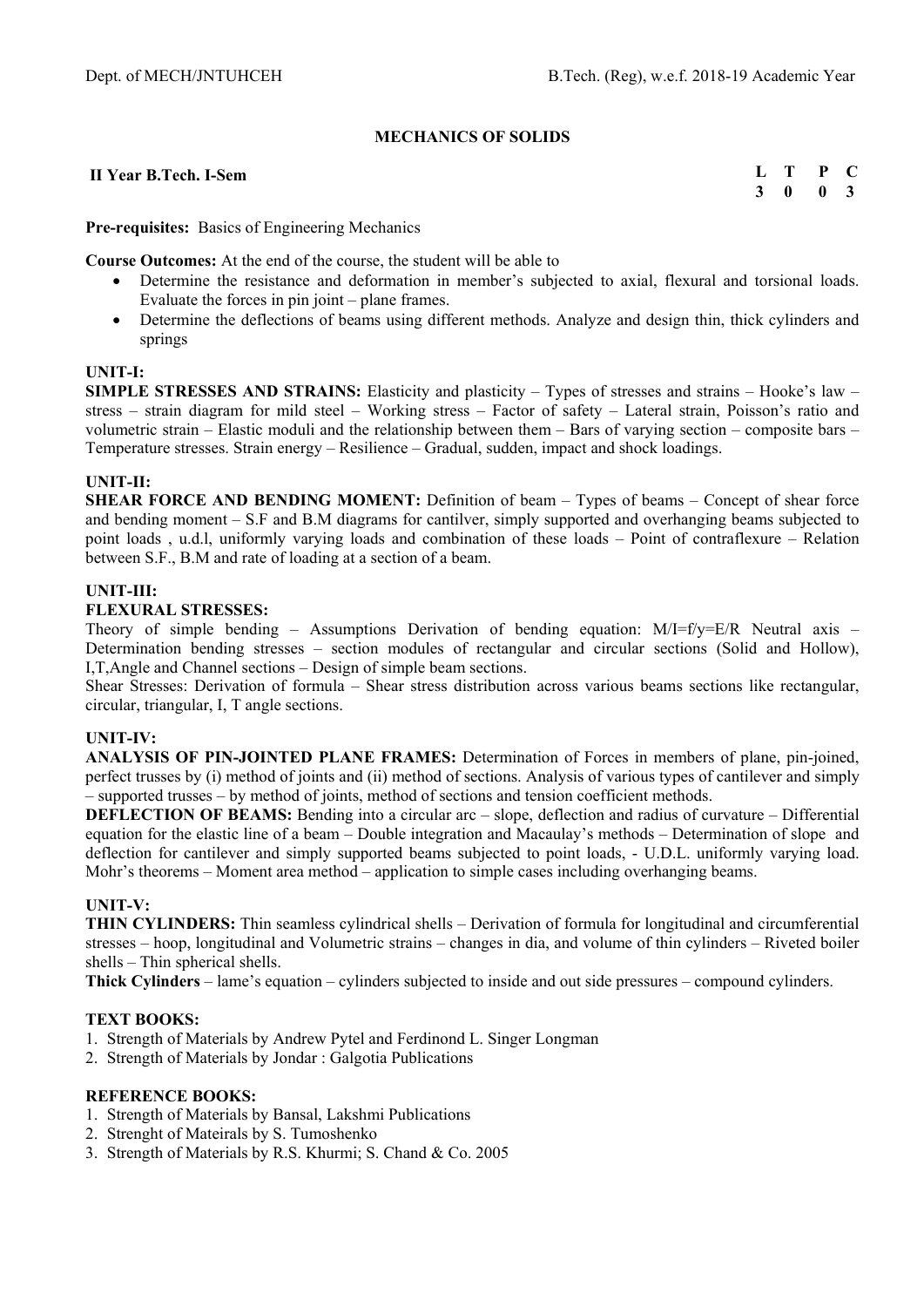#### **MATERIAL SCIENCE & METALLURGY**

#### **II Year B.Tech. I-Sem**

**L T P C 3 0 0 3** 

#### **Prerequisites:**

Basic idea of bonding nature in solids and different properties of elements

**Objectives:** At the end of the course, the student will be able to:

- Understand and analyze the crystal structure and classification of materials and determining mechanical properties and their suitability for applications.
- Classify cast irons and study their applications. Interpret the phase diagrams of materials.
- Select suitable heat-treatment process to achieve desired properties of metals and alloys.
- Understand the ceramics and composite materials and their properties.

#### **Course outcomes**:

The student an able to understand basic idea of the the different material properties and heat treatment process of ferrous and non ferrous alloys with respect to phase diagrams.

#### **UNIT – I:**

Structure of Metals:Bonds in Solids – Metallic bond - crystallization of metals, grain and grain boundaries, effect of grain boundaries on the properties of metal / alloys – determination of grain size.

Constitution of Alloys: Necessity of alloying, types of solid solutions,Hume Rotherys rules, intermediate alloy phases, and electron compounds.

### **UNIT –II:**

Equilibrium of Diagrams: Experimental methods of construction of equilibrium diagrams, Isomorphous alloy systems, equilibrium cooling and heating of alloys, Lever rule, coring miscibility gaps, eutectic systems, congruent melting intermediate phases, peritectic reaction. Transformations in the solid state – allotropy, eutectoid, peritectoid reactions, phase rule, relationship between equilibrium diagrams and properties of alloys. Study of important binary phase diagrams of Cu-Ni-, Al-Cu, Bi-Cd, Cu-An, Cu-Sn and Fe-Fe<sub>3</sub>C.

#### **UNIT –III:**

Cast Irons and Steels: Structure and properties of White Cast iron, Malleable Cast iron, grey cast iron, Spheroidal graphite cast iron, Alloy cast irons. Classification of steels, structure and properties of plan carbon steels, Low alloy steels, Hadfield manganese steels, tool and die steels.

#### $\mathbf{I}\mathbf{I}\mathbf{N}\mathbf{I}\mathbf{T} = \mathbf{I}\mathbf{V}\cdot$

Heat treatment of Alloys: Effect of alloying elements on Fe-Fe<sub>3</sub>C system, Annealing, normalizing, Hardening, TTT diagrams, tempering, Hardenability surface - hardening methods, Age hardening treatment, Cryogenic treatment of alloys.

Non-ferrous Metals and Alloys: Structure and properties of copper and its alloys, Aluminium and its alloys, Titanium and its alloys.

#### **UNIT – V:**

Ceramic materials: Crystalline ceramics, glasses, cermaets, abrasive materials, nonomaterials – definition, properties and applications of the above.

Composite materials: Classification of composites, various methods of component manufacture of composites, particle – reinforced materials, fiber reinforced materials, metal ceramic mixtures, metal – matrix composites and C – C composites.

#### **TEXT BOOKS:**

- 1. Introduction to Physical Metallurgy by Sidney H. Avener.
- 2. Material science & Metallurgy by Kodgire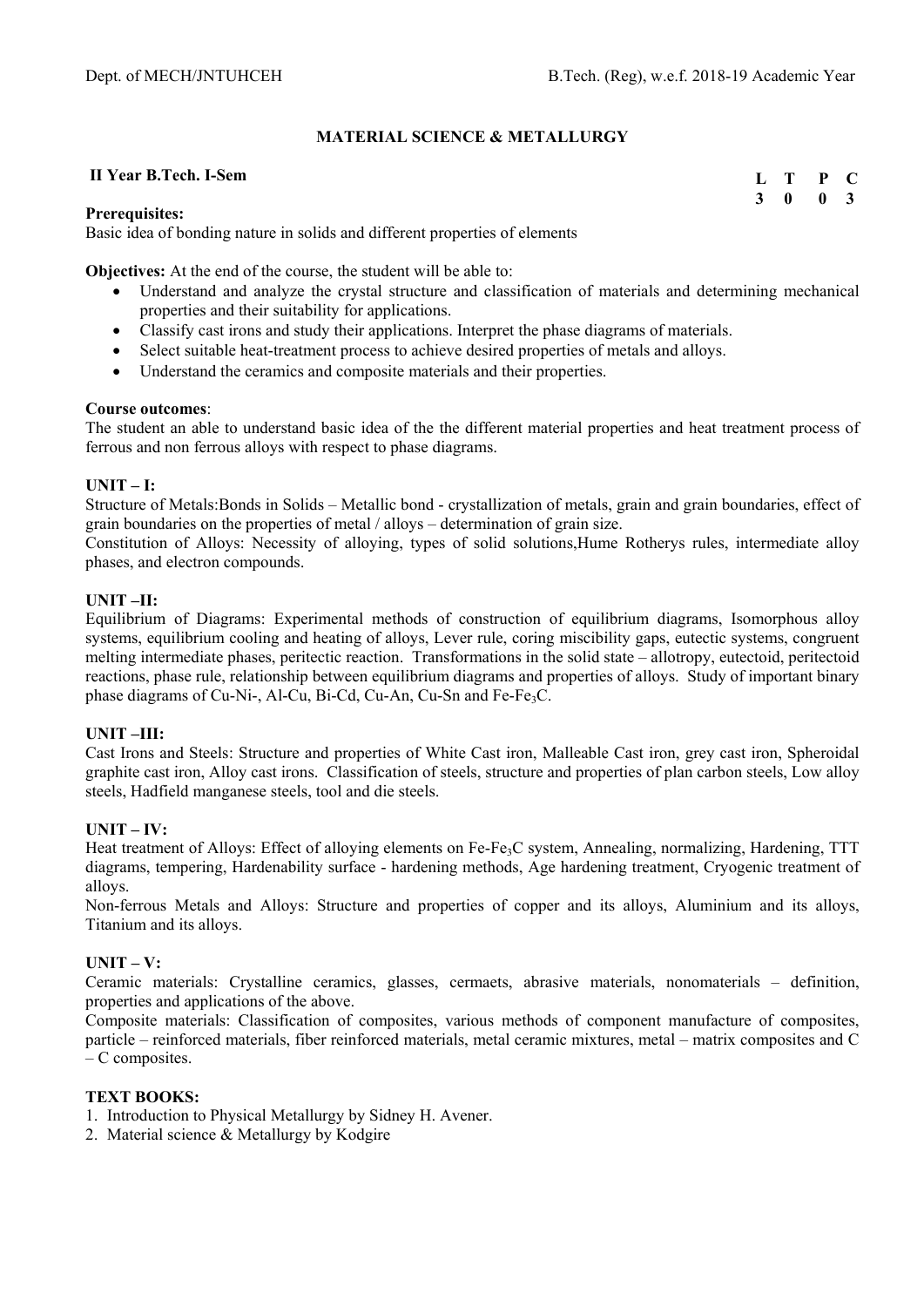- 1. Science of Engineering Materials by Agarwal
- 2. Materials Science by Vijendra Singh
- 3. Elements of Material science by V. Rahghavan
- 4. An introduction to material science by W.g.vinas & HL Mancini
- 5. Material science & material by C.D.Yesudian & harris Samuel
- 6. Engineering Materials and Their Applications by R. A Flinn and P K Trojan, Jaico Books.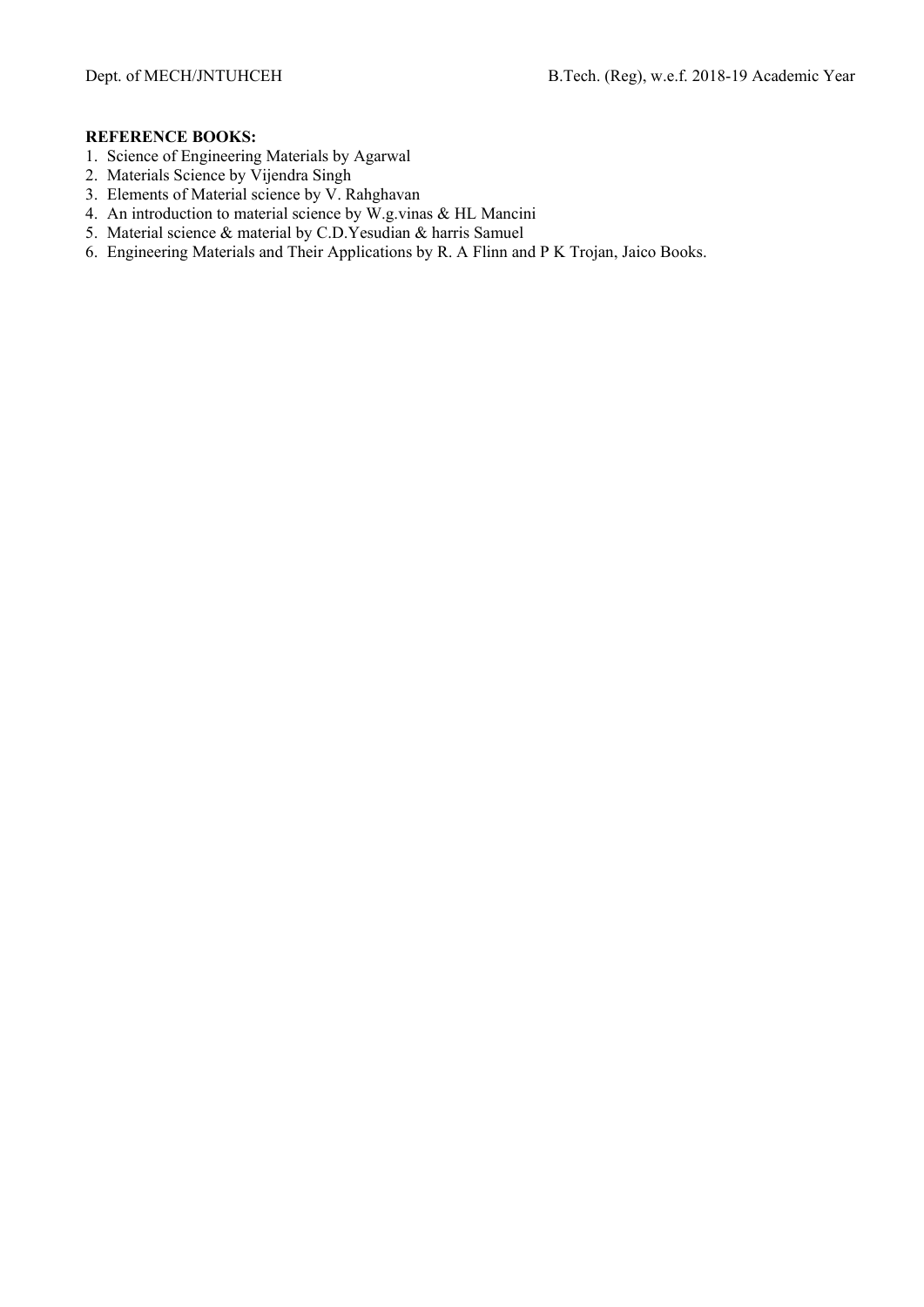#### **PRODUCTION TECHNOLOGY**

#### **II Year B.Tech. I-Sem**

**L T P C 3 0 0 3** 

#### **Pre-requisites:** Physics, Chemistry, Workshop

**Course Outcomes**: At the end of the course, the student will be able to

- Understand the idea for selecting materials for patterns, types and allowances of patterns used in casting and analyze the components of moulds.
- Design core, core print and gating system in metal casting processes Understand arc, gas, solid state and resistance welding processes.
- Develop process-maps for metal forming processes using plasticity principles.Identify the effect of process variables to manufacture defect free products.

#### **UNIT–I:**

**Casting:** Steps involved in making a casting – Advantage of casting and its applications; Patterns - Pattern making, Types, Materials used for patterns, pattern allowances and their construction; Properties of moulding sands.

Methods of Melting - Crucible melting and cupola operation – Defects in castings;Casting processes – Types – Sand moulding, Centrifugal casting, die- casting, Investment casting, shell moulding; Principles of Gating – Requirements – Types of gates, Design of gating systems – Riser – Function, types of Riser and Riser design.Cores and Core Materials.

Solidification of casting – Solidification of pure metal – Nucleation and grain growth, casting design considerations

#### **UNIT–II:**

Welding: Classification – Types of welds and welded joints; welding postions, Gas welding - Types, oxy-fuel gas cutting – standard time and cost calculations. Arc welding, forge welding, submerged arc welding, Resistance welding, Thermit welding.

#### **UNIT–III:**

Inert Gas Welding \_ TIG Welding, MIG welding, Friction welding, induction welding, explosive welding, Laser Welding; Soldering and Brazing; Heat affected zone in welding. Welding defects – causes and remedies; destructive and non- destructive testing of welds.

#### **UNIT–IV:**

Hot working, cold working, strain hardening, recovery, recrystallisation and grain growth.Rolling fundamentals – theory of rolling, types of Rolling mills and products. Forces in rolling and power requirementsStamping, forming and other cold working processes. Blanking and piercing – Bending and forming – Drawing and its types – wire drawing and Tube drawing – coining – Hot and cold spinning.Types of presses and press tools. Forces and power requirement in the above operations.

#### **UNIT–V:**

**Extrusion of Metals:** Basic extrusion process and its characteristics. Hot extrusion and cold extrusion - Forward extrusion and backward extrusion – Impact extrusion – Extruding equipment – Tube extrusion and pipe making, Hydrostatic extrusion. Forces in extrusion.

**Forging Processes:** Forging operations and principles – Tools – Forging methods – Smith forging, Drop Forging – Roll forging – Forging hammers: Rotary forging – forging defects – cold forging, swaging, Forces in forging operations.

#### **TEXT BOOKS:**

- 1. Manufacturing Technology by P.N. Rao, TMH.
- 2. Production Technology by Sarma P C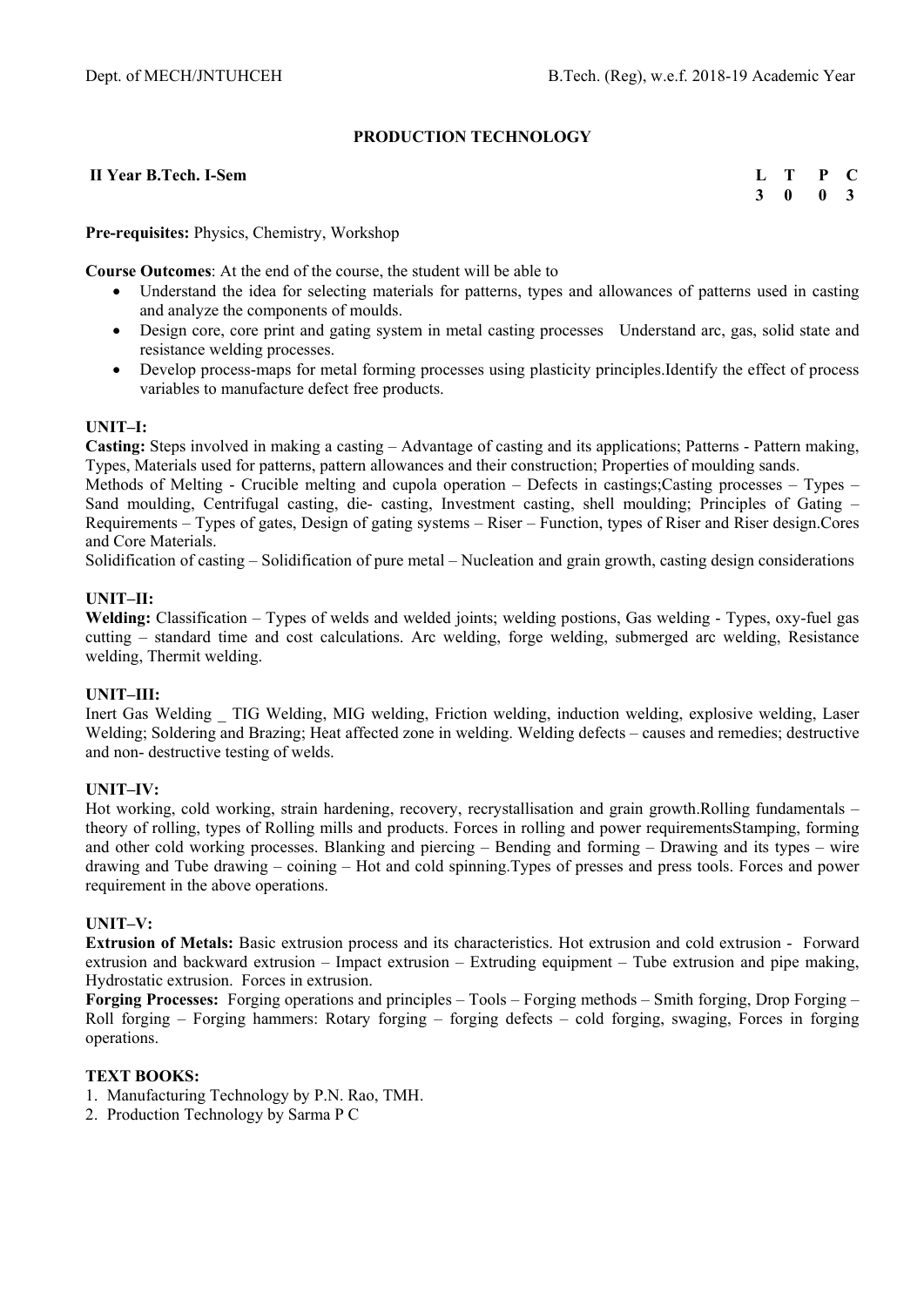- 1. Production Technology by R.K. Jain
- 2. Metal Casting by T.V Ramana Rao, New Age
- 3. Principles of Metal Castings by Rosenthal.
- 4. Welding Process by Parmar
- 5. Manufacturing Engineering and Technologyby Kalpakjin S, Pearson Edu.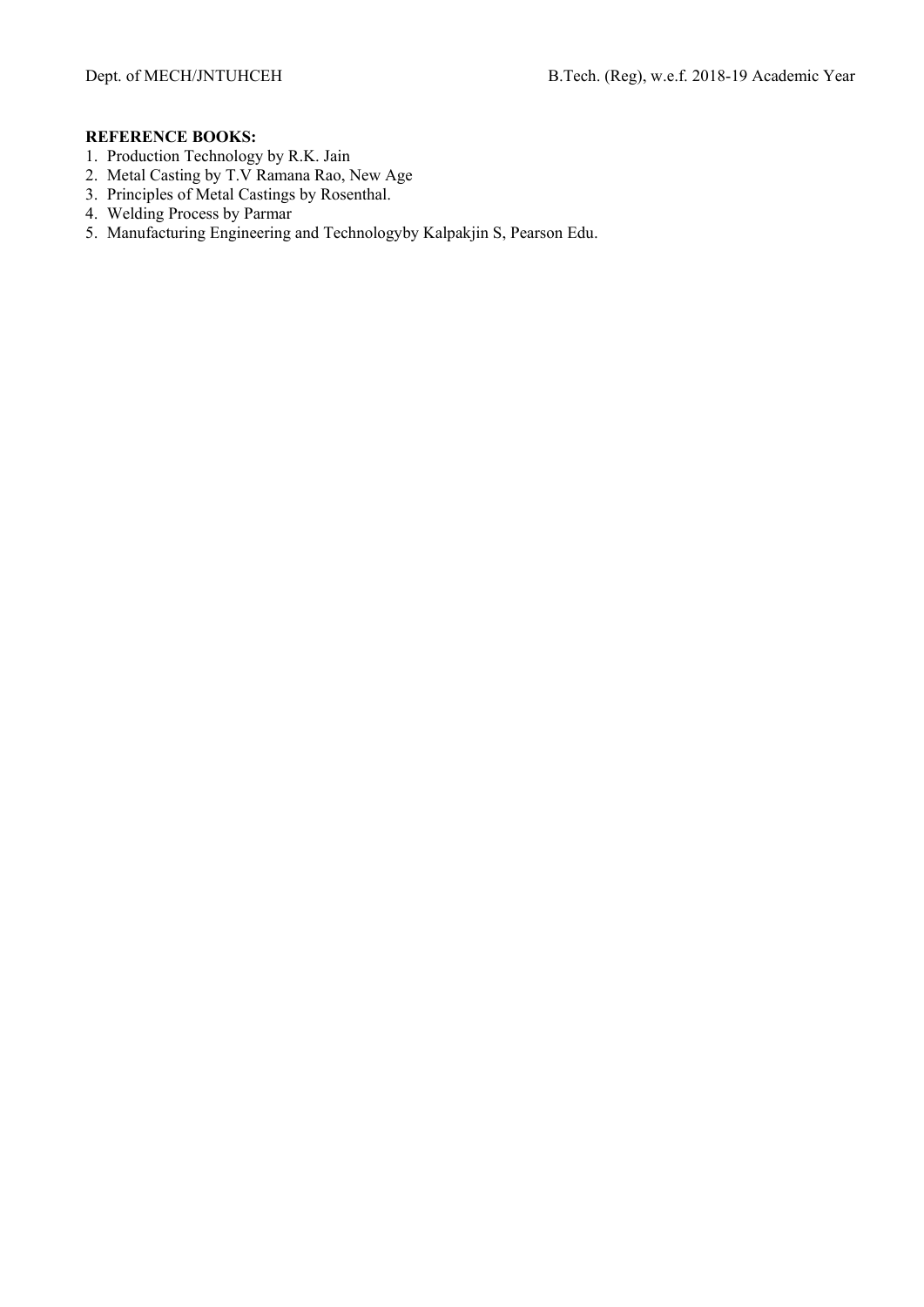#### **THERMODYNAMICS**

 **II Year B.Tech. I-Sem** 

**L T P C 3 1 0 4** 

**Pre-requisite**: Engineering Chemistry and Physics

**Course Objective**: To understand the treatment of classical Thermodynamics and to apply the First and Second laws of Thermodynamics for the analysis of thermal equipment

**Course Outcomes**: At the end of the course, the student should be able to

- Differentiate between different thermodynamic systems and processes
- Apply the laws of Thermodynamics to different types of systems undergoing various processes and to perform thermodynamic analysis
- Analyze the Thermodynamic cycles and evaluate performance parameters

Tables/Codes: Steam Tables and Mollier Chart, Refrigeration Tables and Psychrometric Chart

#### **UNIT–I:**

#### **Introduction: Basic Concepts:**

System, Control Volume, Surrounding, Boundaries, Universe, Types of Systems, Macroscopic and Microscopic viewpoints, Concept of Continuum, Thermodynamic Equilibrium, State, Property, Process, Exact & Inexact Differentials, Cycle – Reversibility – Quasi – static Process, Irreversible Process, Causes of Irreversibility – Energy in State and in Transition, Types, Displacement & Other forms of Work, Heat, Point and Path functions, Zeroth Law of Thermodynamics – Concept of Temperature – Principles of Thermometry – Reference Points – Constant Volume and Pressure - gas Thermometer – Scales of Temperature, Ideal Gas Scale

#### **UNIT-II:**

First law of Thermodynamics – Corollaries – First law applied to a Closed System – applied to a flow system – Steady Flow Energy Equation.Limitations of the First Law – Thermal Reservoir, Heat Engine, Heat pump , Parameters of performance, Second Law of Thermodynamics, Kelvin-Planck and Clausius Statements and their Equivalence / Corollaries,Carnot's principle, Carnot cycle and its specialties, Thermodynamic scale of Temperature, Clausius Inequality, Entropy, Principle of Entropy Increase – Energy Equation, Availability and Irreversibility – Thermodynamic Potentials, Gibbs and Helmholtz Functions, Maxwell Relations – Elementary Treatment of the Third Law of Thermodynamics

#### **UNIT–III:**

Pure Substances, p-V-T- surfaces, T-S and h-s diagrams, Mollier Charts, Phase Transformations – Triple point at critical state properties during change of phase, Dryness Fraction – Clausius – Clapeyron Equation Property tables. Mollier charts – Various Thermodynamic processes and energy Transfer – Steam Calorimetry.Perfect Gas Laws – Equation of State, specific and Universal Gas constants – various Non-flow processes, properties, end states, Heat and Work Transfer, changes in Internal Energy – Throttling and Free Expansion Processes – Flow processes

#### **UNIT-IV:**

Deviations from perfect Gas Model – Vader Waals Equation of State – Compressibility charts – variable specific Heats – Gas Tables, Mixtures of perfect Gases – Mole Fraction, Mass friction Gravimetric and volumetric Analysis – Dalton's Law of partial pressure, Avogadro's Laws of additive volumes – Mole fraction, Volume fraction and partial pressure, Equivalent Gas const. And Molecular Internal Energy, Enthalpy, sp. Heats and Entropy of Mixture of perfect Gases and Vapour, Atmospheric air - Psychrometric Properties – Dry bulb Temperature, Wet Bulb Temperature, Dew point Temperature, Thermodynamic Wet Bulb Temperature, Specific Humidity, Relative Humidity, saturated Air, Vapour pressure, Degree of saturation – Adiabatic Saturation , Carrier's Equation – Psychrometric chart.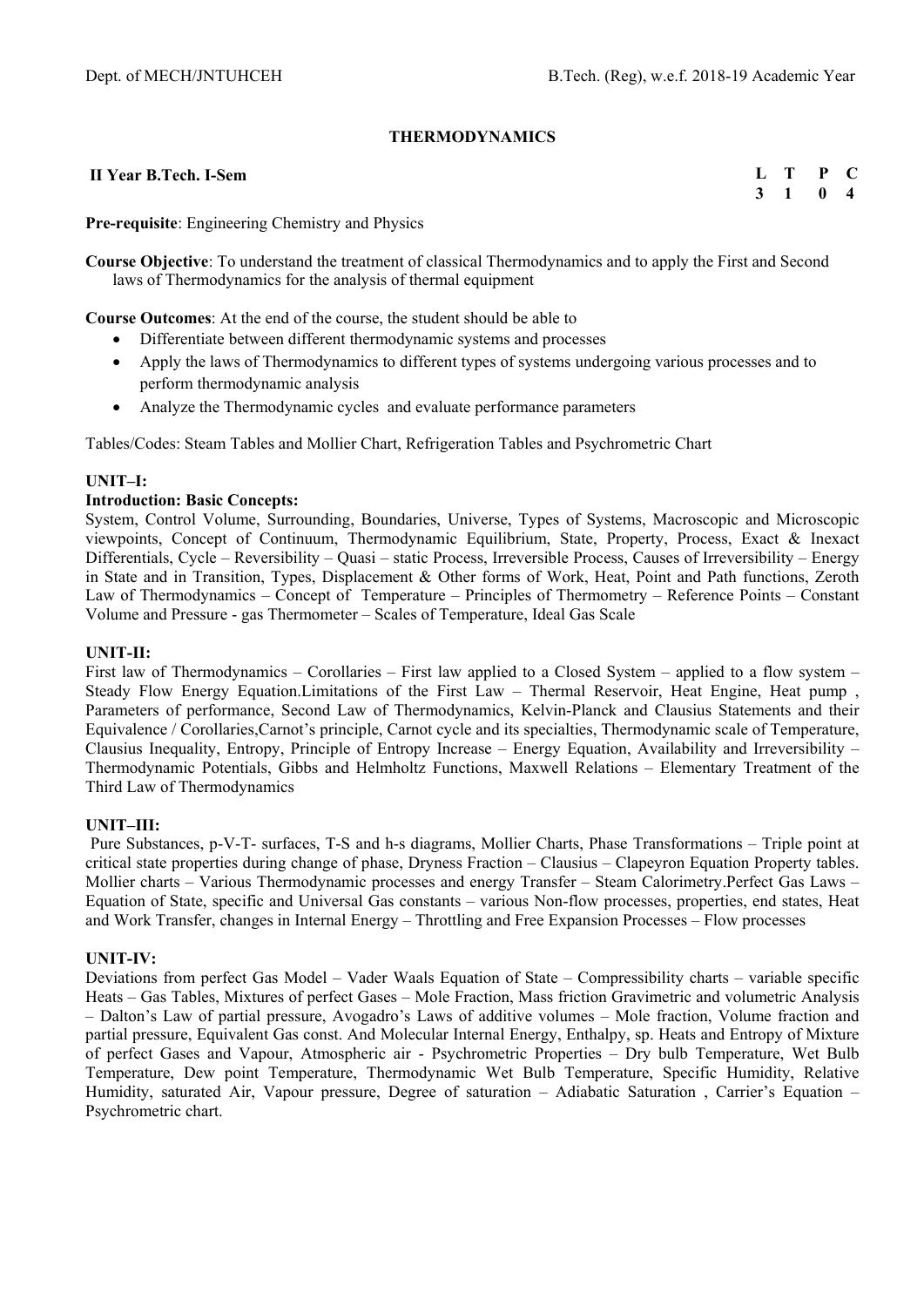### **UNIT–V:**

**Power Cycles:** Otto, Diesel, Dual Combustion cycles, Sterling Cycle, Atkinson Cycle, Ericsson Cycle, Lenoir Cycle,Brayton – Description and representation on P–V and T-S diagram, Thermal Efficiency, Mean Effective Pressures on Air standard basis – comparison of Cycles.

**Refrigeration Cycles:**

Bell-Coleman cycle, Vapour compression cycle-performance Evaluation.

#### **TEXT BOOKS:**

- 1. Fundamentals of Classical Thermodynamics by G. Van Wylan& R.E. Sonntag, John Wiley Pub.
- 2. Engineering Thermodynamics by PK Nag, TMH, III Edition
- 3. Thermodynamics by Achutan, PHI.

- 1. Thermodynamics An Engineering Approach by YunusCengel& Boles, TMH
- 2. Thermodynamics J.P.Holman by McGrawHill
- 3. Engineering Thermodynamics by Jones & Dugan
- 4. An introduction to Thermodynamics by YVC Rao, New Age
- 5. Thermodynamics & Heat Engines by Yadav, Central Book Depot, Allahabad.
- 6. Thermodynamics by G.C. Gupta, Pearson Publications.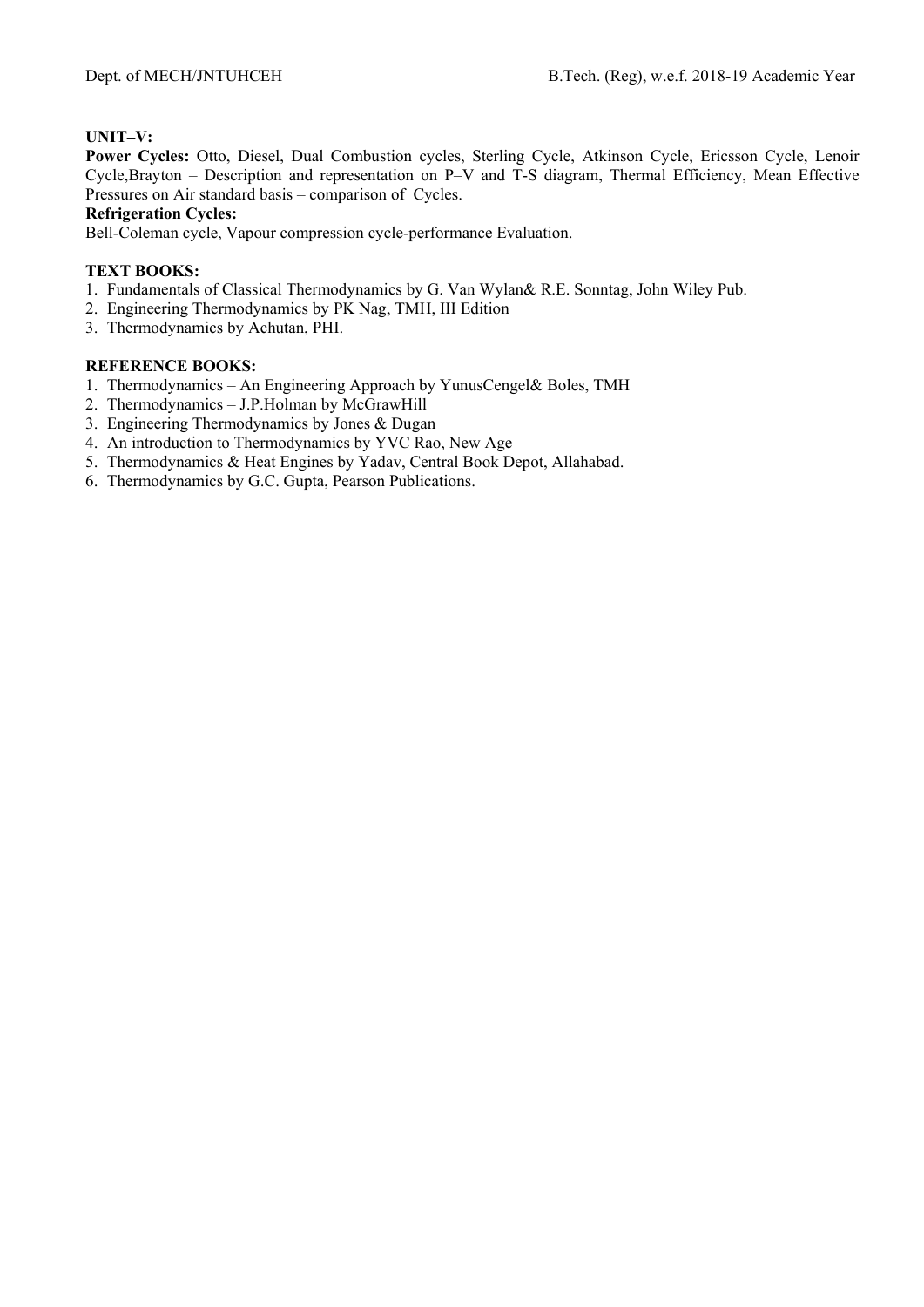# **PRODUCTION TECHNOLOGY LAB**

#### **II Year B.Tech. I-Sem**

**L T P C 0 0 2 1** 

**Pre-requisites:**Production Technology

#### **Course Outcomes:**

- To measure the properties of moulding sands and pattern making.
- To fabricate joints using gas welding and arc welding.
- To evaluate the quality of welded joints.
- To use press working tools and perform moulding studies on plastics.

#### **Metals Casting Lab:**

- 
- 1. Moulding 2 Exercises<br>2. Melting & Casting Demonstrat 2. Melting & Casting - Demonstration
- 3. Pattern Marking- 1 Exercise

#### **Welding Lab:**

- 1. Arc Welding:
	- a) Effect of polarity on welds strength & Heat affected zone b) Effect of current on weld strength and Heat affected zone
- 2. Spot Welding Effect of current on weld strength.
- 3. Gas welding and brazing exercises.

## **Mechanical Press Working:**

- 1. Blanking & Piercing operation & Study of simple Compound and progressive press tools.
- 2. Hydraulic Press: Deep Drawing and Extrusion Operations.
- 3. Bending and other operations.

## **Processing of Plastics:**

- 1. Injection Moulding
- 2. Blow Moulding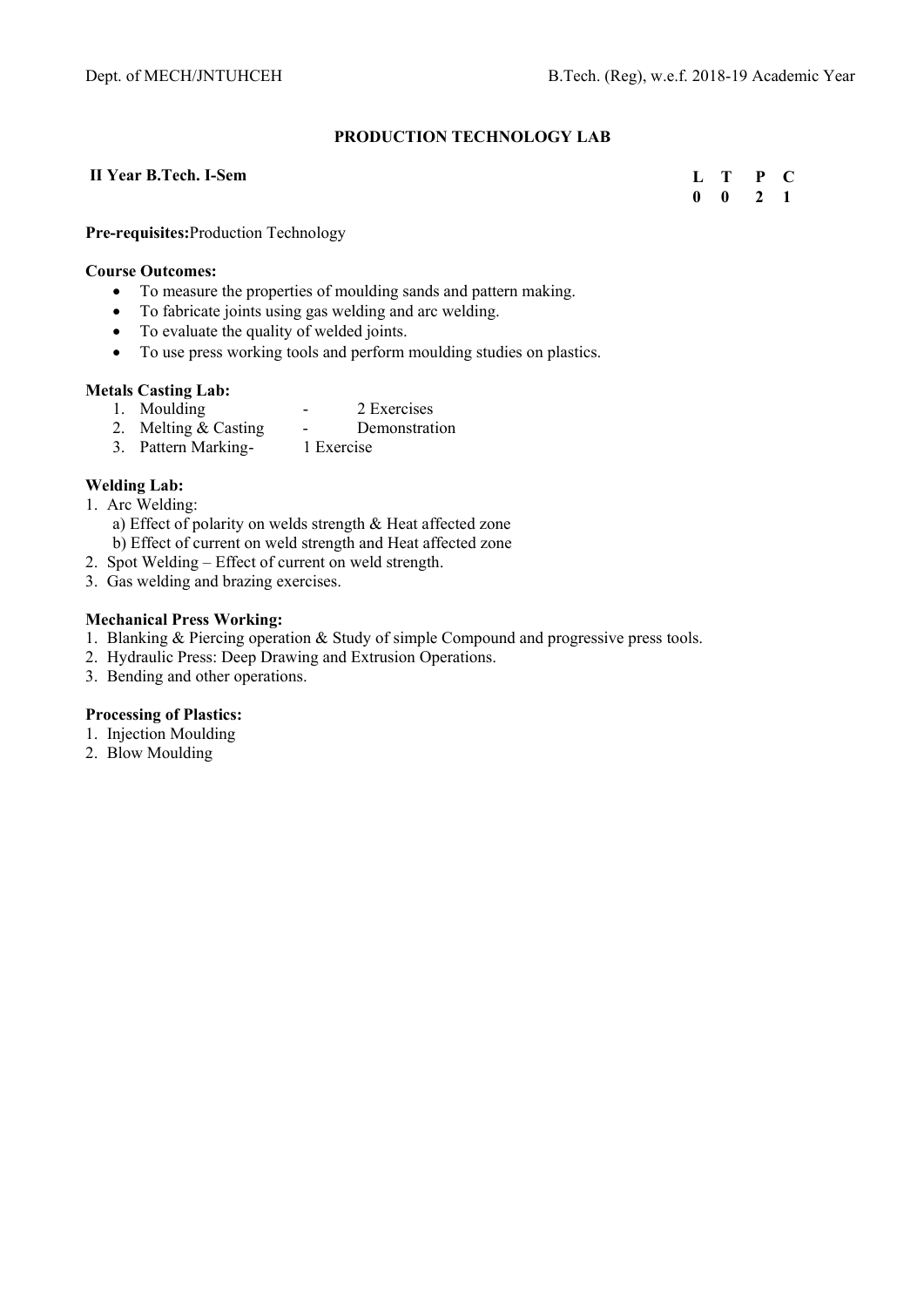## **MACHINE DRAWING PRACTICE**

#### **II Year B.Tech. I-Sem**

| н |   | μ | U |
|---|---|---|---|
|   | o |   | 7 |

#### **Pre-requisites:** Engineering Graphics

**Course objectives:** To familiarize with the standard conventions for different materials and machine parts in working drawings. To make part drawings including sectional views for various machine elements. To prepare assembly drawings given the details of part drawings.

**Course Outcomes**: At the end of the course, the student will be able to

- Prepare of engineering and working drawings with dimensions and bill of material during design and development.
- Develope assembly drawings using part drawings of machine components.

#### **Question Paper Pattern:**

Question paper will consist of Part-A and Part-B. Part -A has five questions out of which answer three (each 10 marks). Part-B has one question (assembly with three views) and it is to be answered compulsorily (it carries 40 marks)

#### PART-A:

Conventional representation of materials, common machine elements and parts such as screws, nuts, bolts, keys, gears, webs, ribs.

Types of sections – selection of section planes and drawing of sections and auxiliary sectional views. Parts not usually sectioned.

Methods of dimensioning, general rules for sizes and placement of dimensions for holes, centers, curved and tapered features.

Title boxes, their size, location and details - common abbreviations and their liberal usage

Types of Drawings – working drawings for machine parts.

#### **Drawing of Machine Elements and simple parts**

Selection of Views, additional views for the following machine elements and parts with every drawing proportions.Popular forms of Screw threads, bolts, nuts, stud bolts, tap bolts, set screws.Keys, cottered joints and knuckle joint.Rivetted joints for plates, Shaft coupling, spigot and socket pipe joint.Journal, pivot and collar and foot step bearings.

#### **PART-B:**

#### **Assembly Drawings:**

Drawings of assembled views for the part drawings of the following using conventions and easy drawing proportions.

Steam engine parts – stuffing boxes, cross heads, Eccentrics.

Machine tool parts: Tail stock, Tool Post, Machine Vices.

Other machine parts - Screws jacks, Petrol engine connecting rod, Plummer block

Simple designs of steam stop valve, spring loaded safety valve, feed check valve and air cock.

**NOTE:** First angle projection to be adopted. The student should be able to provide working drawings of actual parts.

#### **TEXT BOOKS:**

- 1. Machine Drawing by K.L.Narayana, Wiley Eastern.
- 2. Machine Drawing by Junnarkar N.D., Pearson Edu.

## **REFERENCE BOOKS:**

1. Machine Drawing by P.S.Gill.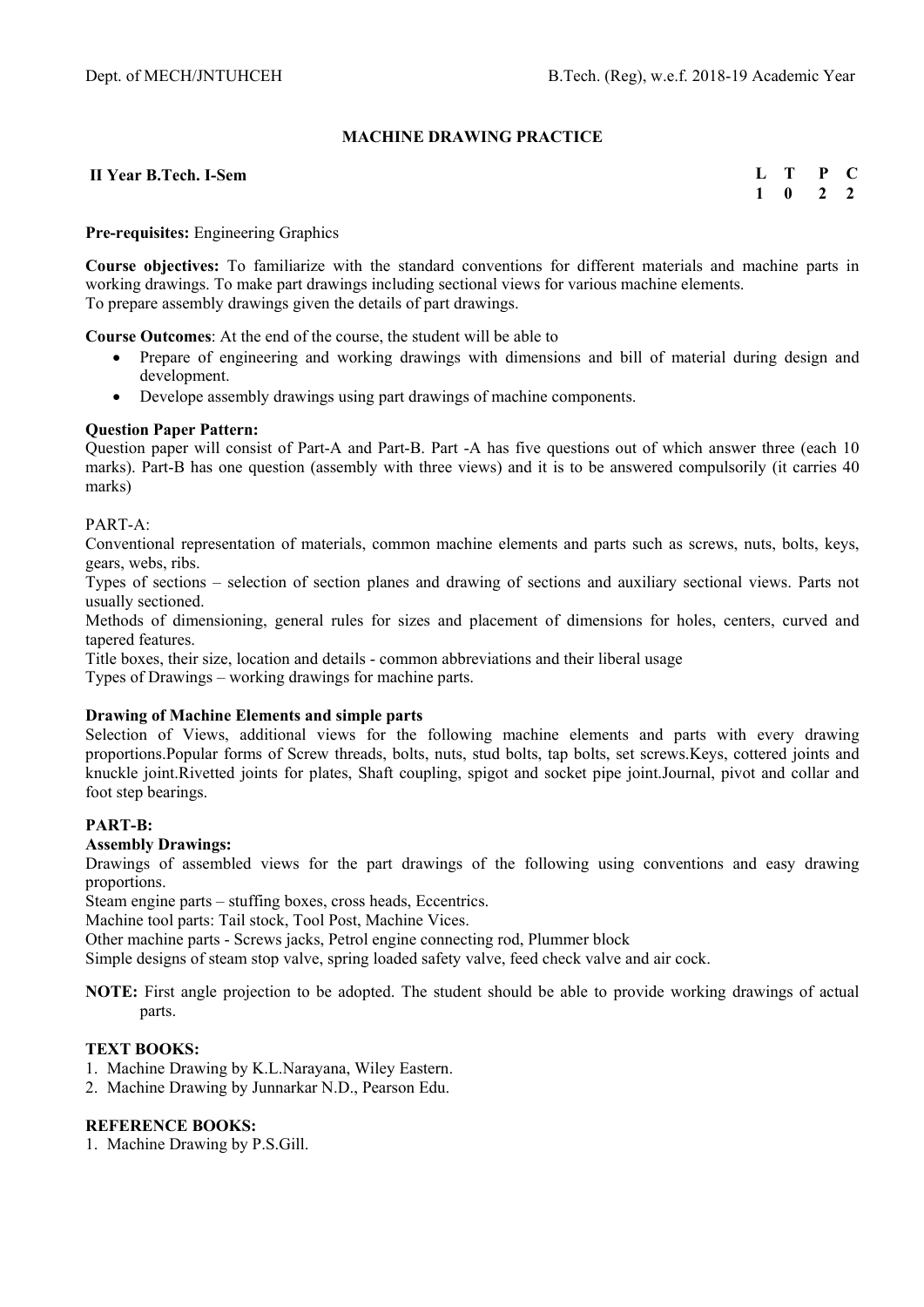# **MATERIAL SCIENCE &MECHANICS OF SOLIDS LAB**

#### **II Year B.Tech. I-Sem**

| L | T | P            | C. |
|---|---|--------------|----|
| 0 | 0 | $\mathbf{z}$ | 1  |

#### **Pre-requisites:** Chemistry & Physics

#### **Objectives:**

In this laboratory, students will have the opportunity to apply loads to various materials under different equilibrium conditions. The student will perform tests on materials in tension, compression, torsion, bending, and impact. These conditions and/or constraints are designed to reinforce classroom theory by having the student perform required tests, analyze subsequent data, and present the results in a professionally prepared report. The machines and equipment used to determine experimental data include universal testing machines, torsion equipment, spring testing machine, compression testing machine, impact tester, hardness tester, etc. Data will be collected using Dial indicators, extensometers, strain gages and strain indicator equipment, as well as load and strain readouts on the machinery and graphing capabilities to print relevant plots for analysis.

- Provide the student hands-on experiences in materials science through laboratory experiments that explore the properties of materials and the interplay between processing and performance.
- Provide the student practical experience in the search, retrieval, and analysis of technical/scientific information.
- Provide the student practical experience in the acquisition, analysis and reporting of experimental results
- Instruct students in methodologies for materials selection to student-led projects.

#### **Course Outcomes:**

At the end of the course, the student will be able to

- Conduct tension test on steel, aluminium, copper and brass.
- Perform compression tests on spring and wood.
- Determine elastic constants using flexural and torsion tests.
- Determine hardness of metals

## **MATERIAL SCIENCE LAB**

- 1. Preparation and study of Crystal models.
- 2. Study of: Specimen cutting machine Specimen mounting press Grinding and polishing equipment
- 3. Study of various Metallurgical Microscopes and use of leveling press
- 4. Metallographic preparation of ferrous specimen for Microscopic examination
- 5. Preparation of non-ferrous specimen for Metallographic examination
- 6. Preparation and Metallographic study of pure metals like Iron, Copper and Aluminium.
- 7. Measurement of lattice parameters of various crystal structures and calculation of packing factors and size of vacancies.
- 8. Identification of Microstructures of steels.
- 9. Estimation of Carbon content of steels using metallurgical microscope and Spark test.Thermal analysis.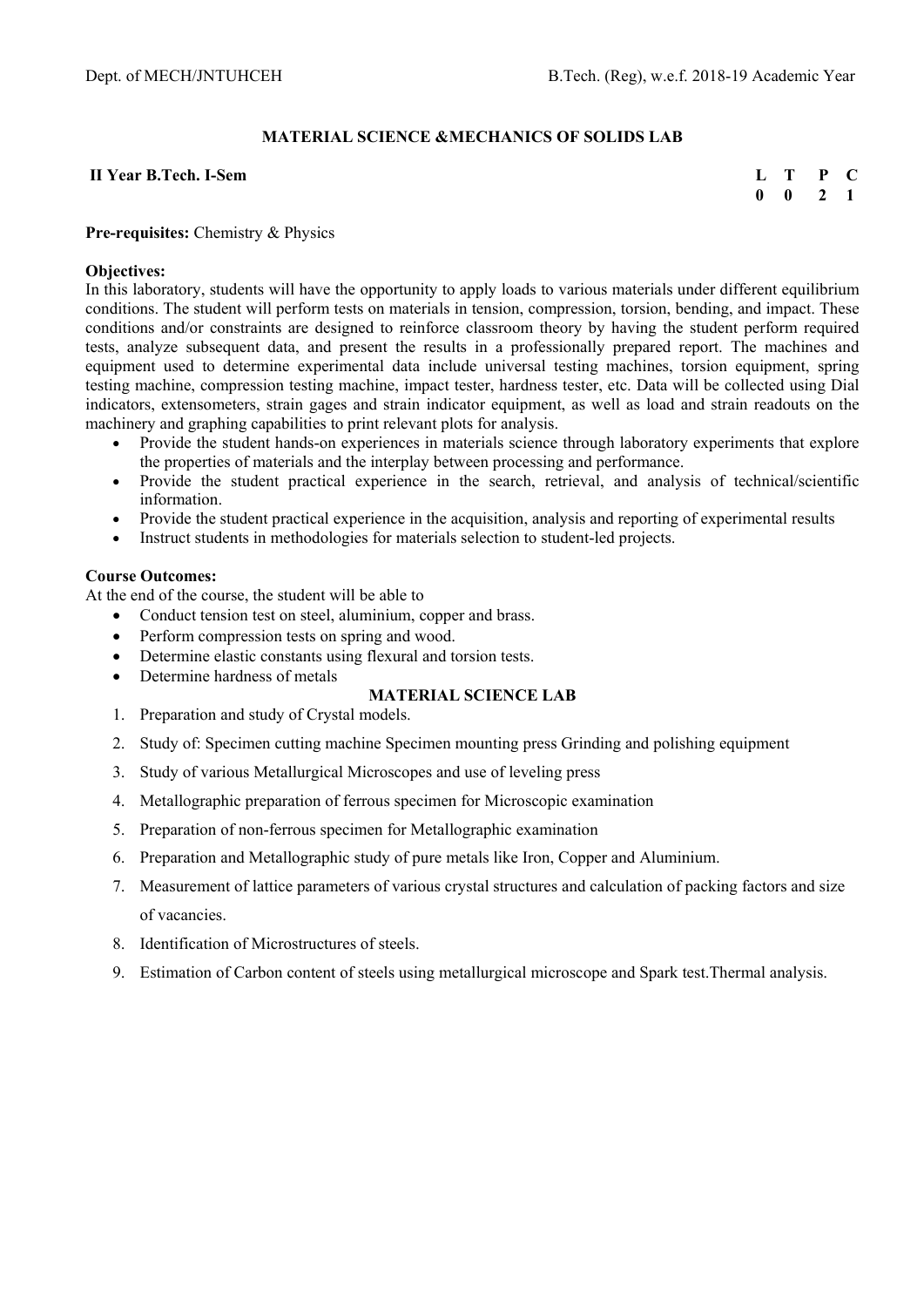### **MECHANICS OF SOLIDS LAB**

#### **List of Experiments:**

- 1. To study the stress -strain characteristics of (a) Mild Steel and (b) Tor steel by conducting tension test on U.T.M
- 2. To study the stress strain characteristics of (a) Copper and (b) Aluminium by conducting tension test on Hounsfield Tensometer
- 3. To find the Compressive strength of wood and punching shear strength of G.I. sheet by conducting relevent tests on Housfield Tensometer
- 4. To find the Brinnell's and Vicker's hardness numbers of (a) Steel (b) Brass (c) Aluminium (d) Copper by conducting hardness test.
- 5. To determine the Modulus of rigidity by conducting Torsion test on (a) Solid shaft (b) Hollow shaft
- 6. To find the Modulus of rigidity of the material of a spring by conducting Compression test.
- 7. To determine the Young's modulus of the material by conducting deflection test on a simply supported beam.
- 8. To determine the Modulus of elasticity of the material by conducting deflection test on a Propped Cantilever beam.
- 9. To determine the Modulus of elasticity of the material by conducting deflection test on a continuous beam
- 10. Ductility test for steel
- 11. Shear test on Mild Steel rods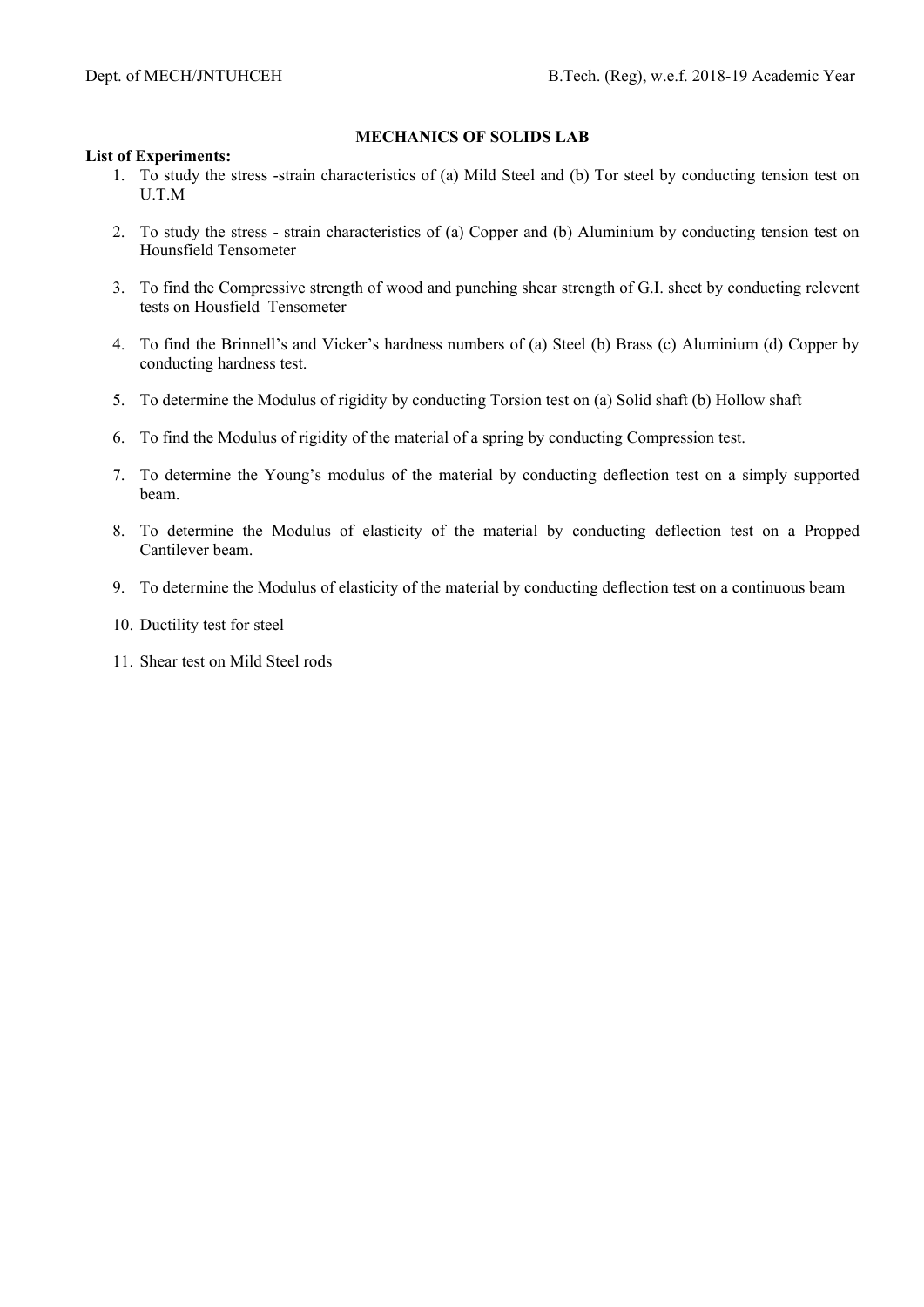**L T P C** 

#### **INDIAN CONSTITUTION (Mandate Course)**

#### **II Year B.Tech.I-Sem**

**Course Objectives:** Students will be able to:

1. Understand the premises informing the twin themes of liberty and freedom from a civil rights perspective. **2 0 0 0** 

2. To address the growth of Indian opinion regarding modern Indian intellectuals' constitutional role and entitlement to civil and economic rights as well as the emergence of nationhood in the early years of Indian nationalism.

3. To address the role of socialism in India after the commencement of the Bolshevik Revolution in 1917 and its impact on the initial drafting of the Indian Constitution.

# **Syllabus**

**UNIT 1: History of Making of the Indian Constitution:** History Drafting Committee, (Composition & Working)

# **UNIT 2:**

**Philosophy of the Indian Constitution**: Preamble, Salient Features

# **UNIT 3:**

**Contours of Constitutional Rights & Duties:**  Fundamental Rights Right to Equality Right to Freedom Right against Exploitation Right to Freedom of Religion Cultural and Educational Rights Right to Constitutional Remedies Directive Principles of State Policy Fundamental Duties

## **UNIT 4:**

**Organs of Governance:** Parliament Composition Qualifications and Disqualifications Powers and Functions Executive President Governor Council of Ministers Judiciary, Appointment and Transfer of Judges, Qualifications Powers and Functions

# **UNIT 5:**

# **Local Administration:**

 District's Administration head: Role and Importance, Municipalities: Introduction, Mayor and role of Elected Representative,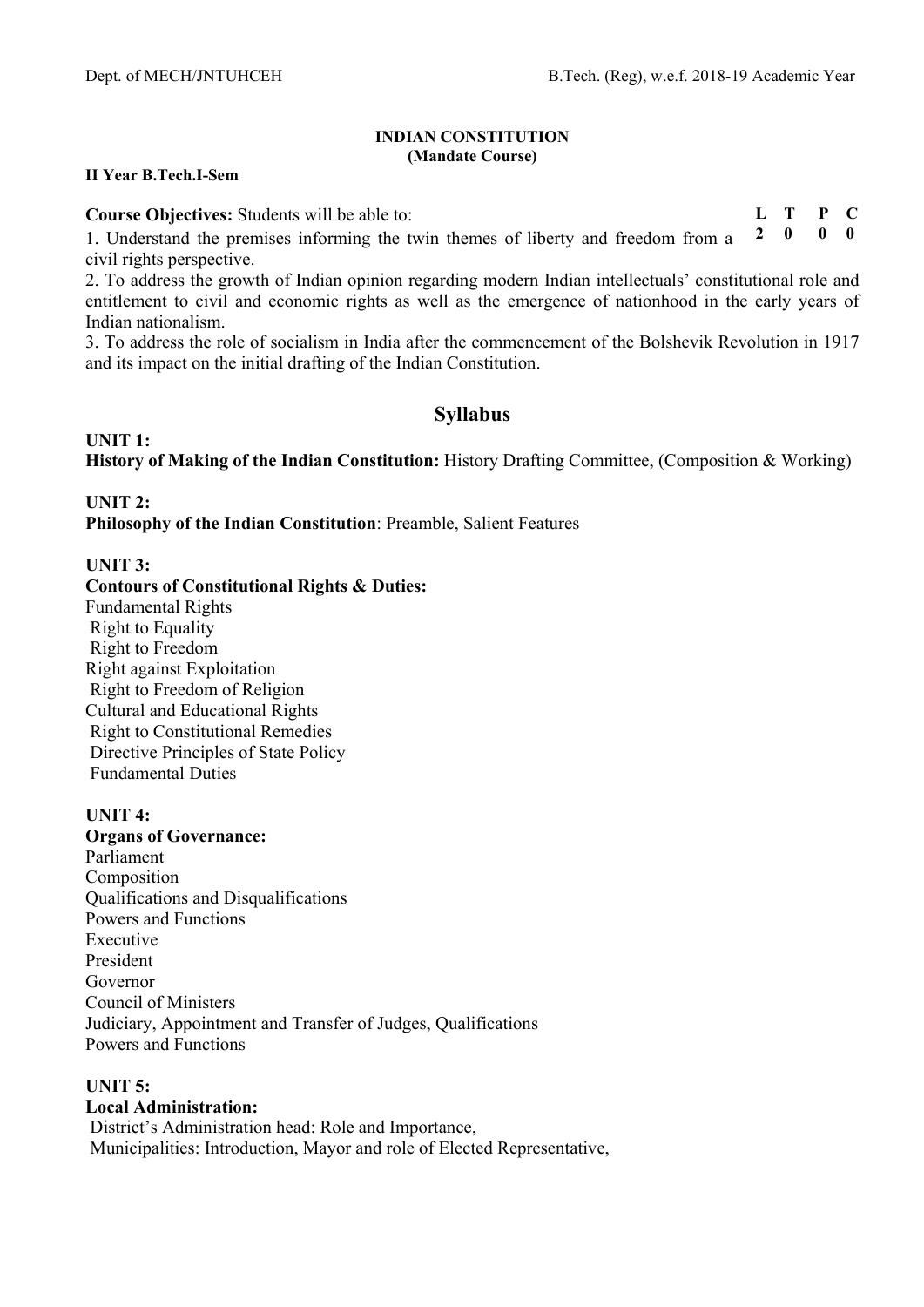CEO of Municipal Corporation.

Pachayati raj: Introduction, PRI: ZilaPachayat.

Elected officials and their roles, CEO ZilaPachayat: Position and role.

Block level: Organizational Hierarchy (Different departments),

Village level: Role of Elected and Appointed officials,

Importance of grass root democracy

# **UNIT 6:**

# **Election Commission:**

 Election Commission: Role and Functioning. Chief Election Commissioner and Election Commissioners. State Election Commission: Role and Functioning. Institute and Bodies for the welfare of SC/ST/OBC and women.

# **Suggested reading**

1. The Constitution of India, 1950 (Bare Act), Government Publication.

- 2. Dr. S. N. Busi, Dr. B. R. Ambedkar framing of Indian Constitution, 1st Edition, 2015.
- 3. M. P. Jain, Indian Constitution Law, 7th Edn., Lexis Nexis, 2014.
- 4. D.D. Basu, Introduction to the Constitution of India, Lexis Nexis, 2015.

# **Course Outcomes:**

Students will be able to:

1. Discuss the growth of the demand for civil rights in India for the bulk of Indians before the arrival of Gandhi in Indian politics.

2. Discuss the intellectual origins of the framework of argument that informed the conceptualization of social reforms leading to revolution in India.

3. Discuss the circumstances surrounding the foundation of the Congress Socialist Party [CSP] under the leadership of Jawaharlal Nehru and the eventual failure of the proposal of direct elections through adult suffrage in the Indian Constitution.

4. Discuss the passage of the Hindu Code Bill of 1956.

\*\*\*\*\*\*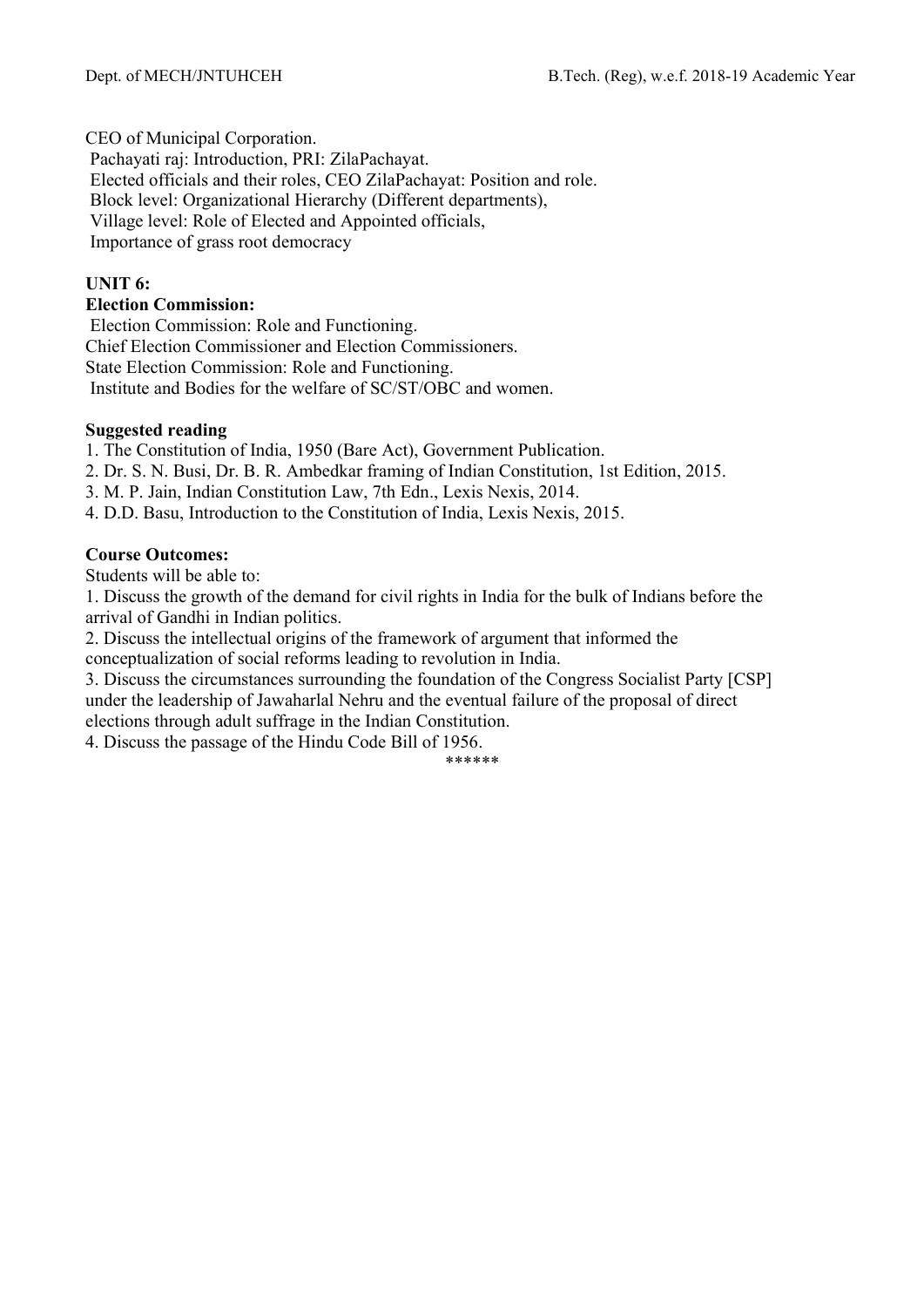## **KINEMATICS OF MACHINERY**

#### **II Year B.Tech. II-Sem**

**L T P C 3 1 0 4** 

#### **Prerequisites:** Basic principles of mechanics

#### **Course Objectives:**

The objective is to study the relative motion, velocity and accelerations of the various elements in a mechanism. In mechanical Engineering we come across number of mechanisms such as four bar/slider crank/double slider crank/straight line motion mechanism etc. Mechanism deals with only relative motions. Once we make a study considering for us also there it is called kinetics. The first course deals with mechanisms, their inversions straight line motion mechanisms steering mechanisms etc. Also study of cams/gears& gear trains & belts is also introduced.

**Course outcomes:** At the end of the course, the student will be able to

- To evaluate the relative motions obtained in all the above type of components used in mechanical Engineering.
- To analyze different mechanisms
- To draw the tragectories of various kinemiatic objects

#### **UNIT – I:**

**Mechanisms:** Elements or Links – Classification – Rigid Link, flexible and fluid link – Types of kinematics pairs – sliding, turning, rolling, screw and spherical pairs – lower and higher pairs – closed and open pairs – constrained motion – completely, partially or successfully and incompletely constrained .

**Mechanism and Machines:** Mobility of Mechanisms: Grubler's criterion, classification of machines – kinematics chain – inversions of mechanism – inversions of quadric cycle chain, single and double slider crank chains, Mechanical Advantage, Intermittent motion Mechanism, Rutchet & Paul Generca Mechanicsm.

## **UNIT – II:**

**Kinematics:** Velocity and acceleration – Motion of link in machine – Determination of Velocity and acceleration – Graphical method – Application of relative velocity method.

**Plane motion of body:** Instantaneous center of rotation- centrodes and axodes – Three centers in line theorem – Graphical determination of instantaneous center, determination of angular velocity of points and links by instantaneous center method.

Kliens construction - Coriolis acceleration - determination of Coriolis component of acceleration

**Analysis of Mechanisms:** Analysis of slider crank chain for displacement- velocity and acceleration of slider – Acceleration diagram for a given mechanism.

## **UNIT – III:**

**Straight-line motion mechanisms:** Exact and approximate copied and generated types – Peaucellier - Hart - Scott Russel – Grasshopper – Watt -Tchebicheff's and Robert Mechanism - Pantographs

**Steering gears:** Conditions for correct steering – Davis Steering gear, Ackerman's steering gear.

**Hooke's Joint:** Single and double Hooke's joint –velocity ratio – application – problems.

## **UNIT – IV:**

**Cams:** Definitions of cam and followers – their uses – Types of followers and cams – Terminology – Types of follower motion - Uniform velocity, Simple harmonic motion and uniform acceleration and retardation. Maximum velocity and maximum acceleration during outward and return strokes in the above 3 cases.

**Analysis of motion of followers:** Tangent cam with Roller follower – circular arc cam with straight, concave and convex flanks.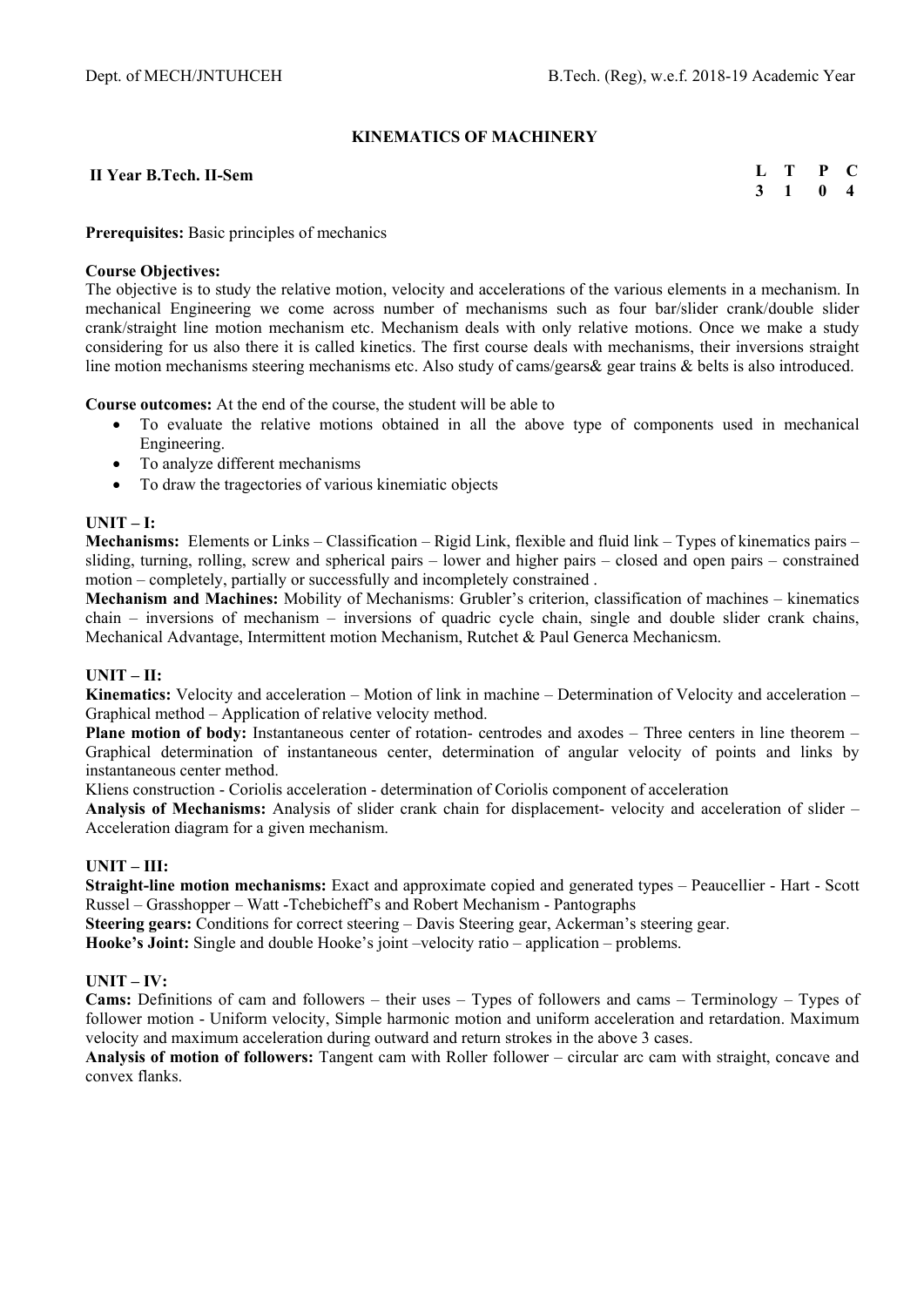# **UNIT – V:**

**Higher pair:** Friction wheels and toothed gears – types – law of gearing, condition for constant velocity ratio for transmission of motion – velocity of sliding.Forms of teeth, cycloidal and involutes profiles – phenomena of interferences – Methods of interference. Condition for minimum number of teeth to avoid interference – expressions for arc of contact and path of contact of Pinion & Gear and Pinion & Rack Arrangements– Introduction to Helical – Bevel and worm gearing

**Gear Trains:** Introduction – Types – Simple – compound and reverted gear trains – Epicyclic gear train. Methods of finding train value or velocity ratio of Epicyclic gear trains. Selection of gear box - Differential gear for an automobile

# **TEXT BOOKS:**

- 1. Theory of Machines by S.S.Rattan, Tata McGraw Hill Publishers.
- 2. Kinematics & Dynamics Of machinerybyNorton, TMH

- 1. Theory of Machines by Thomas Bevan, CBS
- 2. Theory of Machines by Sadhu Singh, Pearson.
- 3. Theory of Machines by Shigley, Oxford
- 4. Mechanism and Machine Theory by JS Rao and RV Duggipati, New Age
- 5. Theory of Machines by R.K. Bansal, Lakshmi Publications.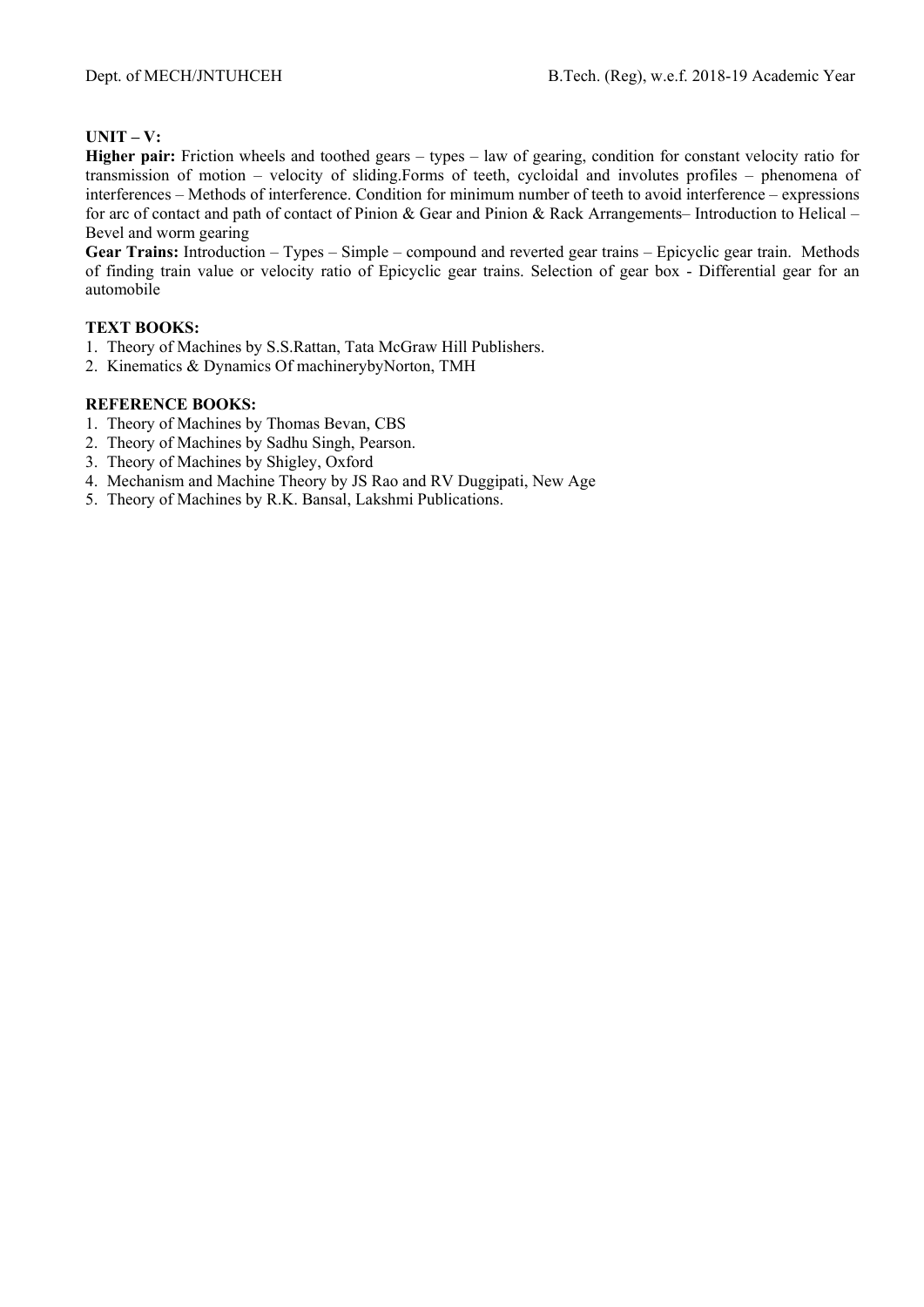## **THERMAL ENGINEERING – I**

#### **II Year B.Tech. II-Sem**

| $\mathbf{L}$ | т  | P | C. |
|--------------|----|---|----|
| 3            | -1 | 0 | 4  |

**Pre-requisite**: Thermodynamics

**Course Objective**: To apply the laws of Thermodynamics to analyseair standard cycles and to understand and evaluate the perform analysis of the major components and systems of IC engines, refrigeration and air conditioning cycles and their applications.

**Course Outcomes**: At the end of the course, the student should be able to

- Evaluate the performance of IC engines and compressors under the given operating conditions
- Apply the laws of Thermodynamics to evaluate the performance of Refrigeration and air-conditioning cycles
- Understand the functionality of the major components of the IC Engines and effects of operating conditions on their performance

## **UNIT–I:**

#### **I.C. Engines:**

Classification - Working principles of Four & Two stroke engine, SI & CI engines, Valve and Port Timing Diagrams, Air – Standard, air-fuel and actual cycles and their analysis-fuels

#### **UNIT-II:**

Engine systems – Carburetor and Fuel Injection Systems for SI engines, Fuel injection systems for CI engines, Ignition, Cooling and Lubrication system, Fuel properties and Combustion Stoichiometry.

#### **UNIT–III:**

Normal Combustion and abnormal combustion in SI engines – Importance of flame speed and effect of engine variables – Abnormal combustion, pre-ignition and knocking in SI Engines – Fuel requirements and fuel rating, anti knock additives – combustion chamber – requirements, types of SI engines.

Four stages of combustion in CI engines – Delay period and its importance – Effect of engine variables – Diesel Knock– Need for air movement, suction, compression and combustion induced turbulence in Diesel engine – open and divided combustion chambers and fuel injection– Diesel fuel requirements and fuel rating

## **UNIT-IV:**

#### **Measurements, Testing and Performance:**

Parameters of performance - measurement of cylinder pressure, fuel consumption, air intake, exhaust gas composition, Brake power – Determination of frictional losses and indicated power – Performance test – Heat balance sheet and chart

#### **UNIT-V:**

Air Compressors-Classification of compressors – Fans, blowers and compressors – positive displacement and dynamic types – reciprocating and rotary types.

**Reciprocating Compressors:** Principle of operation, work required, Isothermal efficiency volumetric efficiency and effect of clearance volume, staged compression, under cooling, saving of work, minimum work condition for staged compression

**Rotary Compressor (Positive displacement type):** Roots Blower, vane sealed compressor, Lysholm compressor – mechanical details and principle of working – efficiency considerations.

**Dynamic Compressors:** Centrifugal compressors: Mechanical details and principle of operation – velocity and pressure variation. Energy transfer-impeller blade shape-losses, slip factor, power input factor, pressure coefficient and adiabatic coefficient – velocity diagrams – power.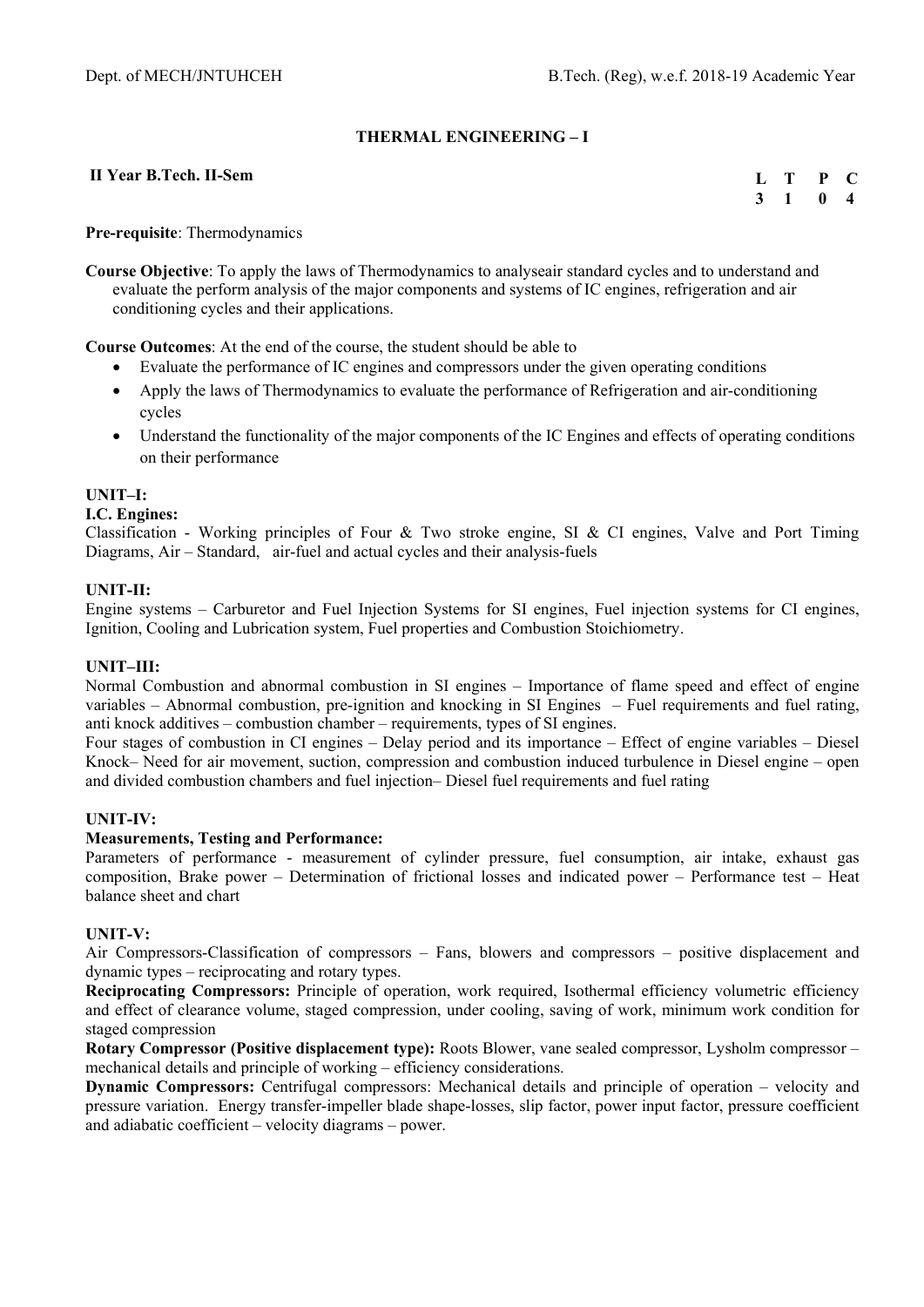**Axial Flow Compressors:** Mechanical details and principle of operation – velocity triangles and energy transfer per stage degree of reaction, work done factor - isentropic efficiency- pressure rise calculations – Polytropic efficiency.

## **TEXT BOOKS:**

- 1. I.C. Engines by V. Ganesan, TMH
- 2. Thermal Engineering by Rajput, Lakshmi Publications.
- 3. Thermal Engineering by P.K.Nag

- 1. IC Engines by Mathur& Sharma DhanpathRai& Sons.
- 2. Engineering fundamentals of IC Enginesby Pulkrabek, Pearson, PHI
- 3. Thermal Engineering by Rudramoorthy, TMH
- 4. Thermodynamics & Heat Engines by B. Yadav, Central Book Depot., Allahabad
- 5. I.C. Engines by Heywood, McGrawHIll.
- 6. Thermal Engineering by R.S. Khurmi&J.K.Gupta, S.Chand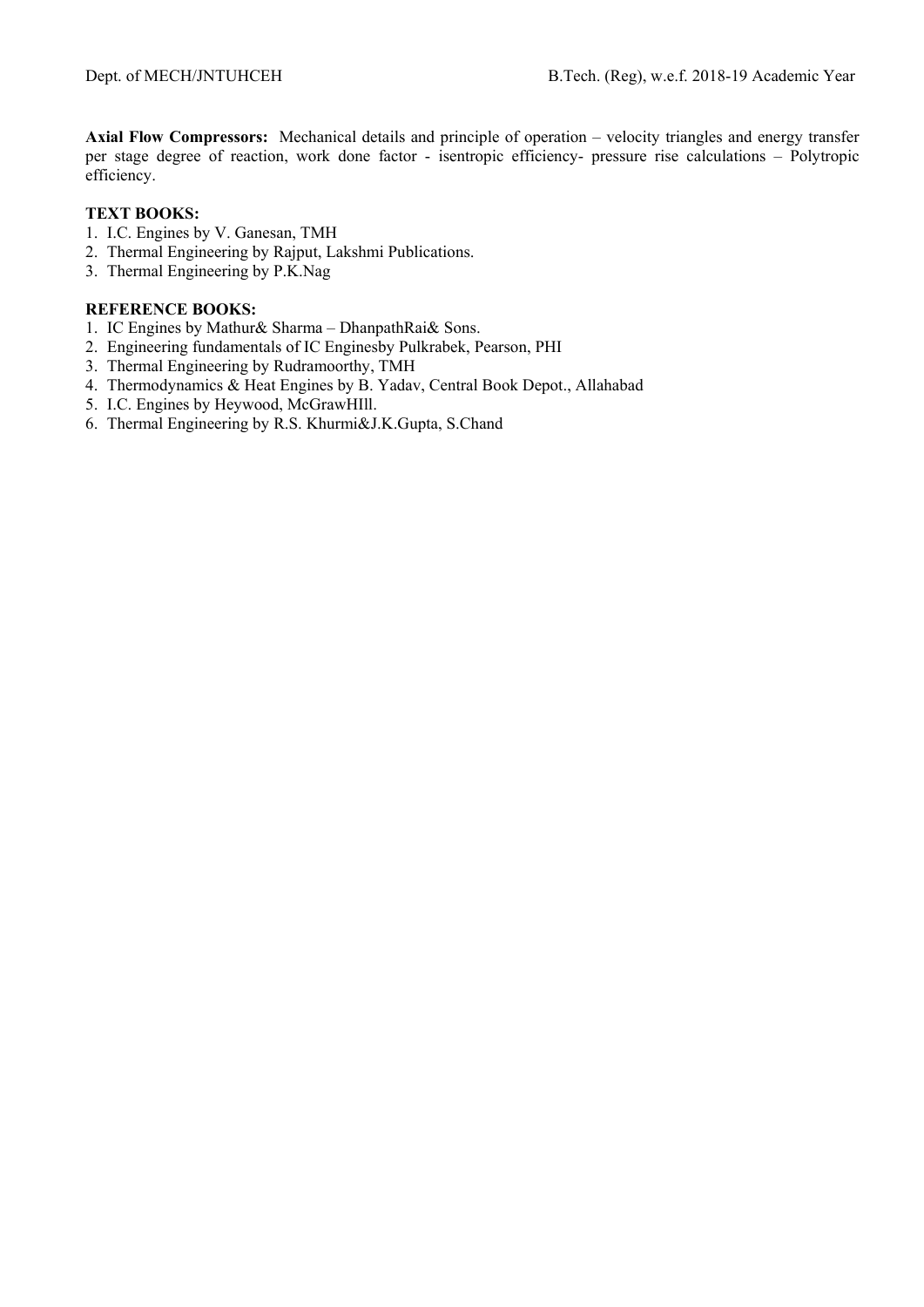# **FLUID MECHANICS & HYDRAULIC MACHINERY**

#### **II Year B.Tech. II-Sem**

**L T P C 3 1 0 4** 

## **Pre-requisites:** Engineering Mathematics I

**Course Outcomes:** At the end of the course, the student will be able to

- Understand and apply thebasic static, kinematic and dynamic principles and conservation laws to simple potential fluid flow problems in engineering applications.
- Design experimental procedure for physical model studies and hydraulic machines
- Compute drag and lift coefficients using the theory of boundary layer flows.

#### **UNIT-I:**

**Fluid Statics**: Dimensions and Units: physical properties of fluids-specific gravity, viscosity, surface tensionvapour pressure and their influence on fluid motion-atmospheric, gauge and vaccum pressure- measurement of pressure- piezometer, U-Tube and Differential Manometers.

#### **UNIT-II:**

**Fluid kinematics:** stream line, path line and steak line and stream line, classification of flows steady &un steady, uniform & non uniform, laminar & turbulent, rotational & irrotational flows-equation of continuity for one dimensional flow and three dimensional flow.

**Fluid dynamics:** Surface & body forces Euler's & Bernouli's equations for flow along a stream line, moment equation and its applications on force on pipe bend. Measurement of flow: pitot tube, venture meter and orifice meter, flow nozzle.

## **UNIT-III:**

**Closed conduit flow:** Reynold's experiment-Darcy Weisbach equation-minor losses in pipes-pipes in series and pipes in parallel-total energy line-hydraulic gradient line.

**Boundary layer concepts:** Definition, thicknesses, characteristics along thin plate, laminar and turbulent boundary layers (No derivations) boundary layer in transition, separation of boundary layers submerged objects-drag and lift .

## **UNIT-IV:**

**Basics and hydraulic turbine turbo machinery:** Hydro dynamic force on jets on stationary and moving plate, inclined, and curved vanes, jet striking centrally and at tip, velocity diagrams, work done and efficiency, flow over radial vanes.

Classification of turbines, heads and efficiencies, impulse and reaction turbines, Pelton wheel, Francis turbine, and Kaplan turbine-working proportions, work done, efficiencies, hydraulic design-draft tube theory-functions and efficiency.

## **UNIT-V:**

**Performance of hydraulic turbines and pumps:** Geometric similarity, unit and specific quantities, characteristic curves, governing of turbines, selection of type of turbines, cavitation, surge tank, water hammer.

**Centrifugal pumps:** Classification, working, work done-barometric head-losses and efficiencies specific speedperformance characteristic curves, NPSH.

**Reciprocating pumps:** Working, discharge, slip, indicator diagrams.

#### **TEXT BOOKS:**

- 1. Hydraulics, Fluid mechanics and hydraulic machinery by MODI and SETH
- 2. Fluid mechanics and hydraulic machines by Rajput

- 1. Fluid mechanics and fluid power engineering by D.S.Kunar, Kotaria and sons.
- 2. Fluid mechanics and machinery by D. Rama Durgaiah, New age international.
- 3. Hydraulic machines by Banga and Sharma, Khanna publishers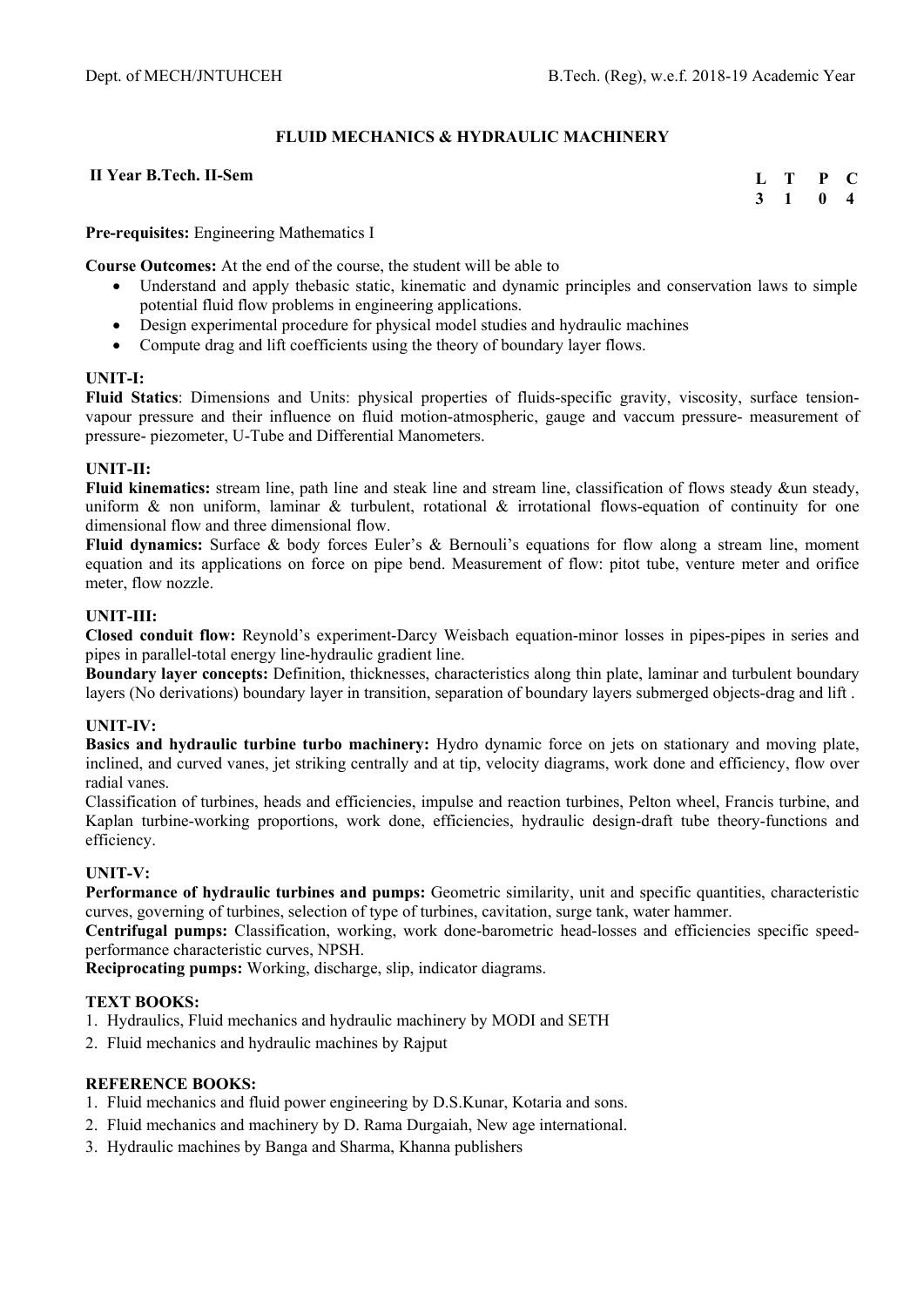## **INSTRUMENTATION AND CONTROL SYSTEMS**

#### **II Year B.Tech. II-Sem**

**L T P C 3 0 0 3** 

**Prerequisite:** Mathematics-I, Thermodynamics, Basic of Electrical and electronic Engineering.

**Course Objectives:** Understanding the basic characteristics of a typical instrument. Identifying errors and their types that would occur in a instrument. Identifying properties used for evaluating the thermal systems. The concept of transducer and Various types and their characters.

**Course Outcome:** At the end of the course, the student will be able to

- To know the constructional details and working principles of various instruments and their purpose
- To identify and analyze various errors that would occur in instruments.
- To understand static and dynamic characteristics of instrument and should be able to determine loading response time.
- To specify transducer,for given range of displacement and loading time of that transducer.

#### **UNIT–I:**

Definition – Basic principles of measurement – Measurement systems, generalized configuration and functional description of measuring instruments – examples.Static and Dynamic performance characteristics – sources of errors, Classification and elimination of errors.

**Measurement of Displacement:** Theory and construction of various transducers to measure displacement – Piezo electric, Inductive, capacitance, resistance, ionization and Photo electric transducers, Calibration procedures.

#### **UNIT–II:**

**Measurement of Temperature:** Various Principles of measurement-Classification: Expansion Type: Bimetallic Strip- Liquid in glass Thermometer; Electrical Resistance Type: Thermistor, Thermocouple, RTD; Radiation Pyrometry: Optical Pyrometer; Changes in Chemical Phase: Fusible Indicators and Liquid crystals.

**Measurement of Pressure:** Different principles used- Classification: Manometers, Dead weight pressure gauge. Tester (Piston gauge), Bourdon pressure gauges, Bulk modulus pressure gauges; Bellows – Diaphragm gauges. Low pressure measurement – Thermal conductivity gauges, ionization pressure gauges, Mcleod pressure gauge.

## **UNIT–III:**

**Measurement of Level:** Direct methods – Indirect methods – Capacitive, Radioactive, Ultrasonic, Magnetic, Cryogenic Fuel level indicators – Bubbler level indicators.

**Flow measurement:** Rotameter, magnetic, Ultrasonic, Turbine flow meter, Hot – wire anemometer, Laser Doppler Anemometer (LDA).

**Measurement of Speed:** Mechanical Tachometers, Electrical tachometers, Non- contact type-Stroboscope

**Measurement of Acceleration and Vibration:** Different simple instruments – Principles of Seismic instruments – Vibrometer and accelerometer using this principle- Piezo electric accelerometer.

#### **UNIT–IV:**

**Stress-Strain measurements:** Various types of stress and strain measurements –Selection and installation of metallic strain gauges- electrical strain gauge – gauge factor – method of usage of resistance strain gauge for bending compressive and tensile strains – Temperature compensation techniques, Use of strain gauges for measuring torque, Strain gauge Rosettes.

**Measurement of Humidity:** Moisture content of gases, Sling Psychrometer, Absorption Psychrometer, Dew point meter.

**Measurement of Force, Torque and Power-** Elastic force meters, load cells, Torsion meters, Dynamometers.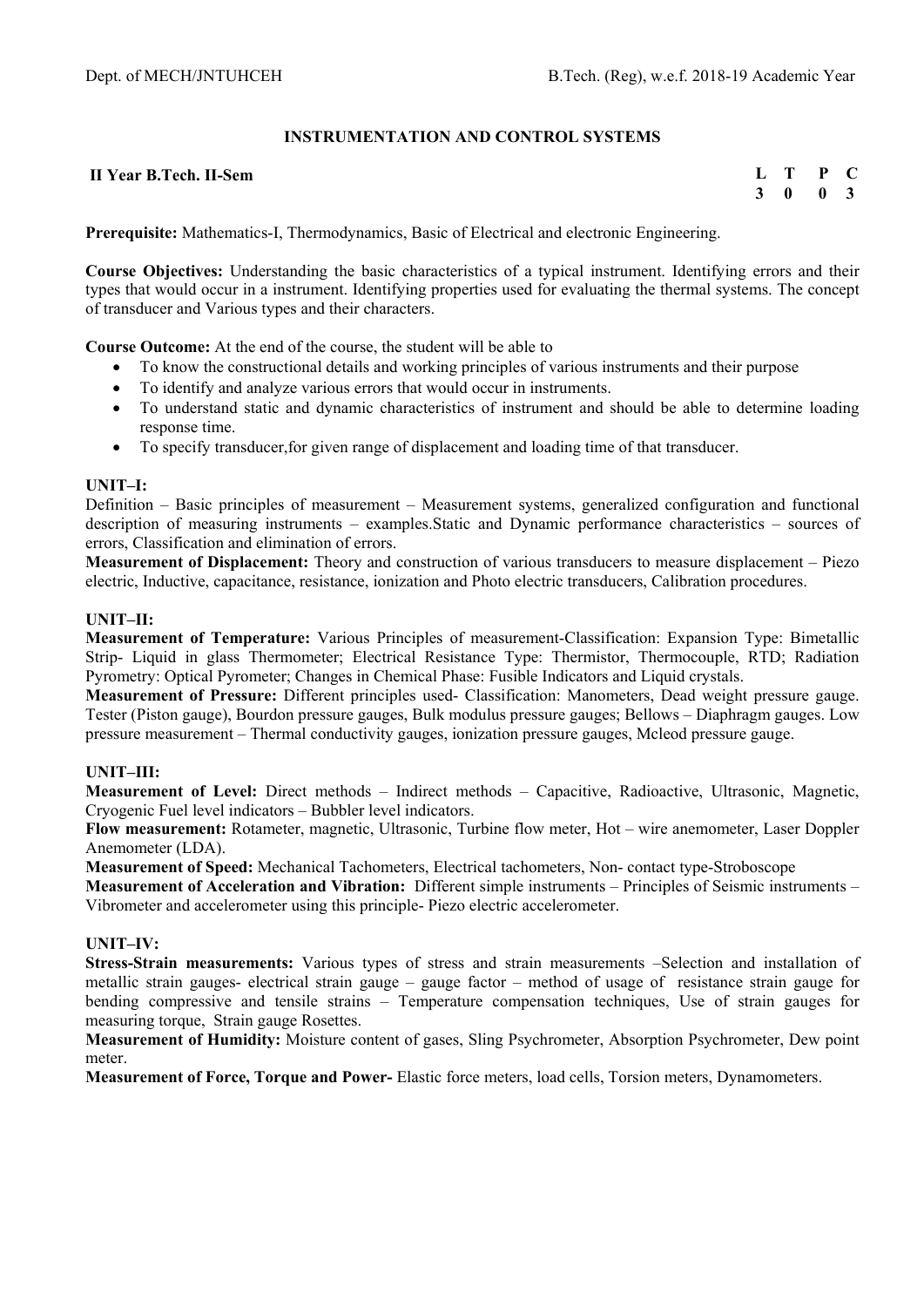# **UNIT–V:**

**Elements of Control Systems:**Introduction, Importance – Classification – Open and closed systems-Servomechanisms – Examples with block diagrams – Temperature, speed and position control systems- Transfer functions- First and Second order mechanical systems

# **TEXT BOOKS:**

- 1. Principles of Industrial Instrumentation & Control Systems by Alavala, Cengage Learning
- 2. Instrumentation, Measurement & Analysis by B.C.Nakra & K.K.Choudhary, TMH
- 3. Mechanical Measurements & Controls by D.S. Kumar

- 1. Measurement Systems: Applications & design by E.O.Doebelin, TMH
- 2. Experimental Methods for Engineers by Holman
- 3. Mechanical and Industrial Measurements by R.K. Jain, Khanna Publishers.
- 4. Mechanical Measurements by Sirohi and Radhakrishna, New Age International.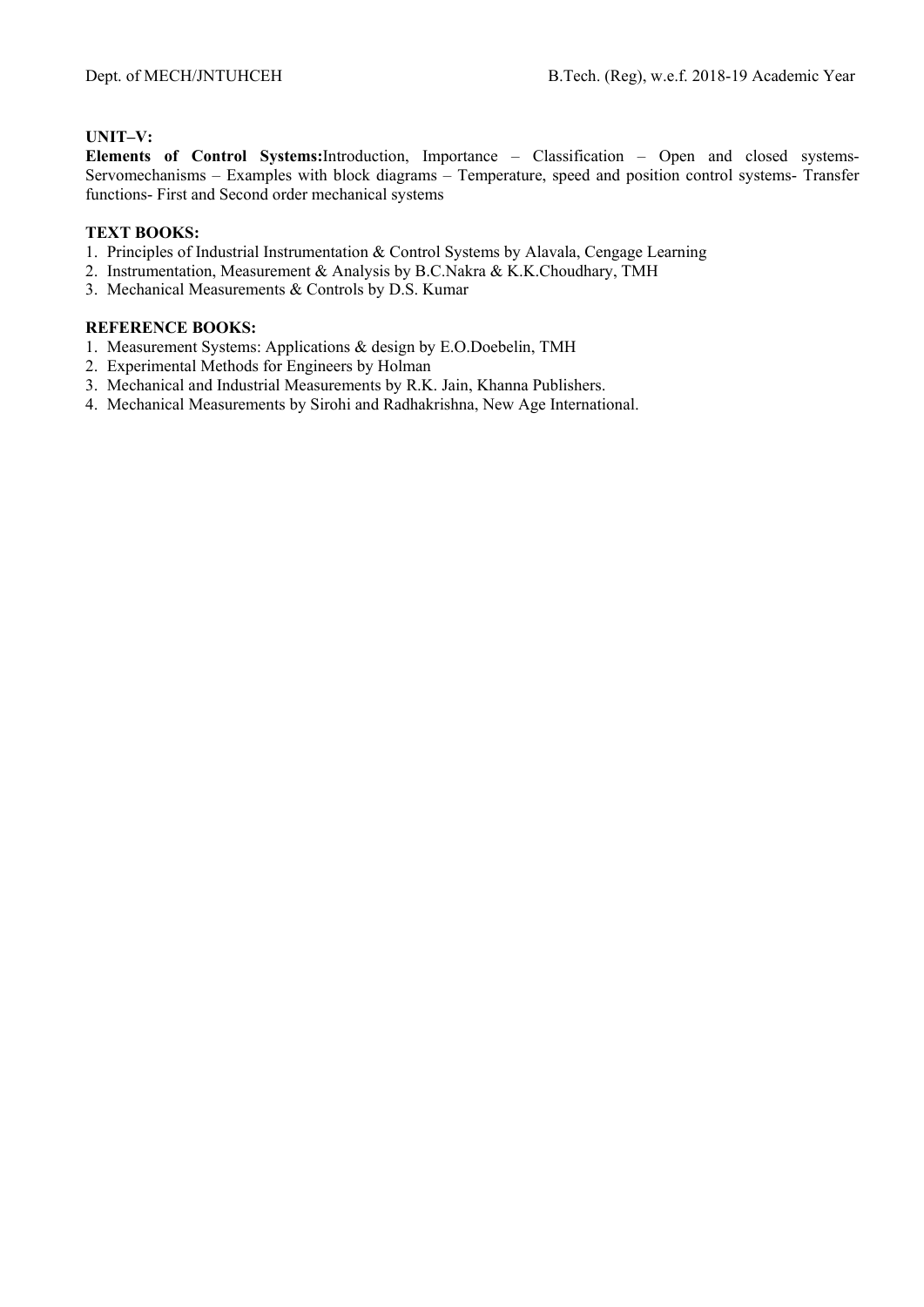# **BASICS OF ELECTRICAL & ELECTRONICS ENGINEERING**

#### **II Year B.Tech. II-Sem**

**L T P C 3 0 0 3** 

# **Pre-requisites: None**

**Course Objectives:** 

- To introduce the concepts of electrical circuits and its components
- To understand magnetic circuits, DC circuits and AC single phase & three phase circuits
- To study and understand the different types of DC/AC machines and Transformers.
- To import the knowledge of various electrical installations.
- To introduce the concept of power, power factor and its improvement.

#### **Course Outcomes:**

- To analyze and solve electrical circuits using network laws and theorems.
- To understand and analyze basic Electric and Magnetic circuits
- To study the working principles of Electrical Machines
- To introduce components of Low Voltage Electrical Installations

## **UNIT-I:**

**D.C. CIRCUITS:** Electrical circuit elements (R, L and C), voltage and current sources, KVL&KCL, analysis of simple circuits with dc excitation. Superposition, Thevenin and Norton Theorems. Time-domain analysis of firstorder RL and RC circuits.

## **UNIT-II:**

**A.C. CIRCUITS:** Representation of sinusoidal waveforms, peak and rms values, phasor representation, real power, reactive power, apparent power, power factor, Analysis of single-phase ac circuits consisting of R, L, C, RL, RC, RLC combinations (series and parallel), resonance in series R-L-C circuit.

Three-phase balanced circuits, voltage and current relations in star and delta connections.

## **UNIT-III:**

**TRANSFORMERS:** Ideal and practical transformer, equivalent circuit, losses in transformers, regulation and efficiency. Auto-transformer and three-phase transformer connections.

## **UNIT-IV:**

**ELECTRICAL MACHINES:** Generation of rotating magnetic fields, Construction and working of a three-phase induction motor, Significance of torque-slip characteristic. Loss components and efficiency, starting and speed control of induction motor. Single-phase induction motor. Construction, working, torque-speed characteristic and speed control of separately excited dc motor. Construction and working of synchronous generators.

## **UNIT-V:**

**ELECTRICAL INSTALLATIONS:** Components of LT Switchgear: Switch Fuse Unit (SFU), MCB, ELCB, MCCB, Types of Wires and Cables, Earthing. Types of Batteries, Important Characteristics for Batteries. Elementary calculations for energy consumption, power factor improvement and battery backup.

## **TEXT BOOKS:**

- 1. Basic Electrical Engineering by D. P. Kothari and I. J. Nagrath, Tata McGraw Hill, 2010.
- 2. Basic Electrical Engineering by D. C. Kulshreshtha, McGraw Hill, 2009.

- 1. Fundamentals of Electrical Engineering by L. S. Bobrow, Oxford University Press, 2011.
- 2. Electrical and Electronics Technology by E. Hughes, Pearson, 2010.
- 3. Electrical Engineering Fundamentals by D. Toro, Prentice Hall India, 1989.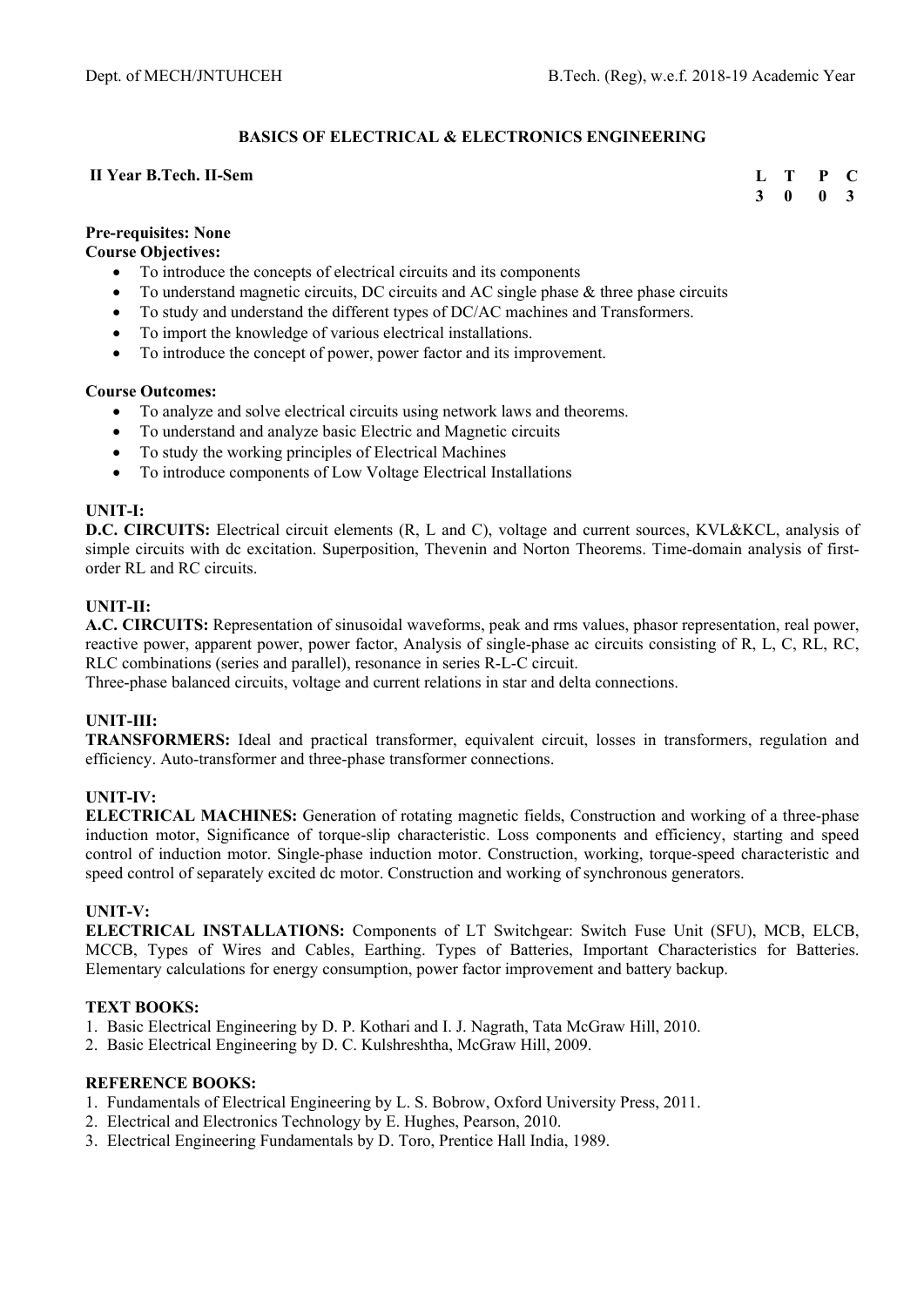## **FLUID MECHANICS & HYDRAULIC MACHINERY LAB**

## **II Year B.Tech. II-Sem**

**L T P C 0 0 2 1** 

## **Pre-requisites:** None

#### **Course Outcomes:**

- Develop procedure for standardization of experiments.
- Calibrate flow discharge measuring device used in pipes channels and tanks.
- Determine fluid and flow properties.
- Compute drag coefficients.
- Test the performance of pumps and turbines.
- 1. Calibration of Venturimeter & Orifice meter
- 2. Determination of Coefficient of discharge for a small orifice by a constant head method.
- 3. Determination of Coefficient of discharge for an external mouth piece by variable head method.
- 4. Calibration of contracted Rectangular Notch and /or Triangular Notch
- 5. Determination of Coefficient of loss of head in a sudden contraction and friction factor.
- 6. Verification of Bernoulli's equation.
- 7. Performance test on single stage centrifugal pump
- 8. Performance test on reciprocating pump
- 9. Impact of jet on vanes
- 10. Performance and Specific speed test on Pelton wheel (or Turbo Wheel)
- 11. Performance and specific speed test on Francis Turbine
- 12. Performance and specific speed test on Kaplan Turbine
- 13. Performance test on multi stage pump
- 14. Suitability test on centrifugal pump
- 15. Drag and Lift Coefficients of an Aerofoil model.

(Any ten of the above experiments are to be covered)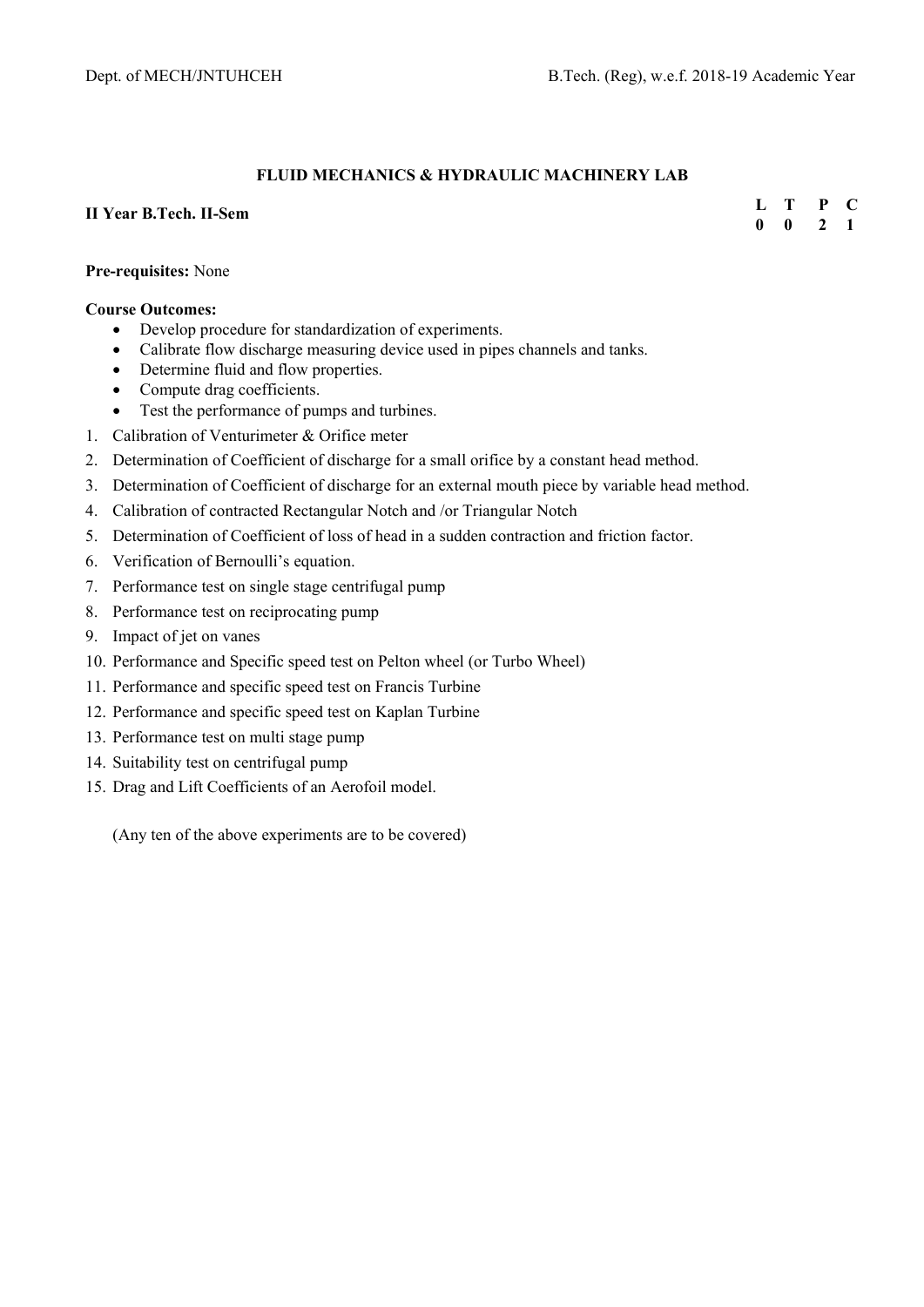## **INSTRUMENTATION & CONTROLSYSTEMS LAB**

#### **II Year B.Tech. II-Sem**

**L T P C 0 0 2 1** 

**Pre-requisites:** Mathematics-I, Thermodynamics, Basic of Electrical and Electronics Engineering.

**Course Outcomes**: At the end of the course, the student will be able to

- Characterize and calibrate measuring devices.
- Identify and analyze errors in measurement.
- Analyze measured data using regression analysis.
- Calibration of Pressure Gauges, temperature, LVDT, capacitive transducer, rotameter.
- 1. Calibration of transducer for temperature measurement.
- 2. Study and calibration of LVDT transducer for displacement measurement.
- 3. Calibration of strain gauge for temperature measurement.
- 4. Calibration of thermocouple for temperature measurement.
- 5. Calibration of capacitive transducer for angular displacement.
- 6. Study and calibration of photo and magnetic speed pickups for the measurement of speed.
- 7. Calibration of resistance temperature detector for temperature measurement.
- 8. Study and calibration of a rotometer for flow measurement.
- 9. Study and use of a Seismic pickup for the measurement of vibration amplitude of an engine bed at various loads.
- 10. Study and calibration of McLeod gauge for low pressure.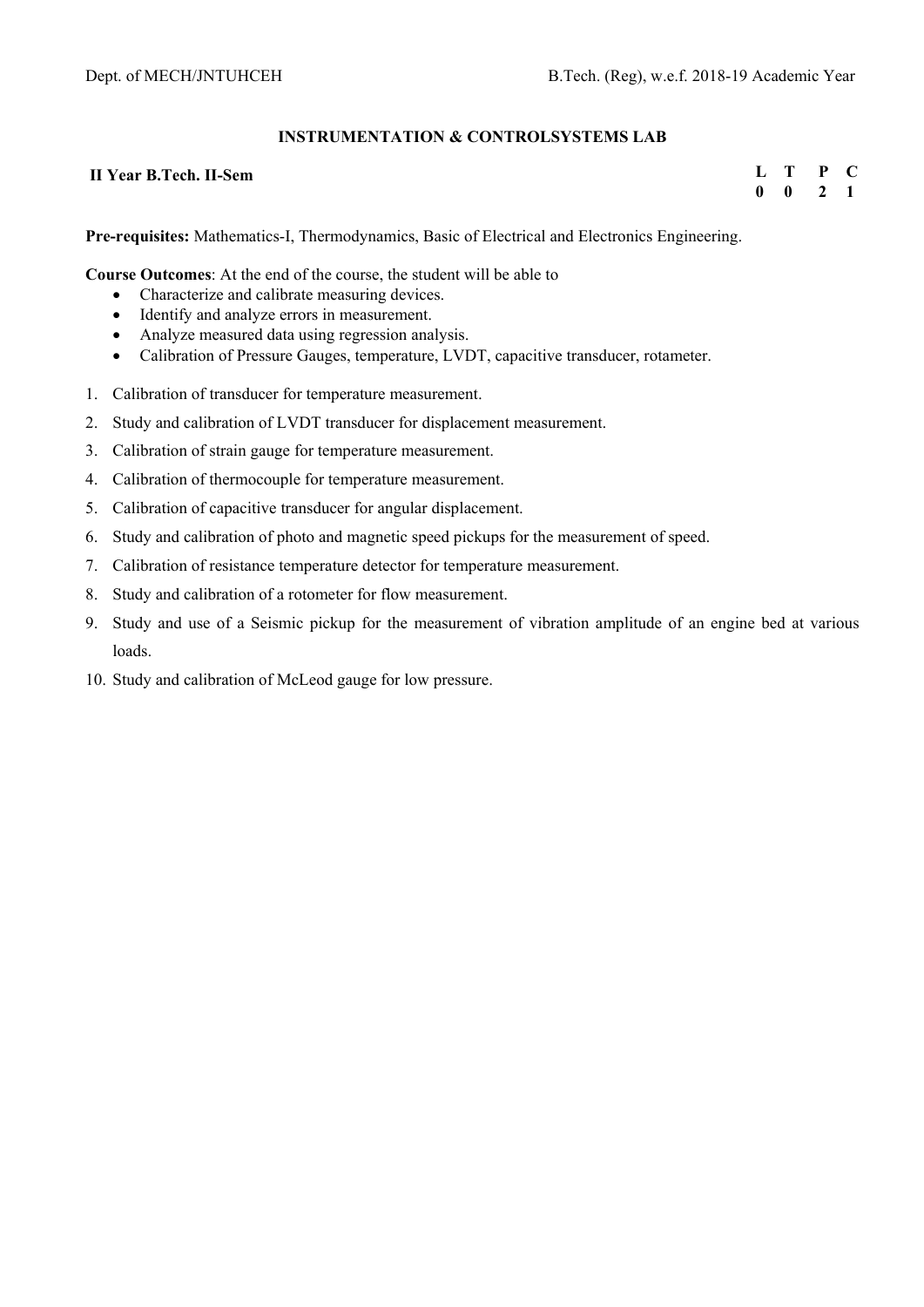## **BASICS OF ELECTRICAL& ELECTRONICS LAB**

#### **II Year B.Tech. II-Sem**

**L T P C 0 0 2 1** 

## **Pre-requisites:** Basic Electrical Engineering

#### **Course Objectives:**

- To analyze a given network by applying various electrical laws and network theorems
- To know the response of electrical circuits for different excitations
- To calculate, measure and know the relation between basic electrical parameters.
- To analyze the performance characteristics of DC and AC electrical machines

#### **Course Outcomes:**

- Get an exposure to basic electrical laws.
- Understand the response of different types of electrical circuits to different excitations.
- Understand the measurement, calculation and relation between the basic electrical parameters
- Understand the basic characteristics of transformers and electrical machines.

## **List of experiments/demonstrations:**

- 1. Verification of Ohms Law
- 2. Verification of KVL and KCL
- 3. Transient Response of Series RL and RC circuits for DC excitation
- 4. Transient Response of RLC Series circuit for DC excitation
- 5. Resonance in series RLC circuit
- 6. Calculations and Verification of Impedance and Current of RL, RC and RLC series circuits
- 7. Measurement of Voltage, Current and Real Power in primary and Secondary Circuits of a Single Phase Transformer
- 8. Load Test on Single Phase Transformer (Calculate Efficiency and Regulation)
- 9. Three Phase Transformer: Verification of Relationship between Voltages and Currents (Star-Delta, Delta-Delta, Delta-star, Star-Star)
- 10. Measurement of Active and Reactive Power in a balanced Three-phase circuit
- 11. Performance Characteristics of a Separately/Self Excited DC Shunt/Compound Motor
- 12. Torque-Speed Characteristics of a Separately/Self Excited DC Shunt/Compound Motor
- 13. Performance Characteristics of a Three-phase Induction Motor
- 14. Torque-Speed Characteristics of a Three-phase Induction Motor
- 15. No-Load Characteristics of a Three-phase Alternator

## **TEXT BOOKS:**

- 1. Basic Electrical Engineeringby D. P. Kothari and I. J. Nagrath, Tata McGraw Hill, 2010.
- 2. Basic Electrical Engineeringby D. C. Kulshreshtha, McGraw Hill, 2009.

- 1. Fundamentals of Electrical Engineeringby L. S. Bobrow, Oxford University Press, 2011.
- 2. Electrical and Electronics Technologyby E. Hughes, Pearson, 2010.
- 3. Electrical Engineering Fundamentalsby D. Toro, Prentice Hall India, 1989.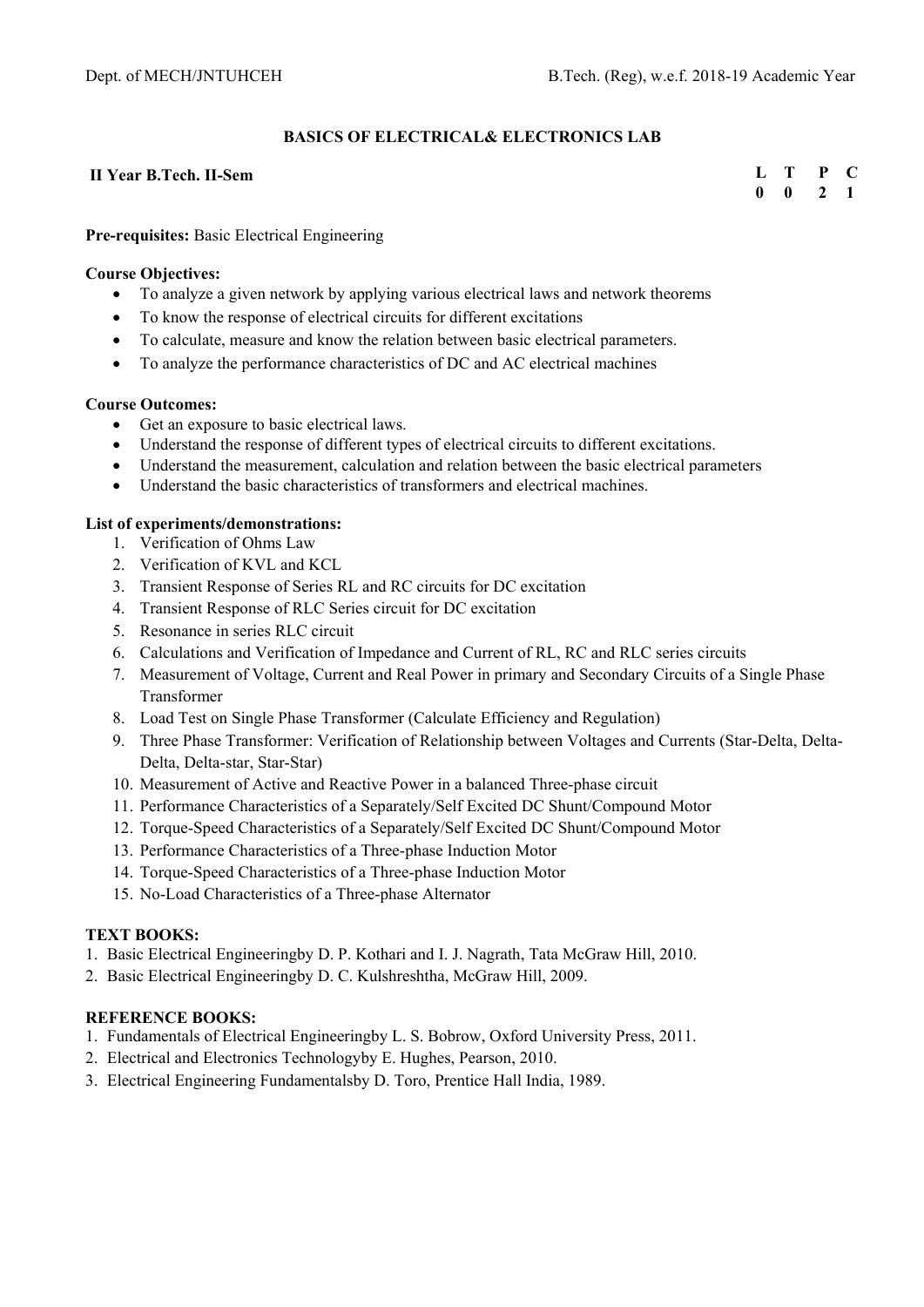## **ENVIRONMENTALSCIENCE (MC)**

## **II Year B.Tech. II-Sem**

| L T |   | P | C |
|-----|---|---|---|
| 2   | 0 | 0 | 0 |

## **Objectives:**

- Creating the awareness about environmental problems among students.
- Imparting basic knowledge about the environment and its allied problems.
- Developing an attitude of concern for the environment.
- Motivating students to participate in environment protection and environment improvement.

**Outcomes:** At the end of the course, it is expected that students will be able to:

- Identify and analyze environmental problems as well as the risks associated with these problems
- Understand what it is to be a steward in the environment
- Studying how to live their lives in a more sustainable manner

# **UNIT- I**

# **MULTIDISCIPLINARY NATURE OF ENVIRONMENTAL STUDIES:**

Definition, Scope and Importance – Need for Public Awareness.

**NATURAL RESOURCES:** Renewable and non-renewable resources – Natural resources and associated problems – Forest resources – Use and over – exploitation, deforestation, case studies – Timber extraction – Mining, dams and other effects on forest and tribal people – Water resources – Use and over utilization of surface and ground water – Floods, drought, conflicts over water, dams – benefits and problems - Mineral resources: Use and exploitation, environmental effects of extracting and using mineral resources, case studies. - Food resources: World food problems, changes caused by agriculture and overgrazing, effects of modern agriculture, fertilizer-pesticide problems, water logging, salinity, case studies. - Energy resources: Growing energy needs, renewable and non-renewable energy sources use of alternate energy sources. Case studies. Land resources: Land as a resource, land degradation, man induced landslides, soil erosion and desertification. Role of an individual in conservation of natural resources. Equitable use of resources for sustainable lifestyles.

# **UNIT - II**

**ECOSYSTEMS:** Concept of an ecosystem. - Structure and function of an ecosystem. - Producers, consumers and decomposers. - Energy flow in the ecosystem - Ecological succession. - Food chains, food webs and ecological pyramids. - Introduction, types, characteristic features, structure and function of the following ecosystem: a. Forest ecosystem, b. Grassland ecosystem, c. Desert ecosystem, d. Aquatic ecosystems (ponds, streams, lakes, rivers, oceans, estuaries)

# **UNIT - III**

**BIODIVERSITY AND ITS CONSERVATION:** Introduction - Definition: genetic, species andecosystem diversity. - Bio-geographical classification of India - Value of biodiversity: consumptive use, productive use, social, ethical, aesthetic and option values - . Biodiversity at global, National and local levels. - . India as a mega-diversity nation - Hot-sports of biodiversity - Threats to biodiversity: habitat loss, poaching of wildlife, man-wildlife conflicts. - Endangered and endemic species of India – Conservation of biodiversity: In-situ and Ex-situ conservation of biodiversity.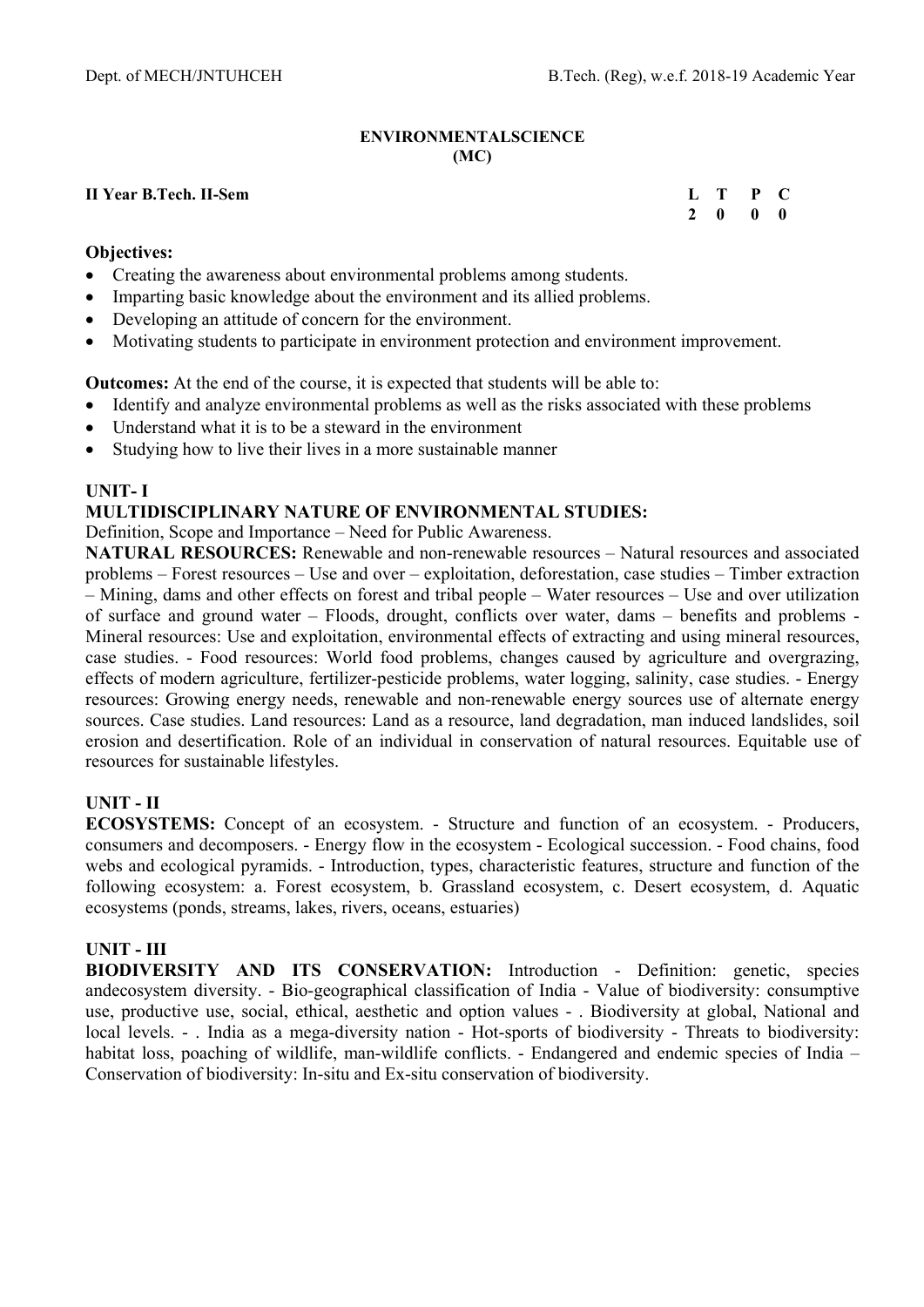# **UNIT - IV**

# **Environmental Pollution and control:**

**Environmental Pollution**: Classification of pollution, **Air Pollution**: Primary and secondary pollutants, Automobile and Industrial pollution, Ambient air quality standards.

**Water pollution**: Sources and types of pollution, drinking water quality standards. Soil Pollution: Sources and types, Impacts of modern agriculture, degradation of soil**.** 

**Noise Pollution**: Sources and Health hazards, standards, Solid waste: Municipal Solid Waste management, composition and characteristics of e-Waste and its management. Pollution control technologies: Wastewater Treatment methods: Primary, secondary and Tertiary. Overview of air pollution control technologies, Concepts of bioremediation. Climate change and impacts on human environment. Ozone depletion and Ozone depleting substances (ODS). Deforestation and desertification. International conventions / Protocols: Earth summit, Kyoto protocol, and Montréal Protocol.

# **UNIT - V**

**SOCIAL ISSUES AND THE ENVIRONMENT:** From Unsustainable to Sustainable development - Urban problems related to energy -Water conservation, rain water harvesting, watershed management - Resettlement and rehabilitation of people; its problems and concerns. Case Studies -Environmental ethics: Issues and possible solutions. -Climate change, global warming, acid rain, ozone layer depletion, nuclear accidents and holocaust. Case Studies. -Wasteland reclamation. –Consumerism and waste products. - Environment Protection Act. -Air (Prevention and Control of Pollution) Act. -Water (Prevention and control of Pollution) Act -Wildlife Protection Act -Forest Conservation Act -Issues involved in enforcement of environmental legislation. -Public awareness.

**HUMAN POPULATION AND THE ENVIRONMENT:** Population growth, variation among nations. Population explosion - Family Welfare Programme. -Environment and human health. -Human Rights. - Value Education. -HIV/AIDS. -Women and Child Welfare. -Role of information Technology in Environment and human health. –Case Studies.

# **TEXT BOOK:**

- 1 Textbook of Environmental Studies for Undergraduate Courses by Erach Bharucha for University Grants Commission, UniversitiesPress
- 2 Environmental Studies by R. Rajagopalan, Oxford University Press.

# **REFERENCE:**

*1. Textbook of Environmental Sciences and Technology by M. Anji Reddy, BS Publication.*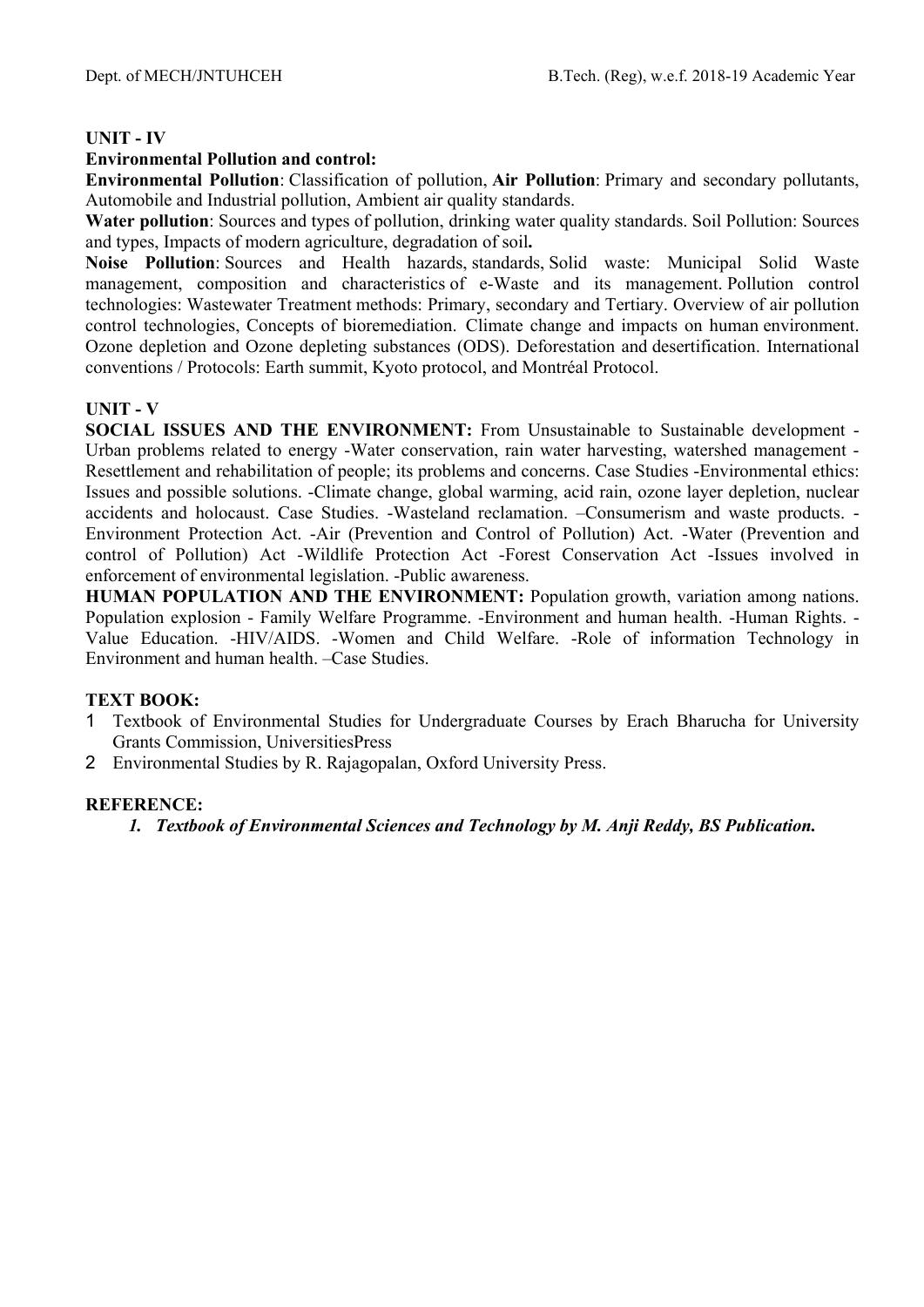## **DYNAMICS OF MACHINERY**

#### **III Year B.Tech. I-Sem**

**L T P C 3 1 0 4** 

**Pre-requisite:** Kinematics of Machinery

**Course Outcomes:** At the end of course the student is able to

 Design various machine members like shafts, bearings, gears, belts & chains and various I.C. Engine Components & Machine tool parts.

#### **UNIT–I:**

**Precession:** Gyroscopes – effect of precession – motion on the stability of moving vehicles such as motorcycle – motorcar – aeroplanes and ships.

**Static and Dynamic Force Analysis:** Static force analysis of planar mechanisms – Analytical Method – Dynamic Force Analysis – D'Alembert's principle, Dynamic Analysis of 4-link mechanism, Slider Crank Mechanism.

#### **UNIT–II:**

**Turning Moment Diagram And Flywheels:** Engine Force Analysis – Piston Effort, Crank Effort, etc., Inertia Force in Reciprocating Engine – Graphical Method - Turning moment diagram –fluctuation of energy – flywheels and their design - Inertia of connecting rod- inertia force in reciprocating engines – crank effort and torque diagrams.

#### **UNIT–III:**

**Friction:** Pivots and collars – uniform pressure, uniform wear – friction circle and friction axis: lubricated surfaces – boundary friction – film lubrication. Clutches – Types – Single plate, multi-plate and cone clutches.

**Brakes and Dynamometers:** Types of brakes: Simple block brake, band and block brake-internal expanding shoe brake-effect of braking of a vehicle. Dynamometers – absorption and transmission types. General description and methods of operation.

## **UNIT–IV:**

**Governors:** Types of governors - Watt, Porter and Proell governors. Spring loaded governors – Hartnell and Hartung with auxiliary springs. Sensitiveness, isochronisms and hunting **–** stability – effort and power of the governors.

**Balancing:** Balancing of rotating masses- Primary, Secondary, and higher balancing of reciprocating masses. Analytical and graphical methods. Unbalanced forces and couples.

 Examination of "V" and multi cylinder in-line and radial engines for primary and secondary balancing- locomotive balancing – Hammer blow – Swaying couple – variation of tractive effort.

## **UNIT–V:**

**Vibrations:** Free Vibration of mass attached to vertical spring – Transverse loads – vibrations of beams with concentrated and distributed loads. Dunkerly's method – Raleigh's method. Whirling of shafts – critical speed – torsional vibrations – one, two and three rotor systems.

## **TEXT BOOKS:**

- 1. Theory of Machines by S.S.Rattan.
- 2. Theory of Machines by R.S.Khurmi

- 1. Theory of Machines by Shigley, Mc Graw Hill Publishers
- 2. Theory of Machines by Thomas Bevan, CBS Publishers
- 3. Theory of Machines by R.K.Bansal (Lakshmi publications)
- 4. Mechanism and Machine Theoryby JS Rao and RV Duggipati, New Age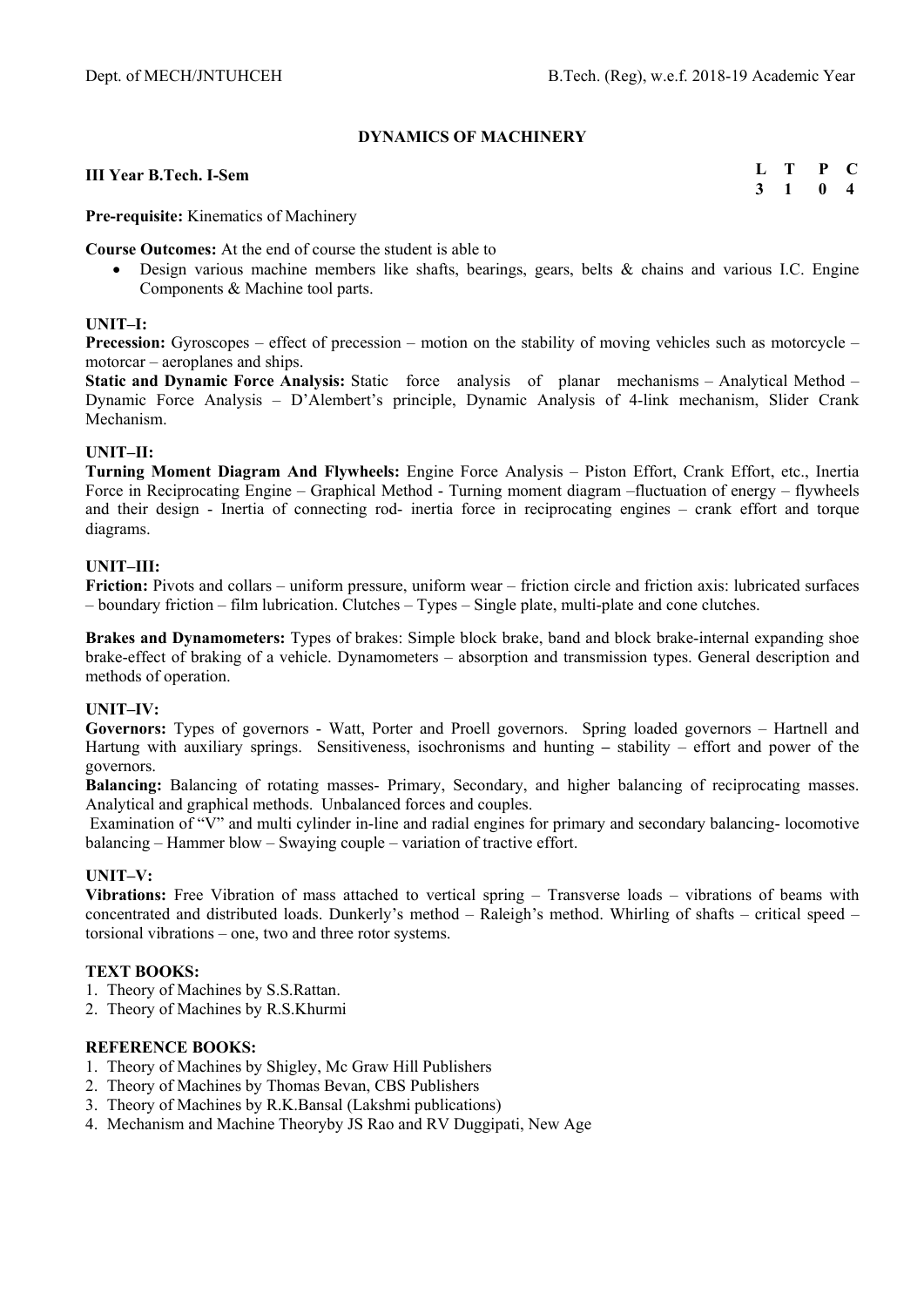# **DESIGN OF MACHINE ELEMENTS - I**

#### **III Year B.Tech. I-Sem**

| Ъ. | T | P | C.  |
|----|---|---|-----|
| 3  | 0 | 0 | - 3 |

## **NOTE:**

Design Data books are not permitted in the Examinations. The design must not only satisfy strength criteria but also rigidity criteria.

**Pre- requisites:** Engineering mechanics, mechanics of solids, manufacturing processes, metallurgy and material science.

## **Course objectives:**

- To apply the general design procedures and principles in the design of machine elements.
- To apply different materials of construction and their properties and factors determining the selection of material for various applications.
- To evaluate stresses under different loading conditions.
- To apply the design procedure of different fasteners, joints, shafts and couplings.

#### **Outcomes:**

- The student acquires the knowledge about the principles of design, material selection, component behavior subjected to loads, and criteria of failure.
- Understands the concepts of principal stresses, stress concentration in machine members and fatigue loading.
- Design on the basis of strength and rigidity and analyze the stresses and strains induced in a machine element.

# $\mathbf{I}\mathbf{I}\mathbf{N}\mathbf{I}\mathbf{T} - \mathbf{I}$ :

**INTRODUCTION:**General considerations in the design of Engineering Materials and their properties – selection – Manufacturing consideration in design. Tolerances and fits –BIS codes of steels.

**DESIGN FOR STATIC STRENGTH:** Simple stresses – Combined stresses – Torsional and Bending stresses – Impact stresses – Stress strain relation – Various theories of failure – Factor of safety – Design for strength and rigidity – preferred numbers. The concept of stiffness in tension, bending, torsion and combined situations.

# **UNIT – II:**

**DESIGN FOR FATIGUE STRENGTH:** Stress concentration – Theoretical stress Concentration factor – Fatigue stress concentration factor- Notch Sensitivity – Design for fluctuating stresses – Endurance limit – Estimation of Endurance strength – Gerber's curve– Modified Goodman's line– Soderberg's line.

## **UNIT – III:**

## **RIVETED, WELDED AND BOLTED JOINTS:**

Riveted joints- methods of failure of riveted joints-strength equations-efficiency of riveted joints-eccentrically loaded riveted joints.

Welded joints-Design of fillet welds-axial loads-circular fillet welds under bending, torsion. Welded joints under eccentric loading.

Bolted joints – Design of bolts with pre-stresses – Design of joints under eccentric loading – locking devices – bolts of uniform strength.

## **UNIT – IV:**

**KEYS, COTTERS AND KNUCKLE JOINTS:** Design of keys-stresses in keys-cottered joints-spigot and socket, sleeve and cotter, jib and cotter joints-Knuckle joints.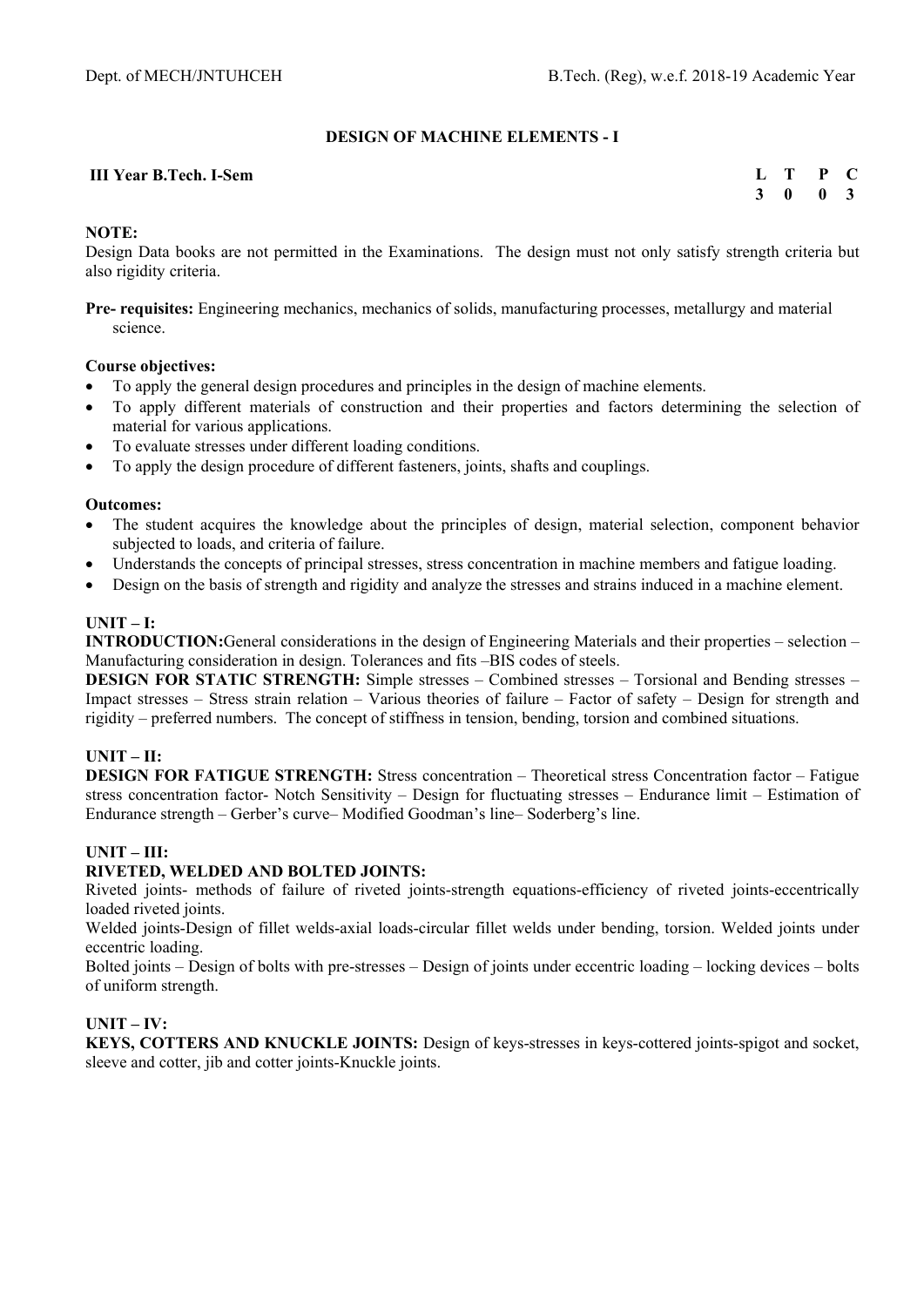# **UNIT – V:**

**SHAFTS:** Design of solid and hollow shafts for strength and rigidity – Design of shafts for combined bending and axial loads – Shaft sizes – BIS code. Use of internal and external circlips, Gaskets and seals (stationary & rotary). **SHAFT COUPLINGS:** Rigid couplings – Muff, Split muff and Flange couplings. Flexible couplings – Flange coupling (Modified).

## **TEXT BOOKS:**

1. Machine Designby V. Bhandari, TMH Publishers

- 1. Design of Machine Elements by V.M. Faires
- 2. Machine design by Schaum Series.
- 3. Mechanical Engineering Design by JE Shigley
- 4. Machine Design by RS Khurmi
- 5. Machine Design by PC Sharma
- 6. Machine Design bypandya & shah, Chartor publications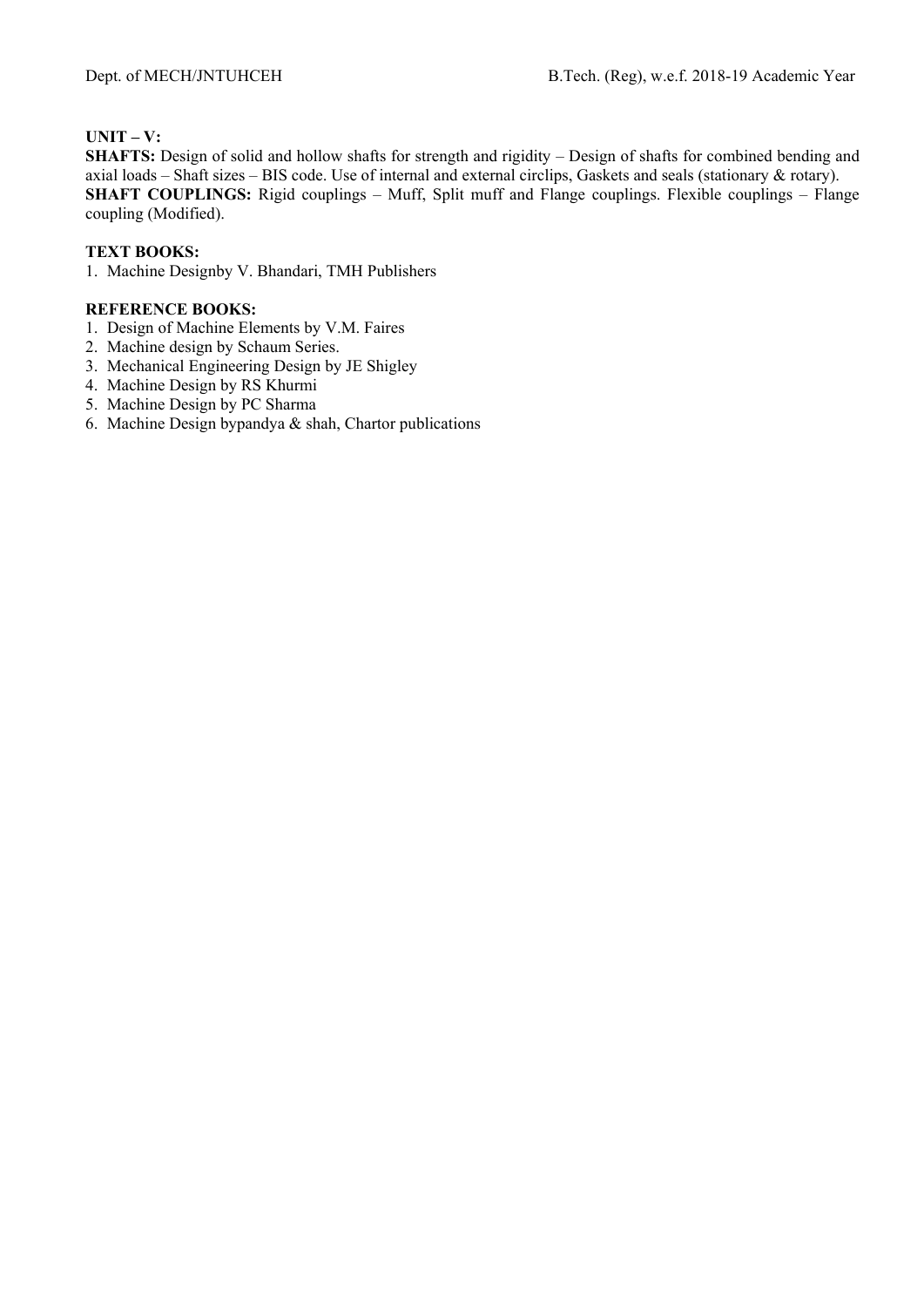## **METROLOGY & MACHINE TOOLS**

#### **III Year B.Tech. I-Sem**

**L T P C 3 0 0 3** 

#### **Pre-requesites:** Production Technology

**Course Outcomes:** At the end of the course, the student would be able to

- Identify techniques to minimize the errors in measurement.
- Identify methods and devices for measurement of length, angle, gear& thread parameters, surface roughness and geometric features of parts.
- Understand working of lathe, shaper, planer, drilling, milling and grinding machines.
- Comprehend speed and feed mechanisms of machine tools.
- Estimate machining times for machining operations on machine tools.

## **UNIT–I:**

Metal cutting: Introduction, elements of cutting process – Geometry of single point tools. Chip formation and types of chips.

Engine lathe – Principle of working, types of lathe, specifications.Taper turning– Lathe attachments. Capstan and Turret lathe – Single spindle and multi-spindle automatic lathes – tool layouts.

#### **UNIT–II:**

Drilling and Boring Machines – Principles of working, specifications, types, operations performed; twist drill. Types of Boring machines and applications. Shaping, slotting and planing machines - Principles of working – machining time calculations.

#### **UNIT–III:**

Milling machines – Principles of working – Types of milling machines – Geometry of milling cutters – methods of indexing.

Grinding – theory of grinding – classification of grinding machines. Types of abrasives, bonds. Selection of a grinding wheel. Lapping, honing and broaching machines, comparison and Constructional features, machining time calculations

## **UNIT–IV:**

Limits, fits and tolerances- Unilateral and bilateral tolerance system, hole and shaft basis system. Interchangeability and selective assembly.

**Limit Gauges:** Taylor's principle, Design of GO and NO GO gauges

Measurement of angles, Bevel protractor, Sine bar.

Measurement of flat surfaces, straight edges, surface plates, optical flat and auto collimator.

#### **UNIT–V:**

Surface Roughness Measurement: Roughness, Waviness. CLA, RMS, Rz Values. Methods of measurement of surface finish, Talysurf.

Screw thread measurement, Gear measurement; Machine Tool Alignment Tests on lathe, milling and drilling machines.

Coordinate Measuring Machines: Types and Applications of CMM.

#### **TEXT BOOKS:**

- 1. Engineering Metrology by I C Gupta., Danpath Rai
- 2. Engineering Metrology by R.K. Jain, Khanna Publishers
- 3. Principles of Machine Toolsby Bhattacharya A and Sen.G.C., New Central Book Agency.
- 4. Production Technology by R.K. Jain and S.C. Gupta.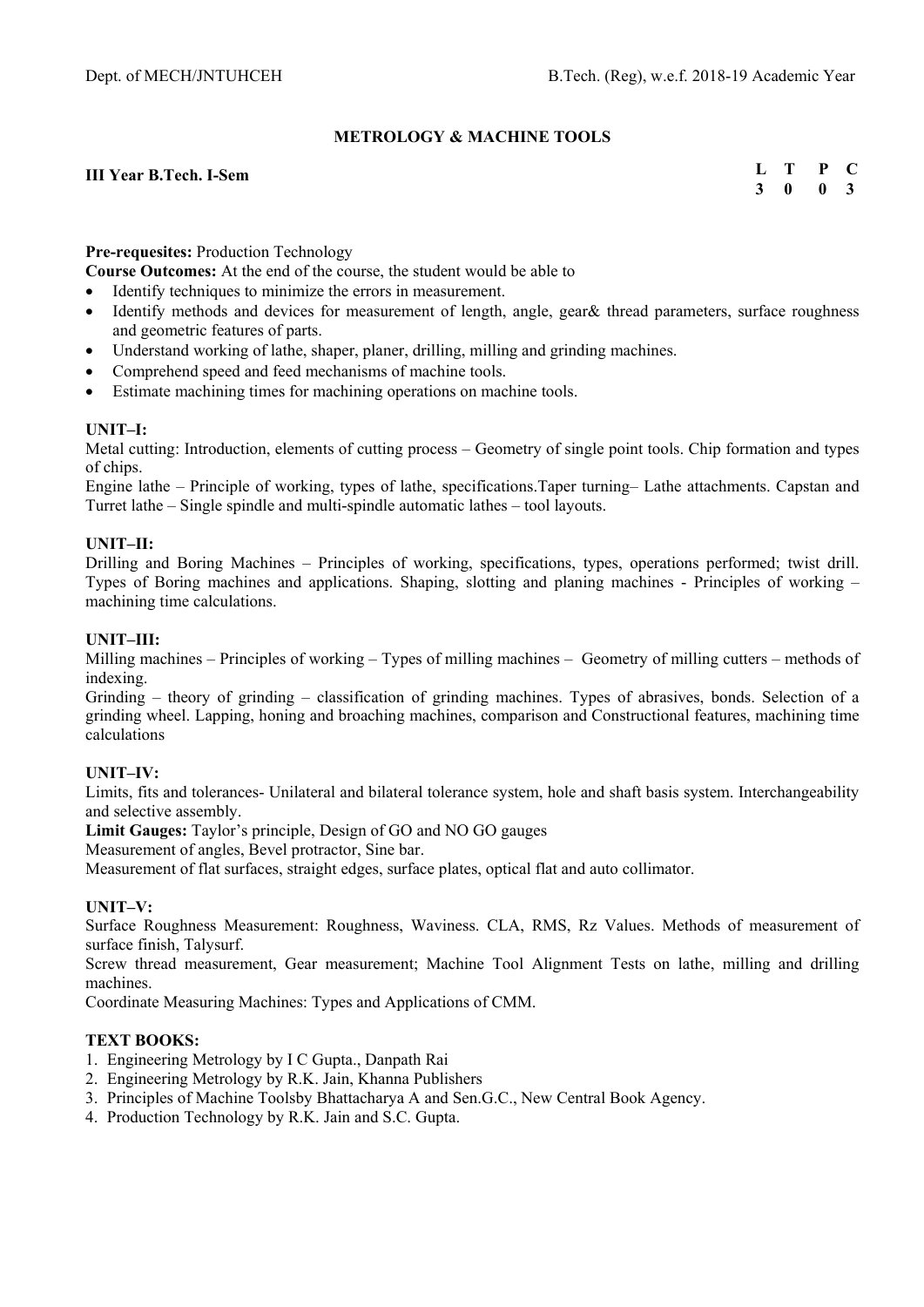- 1. Production Technology by H.M.T. (Hindustan Machine Tools)
- 2. BIS Standards on Limits & Fits, Surface Finish, Machine Tool Alignment etc.
- 3. Fundamentals of Dimensional Metrology 4e, Connie Dotson, Thomson
- 4. Workshop Technology by B.S. Raghui Vamsi, Vol.-II
- 5. Elements of Work Shop Technology by Hajra Choudry, Vol. II, Media Promoters.
- 6. Fundamentals of Metal Machining and Machine Toolsby Geofrey Boothroyd, McGraw Hill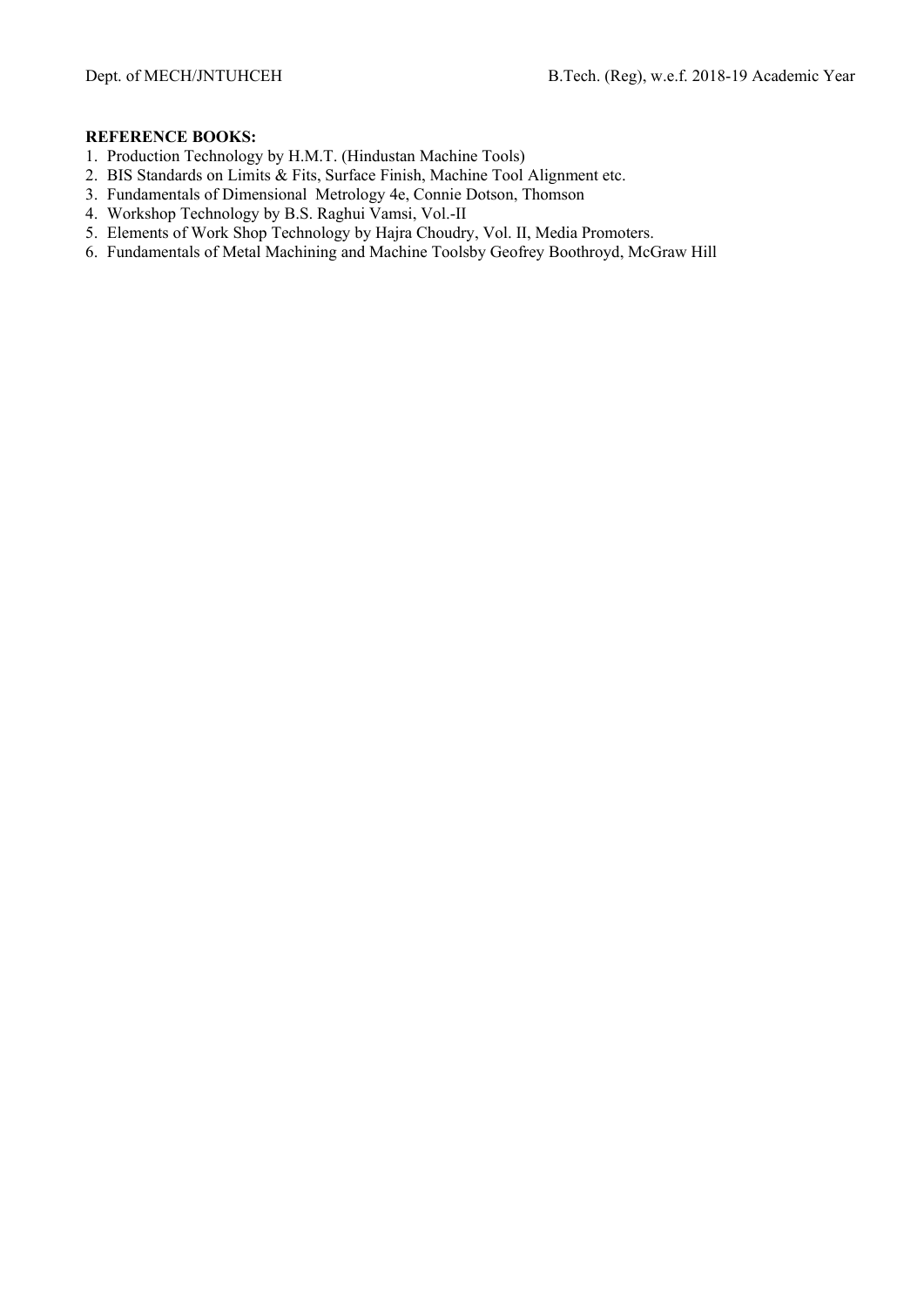# **THERMAL ENGINEERING - II**

#### **III Year B.Tech. I-Sem**

| Ъ.           | Т | P | $\mathbf{C}$ |
|--------------|---|---|--------------|
| $\mathbf{3}$ | 0 | 0 | $\mathbf{3}$ |

#### **Pre-requisite**: Thermodynamics

**Course Objective**: To apply the laws of Thermodynamics to analyse steam and gas turbine cycles and to perform the analysis of the major components of steam and gas turbine plants and their applications.

**Course Outcomes**: At the end of the course, the student should be able to

- Develop state space diagrams based on the schematic diagrams of process flow of steam and gas turbine plants
- Apply the laws of Thermodynamics to analyze thermodynamic cycles
- Differentiate between vapour power cycles and gas power cycles
- Infer from property charts and tables and to apply the data for the evaluation of performance parameters of the steam and gas turbine plants
- Understand the functionality of major components of steam and gas turbine plants and to do the analysis of these components

#### **UNIT – I:**

**Steam Power Plant:** Rankine cycle - Schematic layout, Thermodynamic Analysis, Concept of Mean Temperature of Heat addition, Methods to improve cycle performance – Regeneration & reheating.

**Boilers** – Classification – Working principles with sketches including H.P.Boilers – Mountings and Accessories – Working principles- Boiler horse power, Equivalent Evaporation, Efficiency and Heat balance – Draught-Classification – Height of chimney for given draught and discharge- Condition for maximum discharge- Efficiency of chimney.

## **UNIT – II:**

**Steam Nozzles:** Stagnation Properties- Function of nozzle – Applications and Types- Flow through nozzles-Thermodynamic analysis – Assumptions -Velocity of nozzle at exit-Ideal and actual expansion in nozzle- Velocity coefficient- Condition for maximum discharge- Critical pressure ratio- Criteria to decide nozzle shape- Super saturated flow, its effects, Degree of super saturation and Degree of under cooling - Wilson line.

## **UNIT – III:**

**Steam Turbines:** Classification – Impulse turbine; Mechanical details – Velocity diagram – Effect of friction – Power developed, Axial thrust, Blade or diagram efficiency – Condition for maximum efficiency. De-Laval Turbine - its features- Methods to reduce rotor speed-Velocity compounding and Pressure compounding- Velocity and Pressure variation along the flow – Combined velocity diagram for a velocity compounded impulse turbine. **Reaction Turbine:** Mechanical details – Principle of operation, Thermodynamic analysis of a stage, Degree of reaction –Velocity diagram – Parson's reaction turbine – Condition for maximum efficiency.

#### **UNIT IV:**

**Steam Condensers**: Requirements of steam condensing plant – Classification of condensers – Working principle of different types – Vacuum efficiency and Condenser efficiency – Air leakage, sources and its affects, Air pump-Cooling water requirement.

**Gas Turbines:** Simple gas turbine plant – Ideal cycle, essential components – Parameters of performance – Actual cycle – Regeneration, Inter cooling and Reheating –Closed and Semi-closed cycles – Merits and Demerits-Combustion chambers and turbines of Gas Turbine Plant- Brief Concepts.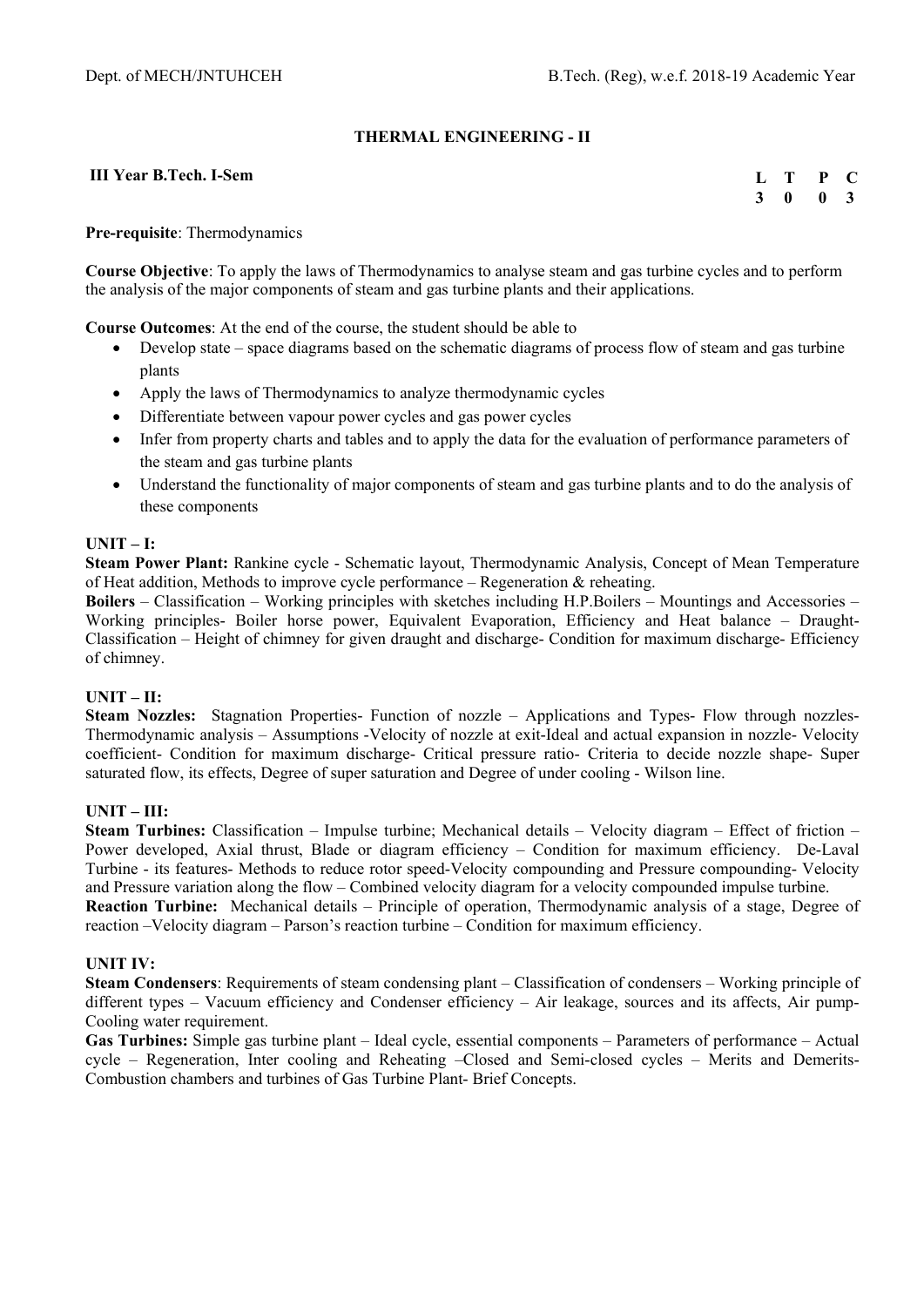# **UNIT – V:**

**Jet Propulsion:** Principle of Operation –Classification of jet propulsive engines – Working Principles with schematic diagrams and representation on T-S diagram - Thrust, Thrust Power and Propulsion Efficiency – Turbo jet engines – Needs and Demands met by Turbo jet – Schematic Diagram, Thermodynamic Cycle, Performance Evaluation Thrust Augmentation – Methods.

**Rockets:** Application – Working Principle – Classification – Propellant Type – Thrust, Propulsive Efficiency – Specific Impulse – Solid and Liquid propellant Rocket Engines.

## **TEXT BOOKS:**

- 1. Thermal Engineering by Rajput, Lakshmi Publications
- 2. Gas Turbines by V.Ganesan, TMH
- 3. Thermodynamics and Heat Engines by R. Yadav, Central Book Depot
- 4. Thermal Engineering by Ajoy Kumar, Narosa

- 1. Gas Turbines and Propulsive Systems by P.Khajuria&S.P.Dubey, Dhanpatrai Pub
- 2. Thermal Engineering by Ballaney, Khanna Pub.
- 3. Gas Turbines by Cohen, Rogers and SaravanaMuttoo, Addison Wesley, Longman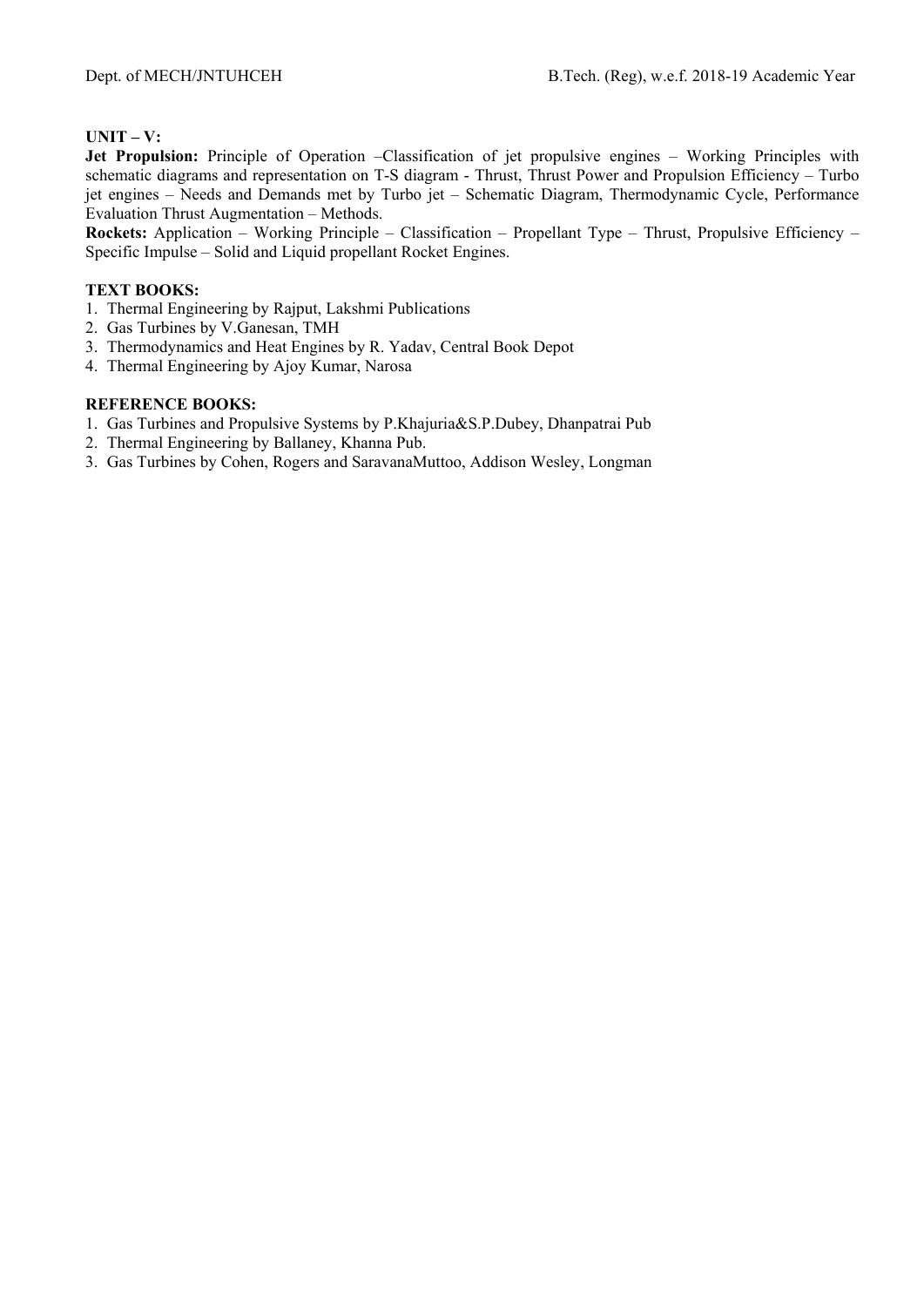# **OPERATIONS RESEARCH**

(Professional Elective Course-1**)** 

## **III Year B.Tech. I-Sem**

| L T | $\mathbf{P}$ | <sup>-</sup> C          |
|-----|--------------|-------------------------|
| 3 O | 0            | $\overline{\mathbf{3}}$ |

#### **Prerequisites:** None

#### **Objectives:**

 Understanding the mathematical importance of development of model in a particular optimization model for the issue and solving it.

#### **Outcome:**

To identify problem variables & constraints and apply appropriate optimization model

#### **UNIT – I:**

Development – Definition– Characteristics and Phases – Types of models – Operations Research models – applications.

**ALLOCATION:** Linear Programming Problem - Formulation – Graphical solution – Simplex method – Artificial variables techniques: Two–phase method, Big-M method; Duality Principle.

## **UNIT – II:**

**TRANSPORTATION PROBLEM:** Formulation – Optimal solution, unbalanced transportation problem – Degeneracy.

**Assignment problem:** Formulation – Optimal solution - Variants of Assignment Problem; Traveling Salesman problem.

## **UNIT – III:**

**SEQUENCING:** Introduction – Flow **–**Shop sequencing – n jobs through two machines – n jobs through three machines – Job shop sequencing – two jobs through 'm' machines

**REPLACEMENT:** Introduction – Replacement of items that deteriorate with time – when money value is not counted and counted – Replacement of items that fail completely- Group Replacement.

## **UNIT – IV:**

**THEORY OF GAMES:** Introduction –Terminology– Solution of games with saddle points and without saddle points- 2 x 2 games –m x 2  $\&$  2 x n games - graphical method – m x n games - dominance principle.

**INVENTORY:** Introduction – Single item, Deterministic models – Types - Purchase inventory models with one price break and multiple price breaks –Stochastic models – demand discrete variable or continuous variable – Single Period model with no setup cost.

## **UNIT – V:**

**WAITING LINES:** Introduction – Terminology-Single Channel – Poisson arrivals and Exponential Service times – with infinite population and finite population models– Multichannel – Poisson arrivals and exponential service times with infinite population.

**DYNAMIC PROGRAMMING:**Introduction – Terminology- Bellman's Principle of Optimality – Applications of dynamic programming- shortest path problem – linear programming problem.

#### **TEXT BOOKS:**

- 1. Operation Research by J.K.Sharma, MacMilan.
- 2. Operations Researchby ACS Kumar, Yesdee

- 1. Operations Research: Methods and Problems by Maurice Saseini, Arhur Yaspan and Lawrence Friedman
- 2. Operations Research by A.M.Natarajan, P.Balasubramaniam, A. Tamilarasi, Pearson Education.
- 3. Operations Research by Wagner, PHI Publications.
- 4. Introduction to O.Rby Hillier & Libermann, TMH.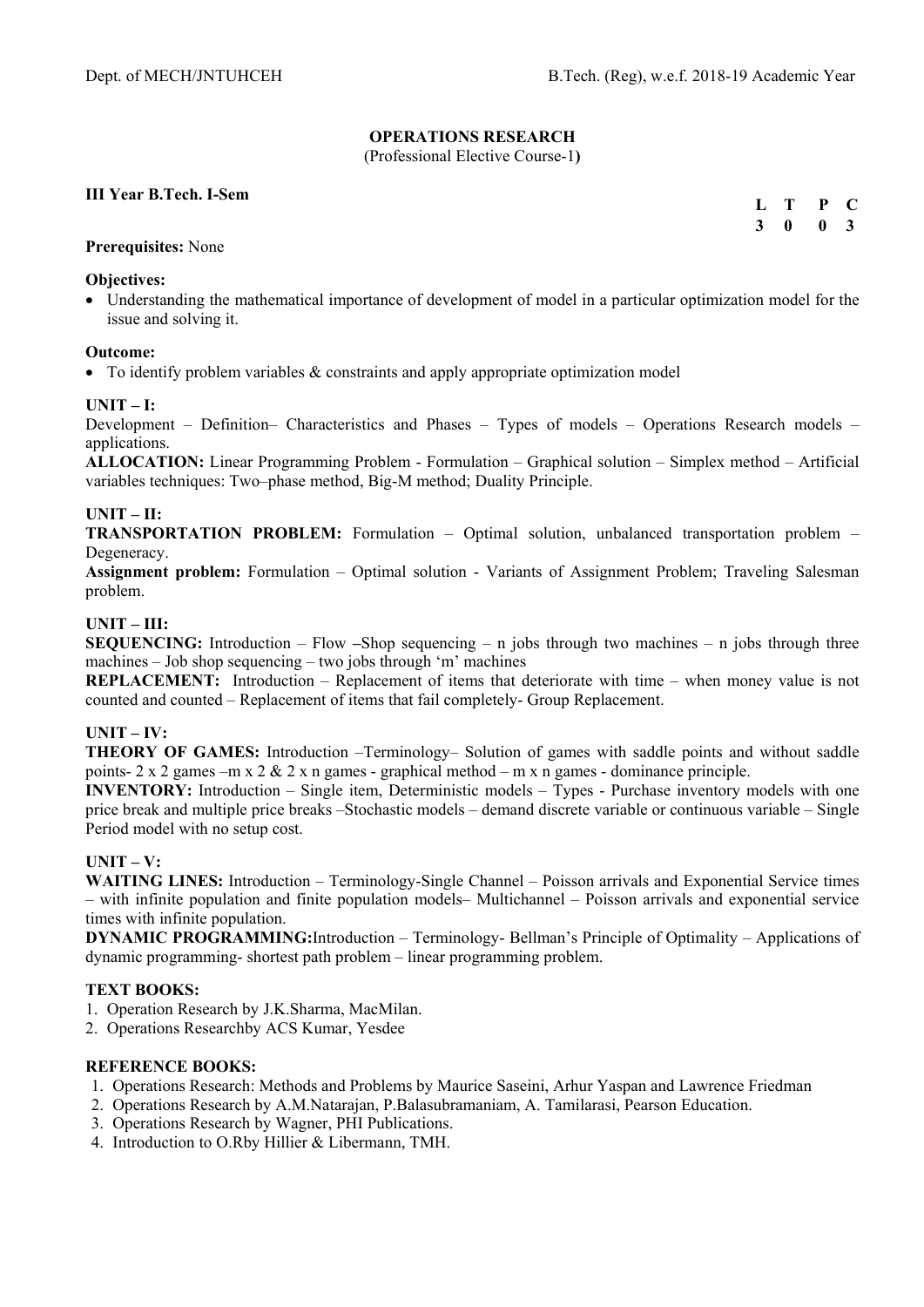# **INDUSTRIAL ROBOTICS**

(Professional Elective Course**-1)** 

**III Year B.Tech. I-Sem** 

**Pre-requisites:** Basic principles of Kinematics and mechanics

**Course Outcomes:** At the end of the course, the student will be able to

- Understand the basic components of robots.
- Differentiate types of robots and robot grippers.
- Model forward and inverse kinematics of robot manipulators.
- Analyze forces in links and joints of a robot.
- Programme a robot to perform tasks in industrial applications. Design intelligent robots using sensors.

## **UNIT–I:**

**Introduction:** Automation and Robotics, CAD/CAM and Robotics – An over view of Robotics – present and future applications.

**Components of the Industrial Robotics:** common types of arms. Components, Architecture, number of degrees of freedom – Requirements and challenges of end effectors, Design of end effectors, Precision of Movement: Resolution, Accuracy and Repeatability, Speed of Response and Load Carrying Capacity.

# **UNIT–II:**

**Motion Analysis:** Basic Rotation Matrices, Equivalent Axis and Angle, Euler Angles, Composite Rotation Matrices. Homogeneous transformations as applicable to rotation and translation – problems.

**Manipulator Kinematics**: D-H notation, D-H method of Assignment of frames, D-H Transformation Matrix, joint coordinates and world coordinates, Forward and inverse kinematics – problems on Industrial Robotic Manipulator.

## **UNIT–III:**

Differential transformation of manipulators, Jacobians – problems.

**Dynamics**: Lagrange – Euler and Newton – Euler formations – Problems.

Trajectory planning and avoidance of obstacles, path planning, Skew motion, joint interpolated motion – straight line motion.

## **UNIT-IV:**

## **Robot actuators and Feedback components:**

**Actuators**: Pneumatic, Hydraulic actuators, electric & stepper motors, comparision of Actuators, Feedback C**omponents**: position sensors – potentiometers, resolvers, encoders – Velocity sensors, Tactile and Range sensors, Force and Torque sensors.

## **UNIT-V:**

## **Robot Application in Manufacturing:**

Material Transfer - Material handling, loading and unloading- Processing - spot and continuous arc welding & spray painting - Assembly and Inspection.

## **TEXT BOOKS:**

- 1. Industrial Robotics by Groover M P, Pearson Edu.
- 2. Robotics by Fu K S, McGraw Hill.
- 3. Theory of Applied Robotics (kinematics, Dynamics and Control-Jazar,Springer.

- 1. Robotics and Control by Mittal R K & Nagrath I J, TMH.
- 2. Robot Dynamics and Controls by Spony and Vidyasagar, John Wiley
- 3. Robot Analysis and control by Asada and Slotine, Wiley Inter-Science
- 4. Introduction to Robotics by John J Craig, Pearson Education

| L | т | P | C              |
|---|---|---|----------------|
| 3 | 0 | 0 | 3 <sup>1</sup> |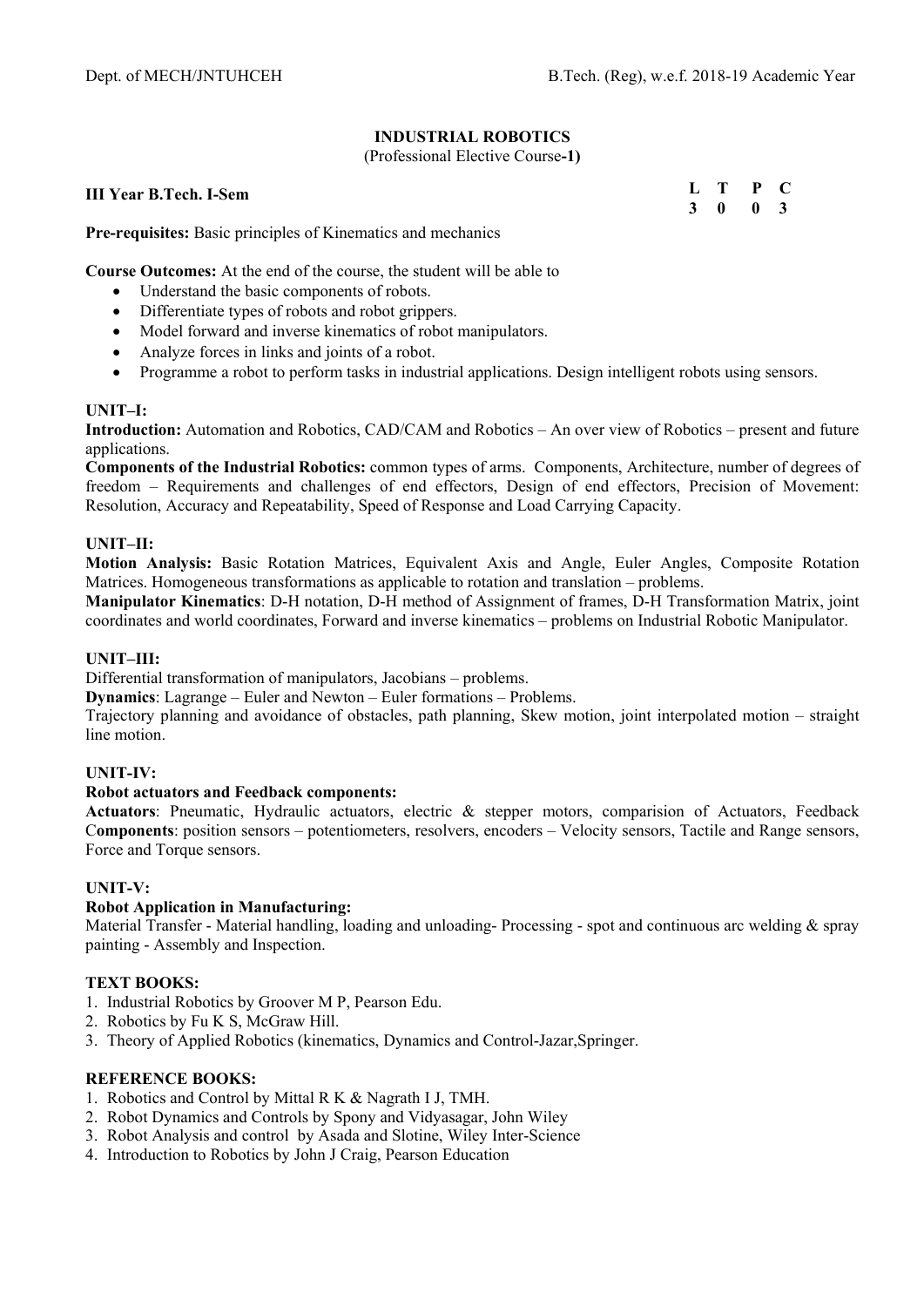# **MECHANICAL VIBRATIONS**

(Professional Elective Course**-1)** 

**III Year B.Tech. I-Sem** 

| Ъ. | т | P | - 0          |
|----|---|---|--------------|
| 3  | 0 | 0 | $\mathbf{3}$ |

**Pre-requisites:** Dynamics of Machines

**Course objectives:** Understand various levels of vibrations and remedies for each of them.

**Course Outcomes:** At the end of the course, the student will be able to,

- Understand the causes and effects of vibration in mechanical systems.
- Develop schematic models for physical systems and formulate governing equations of motion.
- Understand the role of damping, stiffness and inertia in mechanical systems
- Analyze rotating and reciprocating systems and compute critical speeds.
- Analyze and design machine supporting structures, vibration isolators and absorbers.

#### **UNIT- I:**

**Single degree of Freedom systems - I:** Undamped and damped free vibrations, viscous damping,coulomb damping, forced vibrations, Response to excitation, rotating unbalance and support excitation, vibration isolation and transmissibility.

#### **UNIT- II:**

**Single degree of Freedom systems - II:** Response to Non Periodic Excitations: unit impulse, unit step and unit Ramp functions, response to arbitrary excitations, The Convolution Integral, shock spectrum,System response by the Laplace Transformation method.

#### **UNIT- III:**

**Two degree freedom systems:** Principal modes- undamped, damped free and forced vibrations, undamped vibration absorbers.Vibration measuring instruments: Vibrometers**:**velocity meters & accelerometers.

## **UNIT- IV:**

**Multi degree freedom systems:** Matrix formulation, stiffness and flexibility influence coefficients, Eigen value problem, normal modes and their properties, Free and forced vibration by Modal analysis, Method of matrix inversion, Torsional vibrations of multi- rotor systems and geared systems, Discrete- Time systems.

#### **UNIT-V:**

**Continuous system:** Free vibration of strings – longitudinal oscillations of bars- traverse vibrations of beams-Torsional vibrations of shafts.

**Critical speeds of shafts**: Critical speeds without and with damping, secondary critical speed.

**Numerical Methods:** Rayliegh's stodola's, Matrix iteration, Rayleigh- Ritz Method and Holzer's methods.

#### **TEXT BOOKS:**

- 1. Elements of Vibration Analysis by Meirovitch, TMH, 2001
- 2. Mechanical Vibrations and sound engineering by A.G.Ambekar, PHI

- 1. Mechanical Vibrations by SS Rao, Pearson, 2009, Ed 4,
- 2. Mechanical Vibration by Rao V.Dukkipati & J Srinivas, PHI, 2010.
- 3. Mechanical Vibratins by V. Ram Murthy.
- 4. Vibration problems in Engineering by S.P. Timoshenko.
- 5. Mechanical Vibrations by Seto, Schaum's Outilines, McGraw Hill.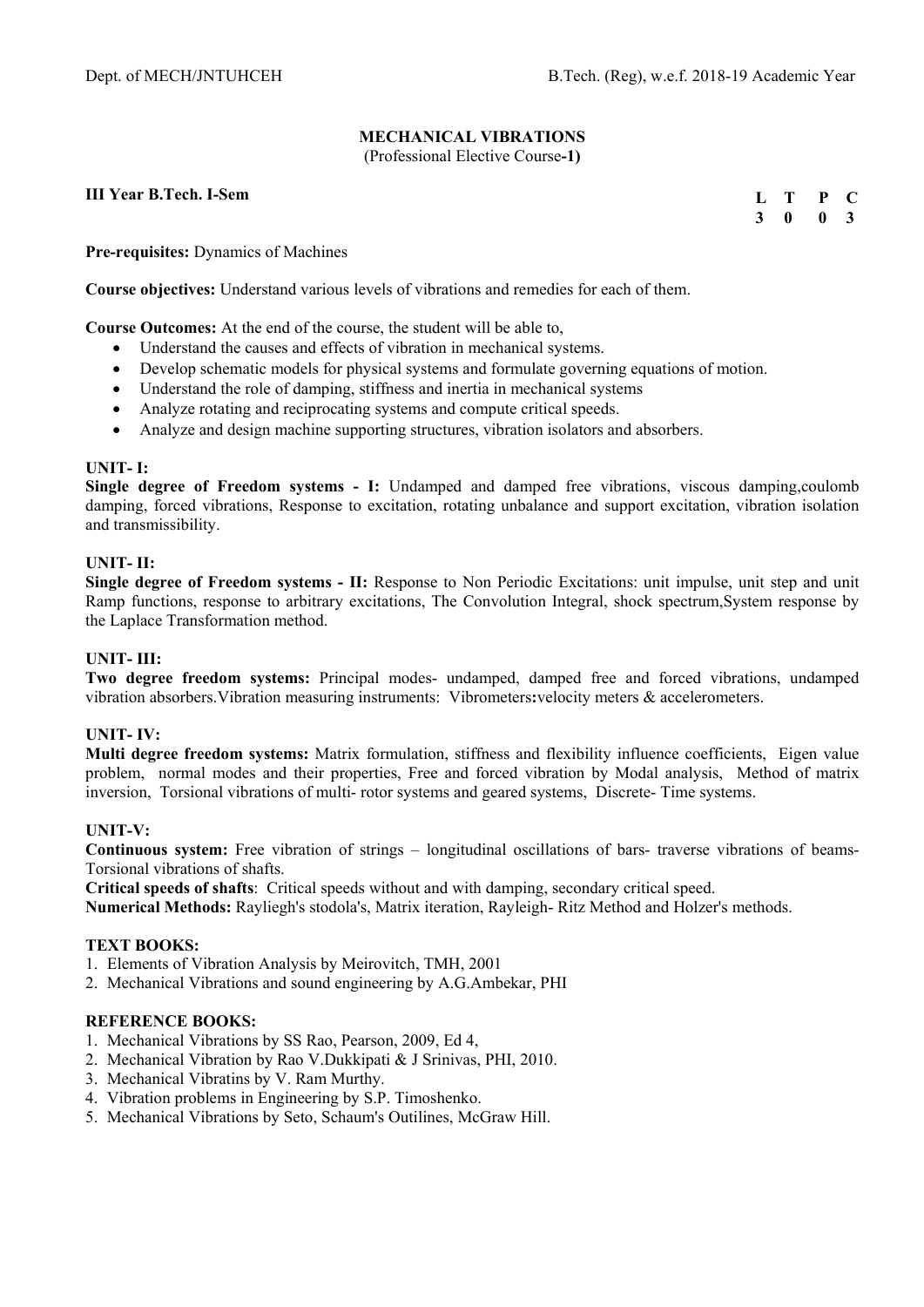## **BUSINESS ECONOMICS AND FINANCIAL ANALYSIS**

#### **III Year B.Tech. I-Sem**

| $\mathbf{L}$ | T | P | $\mathbf C$             |
|--------------|---|---|-------------------------|
| $\mathbf{3}$ | 0 | 0 | $\overline{\mathbf{3}}$ |

# **Course Objective:**

To prepare engineering students to analyze cost/ revenue/ financial data and to make economic and financial analysis in decision making process and to examine the performance of companies engaged in engineering.

# **Course Outcome:**

To perform and evaluate present and future worth of the alternate projects and to appraise projects by using traditional and DCF Methods. To carry out cost benefit analysis of projects and to calculate BEP of different alternative projects.

**Unit- I: Introduction to Engineering Economics-** Basic Principles and Methodology of Engineering Economics– Fundamental Concepts - Demand – Demand Determinants - Law of Demand- Demand Forecasting and Methods - Elasticity of Demand - Theory of Firm – Supply- Elasticity of Supply.

**Unit- II: Macro Economic Concepts:** National Income Accounting - Methods of Estimation- Various Concepts of National Income - Inflation – Definition – Causes of Inflation and Measures to Control Inflation - New Economic Policy 1991 (Industrial policy, Trade policy, and Fiscal policy) Impact on Industry.

# **UNIT- III: Production, Cost, Market Structures & Pricing:**

Production Analysis: Factors of Production, Production Function, Production Function with one variable input, two variable inputs, Returns to Scale, Different Types of Production Functions. Cost analysis: Types of Costs, Short run and Long run Cost Functions. Market Structures: Nature of Competition, Features of Perfect competition, Monopoly, Oligopoly, and Monopolistic Competition. Pricing: Types of Pricing, Product Life Cycle based Pricing, Break Even Analysis, Cost Volume Profit Analysis.

**Unit- IV: Capital Budgeting Techniques:** Significance of Capital Budgeting - cash flows-Time Value of Money- Choosing between alternative investment proposals- Methods of Appraisal Techniques- Pay Back Period - Average Rate of Return – Net Present Value- Internal Rate of Return – Profitability Index.

**Unit- V: Introduction to Accounting:** Accounting Principles (GAPP), concepts, conventions- - Double entry system of Book keeping – Accounting rules- Journal- ledger- Trial balance- Trading and Profit and Loss account- Balance Sheet. (Simple Problems).

## **Suggested Readings:**

1. Henry Malcom Steinar-Engineering Economics, Principles, McGraw Hill Pub.

2. D.D.Chaturvedi, S.L.Gupta, Business Economics - Theory and Applications, International Book House Pvt. Ltd. 2013.

- 3. Jain and Narang" Accounting, Kalyani Publishers.
- 4. Arora, M.N." Cost Accounting, Vikas Publication.
- 5. S.N.Maheshwari, Financial Management, Vikas Publishing House.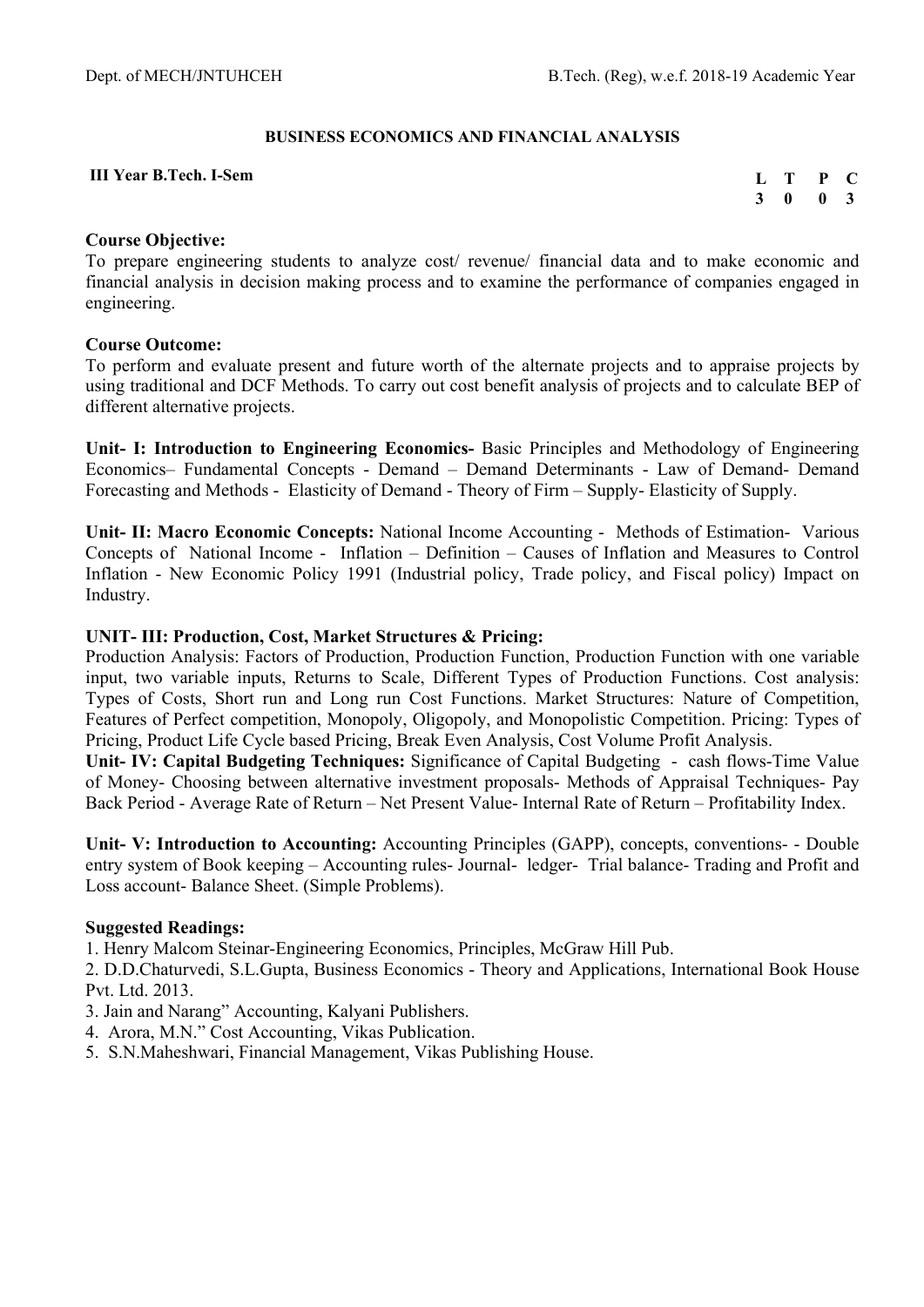## **THERMAL ENGINEERING LAB-I**

#### **III Year B.Tech. I-Sem**

| L | Г | P | U |
|---|---|---|---|
| 0 | 0 | 7 | 1 |

**Pre-Requisite:** Thermodynamics & Thermal Engineering - I

**Objective:** To apply the working principles of IC Engines, Compressors, Refrigeration and Air Conditioning Systems and evaluate the performance parameters

**Outcomes:** At the end of the course, the student will be able to

- To measure the thermal and transport properties of fuels and lubricants
	- Take measurements and evaluate performance parameters of IC engines, compressor and other thermal equipment, including refrigeration and air conditioning equipment

**Tables/Codes:** Refrigeration Tables, Psychrometric Chart

#### **Syllabus**

- 1. Flash and Fire Points ( Open cup & Closed cup method)
- 2. Viscosity determination by Redwood & Saybolt methods
- 3. Bomb/ Junkers Gas Calorimeter.
- 4. I.C. Engines Valve / Port Timing Diagrams
- 5. I.C. Engines Performance Test for 4 Stroke SI engines
- 6. I.C. Engines Performance Test for 2 Stroke SI engines
- 7. I.C. Engines Heat Balance
- 8. I.C. Engines Economical speed test on a SI engine
- 9. I.C. Engines effect of A/F Ratio in a SI engine
- 10. Performance Test on Variable Compression Ratio Engine
- 11. Performance Test on Reciprocating Air Compressor Unit
- 12. I.C Engines Morse Test to Evaluate Frictional Power
- 13. I.C Engines Retardation Test to Evaluate Frictional Power
- 14. I.C Engines William Motoring Test to Evaluate Frictional Power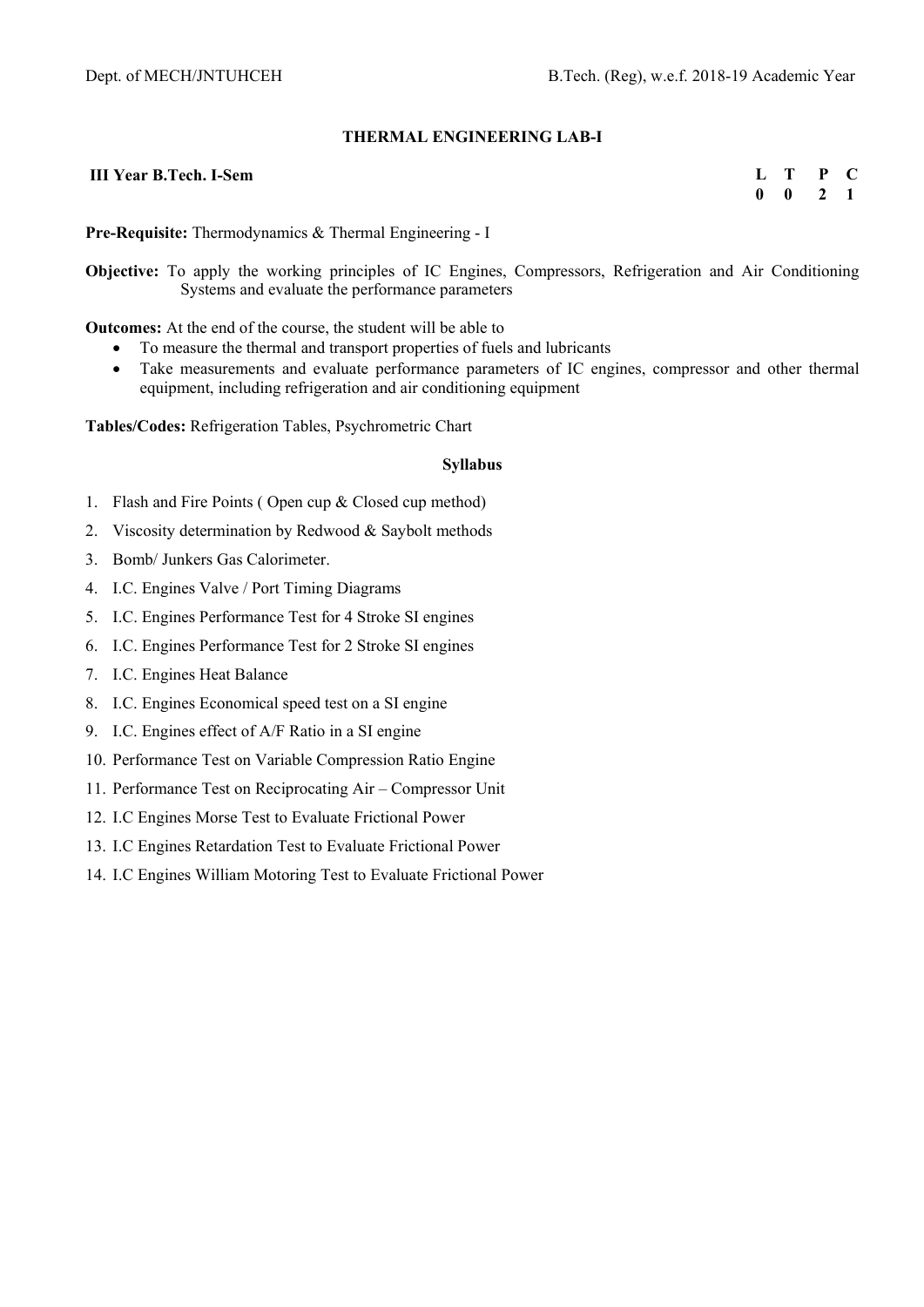## **METROLOGY& MACHINE TOOLS LAB**

# **III Year B.Tech. I-Sem**

| III Year B. Lech. I-Sem | L T P C                     |  |
|-------------------------|-----------------------------|--|
|                         | $0 \quad 0 \quad 2 \quad 1$ |  |
|                         |                             |  |

**Prerequisites**: Theoretical exposure to Metrology and Machine tools.

#### **Objectives:**

- 1. To import practical exposure to the metrology equipment & Machine tools
- 2. To conduct experiments and understand the working of the same.

**Outcomes:** At the end of the course, the student will be able to use different measuring instruments towards quality control.

- 1. Step turning and taper turning on lathe machine
- 2. Thread cutting and knurling on lathe machine
- 3. Measurement of cutting forces on lathe
- 4. Machining of holes using Drilling and boring machines.
- 5. Gear cutting on the Milling machine
- 6. Grinding of Tool angles using Cylindrical / Surface Grinding
- 7. Measurement of lengths, heights, diameters by vernier calipers, micrometers.
- 8. Measurement of bores by internal micrometers and dial bore indicators.
- 9. Use of gear teeth vernier calipers for checking the chordal addendum and chordal height of the spur gear.
- 10. Angle and taper measurements by bevel protractor and sine bars.
- 11. Thread measurement by 2-wire and 3-wire methods.
- 12. Surface roughness measurement by Tally Surf.
- 13. Use of mechanical comparator

## **(Minium of six experiments in each lab)**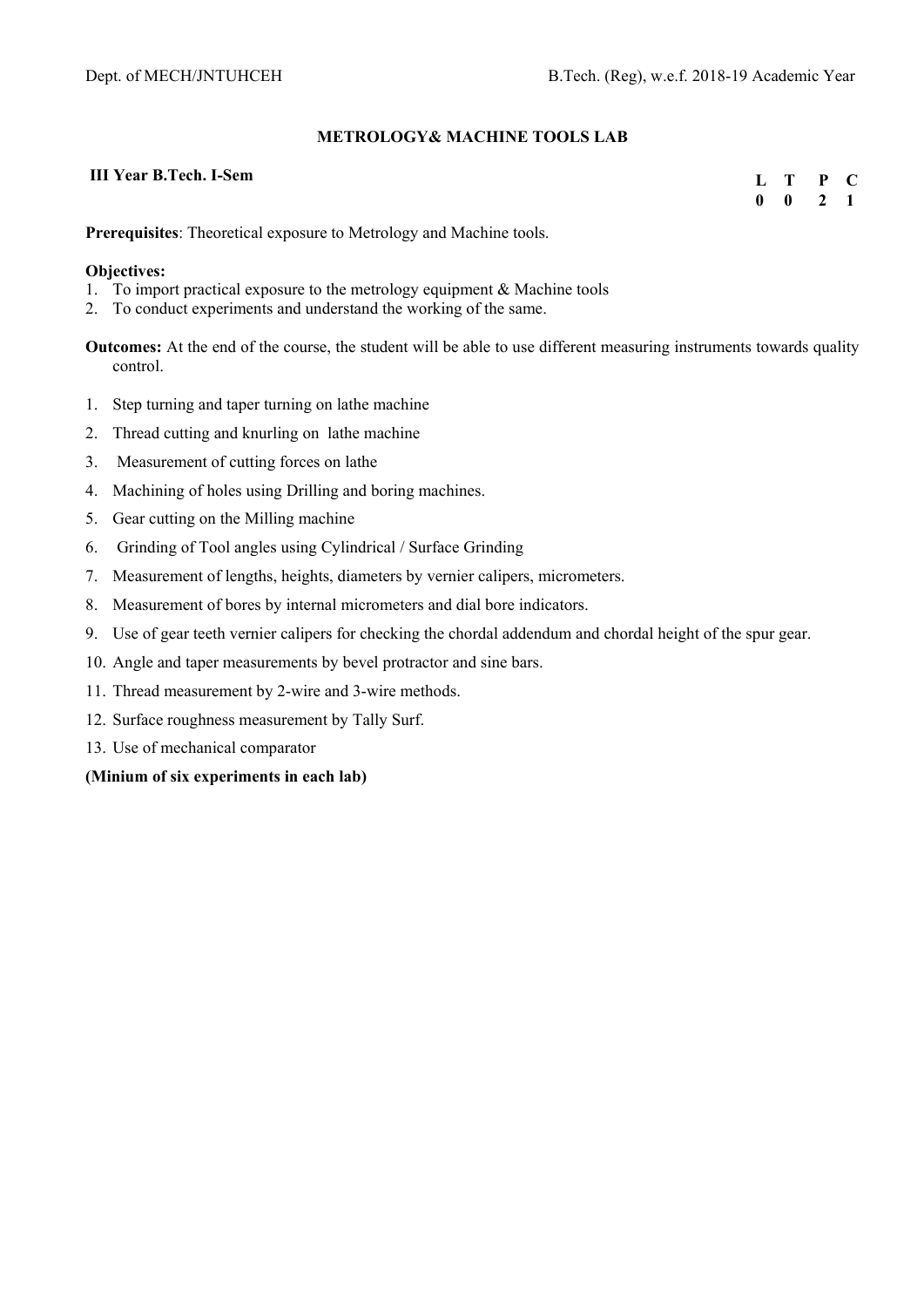## **KINEMATICS &DYNAMICS LAB**

#### **III Year B.Tech. I-Sem**

**L T P C 0 0 2 1** 

- 1. Determination of damped natural frequency of vibration of the vibrating system with different viscous oils.
- 2. Determination of steady state amplitude of a forced vibratory system.
- 3. Static balancing using steel balls.
- 4. Determination of the magnitude and orientation of the balancing mass in dynamic balancing.
- 5. Field balancing of the thin rotors using vibration pickups.
- 6. Determination of the magnitude of gyroscopic couple, angular velocity of precession and representation of vectors.
- 7. Determination of natural frequency of given structure using FFT analyzer.
- 8. Diagnosis of a machine using FFT analyzer.
- 9. Direct Kinematic analysis of a robot.
- 10. Inverse Kinematic analysis of a robot.
- 11. Trajectory planning of a robot in joint space scheme.
- 12. Palletizing operation using Robot programming.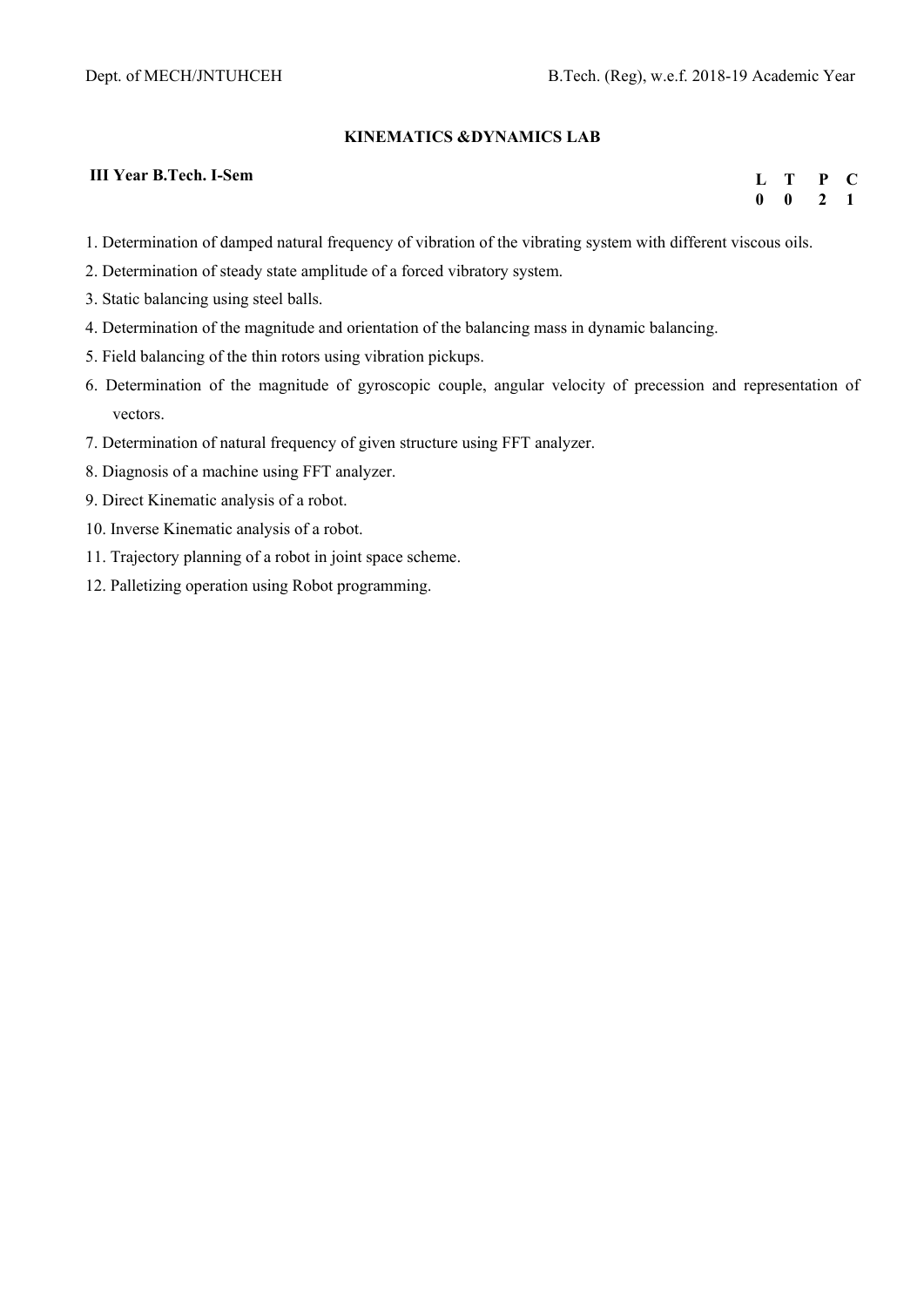# **DESIGN OF MACHINE ELEMENTS-II**

#### **III Year B.Tech. II-Sem**

**L T P C 3 0 0 3** 

**NOTE:** Design Data Book is permitted. Design of all components should include design for strength and rigidity apart from engineering performance requirements.

**Pre-requisites**: Study ofengineering mechanics, design of machine members-I and theory of machines.

#### **Course objectives**:

- To gain knowledge about designing the commonly used important machine members such as bearings, engine parts, springs, belts, gears etc.
- To design the components using the data available in design data books.

#### **Outcomes:**

- To apply the design principles for the design of various engine parts
- Estimate the life of rolling element bearings and their selection for given service conditions.
- Acquaintance with design of the components as per the standard, recommended procedures which is essential in design and development of machinery in industry.

#### **UNIT–I:**

**Sliding contact bearings:** Types of Journal bearings – Lubrication – Bearing Modulus – Full and partial bearings – Clearance ratio – Heat dissipation of bearings, bearing materials – journal bearing design.

#### **UNIT–II:**

**Rolling contact bearings:** Ball and roller bearings – Static load – dynamic load – equivalent radial load – design and selection of ball & roller bearings.

## **UNIT–III:**

**Engine Parts:** Connecting Rod: Thrust in connecting rod – stress due to whipping action on connecting rod ends – Pistons, Forces acting on piston – Construction, Design and proportions of piston.

## **UNIT–IV:**

**Mechanical Springs:** Stresses and deflections of helical springs – Extension and compression springs – Design of springs for fatigue loading – natural frequency of helical springs – Energy storage capacity – helical torsion springs – Design of co-axial springs, Design of leaf springs.

**Belts &Pulleys**: Transmission of power by Belt and Rope ways, Transmission efficiencies, Belts – Flat and V types – Ropes - pulleys for belt and rope drives.

## **UNIT–V:**

**Gears:** Spur gears& Helical gears- important Design parameters – Design of gears using AGMA procedure involving Lewis and Buckingham equations. Check for wear.

#### **TEXT BOOKS:**

1. Machine tool designby V. Bhandari TMH

- 1. Machine Design by P.Kannaiah, Scitech
- 2. Machine Design Volume II by S.Md.Jalaludeen
- 3. Machine Design Data Book by PV Ramana Murti & M .Vidyasagar, BS Publications
- 4. Machine Design by Pandya & Shah, Charotar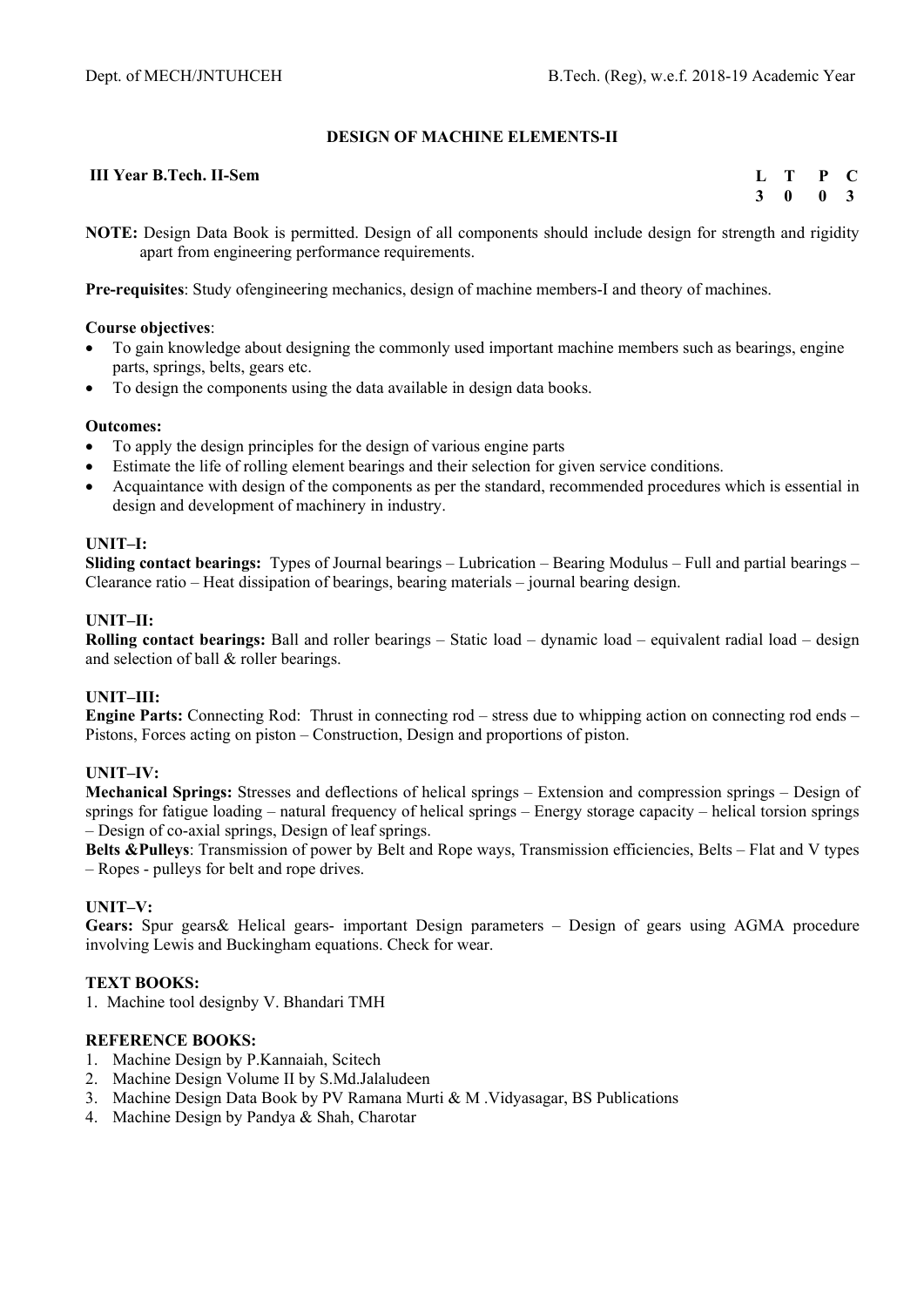# **HEAT TRANSFER**

#### **III Year B.Tech. II-Sem**

**L T P C 3 1 0 4** 

**Pre-requisite**: Thermodynamics

**Course Objective**: To understand different modes of heat transfer and apply these basics in the design of thermal systems

**Course Outcomes**: At the end of the course, the student should be able to

- Represent the physical problems of heat transfer in terms of governing equations or mathematical models
- Differentiate between different boundary conditions and apply the same for solving heat transfer problems
- Design thermal systems applying the concepts of heat transfer under steady state and well as unsteady state conditions.

#### **UNIT – I:**

**Introduction:** Modes and mechanisms of heat transfer – Basic laws of heat transfer –General discussion about applications of heat transfer.

**Conduction Heat Transfer:** Fourier rate equation – General heat conduction equation in Cartesian, Cylindrical and Spherical coordinates – simplification and forms of the field equation – steady, unsteady and periodic heat transfer – Initial and boundary conditions

**One Dimensional Steady State Conduction Heat Transfer:** Homogeneous slabs, hollow cylinders and spheres-Composite systems– overall heat transfer coefficient – Electrical analogy – Critical radius of insulation

#### **UNIT – II:**

**One Dimensional Steady State Conduction Heat Transfer:** Variable Thermal conductivity – systems with heat sources or Heat generation-Extended surface (fins) Heat Transfer – Long Fin, Fin with insulated tip and Short Fin, Application to error measurement of Temperature

**One Dimensional Transient Conduction Heat Transfer:** Systems with negligible internal resistance – Significance of Biot and Fourier Numbers –Infinite bodies- Chart solutions of transient conduction systems-Concept of Semi infinite body.

## **UNIT – III:**

**Convective Heat Transfer:** Classification of systems based on causation of flow, condition of flow, configuration of flow and medium of flow – Dimensional analysis as a tool for experimental investigation – Buckingham Theorem and method, application for developing semi – empirical non- dimensional correlation for convection heat transfer – Significance of non-dimensional numbers – Concepts of Continuity, Momentum and Energy Equations.

**Forced convection: External Flows:** Concepts about hydrodynamic and thermal boundary layer and use of empirical correlations for convective heat transfer -Flat plates and Cylinders.

**Internal Flows:** Concepts about Hydrodynamic and Thermal Entry Lengths – Division of internal flow based on this –Use of empirical relations for Horizontal Pipe Flow and annulus flow.

## **UNIT – IV:**

**Free Convection:** Development of Hydrodynamic and thermal boundary layer along a vertical plate - Use of empirical relations for Vertical plates and pipes.

**Heat Exchangers:** Classification of heat exchangers – overall heat transfer Coefficient and fouling factor – Concepts of LMTD and NTU methods - Problems using LMTD and NTU methods.

## **UNIT V:**

## **Heat Transfer with Phase Change:**

**Boiling**: – Pool boiling – Regimes – Calculations on Nucleate boiling, Critical Heat flux and Film boiling **Condensation:** Film wise and drop wise condensation –Nusselt's Theory of Condensation on a vertical plate - Film condensation on vertical and horizontal cylinders using empirical correlations.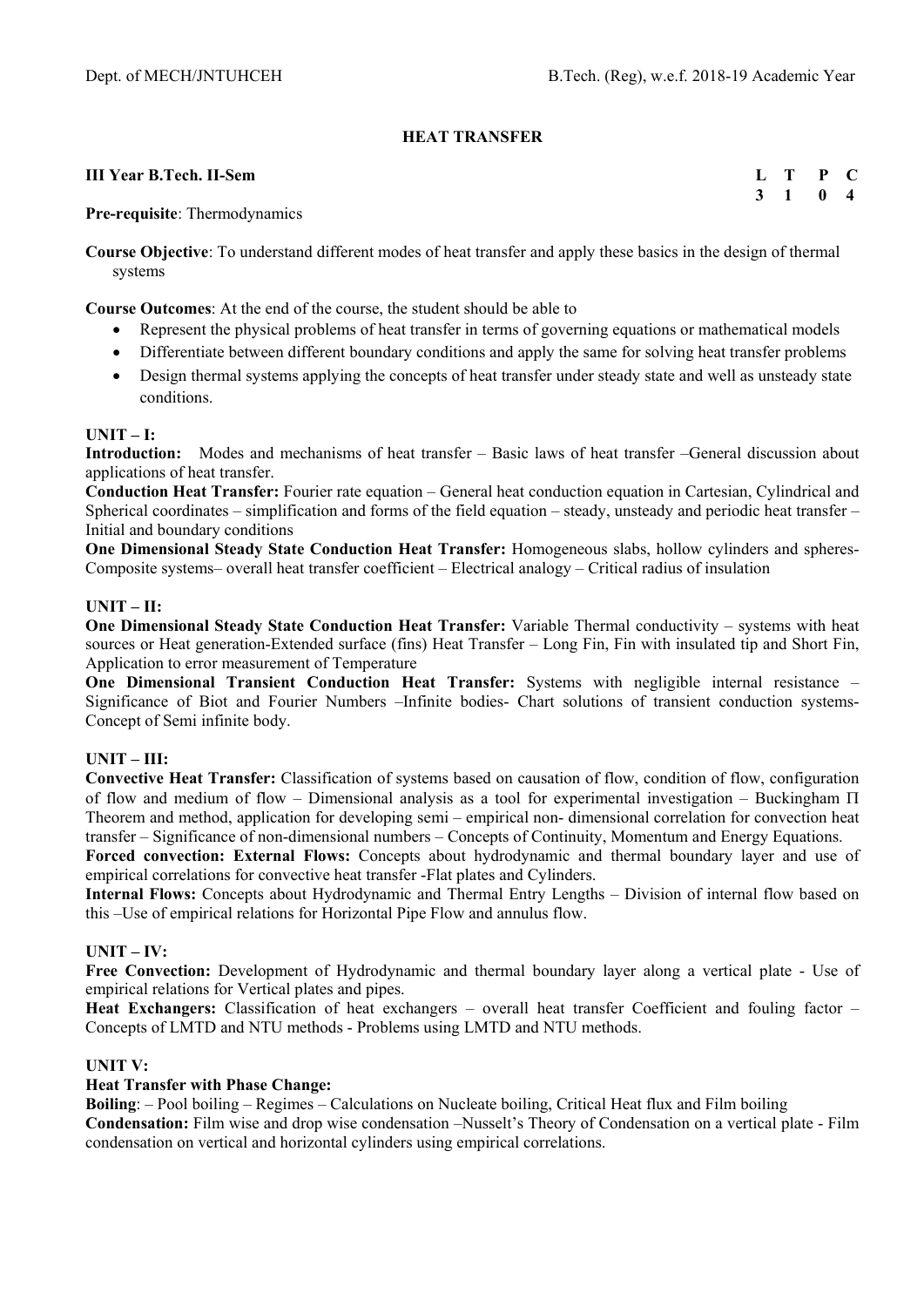**Radiation Heat Transfer :** Emission characteristics and laws of black-body radiation – Irradiation – total and monochromatic quantities – laws of Planck, Wien, Kirchoff, Lambert, Stefan and Boltzmann– heat exchange between two black bodies – concepts of shape factor – Emissivity – heat exchange between grey bodies – radiation shields – electrical analogy for radiation networks.

## **TEXT BOOKS:**

- 1. Fundamentals of Heat Transfer by Incropera& Dewitt, John wiley
- 2. Fundamentals of Engineering, Heat& Mass Transfer by R.C.Sachdeva, NewAge.
- 3. Heat& Mass Transferby D.S.Kumar, S.K.Kataria& sons

#### **REFERENCE BOOKS:**

- 1. Heat Transfer by Ghoshdastidar, Oxford University press.
- 2. Heat Transfer by A Practical Approach, YunusCengel, Boles, TMH
- 3. Heat Transfer by HOLMAN, TMH
- 4. Engineering Heat and Mass Transfer by Sarit K. Das, DhanpatRai Pub
- 5. Heat and Mass Transferby R. Yadav, CPH
- 6. Essential Heat Transfer by Christopher A Long, Pearson Education
- 7. Heat Transfer by P.K.Nag, TMH

#### **Note: Heat and Mass transfer Data Book by C P Kothandaraman and Subrahmanyan is used to design and analyze various thermal processes and thermal equipment**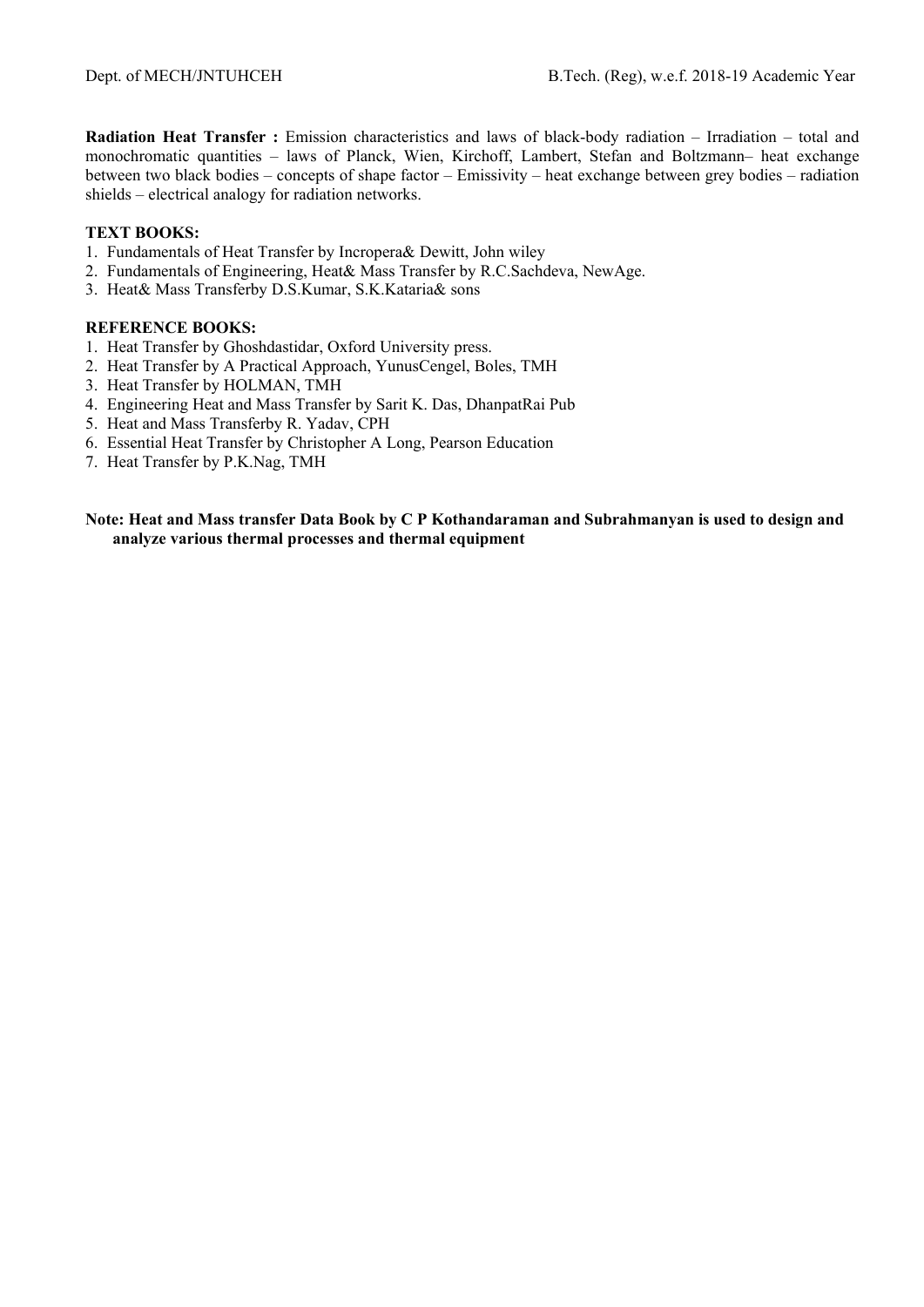#### **CAD/CAM**

#### **III Year B.Tech. II-Sem L T P C 3 0 0 3**

## **Pre-requisites: None**

#### **Course objectives:**

To provide an overview of how computers are being used in design, development of manufacturing plans and manufacture. To understand the need for integration of CAD and CAM

#### **Course Outcomes:**

- To apply geometric transformation techniques in CAD.
- Develop mathematical models to represent curves and surfaces.
- Model engineering components using solid modeling techniques.
- Develop programs for CNC to manufacture industrial components.

## **UNIT – I:**

Fundamentals of CAD,CAM, Automation , design process, Application of computers for design, Benefits of CAD, Computer configuration for CAD applications, Computer peripherals for CAD,Design workstation, Graphic terminal, CAD software- definition of system software and application software ,CAD database and structure.

**Geometric Modeling:** 3-D wire frame modeling, wire frame entities and their definitions, Interpolation and approximation of curves, Concept of parametric and non-parametric representation of curves, Curve fitting techniques, and definitions of cubic spline, Bezier, and B-spline.

# **UNIT-II:**

**Surface modeling:** Algebraic and geometric form, Parametric space of surface, Blending functions,parametrization of surface patch, Subdividing, Cylindrical surface, Ruled surface, Surface of revolution Spherical surface, Composite surface, Bezier surface. B-spline surface, Regenerative surface and pathological conditions.

**Solid Modelling:** Definition of cell composition and spatial occupancy enumeration, Sweep representation, Constructive solid geometry, Boundary representations.

# **UNIT – III:**

**NC Control Production Systems:** Numerical control, Elements of NC system, NC part programming: Methods of NC part programming, manual part programming, Computer assisted part programming, Post Processor, Computerized part program, SPPL (A Simple Programming Language). CNC, DNC and Adaptive Control Systems.

# **UNIT – IV:**

**Group Technology:** Part families, Parts classification and coding. Production flow analysis, Machine cell design. **Computer aided process planning:** Difficulties in traditional process planning, Computer aided process planning: retrieval type and generative type, Machinability data systems.

**Computer aided manufacturing resource planning:** Material resource planning, inputs to MRP, MRP output records, Benefits of MRP, Enterprise resource planning, Capacity requirements planning

#### **UNIT – V:**

**Flexible manufacturing system**: F.M.S equipment, FMS layouts, Analysis methods for FMS benefits of FMS. **Computer aided quality control**: Automated inspection- Off-line, On-line, contact, Non-contact; Coordinate measuring machines, Machine vision.

**Computer Integrated Manufacturing:** CIM system, Benefits of CIM

# **TEXT BOOKS:**

- 1. CAD/CAM Principles and Applications by P.N.Rao, TMH
- 2. CAD/CAM Concepts and Applications by Alavala, PHI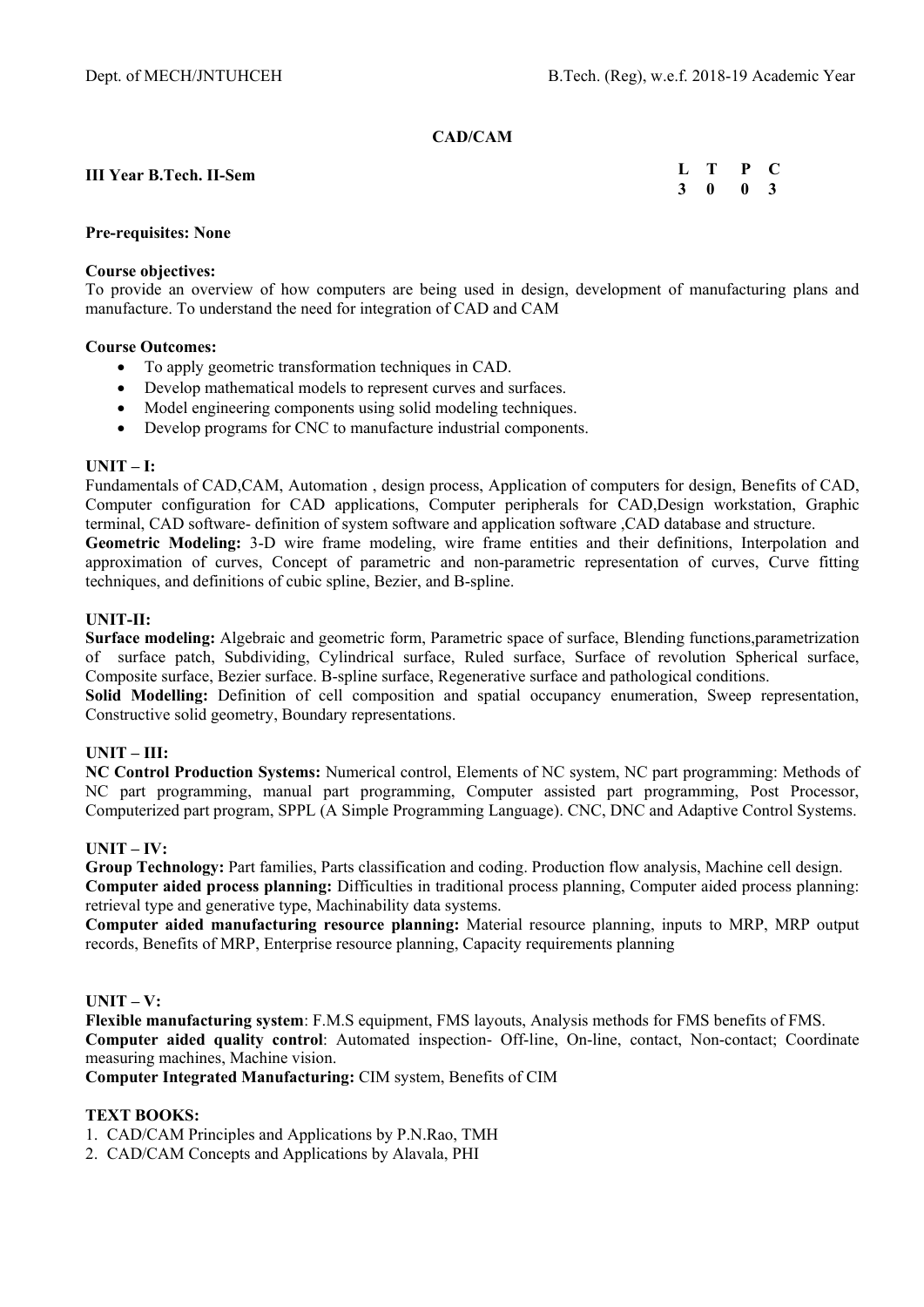- 1. CAD/CAM by Groover M.P., Pearson education
- 2. CAD/CAM Theory and Practice,/ Ibrahim Zeid,TMH
- 3. CAD/CAM/CIMby Radhakrishnan and Subramanian, New Age
- 4. Principles of Computer Aided Design and Manufacturing by Farid Amirouche, Pearson
- **5.** Computer Numerical Control Concepts and programming by Warren S Seames, Thomson.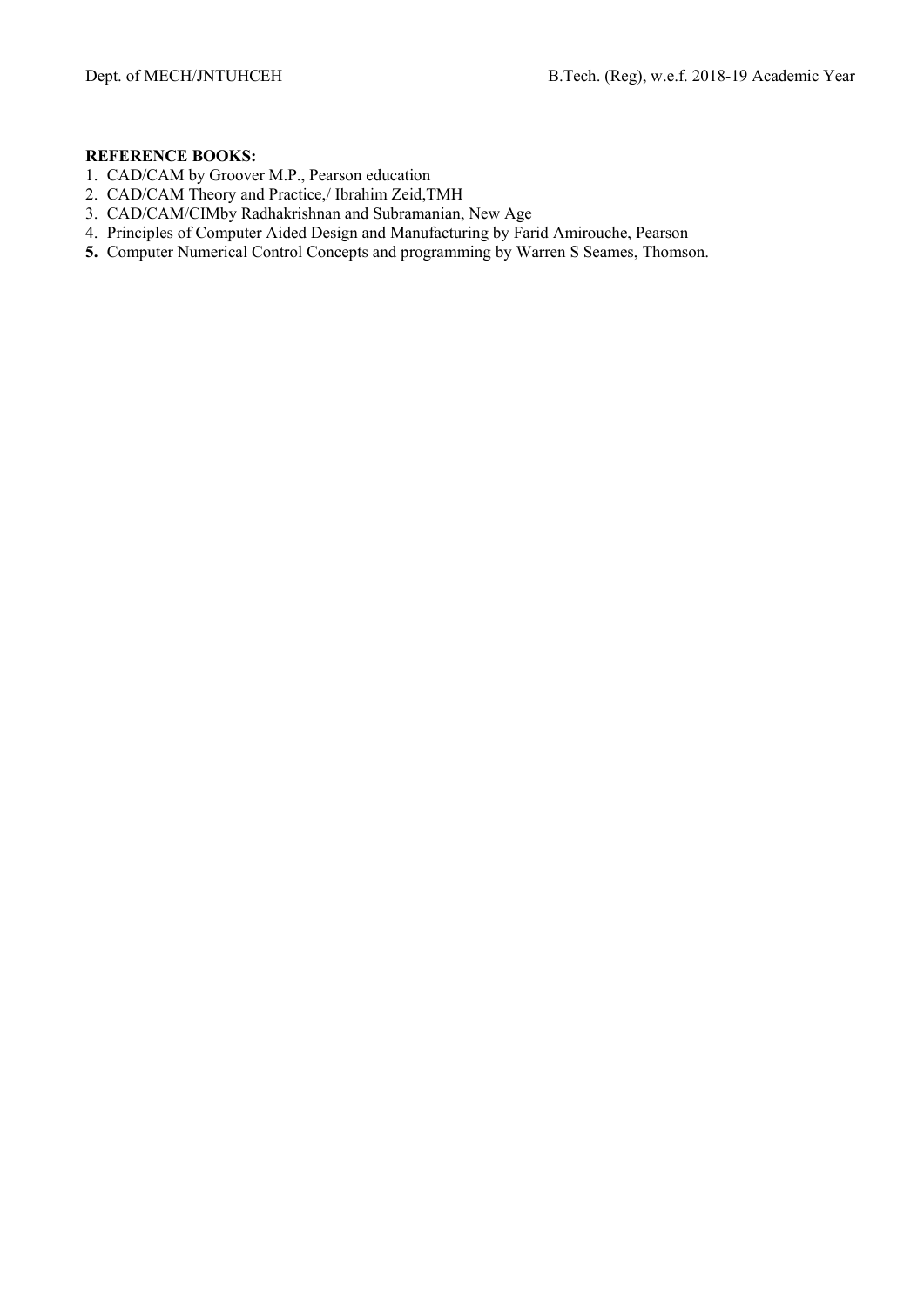# **REFRIGERATION & AIR CONDITIONING**

## **III Year B.Tech. II-Sem**

**L T P C 3 0 0 3** 

**Prerequisites:** Thermodynamics

## **Pre-requisite**: Thermodynamics

**Course Objective**: To apply the principles of Thermodynamics to analyse different types of refrigeration and air conditioning systems and to understand the functionality of the major components.

**Course Outcomes**: At the end of the course, the student should be able to

- Differentiate between different types of refrigeration systems with respect to application as well as conventional and unconventional refrigeration systems
- Thermodynamically analyse refrigeration and air conditioning systems and evaluate performance parameters
- Apply the principles of Psychrometrics to design the air conditioning loads for the industrial applications

# **UNIT – I:**

**Introduction to Refrigeration:** - Necessity and applications – Unit of refrigeration and C.O.P. – Mechanical Refrigeration – Types of Ideal cycle of refrigeration.

Air Refrigeration: Bell Coleman cycle and Brayton Cycle, Open and Dense air systems – Actual air refrigeration system – Refrigeration needs of Air crafts- Air systems – Actual Air refrigeration system – Refrigeration needs of Air crafts – Application of Air Refrigeration, Justification – Types of systems – Problems.

# **UNIT – II:**

Vapour compression refrigeration – working principle and essential components of the plant – Simple Vapour compression refrigeration cycle – COP – Representation of cycle on T-S and p-h charts – effect of sub cooling and super heating – cycle analysis – Actual cycle Influence of various parameters on system performance – Use of p-h charts – Problems.

# **UNIT III:**

**System Components:** Compressors – General classification – comparison – Advantages and Disadvantages.

Condensers – classification – Working Principles

Evaporators – classification – Working Principles

Expansion devices – Types – Working Principles

Refrigerants – Desirable properties – common refrigerants used – Nomenclature – OzoneDepletion – Global Warming – Azeotropes and Zeotropes

# **UNIT IV:**

Vapor Absorption System – Calculation of max COP – description and working of NH3 – water system – Li – Br system. Principle of operation Three Fluid absorption system, salient features.

Steam Jet Refrigeration System – Working Principle and Basic Components

Principle and operation of (i) Thermoelectric refrigerator (ii) Vortex tube or Hilsch tube.

# **UNIT – V:**

#### **Introduction to Air Conditioning:**

Psychometric Properties & Processes – Sensible and latent heat loads – Characterization – Need for Ventilation, Consideration of Infiltration – Load concepts of RSHF, ASHF, ESHF and ADP.

Concept of human comfort and effective temperature –Comfort Air conditioning – Industrial air conditioning and Requirements – Air conditioning Load Calculations.

Air Conditioning systems - Classification of equipment, cooling, heating humidification and dehumidification, filters, grills and registers, deodorants, fans and blowers.

Heat Pump – Heat sources – different heat pump circuits – Applications.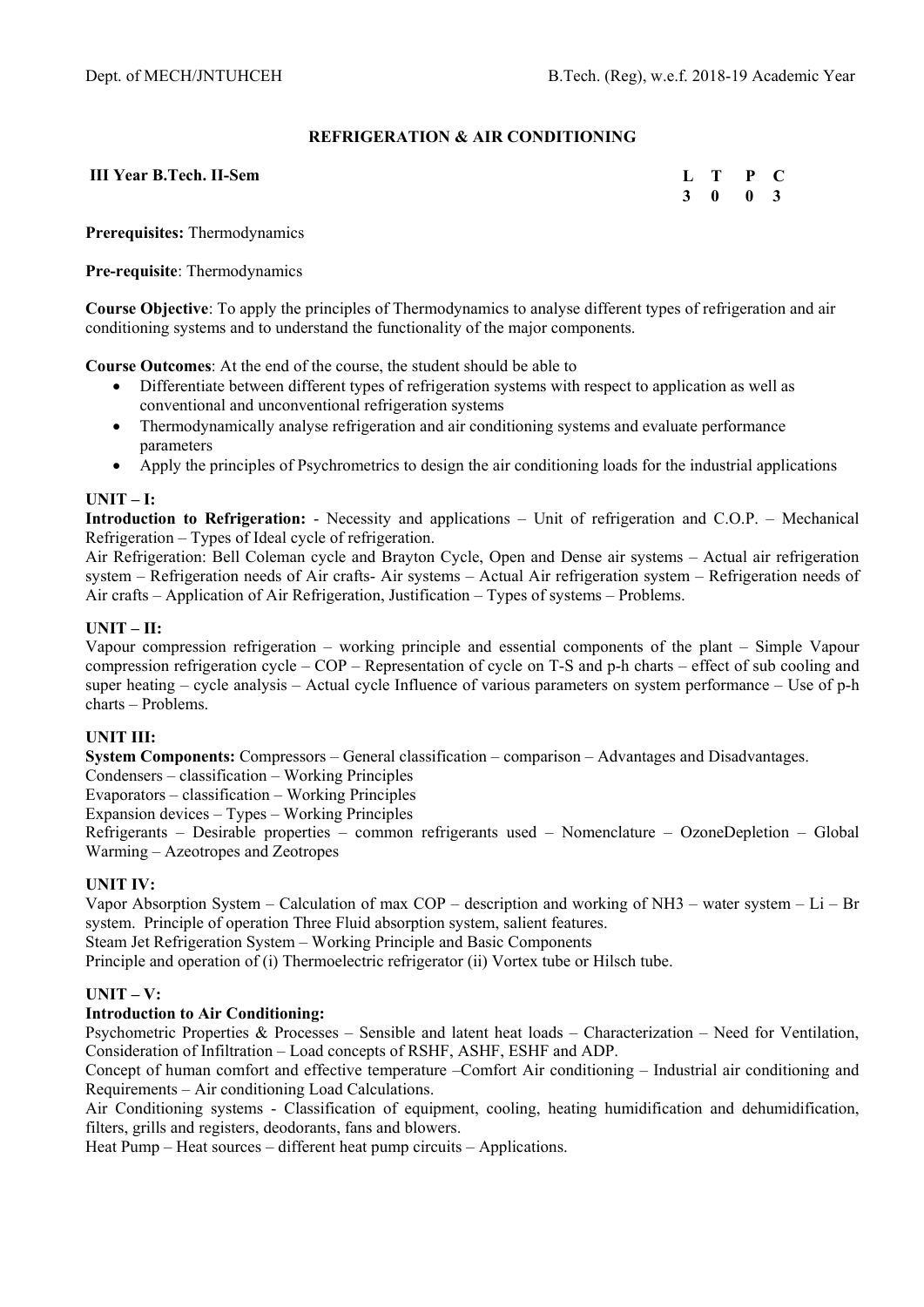# **TEXT BOOKS:**

- 1. A Course in Refrigeration and Air conditioning by SC Arora &Domkundwar, Dhanpatrai
- 2. Refrigeration and Air Conditioning by CP Arora, TMH.
- 3. Refrigeration and Air Conditioning by Manohar Prasad, New Age

- 1. Principles of Refrigeration by Dossat, Pearson Education
- 2. Basic Refrigeration and Air-Conditioningby Ananthanarayanan, TMH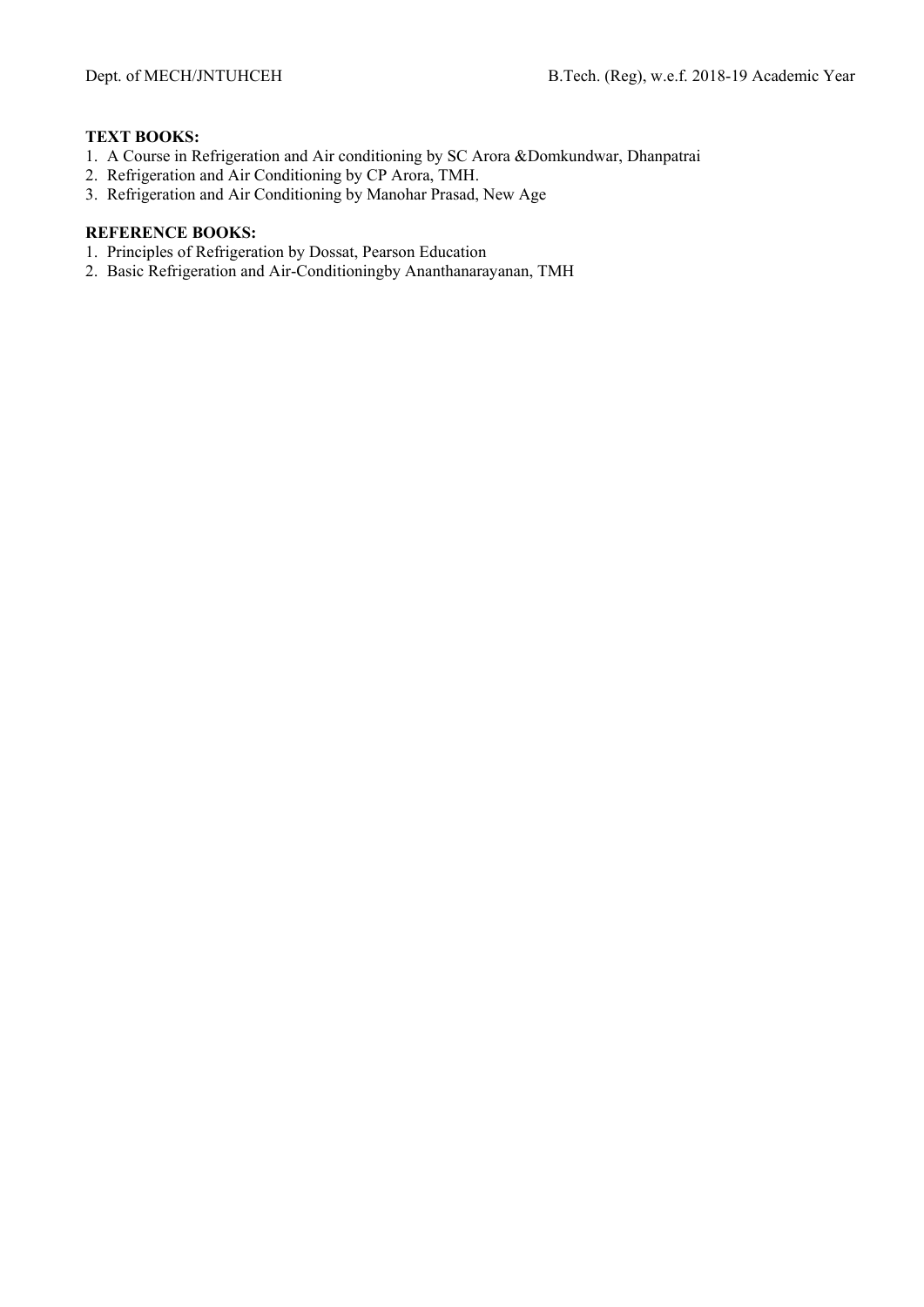# **UNCONVENTIONAL MACHINING PROCESSES**

(Professional ElectiveCourse-2**)** 

## **III Year B.Tech. II-Sem**

| $\mathbf{L}$ | т | P | <b>C</b>     |
|--------------|---|---|--------------|
| 3            | 0 | 0 | $\mathbf{3}$ |

**Prerequisites:** Theory of metal cutting, machine tools

#### **Course Objectives:**

- To understand the need for the development of UnConventional machining processes.
- To know various methods of material removal processes.
- To know the principles and applications of Non-Conventional machining processes.

#### **Outcomes:**

- Student will identify the problem faced in traditional metal cutting and come to an understanding of the need for the development of Unconventional machining processes.
- Gain the knowledge of basic mechanism of various Unconventional maching processes and related equipment, variables, advantages, limitations, applications.
- Given a set of physical, electrical and other parameters. Student can identify a suitable Unconventional machining process.

## **UNIT–I:**

**INTRODUCTION:** Need for non-conventional machining processes, Classification of non -conventional machining processes, considerations in process selection, materials, general characteristics and applications of nonconventional machining processes, Historical development.

# **UNIT–II:**

**MECHANICAL MATERIAL REMOVAL PROCESSES:** Ultrasonic machining, Abrasive Jet Machining, Water Jet Machining, Abrasive Water Jet Machining – basic principles, components, process variables, advantages and disadvantages, applications.

# **UNIT–III:**

**THERMAL MATERIAL REMOVAL PROCESSES:** Electro Discharge Machining, Wire EDM, Laser Beam Machining, Electron Beam Machining, Ion Beam Machining - basic principles, components, process variables, advantages, limitations and applications.

# **UNIT–IV:**

**CHEMICAL MATERIAL REMOVAL PROCESSES:** Electro Chemical Machining, Electro Chemical Grinding, Electro Chemical Honing, and Electro Chemical Deburring - basic principles, components, process variables, advantages, limitations and applications.

# **UNIT-V:**

**MICRO MACHINING:** Bulk micromachining, surface micromachining and LIGA process – General description, basic principles, components, process variables, advantages and disadvantages, applications.

# **TEXT BOOKS:**

- 1. Advanced machining processesby VK Jain, Allied publishers.
- 2. Non Traditional Manufacturing Processes by Gary F Benedict, CRC Press.

- 1. MEMS & Microsystems Design and Manufacture by Tai-Ran Hsu, Tata McGraw Hill
- 2. Modern Machining Process by Pandey P.C. and Shah H.S., TMH
- 3. New Technology by Bhattacharya A the Institution of Engineers, India 1984.
- 4. Non-Traditional Machining by P.K.Mishra, New Age.
- 5. Micro Machining of Engineering Materials Edited by J.Mc Geough, CRC Press.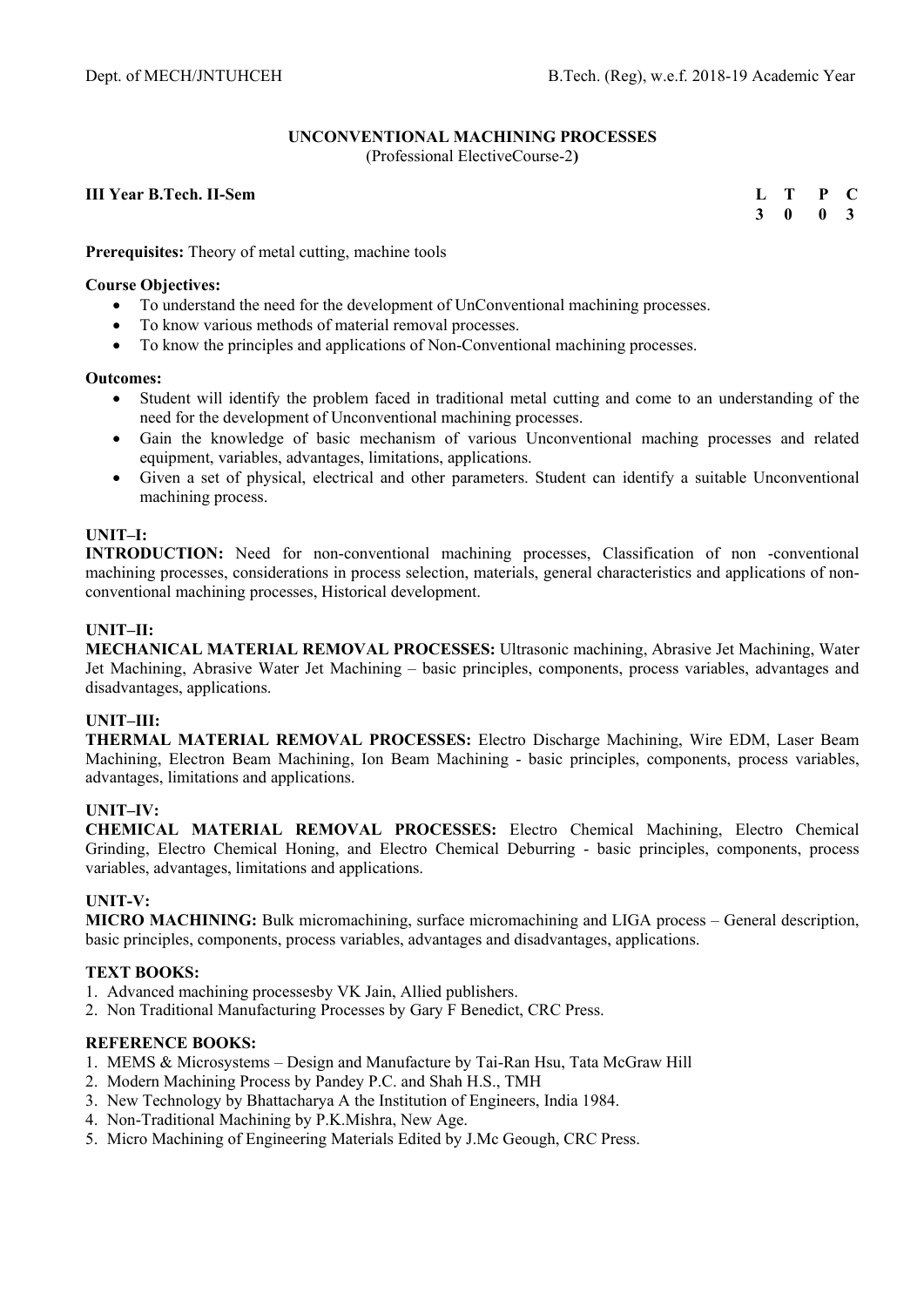# **MACHINE TOOL DESIGN**

(Professional Elective Course**-2)** 

**III Year B.Tech. II-Sem** 

**L T P C 3 0 0 3** 

**Pre-requisites:** Machine Design, Machine Tools and Metrology, Machining Science, Theory of Machinery.

**Course Outcomes:** At the end of the course, the student will be able to,

- Design machine tool structures.
- Design and analyze systems for specified speeds and feeds.
- Select subsystems for achieving high accuracy in machining.
- Understand control strategies for machine tool operations and apply appropriate quality tests for quality assurance.

## **UNIT-I:**

**Introduction to Machine Tool Drives and Mechanisms**: Introduction to the course, Working and Auxiliary Motions in Machine Tools, Kinematics of Machine Tools, Motion Transmission.

## **UNIT-II:**

**Regulation of Speeds and Feeds**: Aim of Speed and Feed Regulation, Stepped Regulation of Speeds, Multiple Speed Motors, Ray Diagrams and Design Considerations, Design of Speed Gear Boxes, Feed Drives, Feed Box Design.

# **UNIT-III:**

**Design of Machine Tool Structures**: Functions of Machine Tool Structures and their Requirements, Design for Strength, Design for Rigidity, Materials for Machine Tool Structures, Machine Tool Constructional Features, Beds and Housings, Columns and Tables, Saddles and Carriages.

# **UNIT-IV:**

**Design of Guideways, Power Screws and Spindles**: Functions and Types of Guideways, Design of Guideways, Design of Aerostatic Slideways, Design of Anti-Friction Guideways, Combination Guideways, Design of Power Screws.

Design of Spindles and Spindle Supports: Functions of Spindles and Requirements, Effect of Machine Tool Compliance on Machining Accuracy, Design of Spindles, Antifriction Bearings.

#### **UNIT-V:**

**Dynamics of Machine Tools**: Machine Tool Elastic System, Static and Dynamic Stiffness Acceptance Tests

#### **Text Books:**

- 1. Machine Tool Design and Numerical ControlbyN.K. Mehta, TMH, New Delhi, 2010.
- 2. Principles of Machine Toolsby G.C. Sen and A. Bhattacharya, New Central Book Agency, 2009.
- 3. Design of Machine Toolsby D. K Pal, S. K. Basu, 5<sup>th</sup>Edition, Oxford IBH, 2008.

#### **Reference Books:**

- 1. Machine Tool Designby N. S. Acherkhan, Vol. I, II, III and IV, MIR publications, 1968.
- 2. Tool Design by Cyril Donaldson, 5<sup>th</sup> Edition, Mc Graw Hill.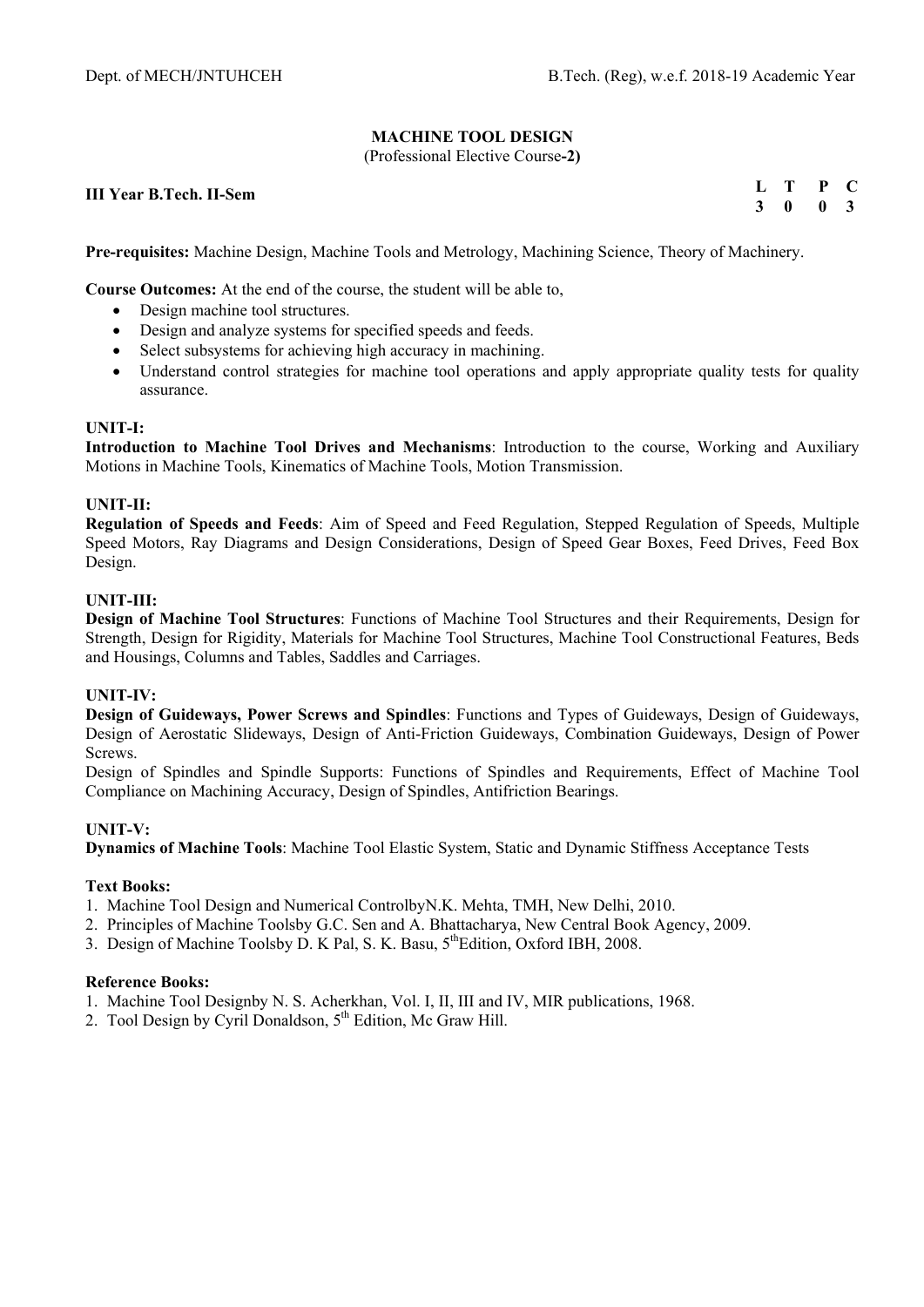# **PRODUCTION PLANNING & CONTROL**

(Professional Elective Course**-2)** 

# **III Year B.Tech. II-Sem**

**L T P C 3 0 0 3** 

**Pre-requisites:** Management Science.

## **Course Objectives**:

Understand the importance of Production planning & control. Learning way of carrying out various functions so as to produce right product, right quanity at right time with minimum cost.

**Course Outcomes:** At the end of the course, the student will be able to,

- Understand production systems and their characteristics to evaluate MRP and JIT systems against traditional inventory control systems.
- Analyze aggregate planning strategies.
- Apply forecasting and scheduling techniques to production systems. Understand theory of constraints for effective management of production systems.

## **UNIT – I:**

**Introduction**: Definition – Objectives of Production Planning and Control – Functions of production planning and control - Types of production systems - Organization of production planning and control department.

Forecasting: Definition- uses of forecast- factors affecting the forecast- types of forecasting- their uses - general principle of forecasting. Forecasting techniques- quantitative and qualitative techniques. Measures of forecasting errors.

## **UNIT – II:**

**Inventory management:** Functions of inventories – relevant inventory costs – ABC analysis – VED analysis – Basic EOQ model- Inventory control systems –continuous review systems and periodic review systems, MRP I, MRP II, ERP, JIT Systems - Basic Treatment only.

**Aggregate planning –** Definition – aggregate-planning strategies – aggregate planning methods – transportation model.

#### **UNIT –III:**

**Line Balancing**: Terminology, Methods of Line Balancing, RPW method& Largest Candidate method. Routing– Definition – Routing procedure – Factors affecting routing procedure, Route Sheet.

# **UNIT – IV:**

**Scheduling:** Definition – Scheduling Policies – types of scheduling methods – differences with loading – flow shop scheduling **–** job shop scheduling, line of balance (LOB) – objectives - steps involved.

#### **UNIT – V:**

**Dispatching**: Definition – activities of dispatcher – dispatching procedures – various forms used in dispatching. **Follow up**: definition – types of follow up – expediting – definition – expediting procedures-Applications of computers in planning and control.

# **TEXT BOOKS:**

- 1. Production Planning and Control by M.Mahajan, Dhanpati rai & Co
- 2. Production Planning and Control by Jain & Jain, Khanna publications

- 1. Production Planning and Control- Text & cases by SK Mukhopadhyaya, PHI.
- 2. Production and operations Management by R.Panneer Selvam, PHI
- 3. Operations Management by Chase, PHI
- 4. Operations Management by William J. Stevensan, MC Graw Hills.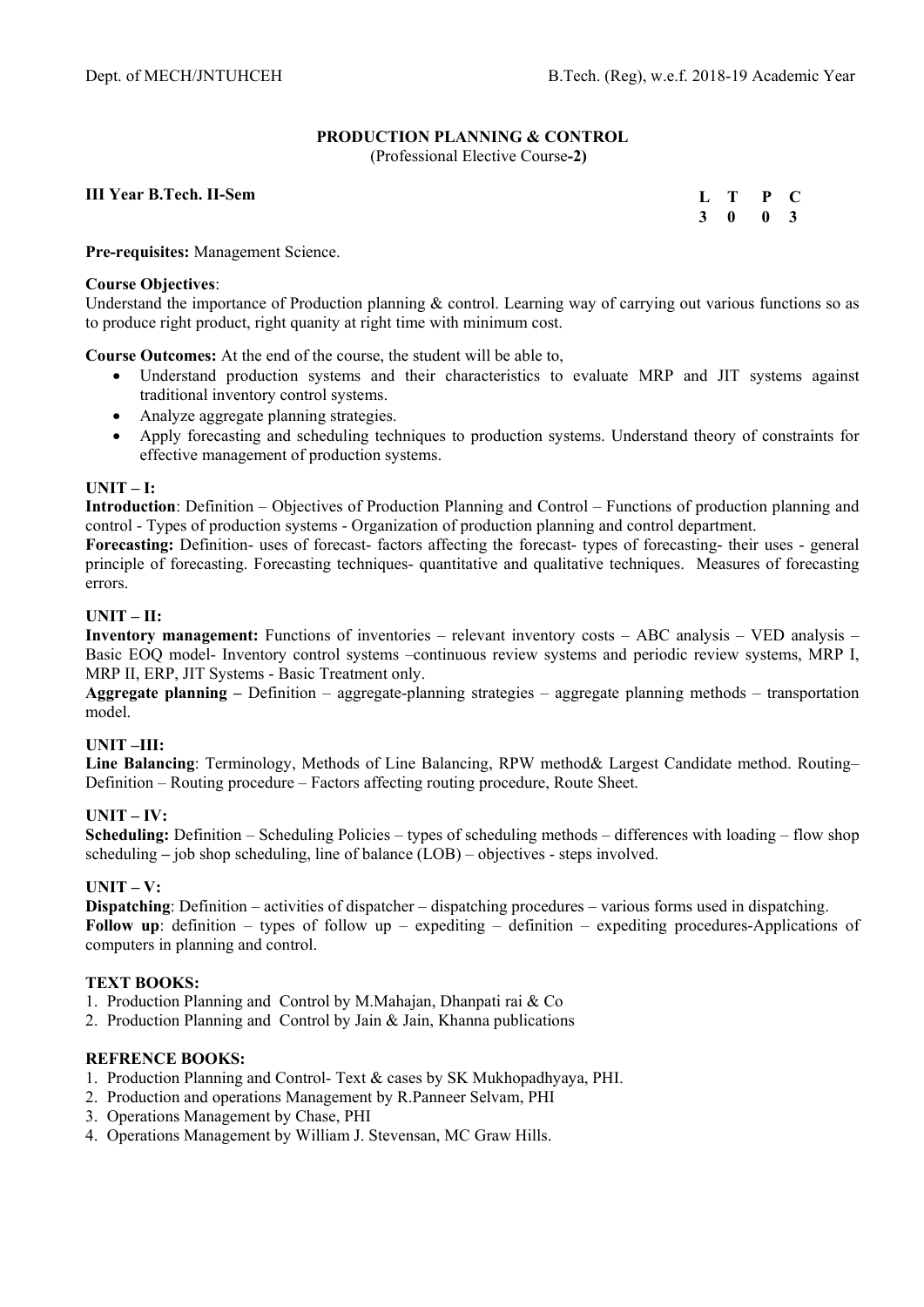# **HEAT TRANSFER LAB**

#### **III Year B.Tech. II-Sem**

**L T P C 0 0 2 1** 

**Pre-requisite**: Thermodynamics

#### **Course Objectives**:

To enable the student to apply conduction, convection and radiation heat transfer concepts to practical applications

## **Outcome**:

At the end of the lab sessions, the student will be able to

- Appy the principles of various modes of heat transfer to evaluate thermal conductivity of different metal and non metal objects under steady state conditions
- Appy the principles of various modes of heat transfer to evaluate thermal conductivity of different objects under unsteady state conditions
- Estimate heat transfer coefficients in forced convection, free convection , condensation and correlate with theoretical values
- Obtain variation of temperature along the length of the pin fin under forced and free convection
- To apply the principles of radiation to evaluate the surface emissivity of a test plate and Stefan- Boltzmann's constant and compare with theoretical values

## **Experiments:**

- 1. Composite Slab Apparatus Overall heat transfer co-efficient.
- 2. Heat transfer through lagged pipe.
- 3. Heat Transfer through a Concentric Sphere
- 4. Thermal Conductivity of given metal rod.
- 5. Heat transfer in pin-fin
- 6. Experiment on Transient Heat Conduction
- 7. Heat transfer in forced convection apparatus.
- 8. Heat transfer in natural convection
- 9. Parallel and counter flow heat exchanger.
- 10. Emissivity apparatus.
- 11. Stefan Boltzman Apparatus.
- 12. Heat transfer in drop and film wise condensation.
- 13. Critical Heat flux apparatus.
- 14. Study of heat pipe and its demonstration.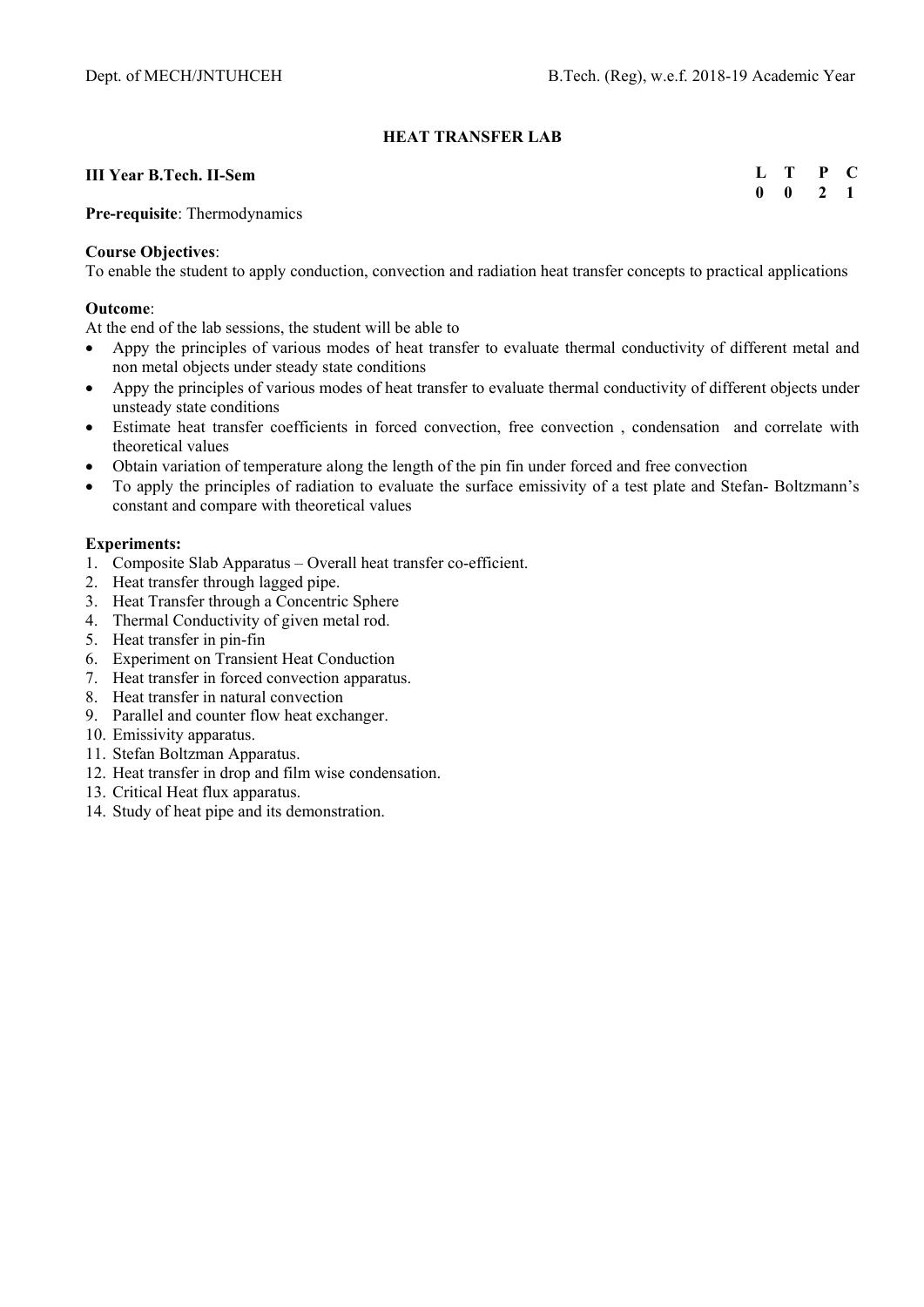# **THERMAL ENGINEERING LAB-II**

## **III Year B.Tech. II-Sem**

**L T P C 0 0 2 1** 

**Prerequisites:** Thermodynamics, Thermal Engineering-II

**Course outcomes:** At the end of course student is able to

- Apply the principles of Thermodynamics to determine the properties of the Pure Substance like Steam
- Evaluate the performance parameters of various compressible flow equipment, viz.,nozzle and turbine
- To simulate the various flow and thermal networks and correlate them
- 1. Dryness fraction estimation of steam.
- 2. Determination of Temperature Pressure relationship of steam using Marcet Boiler
- 3. Calibration of temperature measurement apparatus
- 4. Performance of a nozzle using Nozzle performance Test unit
- 5. Performance study of Impulse turbine
- 6. Performance study of Reaction Turbine
- 7. Simulation of Flow Network for Basic Pipe Flow and Interconnection of Pipes
- 8. Simulation of Flow Network and Performance Evaluation of Rankine Cycle with Reheat and Regeneration
- 9. Simulation of Flow Network and Performance Evaluation of Brayton Cycle with Intercooling and Reheat
- 10. Simulation of Flow and Thermal Networks and Performance Evaluation of a Boiler along with Boiler, Economizer, Super heater and Reheater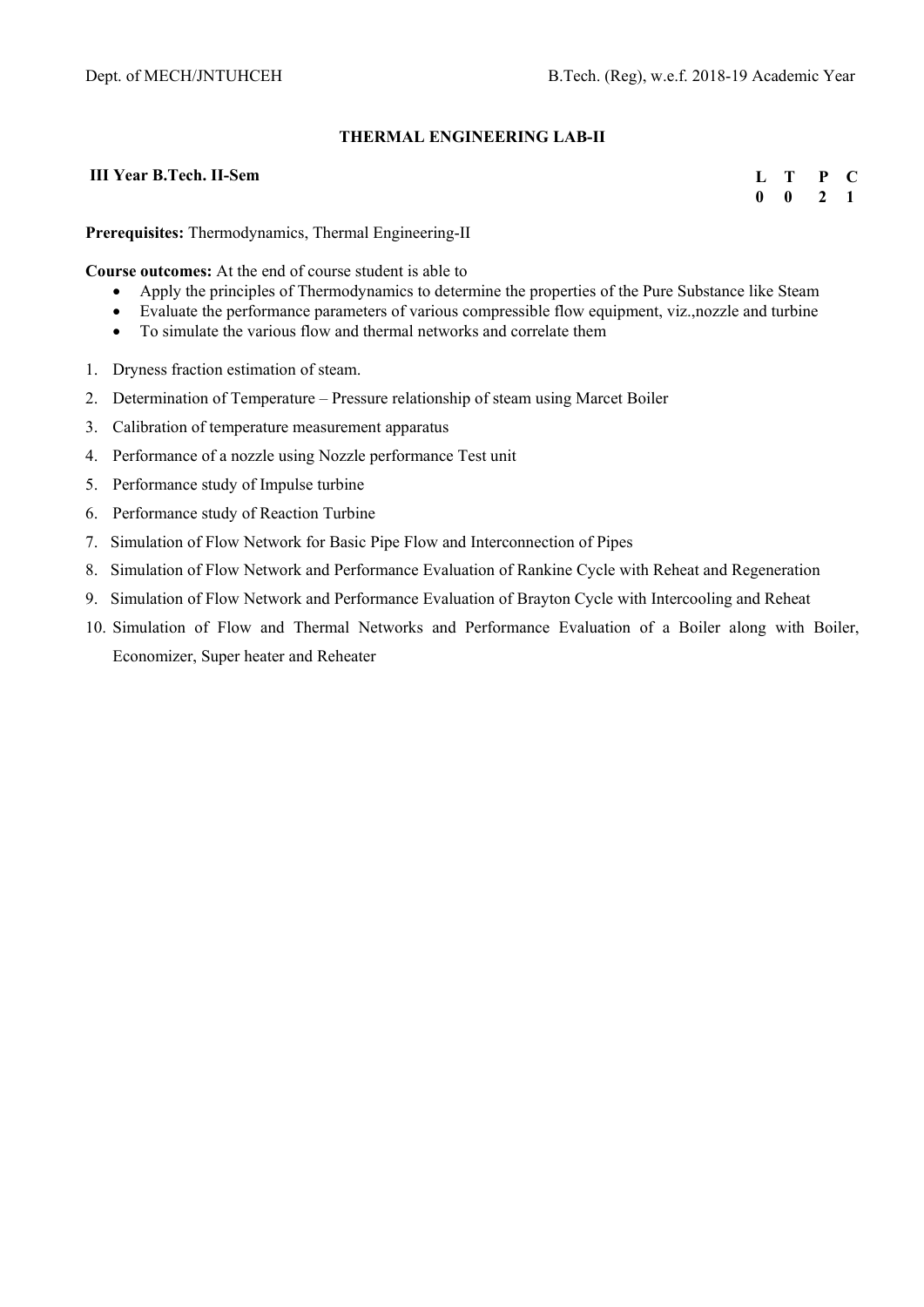# **ADVANCED ENGLISH COMMUNICATION SKILLS LAB**

# **III Year B.Tech. II-Sem**

# **1. Introduction**

**L T P C 0 0 2 1** 

The introduction of the Advanced English Communication Skills Lab is considered essential at  $3<sup>rd</sup>$  year level. At this stage, the students need to prepare themselves for their careers which may require them to listen to, read, speak and write in English both for their professional and interpersonal communication in the globalised context.

The proposed course should be a laboratory course to enable students to use 'good' English and perform the following:

- Gathering ideas and information to organize ideas relevantly and coherently.
- Engaging in debates.
- Participating in group discussions.
- Facing interviews.
- Writing project/research reports/technical reports.
- Making oral presentations.
- Writing formal letters.
- Transferring information from non-verbal to verbal texts and vice-versa.
- Taking part in social and professional communication.
- **2. Objectives:**

This Lab focuses on using multi-media instruction for language development to meet the following targets:

- To improve the students' fluency in English, through a well-developed vocabulary and enable them to listen to English spoken at normal conversational speed by educated English speakers and respond appropriately in different socio-cultural and professional contexts.
- Further, they would be required to communicate their ideas relevantly and coherently in writing.
- To prepare all the students for their placements.

# **3. Syllabus**:

The following course content to conduct the activities is prescribed for the Advanced English Communication Skills (AECS) Lab:

- 1. **Activities on Fundamentals of Inter-personal Communication and Building Vocabulary**  Starting a conversation – responding appropriately and relevantly – using the right body language – Role Play in different situations & Discourse Skills- using visuals - Synonyms and antonyms, word roots, one-word substitutes, prefixes and suffixes, study of word origin, business vocabulary, analogy, idioms and phrases, collocations & usage of vocabulary.
- 2. **Activities on Reading Comprehension** –General Vs Local comprehension, reading for facts, guessing meanings from context, scanning, skimming, inferring meaning, critical reading& effective googling.
- 3. **Activities on Writing Skills** Structure and presentation of different types of writing *letter writing/Resume writing/ e-correspondence/Technical report writing/* – planning for writing – improving one's writing.
- 4. **Activities on Presentation Skills** Oral presentations (individual and group) through JAM sessions/seminars/**PPTs** and written presentations through posters/projects/reports/ emails/assignments etc.
- 5. **Activities on Group Discussion and Interview Skills** Dynamics of group discussion, intervention, summarizing, modulation of voice, body language, relevance, fluency and organization of ideas and rubrics for evaluation- Concept and process, pre-interview planning, opening strategies, answering strategies, interview through tele-conference & video-conference and Mock Interviews.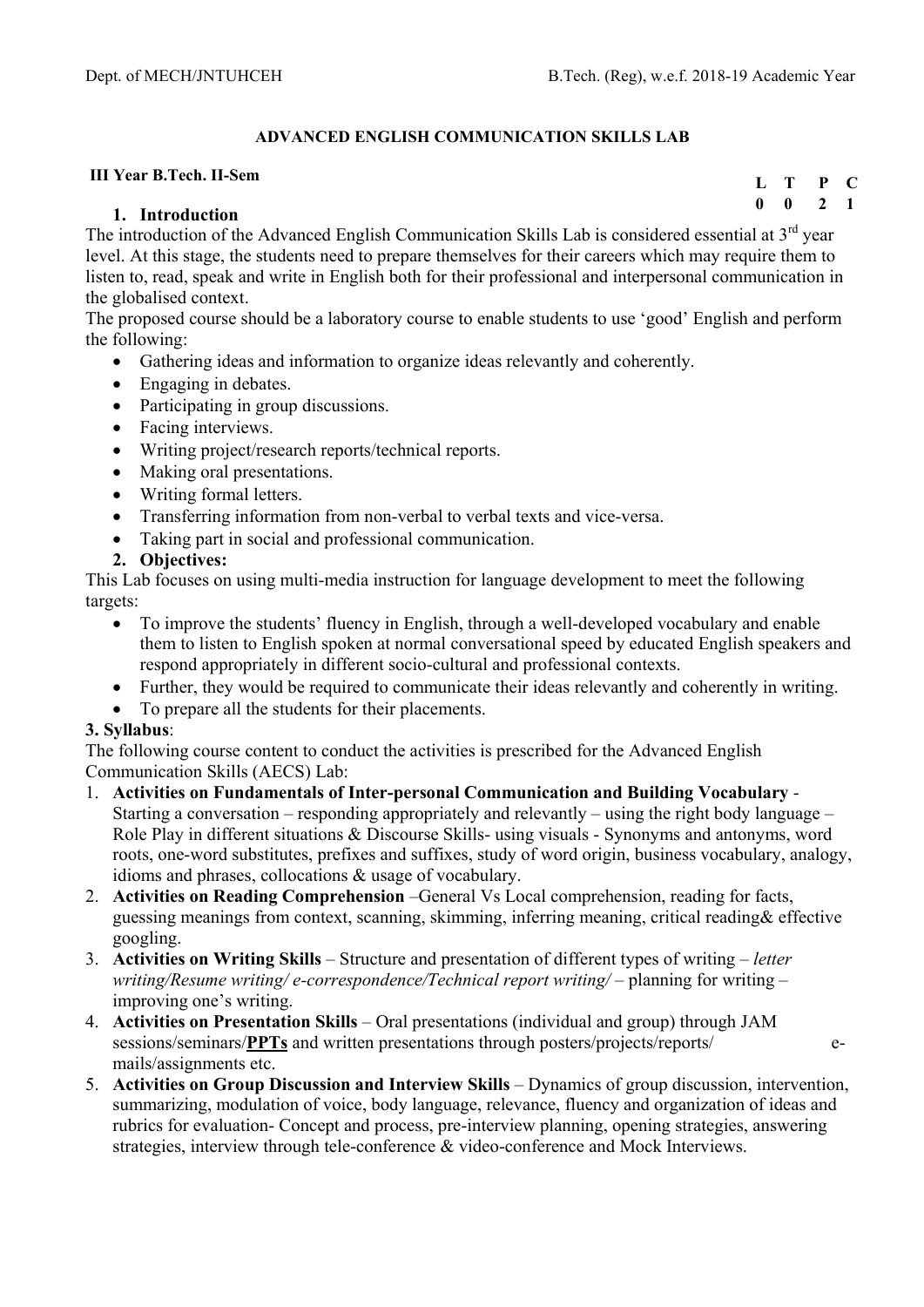# **4. Minimum Requirement:**

**The Advanced English Communication Skills (AECS) Laboratory shall have the following infrastructural facilities to accommodate at least 35 students in the lab:** 

- **Spacious room with appropriate acoustics.**
- **Round Tables with movable chairs**
- **Audio-visual aids**
- **LCD Projector**
- **Public Address system**
- **P IV Processor, Hard Disk 80 GB, RAM–512 MB Minimum, Speed 2.8 GHZ**
- **T. V, a digital stereo & Camcorder**
- **Headphones of High quality**

**5. Suggested Software:** 

The software consisting of the prescribed topics elaborated above should be procured and used.

- **•** Oxford Advanced Learner's Compass, 7<sup>th</sup> Edition
- **DELTA's key to the Next Generation TOEFL Test: Advanced Skill Practice.**
- **Lingua TOEFL CBT Insider**, by Dreamtech
- **TOEFL & GRE**( KAPLAN, AARCO&BARRONS, USA, Cracking GRE by CLIFFS)

# **6. Books Recommended:**

- 1. **Effective Technical Communication** by M Asharaf Rizvi**.** McGraw Hill Education (India) Pvt. Ltd.  $2<sup>nd</sup>$  Edition
- 2. **Academic Writing: A Handbook for International Students by Stephen Bailey, Routledge, 5<sup>th</sup>** Edition
- 3. **Learn Correct English A Book of Grammar, Usage and Composition** by Shiv K. Kumar and Hemalatha Nagarajan. Pearson 2007
- 4. **Professional Communication** by Aruna Koneru, McGraw Hill Education (India) Pvt. Ltd, 2016.
- 5. **Technical Communication** by Meenakshi Raman & Sangeeta Sharma, Oxford University Press 2009.
- 6. **Technical Communication** by Paul V. Anderson. 2007. Cengage Learning pvt. Ltd. New Delhi.
- 7. **English Vocabulary in Use** series, Cambridge University Press 2008.
- 8. **Handbook for Technical Communication** by David A. McMurrey& Joanne Buckley. 2012. Cengage Learning.
- 9. **Communication Skills** by Leena Sen, PHI Learning Pvt Ltd., New Delhi, 2009.
- 10. **Job Hunting** by Colm Downes, Cambridge University Press 2008.
- 11. **English for Technical Communication for Engineering Students,** Aysha Vishwamohan**, Tata Mc Graw-Hil 2009.**

**\*\*\*\*\*\*\*\*\*\***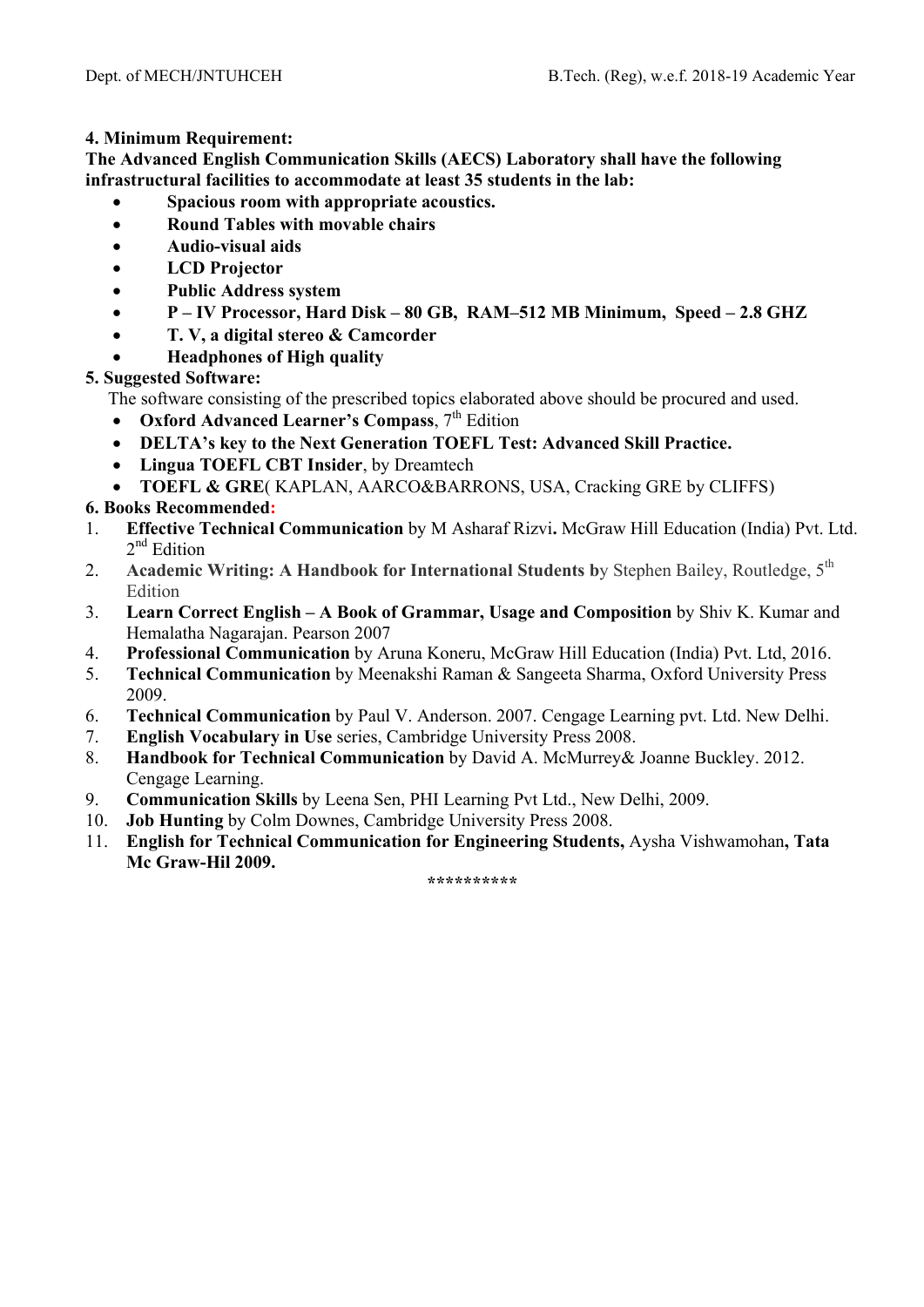# **FINITE ELEMENT METHODS**

#### **IV Year B.Tech. I-Sem**

**L T P C 3 0 0 3** 

**Pre-requisites**: Mechanics of Solids, Heat Transfer and Mechanical Vibrations, Mathematics

**Course Objectives:** The course is intended to

- Gain a fundamental understanding of the finite element method for solving 1-D structural problem.
- Formulate the finite element equations for truss and beam elements.
- Study two-dimensional problems such as plain stress and plain strain elasticity problems.
- Learn finite element analysis of 1-D and 2-D heat conduction and torsion problem Analysis the structures by considering the mechanical vibrations.

**Course Outcomes**: At the end of the course, the student will be able to,

- Apply finite element method to solve problems in solid mechanics, fluid mechanics and heat transfer.
- Formulate and solve problems in one dimensional structures including trusses, beams and frames. Formulate FE characteristic equations for two dimensional elements and analyze plain stress, plain strain, axi-symmetric and plate bending problems.
- Implement and solve the finite element formulations using MATLAB.

# **UNIT – I:**

Introduction to Finite Element Methods for solving field problems, Methods of Engineering Analysis, Functional Approximation Methods: Rayleigh- Ritz Method, Weighted Residual Methods, Applications of FEM, Advantages and Disadvantages of FEM, Stress and Equilibrium, Strain – Displacement relations, Stress – strain relations for 2D and 3D Problems. Basic Steps of FEM, Characteristics of Finite Element, Principle of Minimum Potential Energy, Convergence Requirements.

# **UNIT – II:**

**One Dimensional Problems**: Formulation of Stiffness Matrix for a Bar Element by the Principle of Minimum Potential Energy, Properties of Stiffness Matrix, Characteristics of Shape Functions, Quadratic shape functions. Problems on uniform and stepped bars for different loading conditions.

**Analysis of Trusses:** Derivation of Stiffness Matrix for Trusses, Stress and strain Calculations, Calculation of reaction forces and displacements.

# **UNIT – III:**

**Analysis of Beams:** Derivation of Stiffness matrix for two noded, two degrees of freedom per node beam element, Load Vector, Deflection, Stresses, Shear force and Bending moment, Problems on uniform and stepped beams for different types of loads applied on beams.

# **UNIT – IV:**

**Finite element – formulation of 2D Problems:** Derivation of Element stiffness matrix for two dimensional CST Element, Derivation of shape functions for CST Element, Elasticity Equations, constitutive matrix formulation, Formulation of Gradient matrix. Two dimensional Isoparametric Elements and Numerical integration.

**Finite element – formulation of 3D problems:** Derivation of Element stiffness matrix for

Tetrahedron Element, Properties of Shape functions for 3D Tetrahedral Element, Stress-Strain Analysis for 3D Element, Strain Displacement for Relationship Formulation.

#### **UNIT – V:**

**Steady state heat transfer analysis**: One Dimensional Finite Element analysis of fin and composite slabs. **Two dimensional steady state heat transfer problems:** Derivation of Thermal Stiffness matrix for 2D heat transfer problems-CST, Derivation of thermal force vector for 2D heat transfer problems.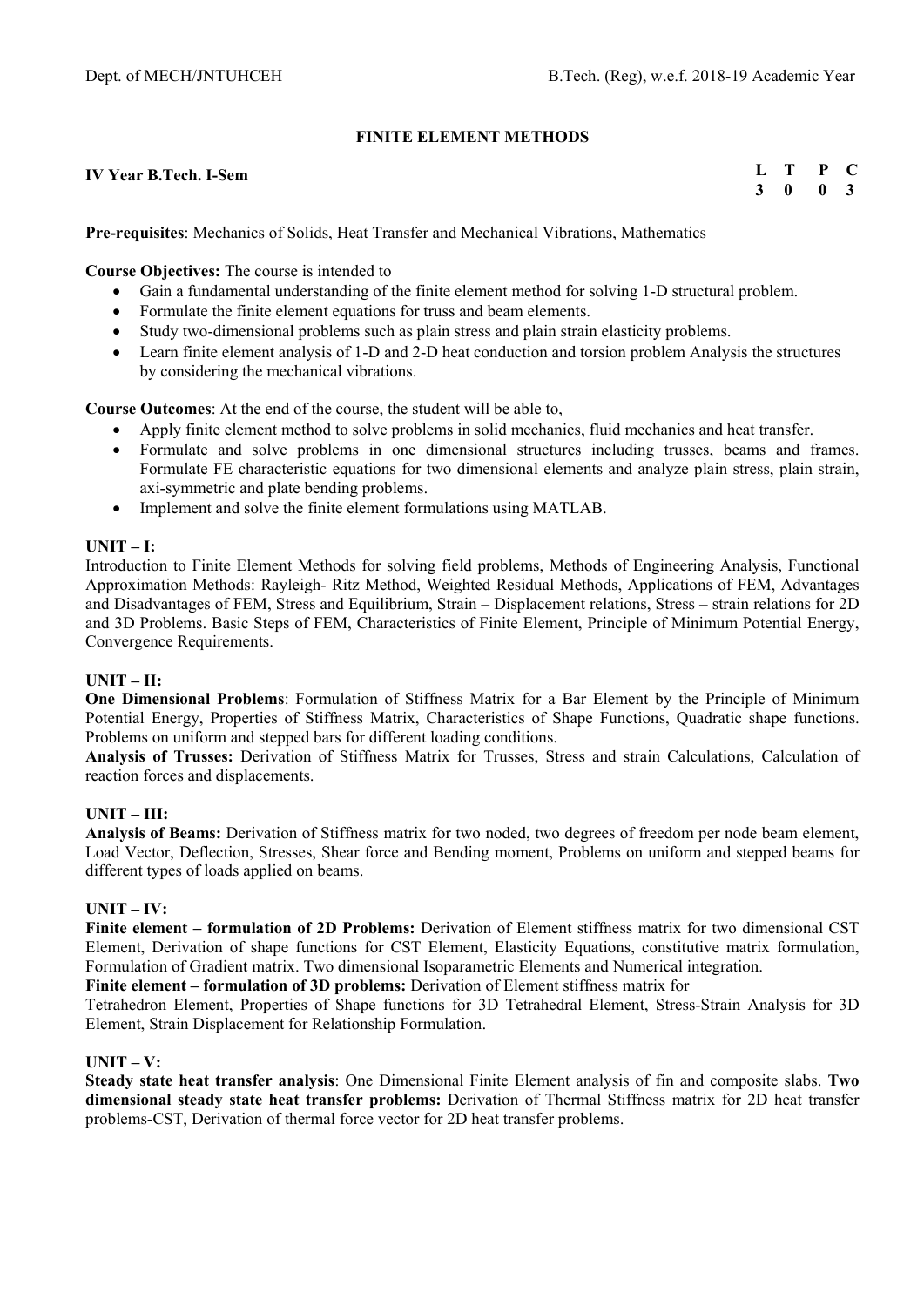**Dynamic Analysis**: Formulation of mass matrices for uniform bar and beam Elements using lumped and consistent mass methods, Evaluation of Eigen values and Eigen vectors for a stepped bar and beam Problems.

# **TEXT BOOKS**:

- 1. Introduction to Finite Elements in Engineering by Chandrupatla, Ashok and Belegundu, Prentice, Hall, Pearson
- 2. The Finite Element Methods in Engineering by SS Rao, Pergamon.

- 1. Finite Element Methods: Basic Concepts and applicationsby Alavala, PHI
- 2. Finite Element Method by Zincowitz, Mc Graw Hill
- 3. Introduction to Fininte element analysis by S.Md.Jalaludeen, Anuradha Publications, print-2012
- 4. Finite Element Analysis by P.Seshu, PHI
- 5. Finite Element Analysis by Hutton, TMH
- 6. Finite Element Analysis by Bathe, PHI
- 7. Finite Element Method by Krishna Murthy, TMH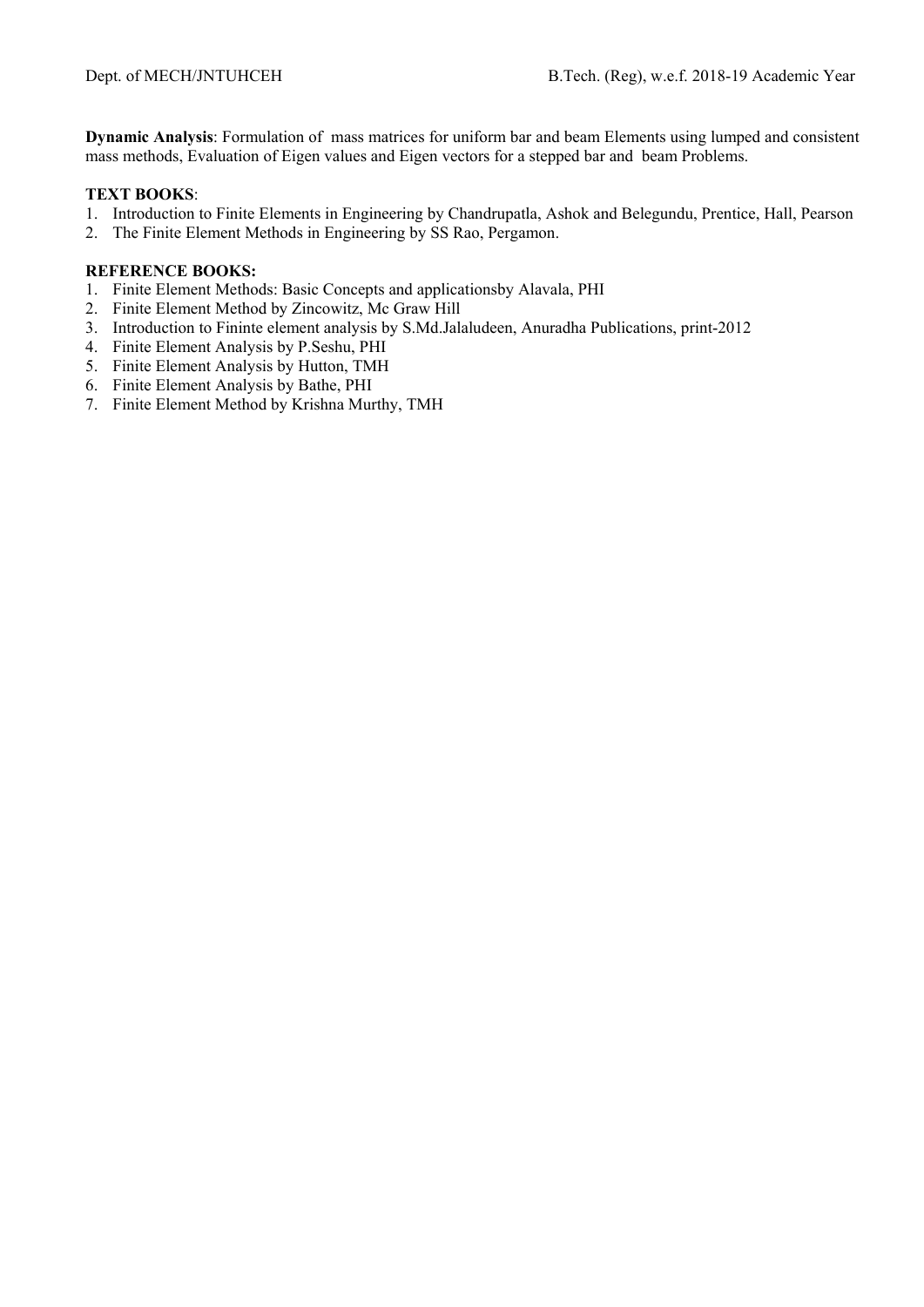## **ADDITIVE MANUFACTURING (Professional Elective Course-3)**

## **IV Year B.Tech. I-Sem**

|                | L T          | $\mathbf{P}$ | $\mathbf C$    |
|----------------|--------------|--------------|----------------|
| 3 <sup>1</sup> | $\mathbf{0}$ | 0            | $\overline{3}$ |

Prerequisites: Manufacturing Processes

#### **Course outcomes:**

- To understand the fundamentals for additive manufacturing and how it is different and discuss about various types of liquid based, solid based and powder based AM technologies.
- To understand the various types of Pre-processing, processing, post-processing errors in AM. Also to know the various types of data formats and software's used in AM.
- To know the various applications of AM in design analysis, aerospace, automotive, biomedical and other fields

## **UNIT – I:**

**Introduction**: Prototyping fundamentals: Need for time compression in product development, Need for Additive Manufacturing, Historical development, Fundamentals of Additive Manufacturing, AM Process Chain, Advantages and Limitations of AM, Commonly used Terms, Classification of AM process, Fundamental Automated Processes: Distinction between AM and CNC, other related technologies.

## **UNIT – II:**

**Liquid-based AM Systems**: Stereo lithography Apparatus (SLA): Models and specifications, Process, working principle, photopolymers, photo polymerization, Layering technology, laser and laser scanning, Applications, Advantages and Disadvantages, Case studies. Solid ground curing (SGC): Models and specifications, Process, working principle, Applications, Advantages and Disadvantages, Case studies. Polyjet: Process, Principle, working principle, Applications, Advantages and Disadvantages, Case studies. Microfabrication.

**Solid-based AM Systems**: Laminated Object Manufacturing (LOM): Models and specifications, Process, working principle, Applications, Advantages and Disadvantages, Case studies. Fused Deposition Modeling (FDM): Models and specifications, Process, working principle, Applications, Advantages and Disadvantages, Case studies. Multi-Jet Modelling (MJM): Models and specifications, Process, working principle, Applications, Advantages and Disadvantages, Case studies.

# **UNIT – III:**

**Powder Based AM Systems**: Selective laser sintering (SLS): Models and specifications, Process, working principle, Applications, Advantages and Disadvantages, Case studies. Three dimensional Printing (3DP): Models and specifications, Process, working principle, Applications, Advantages and Disadvantages, Case studies. Laser Engineered Net Shaping (LENS): Models and specifications, Process, working principle, Applications, Advantages and Disadvantages, Case studies. Electron Beam Melting (EBM): Models and specifications, Process, working principle, Applications, Advantages and Disadvantages, Case studies

**Rapid Tooling**: Introduction to Rapid Tooling (RT), Conventional Tooling Vs RT, Need for RT. Rapid Tooling Classification: Indirect Rapid Tooling Methods: Arc Spray Metal Deposition, Investment Casting, Sand Casting, 3D Keltool process. Direct Rapid Tooling: Direct AIM, LOM Tools, DTM Rapid Tool Process, EOS Direct Tool Process and Direct Metal Tooling using 3DP.

# **UNIT – IV:**

**AM Data Formats**: Reengineering for Digital Representation, STL Format, STL File Problems, Consequence of Building Valid and Invalid Tessellated Models, STL file Repairs: Generic Solution, Other Translators, Newly Proposed Formats. Mesh Refining by Sub division Techniques.

**AM Software's**: Need for AM software, Features of various AM software's like Magics, Mimics, Solid View, View Expert, 3 D View, Velocity 2, Rhino, STL View 3 Data Expert and 3 D doctor, SurgiGuide, 3-matic, Simplant, MeshLab.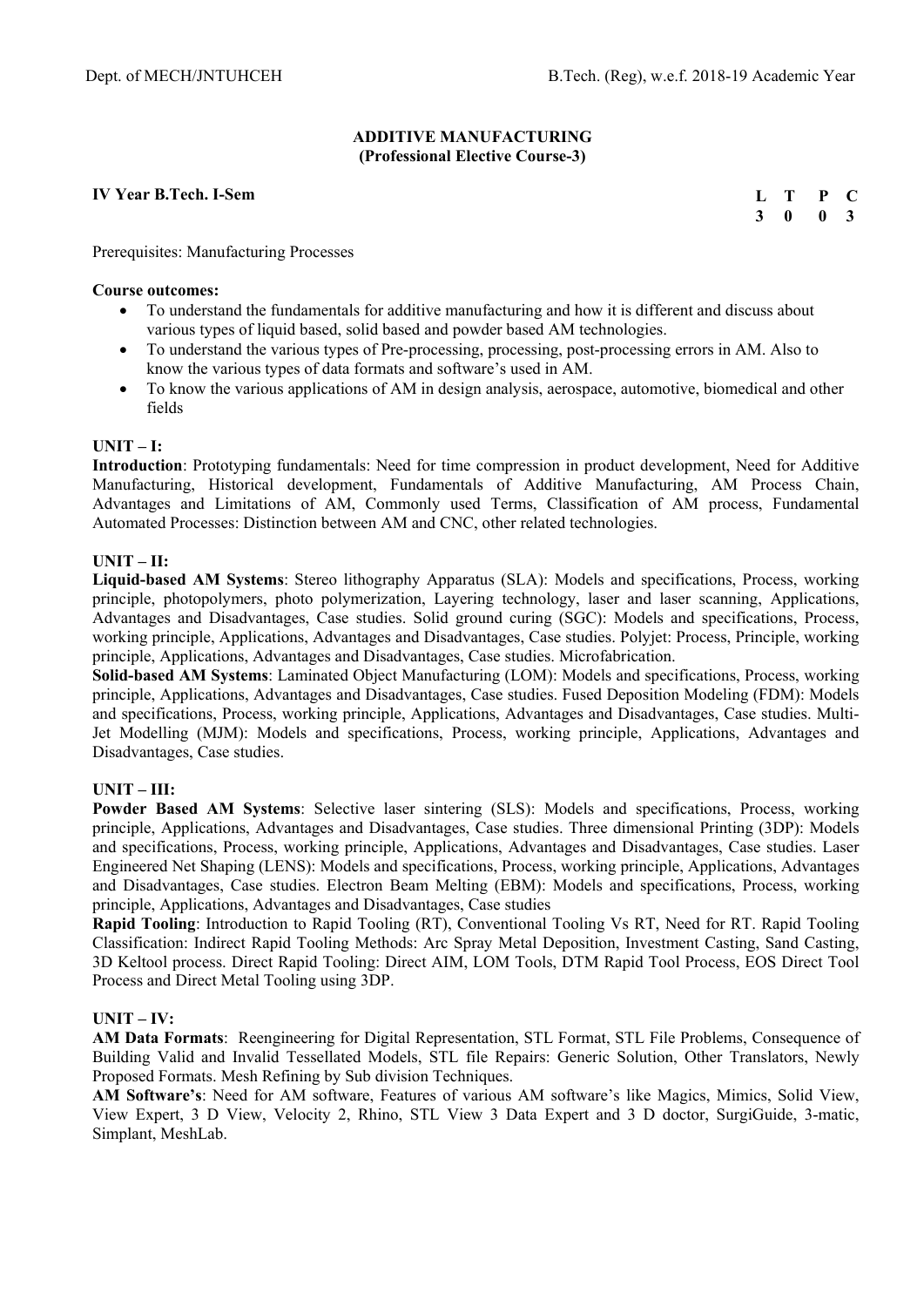# **UNIT –V:**

**AM Applications**: Application – Material Relationship, Application in Design, Application in Engineering, Analysis and Planning, Aerospace Industry, Automotive Industry, Jewelry Industry, Coin Industry, GIS application, Arts and Architecture. RP Medical and Bioengineering Applications: Planning and simulation of complex surgery, Customised Implants & Prosthesis, Design and Production of Medical Devices, Forensic Science and Anthropology, Visulization of Biomolecules. Web Based Rapid Prototyping Systems

# **Text Books:**

1. Rapid prototyping: Principles and Applications - Chua C.K., Leong K.F. and LIM C.S, World Scientific publications, Third Edition, 2010.

2. Rapid Manufacturing – D.T. Pham and S.S. Dimov, Springer , 2001

# **Reference Books:**

1. Wholers Report 2000 – Terry Wohlers, Wohlers Associates, 2000

2. Rapid Prototyping & Engineering Applications – Frank W.Liou, CRC Press, Taylor & Francis Group, 2011.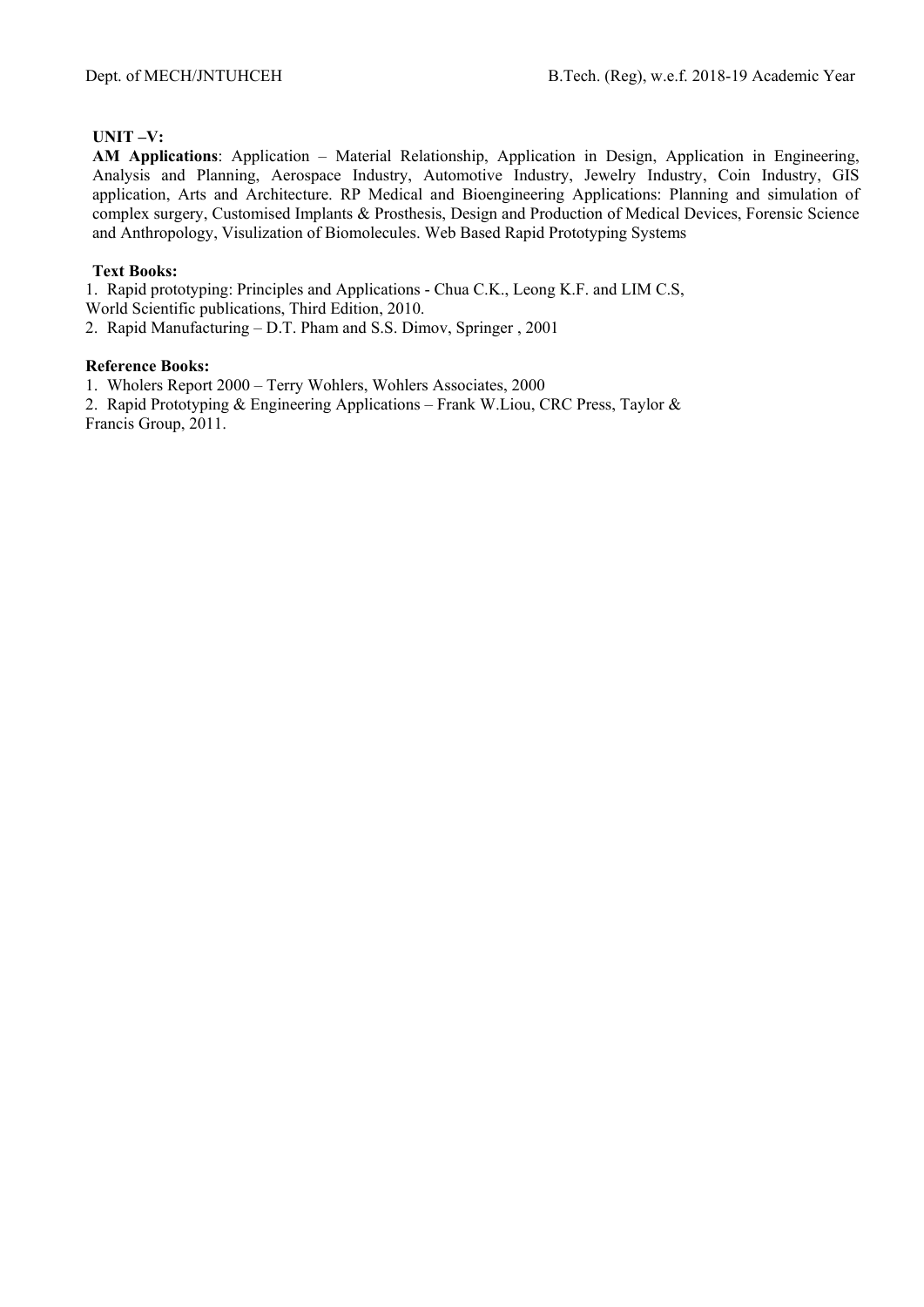## **AUTOMATION IN MANUFACTURING (Professional Elective Course – 3)**

## **IV Year B.Tech. I-Sem**

**Prerequisites**:

**Objectives:** 

- Lower Cost and Improve Time-to-Market
- Automation investment life-cycle analysis
- Empowered teams of talented employees
- Partnering with automation suppliers
- On-line process analysis
- Procedural process control
- Information integration and data warehousing

#### **UNIT-I:**

**Introduction to Automation:** Automation in Production Systems-Automated Manufacturing Systems, Computerized Manufacturing Support Systems, Reasons for Automation, Automation Principles and Strategies. Manufacturing operations, Production Concepts and Mathematical Models. Costs of Manufacturing Operations, Basic Elements of an Automated Systems, Advanced Automation Functions, Levels of automation.

## **UNIT-II:**

**Introduction to Material Handling:** Overview of Material Handling Equipment, Considerations in Material Handling System Design, the 10 Principles of Material Handling. Material Transport Systems, Automated Guided Vehicle Systems, Monorails and other Rail Guided Vehicles, Conveyor Systems, Analysis of Material Transport Systems. Storage Systems, Storage System Performance, Storage Location Strategies, Conventional Storage Methods and Equipment, Automated Storage Systems, Engineering Analysis of Storage Systems. Automatic data capture-overview of Automatic identification methods, bar code technology, other ADC technologies.

#### **UNIT -III:**

**Manual Assembly Lines:** Fundamentals of Manual Assembly Lines, Alternative Assembly Systems, Design for Assembly, Analysis of Single Model Assembly Lines, Line balancing problem, largest candidate rule, Kilbridge and Wester method, and Ranked Positional Weights Method, Mixed Model Assembly Lines, Considerations in assembly line design.

#### **UNIT-IV:**

**Transfer lines:** Fundamentals of Automated Production Lines, Storage Buffers, and Applications of Automated Production Lines. Analysis of Transfer Lines with no Internal Storage, Analysis of Transfer lines with Storage Buffers.

#### **UNIT-V:**

**Automated Assembly Systems**, Fundamentals of Automated Assembly Systems, Design for Automated Assembly, and Quantitative Analysis of Assembly Systems - Parts Delivery System at Work Stations, Multi- Station Assembly Machines, Single Station Assembly Machines, Partial Automation.

#### **TEXT BOOKS:**

- 1. Automation, Production systems and computer integrated manufacturing, Mikel P. Groover/ Pearson Eduction.
- 2. CAD CAM: Principles, Practice and Manufacturing Management / Chris Mc Mohan, Jimmie Browne / Pearson edu. (LPE)

- 1. Automation, Buckinghsm W, Haper& Row Publishers, New York, 1961
- 2. Automation for Productivity, Luke H.D, John Wiley & Sons, New York, 1972.

| Ι. | т | P | $\blacksquare$ |
|----|---|---|----------------|
| 3  | 0 | 0 | $\mathbf{3}$   |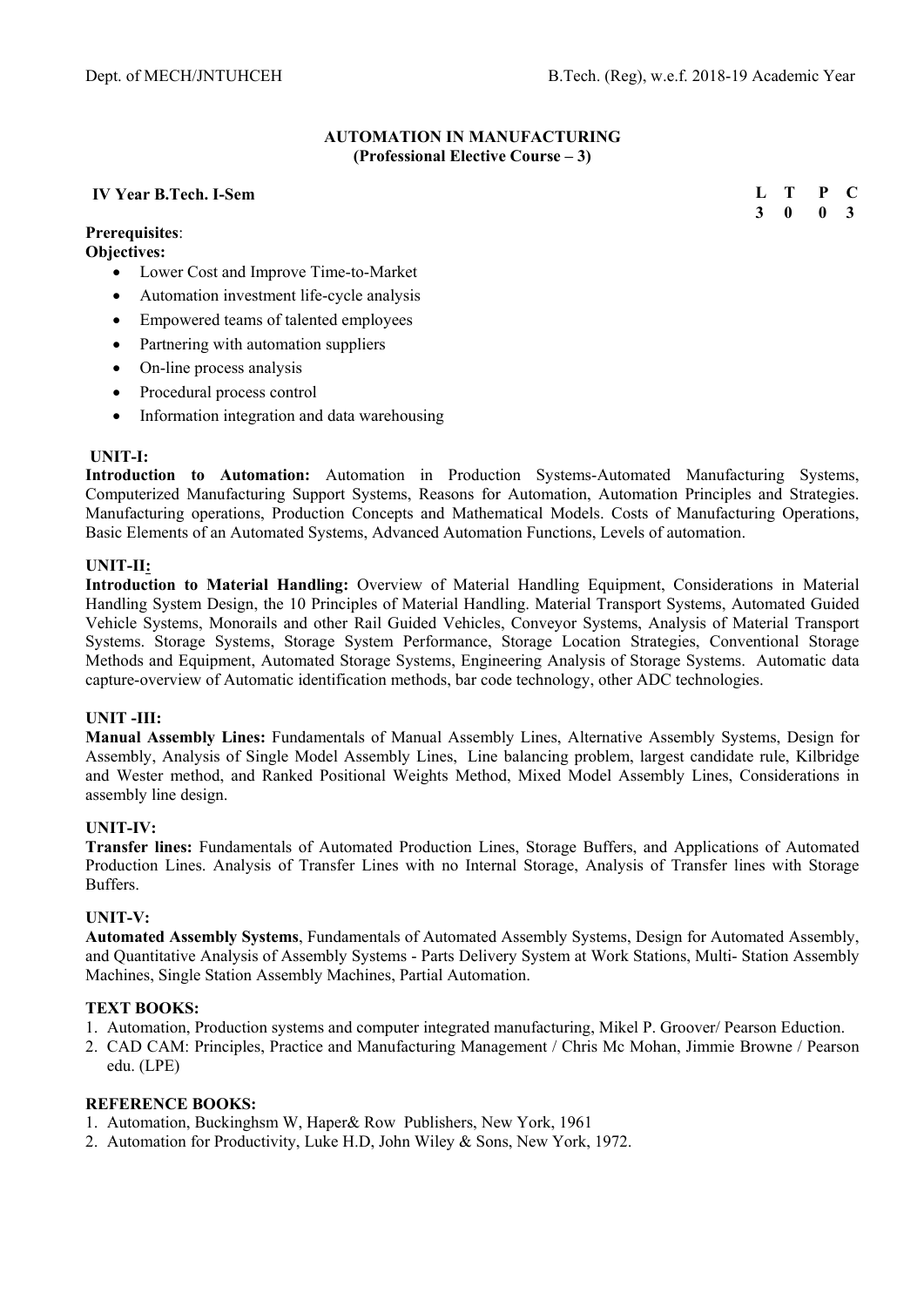## **MEMS (Professional Elective Course –3)**

## **IV Year B.Tech. I-Sem**

| Ι. | T | P | - 0                     |
|----|---|---|-------------------------|
| 3  | 0 | 0 | $\overline{\mathbf{3}}$ |

**Course Outcomes**: At the end of the course, the student will be able to

- Synthesize and characterize nanomaterials for engineering applications
- Design and analyze methods and tools for micro and nano manufacturing.
- Improve the quality of MEMS by analysing the variables of the underlying micro and nano manufacturing method
- Select appropriate industrially-viable process, equipment and tools for a specific product.

## **UNIT - I:**

**Overview and working principles of MEMS and Microsystems:** MEMS & Microsystems, Evolution of Micro fabrication, Microsystems & Microelectronics, Microsystems & miniaturization, Applications of MEMs in Industries, Micro sensors, Micro actuation, MEMS with Micro actuators Micro accelerometers, Micro fluidics

# **UNIT - II:**

**Engineering Science for Microsystems Design and Fabrication:** Atomic structure of Matter, Ions and Ionization, Molecular Theory of Matter and Intermolecular Forces, Doping of Semiconductors, The Diffusion Process, Plasma Physics, Electrochemistry, Quantum Physics.

## **UNIT - III:**

**Engineering Mechanics for Microsystems Design:** Static Bending of Thin plates, Mechanical Vibration, Thermomechanics, Fracture Mechanics, Thin- Film Mechanics, Overview of Finite Element Stress Analysis.

## **UNIT - IV:**

**Thermo Fluid Engineering & Microsystems Design:** Overview of Basics of Fluid Mechanics in Macro and Mesoscales, Basic equations inContinum Fluid Dynamics, Laminar Fluid Flow in Circular Conduits, Computational Fluid Dynamics, Incompressible Fluid Flow in Micro conduits, Fluid flow in Sub micrometer and Nano scale, Overview of Heat conduction in Solids, Heat Conduction in Multilayered Thin films and in solids in sub micrometer scale, Design Considerations, Process Design Mechanical Design, Mechanical design using FEM, Design of a Silicon Die for a Micro pressure sensor.

# **UNIT V:**

**Materials for MEMS & Microsystems and their fabrication:** Substrates and Wafers, Active substrate materials, Silicon as a substrate material, Silicon compounds, Silicon Piezoresistors, Gallium Arsenide, Quartz, Piezoelectric Crystals and Polymers, Photolithography, Ion implantation, Diffusion and oxidation, Chemical and Physical vapor deposition, etching, Bulk micro manufacturing, Surface Micromachining, The LIGA Process.

# **TEXT BOOKS:**

- 1. Tia-Ran Hsu, MEMS & Microsystems. Design & Manufacturing, TMH 2002
- 2. Foundation of MEMS/ Chang Liu/Pearson, 2012

- 1. Maluf, M., "An Introduction to Microelectromechanical Systems Engineering". Artech House, Boston 2000
- 2. Trimmer, W.S.N., "Micro robots and Micromechnaical Systems", Sensors & Actuators, Vol 19, 1989
- 3. Trim., D.W., "Applied Partial Differential Equations"., PWS-Kent Publishing, Boston, 1990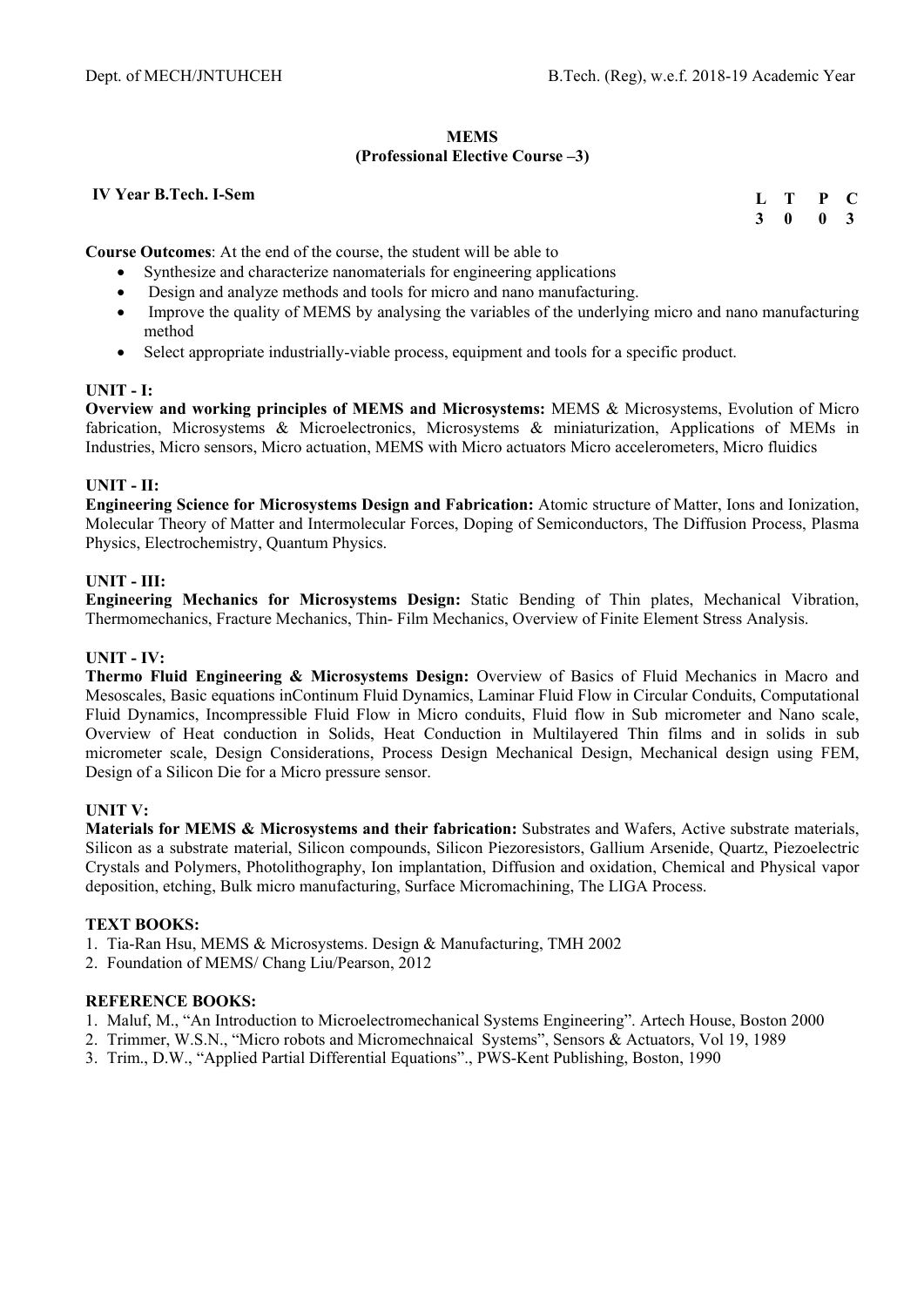# **POWER PLANT ENGINEERING**

(Professional Elective Course**- 4)** 

# **IV Year B.Tech. I-Sem**

| L T                     |              | $\mathbf{P}$ | $\mathbf C$             |
|-------------------------|--------------|--------------|-------------------------|
| $\overline{\mathbf{3}}$ | $\mathbf{0}$ | 0            | $\overline{\mathbf{3}}$ |

## **Objectives:**

The goal of this course is to become prepared for professional engineering design of conventional and alternative power-generation plants. The learning objectives include

- 1. Analysis and preliminary design of the major systems of conventional fossil-fuel steam-cycle power plants.
- 2. A working knowledge of the basic design principles of nuclear, gas turbine, combined cycle, hydro, wind, geothermal, solar, and alternate power plants.
- 3. Awareness of the economic, environmental, and regulatory issues related to power generation.

# **UNIT – I:**

Introduction to the Sources of Energy – Resources and Development of Power in India.**Steam Power Plant :** Plant Layout, Working of different Circuits, Fuel and handling equipments, types of coals, coal handling, choice of handling equipment, coal storage, Ash handling systems.

**Combustion Process:** Properties of coal – overfeed and underfeed fuel beds, traveling grate stokers, spreader stokers, retort stokers, pulverized fuel burning system and its components, combustion needs and draught system, cyclone furnace, design and construction, Dust collectors, cooling towers and heat rejection. Corrosion and feed water treatment.

## **UNIT – II:**

#### **Internal Combustion Engine Plant:**

DIESEL POWER PLANT: Introduction – IC Engines, types, construction– Plant layout with auxiliaries – fuel supply system, air starting equipment, lubrication and cooling system – super charging.**Gas Turbine Plant:**  Introduction – classification - construction – Layout with auxiliaries – Principles of working of closed and open cycle gas turbines. Combined Cycle Power Plants and comparision.**Direct Energy Conversion:** Solar energy, Fuel cells, Thermo electric and Thermo ionic, MHD generation.

#### **UNIT – III:**

**Hydro Electric Power Plant:** Water power – Hydrological cycle / flow measurement – drainage area characteristics – Hydrographs – storage and Pondage – classification of dams and spill ways.**Hydro Projects And Plant:** Classification – Typical layouts – plant auxiliaries – plant operation pumped storage plants.**Power From Non-Conventional Sources:** Utilization of Solar- Collectors- Principle of Working, Wind Energy – types – HAWT, VAWT -Tidal Energy.

# **UNIT – IV:**

**NUCLEAR POWER STATION:** Nuclear fuel – breeding and fertile materials – Nuclear reactor – reactor operation.**Types of Reactors:** Pressurized water reactor, Boiling water reactor, sodium-graphite reactor, fast Breeder Reactor, Homogeneous Reactor, Gas cooled Reactor, Radiation hazards and shielding – radioactive waste disposal.

#### **UNIT – V:**

**Power Plant Economics And Environmental Considerations**: Capital cost, investment of fixed charges, operating costs, general arrangement of power distribution, Load curves, load duration curve. Definitions of connected load, Maximum demand, demand factor, average load, load factor, diversity factor – related exercises. Effluents from power plants and Impact on environment – pollutants and pollution standards – Methods of Pollution control.

# **TEXT BOOKS:**

- 1. Power Plant Engineering by P.C.Sharma, S.K.Kataria Pub
- 2. A Course in Power Plant Engineering by Arora and S. Domkundwar.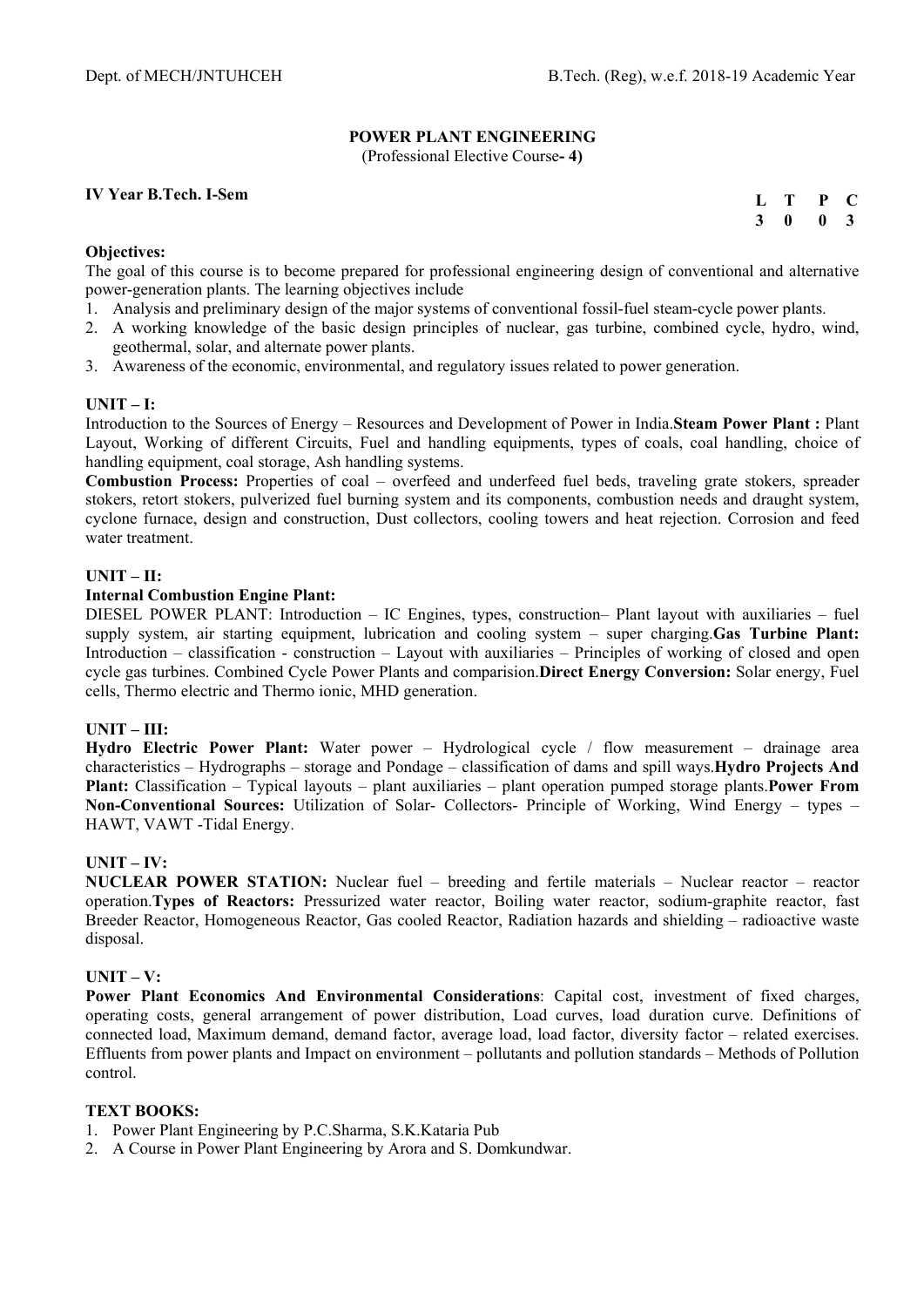- 1. A Text Book of Power Plant Engineering by Rajput, Laxmi Publications
- 2. Power plant Engineering by Ramalingam, Scietech Publishers
- 3. Power Plant Engineering by P.K.Nag, II Edition, TMH.
- 4. An Introduction to Power Plant Technology bby G.D. Rai.
- 5. Power plant Engineering by Elanchezhian, I.K. International Pub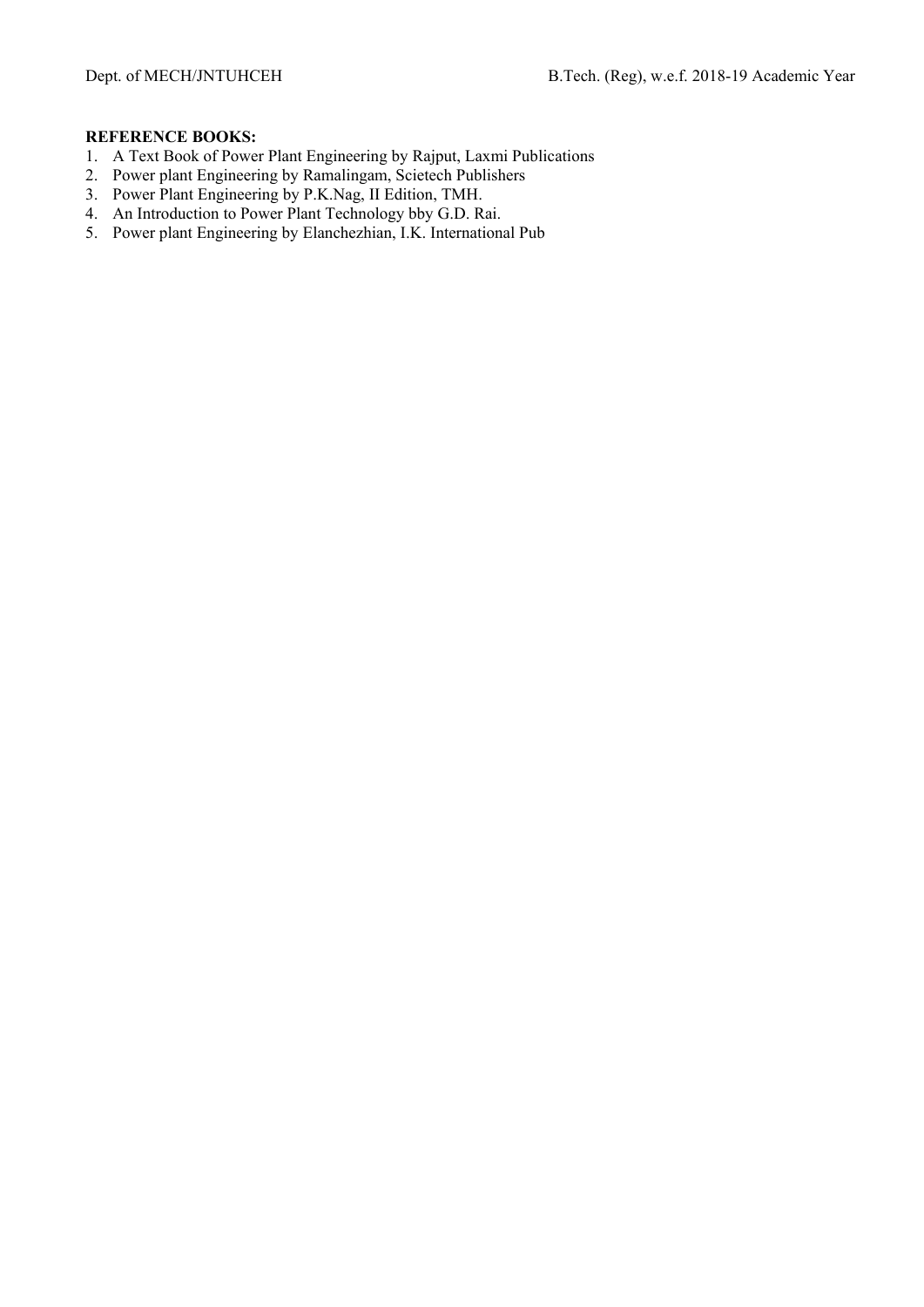# **AUTOMOBILE ENGINEERING**

(Professional Elective Course**– 4)** 

**IV Year B.Tech. I-Sem** 

**L T P C 3 0 0 3** 

**Pre-requisites**: Thermodynamics & Thermal Engineering -1

**Course Outcomes**: At the end of the course, the student will be able to:

- Understand the basic lay-out of an automobile.
- Understand the operation of engine cooling, lubrication, ignition, electrical and air conditioning systems.
- Understand the principles of transmission, suspension, steering and braking systems.
- Understand automotive electronics. Study latest developments in automobiles.

## **UNIT – I:**

**Introduction:** Components of four wheeler automobile – chassis and body – power unit – power transmission – rear wheel drive, front wheel drive, 4 wheel drive – types of automobile engines, engine construction – engine lubrication, splash and pressure lubrication systems, oil filters, oil pumps – crank case ventilation – engine service, reboring, decarburization, Nitriding of crank shaft.

Emission from Automobiles – Pollution standards, National and international – Pollution Control – Techniques – Noise Pollution & control.

## **UNIT – II:**

**Fuel System:** S.I. Engine: Fuel supply systems, Mechanical and electrical fuel pumps – carburetor – types – air filters – petrol injection.

**C.I. Engines:** Requirements of diesel injection systems, types of injection systems, fuel pump, nozzle, Alternative fuels for Automobiles-injection,Classification,Properties, Hybrid vehicles injection timing, testing of fuel, pumps.

#### **UNIT – III:**

**Cooling System:** Cooling Requirements, Air Cooling, Liquid Cooling and Forced Circulation System – Radiators – Types – Cooling Fan - water pump, thermostat, evaporating cooling – pressure sealed cooling – antifreeze solutions.

Ignition System: Function of an ignition system, battery ignition system, constructional features of storage battery, auto transformer, contact breaker points, condenser and spark plug – Magneto coil ignition system, electronic ignition system using contact breaker, electronic ignition using contact triggers – spark advance and retard mechanism.

# **UNIT – IV:**

**Electrical System:** Charging circuit, generator, current – voltage regulator – starting system, bendix drive mechanism solenoid switch, lighting systems, Horn, wiper, fuel gauge – oil pressure gauge, engine temperature indicator etc.

**Transmission System:** Clutches, principle, types, cone clutch, single plate clutch, multi plate clutch, magnetic and centrifugal clutches, fluid fly wheel – Gear boxes, types, sliding mesh, construct mesh, synchro mesh gear boxes, epicyclic gear box , over drive torque converter.

Propeller shaft – Hoatch – Kiss drive, Torque tube drive universal joint, differential rear axles – types – wheels and tyres.

#### **UNIT – V:**

**Steering System:** Steering geometry – camber, castor, king pin rake, combined angle toe in, center point steering. Types of steering mechanism – Ackerman steering mechanism, Davis steering mechanism, steering gears – types, steering linkages.

**Suspension System:** Objects of suspension systems – rigid axle suspension system, torsion bar, shock absorber, Independent suspension system.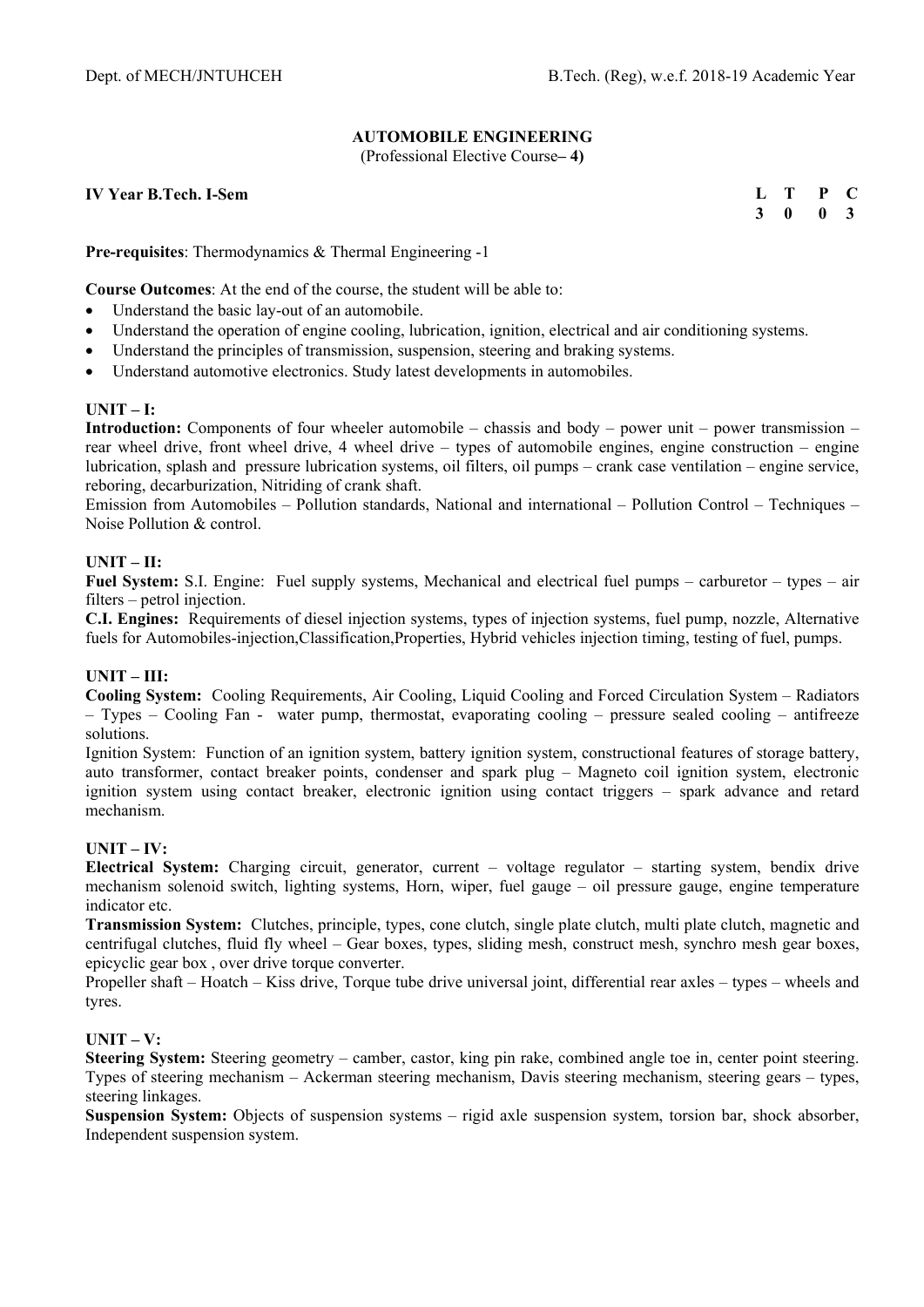**Braking System:** Mechanical brake system, Hydraulic brake system, Master cylinder, wheel cylinder tandem master cylinder Requirement of brake fluid, Pneumatic and vacuum brakes.

# **TEXT BOOKS:**

- 1. Automobile Engineering by Kripal Singh Vol. 1 & Vol. 2
- 2. Automobile Engineering by K.M Gupta, Umesh publication, Vol. 1 & Vol. 2,

- 1. A System approach to Automotive Technology by Jack Erjavec YesDee publishing pvt Ltd.
- 2. Automobile Engineering by William Crouse
- 3. Automotive Mechanics by Heitner
- 4. Alternative fuels of Automobiles by P.RamiReddy, Frontline publications.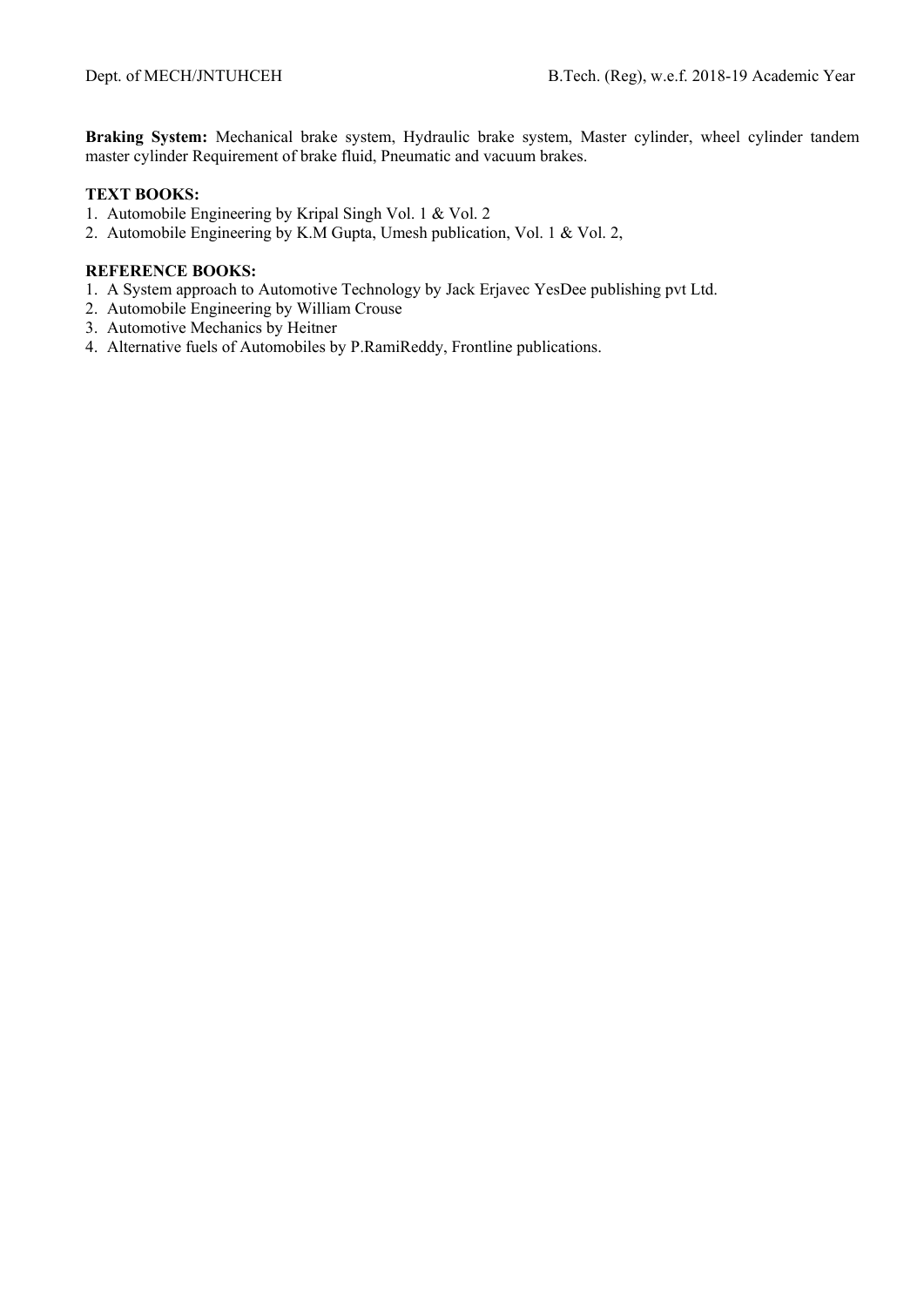# **RENEWABLE ENERGY SOURCES**

(Professional Elective Course **-4)** 

## **IV Year B.Tech. I-Sem**

**L T P C 3 0 0 3** 

## **Prerequisites:** None

#### **OBJECTIVES:**

- To explain the concepts of Non-renewable and renewable energy systems
- To outline utilization of renewable energy sources for both domestic and industrial applications
- To analyse the environmental and cost economics of renewable energy sources in comparison with fossil fuels.

#### **OUTCOMES:**

- Understanding of renewable energy sources
- Knowledge of working principle of various energy systems
- Capability to carry out basic design of renewable energy systems

## **UNIT-I:**

**Global and National Energy Scenario:** Over view of conventional & renewable energy sources, need & development of renewable energy sources, types of renewable energy systems, Future of Energy Use, Global and Indian Energy scenario, Renewable and Non-renewable Energy sources, Energy for sustainable development, Potential of renewable energy sources, renewable electricity and key elements, Global climate change,  $CO<sub>2</sub>$ reduction potential of renewable energy- concept of Hybrid systems.

## **UNIT-II:**

**Solar Energy:** Solar energy system, Solar Radiation, Availability, Measurement and Estimation, Solar Thermal Conversion Devices and Storage, Applications Solar Photovoltaic Conversion solar photovoltaic, solar thermal, applications of solar energy systems.

#### **UNIT-III:**

**Wind Energy:** Wind Energy Conversion, Potential, Wind energy potential measurement, Site selection, Types of wind turbines, Wind farms, wind Generation and Control. Nature of the wind, power in the wind, factors influencing wind, wind data and energy estimation, wind speed monitoring, classification of wind, characteristics, applications of wind turbines, offshore wind energy – Hybrid systems, wind resource assessment, Betz limit, site selection, wind energy conversion devices. Wind mill component design, economics and demand side management, energy wheeling, and energy banking concepts. Safety and environmental aspects, wind energy potential and installation in India.

#### **UNIT-IV:**

**Biogas:** Properties of biogas (Calorific value and composition), biogas plant technology and status, Bio energy system, design and constructional features. Biomass resources and their classification, Biomass conversion processes, Thermo chemical conversion, direct combustion, biomass gasification, pyrolysis and liquefaction, biochemical conversion, anaerobic digestion, types of biogas Plants, applications, alcohol production from biomass, bio diesel production, Urban waste to energy conversion, Biomass energy programme in India.

#### **UNIT-V:**

**Ocean Energy:** Ocean wave energy conversion, principle of Ocean Thermal Energy Conversion (OTEC), ocean thermal power plants, tidal energy conversion, Tidal and wave energy its scope and development, Scheme of development of tidal energy.

- a. **Small hydro Power Plant:** Importance of small hydro power plants and their Elements, types of turbines for small hydro, estimation of primary and secondary power.
- b. **Geothermal Energy**: Geothermal power plants, various types, hot springs and steam ejection.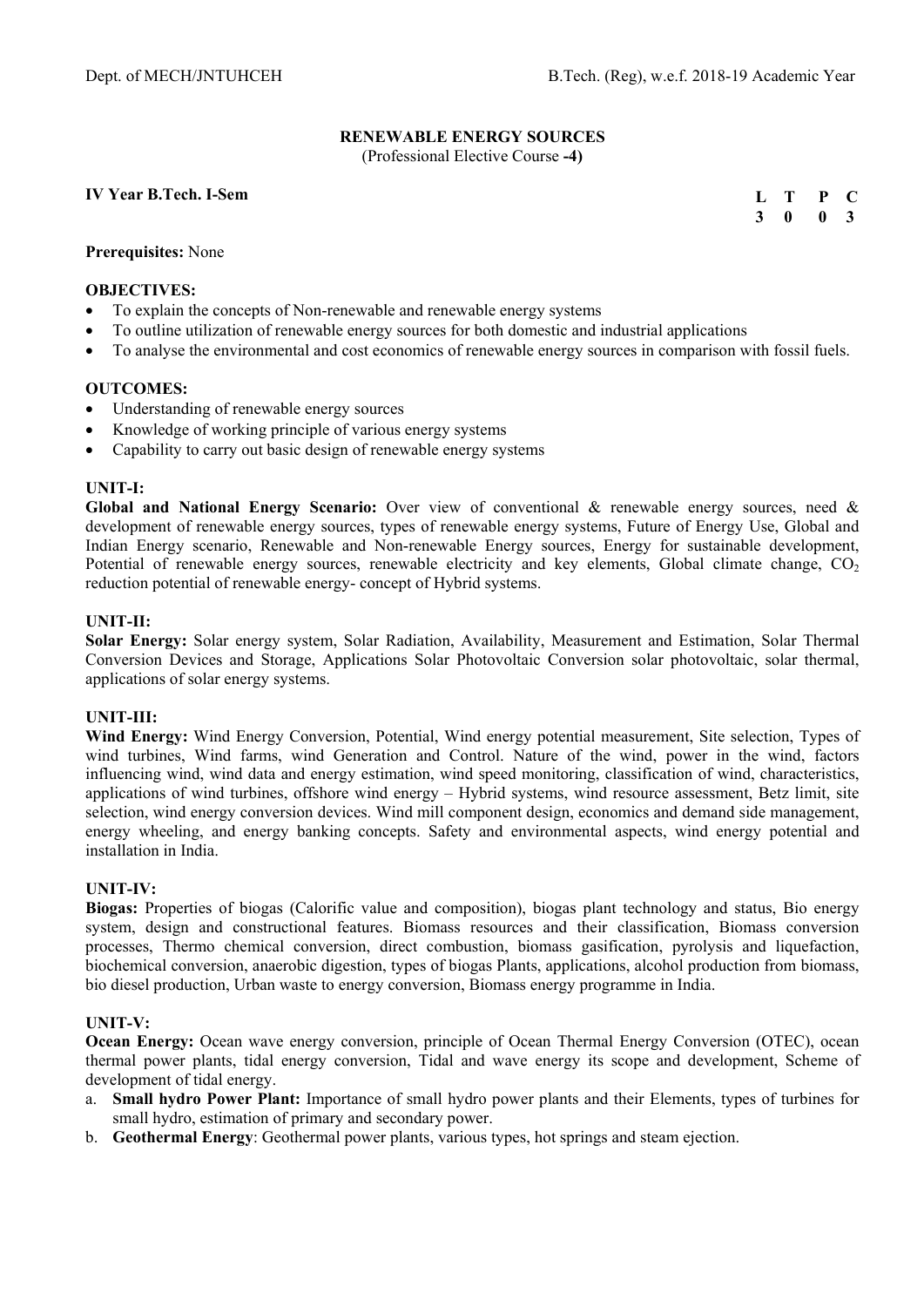## **Text Books:**

- 1. Power plant technology by J Wakhil
- 2. Non-Conventional Energy Sources by G.D Rai

## **Reference Books:**

- 1. Solar Energy Principles of thermal collection and storage by S. P. Sukhatme
- 2. Solar Engineering of Thermal Processes by J. A. Duffie and W. A. Beckman
- 3. Biomass Regenerable Energy by D. D. Hall and R. P. Grover.
- 4. Renewable Energy Sources by Twidell, J.W. and Weir, A., EFN Spon Ltd., 1986.
- 5. Renewable Energy Engineering and Technology by Kishore VVN,, Teri Press, New Delhi, 2012
- 6. Sustainable Energy Systems Engineering by Peter Gevorkian, McGraw Hill,2007
- 7. Principles of Solar Engineering by Kreith, F and Kreider, J. F., McGraw-Hill, 1978.
- 8. Renewable Energy, Power for a Sustainable Future by Godfrey Boyle,, Oxford University Press, U.K, 1996.
- 9. Alternative Energy Sources by Veziroglu, T.N.,, Vol 5 and 6, McGraw-Hill, 1990
- 10.Biochemical and Photosynthetic aspects of Energy Production by Anthony San Pietro, Academic Press, 1980.
- 11.Thermochemical processing of Biomass by Bridgurater, A.V., Academic Press, 1981.
- 12.Renewable Energy by Bent Sorensen, Elsevier, Academic Press, 2011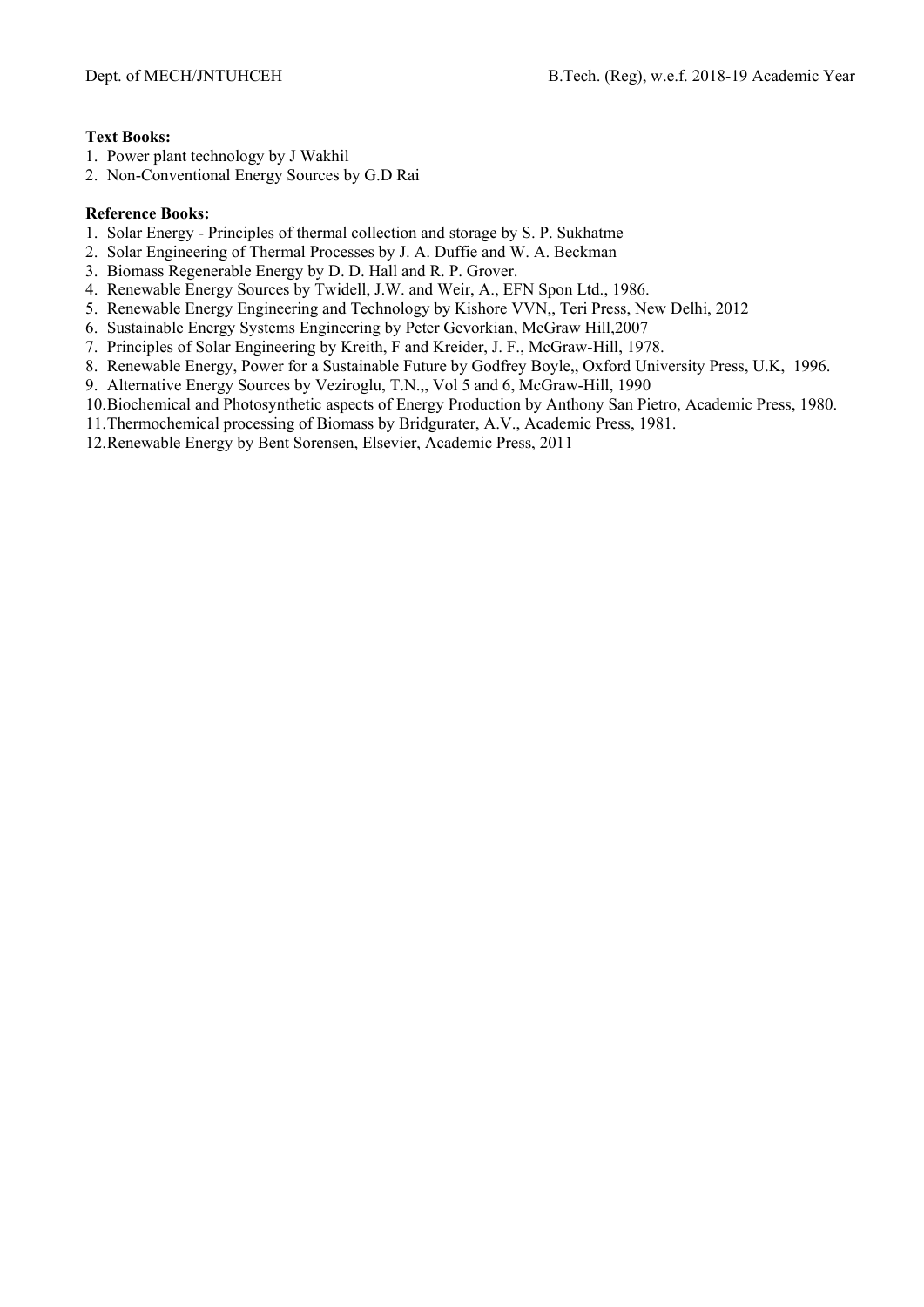# **COMPOSITE MATERIALS**

| <b>IV Year B.Tech. I-Sem</b> | L T P C |  |
|------------------------------|---------|--|
|                              | 2 0 0 2 |  |

**Pre-requisites:** To learn the importance and use of materials and mechanics of solids.

**Course objectives:** Provides the concepts of composite materials. To analyze macro and micro mechanical behavior of a lamina.

#### **Course Outcomes:**

At the end of course students will be abletounderstand the design and failure analysis of composites in aero space and automobile applications.

## **UNIT-I:**

**Introduction to Composite Materials**: Introduction ,Classification Polymer Matrix Composites, Metal Matrix Composites, Ceramic Matrix Composites, Carbon–Carbon Composites, Fiber-Reinforced Composites and naturemade composites, and applications .

## **UNIT-II:**

**Reinforcements:** Fibers- Glass, Silica, Kevlar, carbon, boron, silicon carbide, and born carbide fibers. Particulate composites, Polymer composites, Thermoplastics, Thermosetts, Metal matrix and ceramic composites.

## **UNIT-III:**

**Macro mechanical Analysis of a Lamina**: Introduction, Definitions Stress, Strain, Elastic Moduli, Strain Energy. Hooke's Law for Different Types of Materials, Hooke's Law for a Two-Dimensional Unidirectional Lamina, Angle of lamina, Plane Stress Assumption, Relationship of Compliance and Stiffness Matrix to Engineering Elastic Constants of a Lamina.

#### **UNIT-IV:**

**Macro mechanical Analysis of Laminates**: Introduction, Laminate Code, Stress–Strain Relations for a Laminate, In-Plane and Flexural Modulus.

#### **UNIT-V:**

**Failure Analysis of Laminates**: Introduction, Special Cases of Laminates, Applications, Failure Criterion for a Laminate.

#### **Text Books:**

- 1. R. M. Jones, Mechanics of Composite Materials, Mc Graw Hill Company, New York, 1975.
- 2. Engineering Mechanics of Composite Materials by Isaac and M Daniel, Oxford University Press, 1994.

#### **Reference Books:**

- 1. B. D. Agarwal and L. J. Broutman, Analysis and performance of fibre Composites, Wiley- Interscience, New York, 1980.
- 2. Mechanics of Composite Materials, Second Edition (Mechanical Engineering), By Autar K. Kaw, Publisher: CRC
- 3. L. R. Calcote, Analysis of Laminated Composite Structures, Van Nostrand Rainfold, New York, 1969.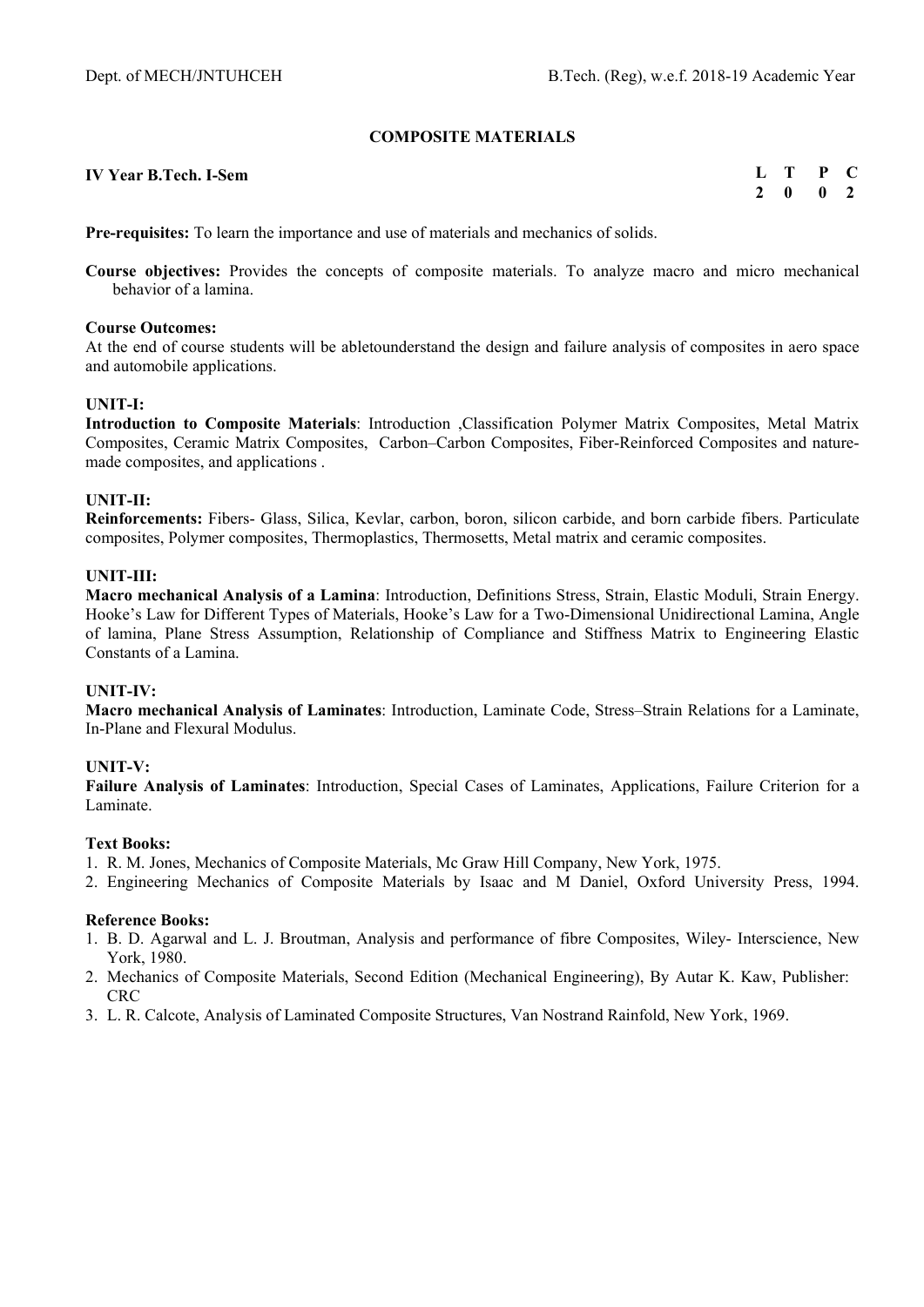# **CAD/CAM LAB**

## **IV Year B.Tech. I-Sem**

## **L T P C 0 0 2 1**

## **Pre-requisites:**

To give the exposure to usage of software tools for design and manufacturing. To acquire the skills needed to analize and simulate engineering systems.

## **Course objectives:**

- To be able to understand and handle design problems in a systematic manner.
- To be able to apply CAD in real life applications.
- To be understand the basic principles of different types of analysis.

## **Course out comes:**

To understand the analysis of various aspects in of Manufacturing design

# **CAD Experiments**

## DRAFTING:

1. Development of part drawings for various components in the form of orthographic and isometric.

# PART MODELING:

- 1. Generation of various 3D Models through pad, shaft, shell sweep.
- 2. Feature based and Boolean based modelling surface and Assembly Modelling. Design simple components.
- 3. Setting up of drawing environment by setting drawing limits, drawing units, naming the drawing, naming layers, setting line types for different layers using various type of lines in engineering drawing, saving the file with .dwg extension.
- 4. To make an isometric dimensional drawing of a connecting rod.
- 5. Draw Different type's bolts and nuts with internal and external threading in Acme and Square threading standards. Save the bolts and nut as blocks suitable for insertion.
- 6. A Study of a FEA package and modeling stress analysis of a Bars of constant cross sectional area, tapered and stepped bars.
- 7. Analysis of various Trusses (Minimum 2 exercises).
- 8. Analysis of different types of Beams i.e.; Simplly supported, cantilever, beams with UDL, beams with varying load etc (Minimum 6 exercises)

# **CAM Experiments:**

- 1. To write the manual part program to the given dimensions and execute in CNC Lathe for Box Turning Cycle.
- 2. To write the manual part program to the given dimensions and execute in CNC Lathe for Multiple Turning Cycle.
- 3. To write the manual part program to the given dimensions and execute in CNC Lathe for Taper Turning Cycle.
- 4. Write the manual part program to the given dimensions and execute in CNC Lathe for Multiple Grooving Cycle.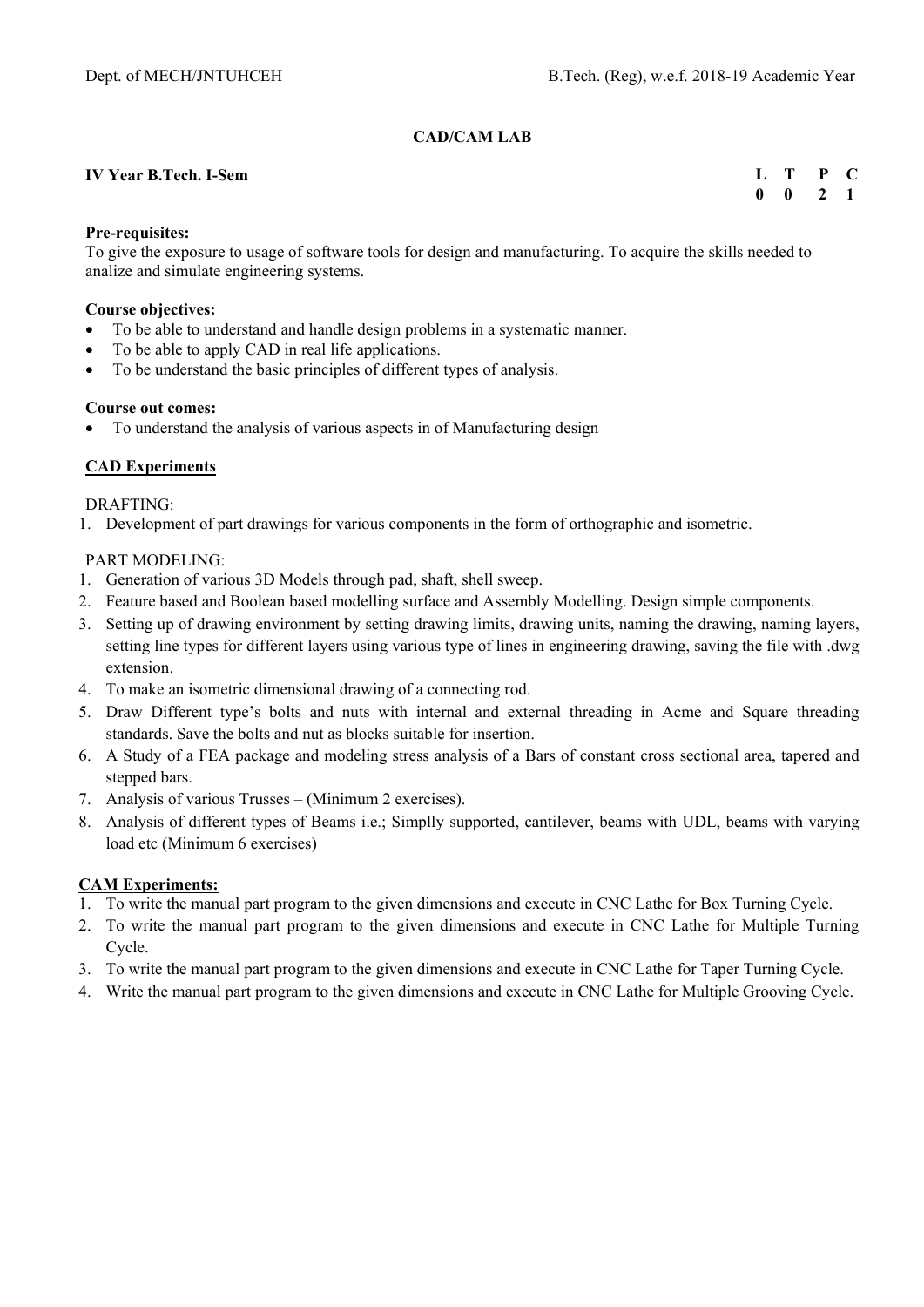# **COMPUTATIONAL FLUID DYNAMICS**

(ProfessionalElective Course – 5)

**IV Year B.Tech. II-Sem** 

| $\mathbf{L}$ | т | P | - 60                    |
|--------------|---|---|-------------------------|
| 3            | 0 | 0 | $\overline{\mathbf{3}}$ |

**Pre-requisite**: Heat Transfer and Fluid Mechanics

**Course Objective**: To apply the principles of Heat Transfer and Fluid Mechanics to formulate governing equations for physical problems and to solve them using different numerical techniques

**Course Outcomes**: At the end of the course, the student should be able to

- Differentiate between different types of Partial Differential Equations and to apply appropriate numerical techniques
- Solve the simple heat transfer and fluid flow problems using different numerical techniques, viz., FDM
- Understand and to appreciate the need for validation of numerical solution

## **UNIT – I:**

Review of Modes of Heat Transfer – Governing Equations – Initial and boundary conditions

Methods to solve a physical problem –Relative advantages and disadvantages of experimental, analytical and numerical methods – Scope of CFD – Its applications and limitations - Brief comparison between different numerical methods, viz., FDM,FEM & FVM Methods to solve a system of simultaneous Linear Algebraic Equations, - Direct Method – Banded Matrices – Thomas algorithm / TDMA - iterative schemes of Matrix Inversion.

## **UNIT – II:**

Classification of PDE – Elliptic, parabolic and hyperbolic PDE as governing equations – Examples and their physical significance

FDM – Discretization of Partial Derivative Terms using Taylor's series of approximation – Finite Difference Formulae – Application and implementation aspects of finite-difference equations –Consistency

Application of FDM to elliptic equations, viz., Laplace Equations – solution of 1D steady state heat conduction using FDM – Systems with heat generation –Systems with variable thermal conductivity - Fins

# **UNIT – III:**

Application of FDM to solve 1D steady state heat conduction in Curvelinear geometry – Singularities – Treatment of singularities

Application of FDM to solve 2D steady state heat conduction– with and without heat generation and subjected to different boundary conditions

#### **UNIT – IV:**

Parabolic Equations – Use of Explicit, implicit and semi implicit methods – Errors and Stability analysis application of FDM to solve 1D transient heat conduction equations – ADI Scheme – Treatment and Implementation

#### **UNIT-V:**

Numerical methods for incompressible flow – Governing equations –Difficulties in solving N-S equations – Stream function and Vorticity method – Advantages and disadvantages – treatment of boundary conditions – Determination of Pressure for viscous flows – Disadvantages – Staggered Grid – SIMPLE algorithm for pressure liked equations.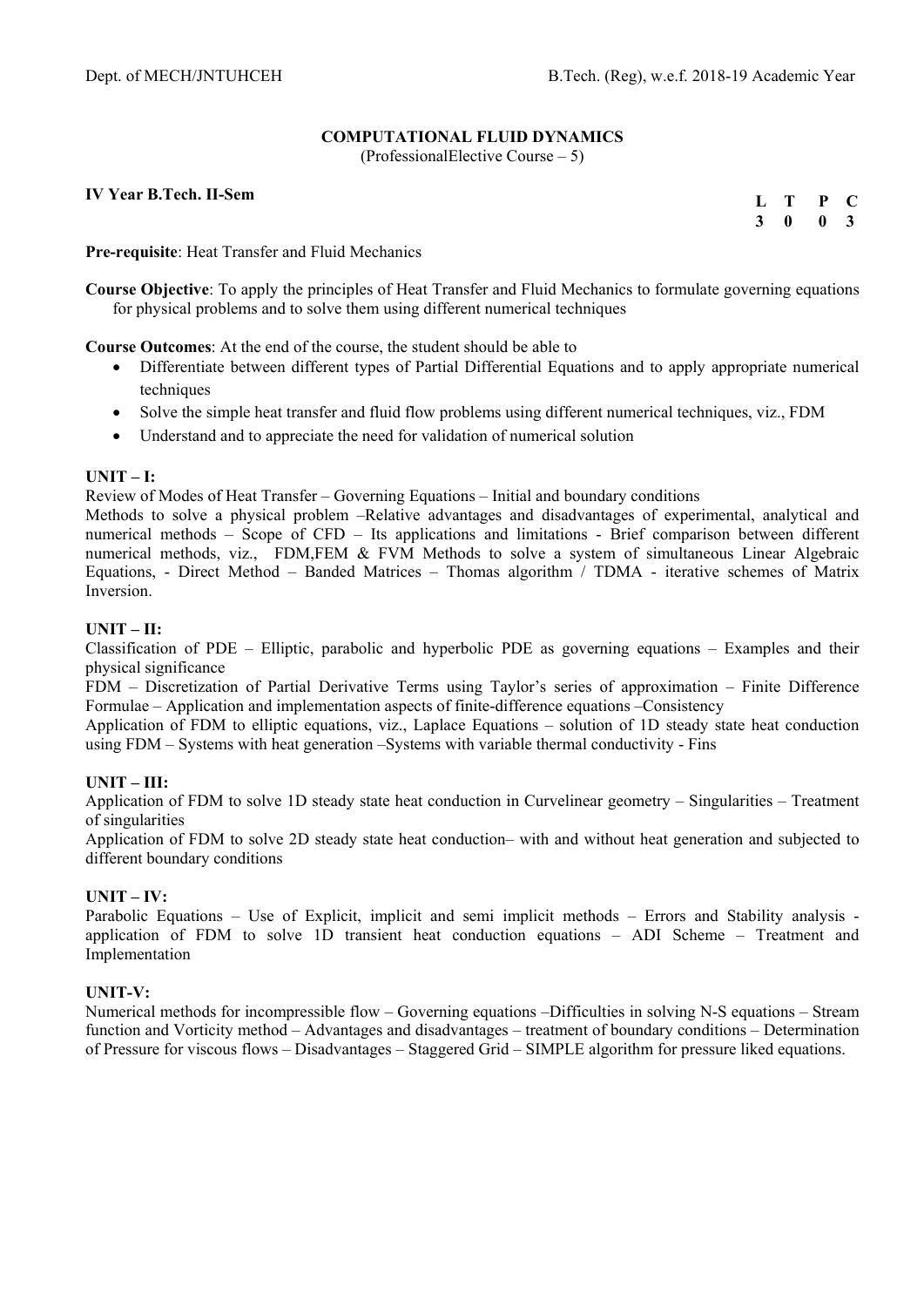## **Text Books:**

- 1. Computational Fluid Flow and Heat Transfer/ Muralidharan&Sundarajanan/ Narosa Publications
- 2. Finite Difference Method in Heat Transfer NecatiOzisik, CRC Press
- 3. Computer Simulation of Flow and Heat Transfer Ghoshdastidar, Tata McGraw Hill
- 4. Numerical Methods Chapra and Canale, TMH
- 5. Numerical Methods –Balaguruswamy/TMH

# **Reference Books:**

- 1. Computational Fluid Dynamics basics with applications- John.D, Anderson / Mc graw hill.
- 2. Computational Methods for Fluid Dynamics –Firziger&peric/springer.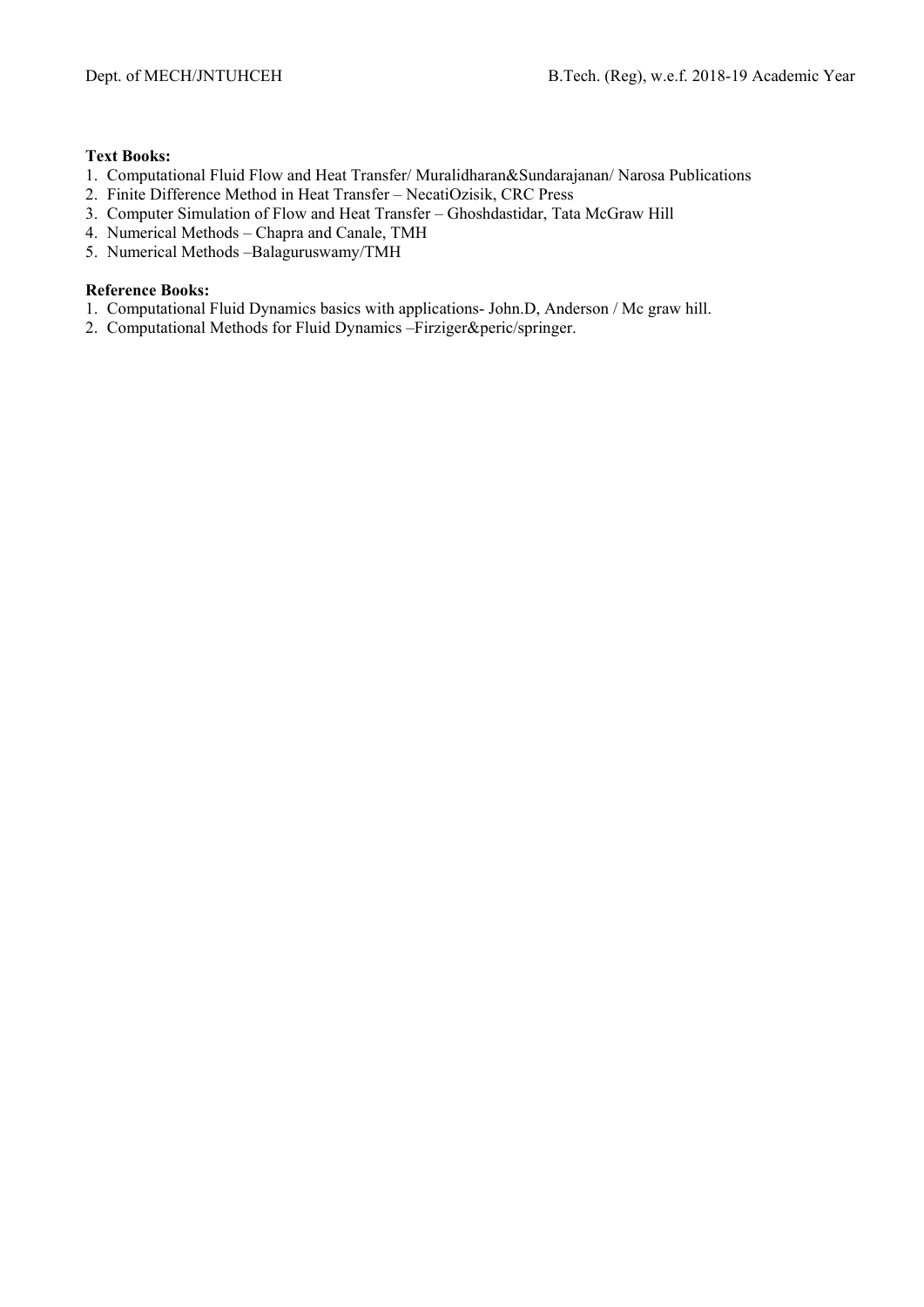## **TURBO MACHINERY (ProfessionalElective Course – 5)**

## **IV Year B.Tech. II-Sem**

**L T P C 3 0 0 3** 

**Prerequisites:** Thermodynamics 1 & 2

**Course Objectives:** The course is intended to

- Understand the fundamental concepts of turbo machines.
- Apply concepts of fluid mechanics in turbo machines.
- Understand the thermodynamic analysis of steam nozzles and turbines.
- Understand the different types of compressors and evaluating their performances in the form of velocity triangles.
- Familiarize the basic concepts of gas dynamics and analyze the performance of axial flow gas turbines

**COURSE OUTCOMES**: At the end of the course, the student will be able to:

- To design and analyse the performance of Turbo machines for engineering applications
- To understand the energy transfer process in Turbo machines and governing equations of various forms.
- To understand the structural and functional aspects of major components of Turbo machines.
- To design various Turbo machines for power plant and aircraft applications
- Understand the design principles of the turbo machines
- Analyze the turbo machines to improve and optimize their performance

## **UNIT-I**:

**FUNDAMENTALS OF TURBO MACHINES**: Classifications, Applications, Thermodynamic analysis, isentropic flow, Energy transfer, Efficiencies, Static and Stagnation conditions, Continuity equations, Euler's flow through variable cross sectional areas, unsteady flow in turbo machines

# **UNIT -II:**

**STEAM NOZZLES**: Convergent and Convergent-Divergent nozzles, Energy Balance, Effect of back pressure of analysis, Designs of nozzles.

**Steam Turbines**: Impulse turbines, Compounding, Work done and Velocity triangle, Efficiencies, Constant reactions, Blading, Design of blade passages, Angle and height, Secondary flow. Leakage losses, Thermodynamic analysis of steam turbines.

# **UNIT-III:**

**GAS DYNAMICS**: Fundamental thermodynamic concepts, isentropic conditions, mach numbers and area, Velocity relations, Dynamic Pressure, Normal shock relation for perfect gas. Super sonic flow, oblique shock waves. Normal shock recoveries, Detached shocks, Aerofoil theory.

**Centrifugal compressor**: Types, Velocity triangles and efficiencies, Blade passage design, Diffuserand pressure recovery. Slip factor, Stanitz and Stodolas formula's, Effect of inlet mach numbers, Pre whirl, Performance

#### **UNIT-IV:**

**AXIAL FLOW COMPRESSORS**: Flow Analysis, Work and velocity triangles, Efficiencies, Thermodynamic analysis. Stage pressure rise, Degree of reaction, Stage Loading, General design, Effect of velocity, Incidence, Performance

**Cascade Analysis**: Geometrical and terminology. Blade force, Efficiencies, Losses, Free end force, Vortex Blades.

#### **UNIT-V:**

**AXIAL FLOW GAS TURBINES**: Work done. Velocity triangle and efficiencies, Thermodynamic flow analysis, Degree of reaction, Zweifels relation, Design cascade analysis, Soderberg, Hawthrone, Ainley, Correlations, Secondary flow, Free vortex blade, Blade angles for variable degree of reaction. Actuator disc, Theory, Stress in blades, Blade assembling, Material and cooling of blades, Performances, Matching of compressors and turbines, off design performance.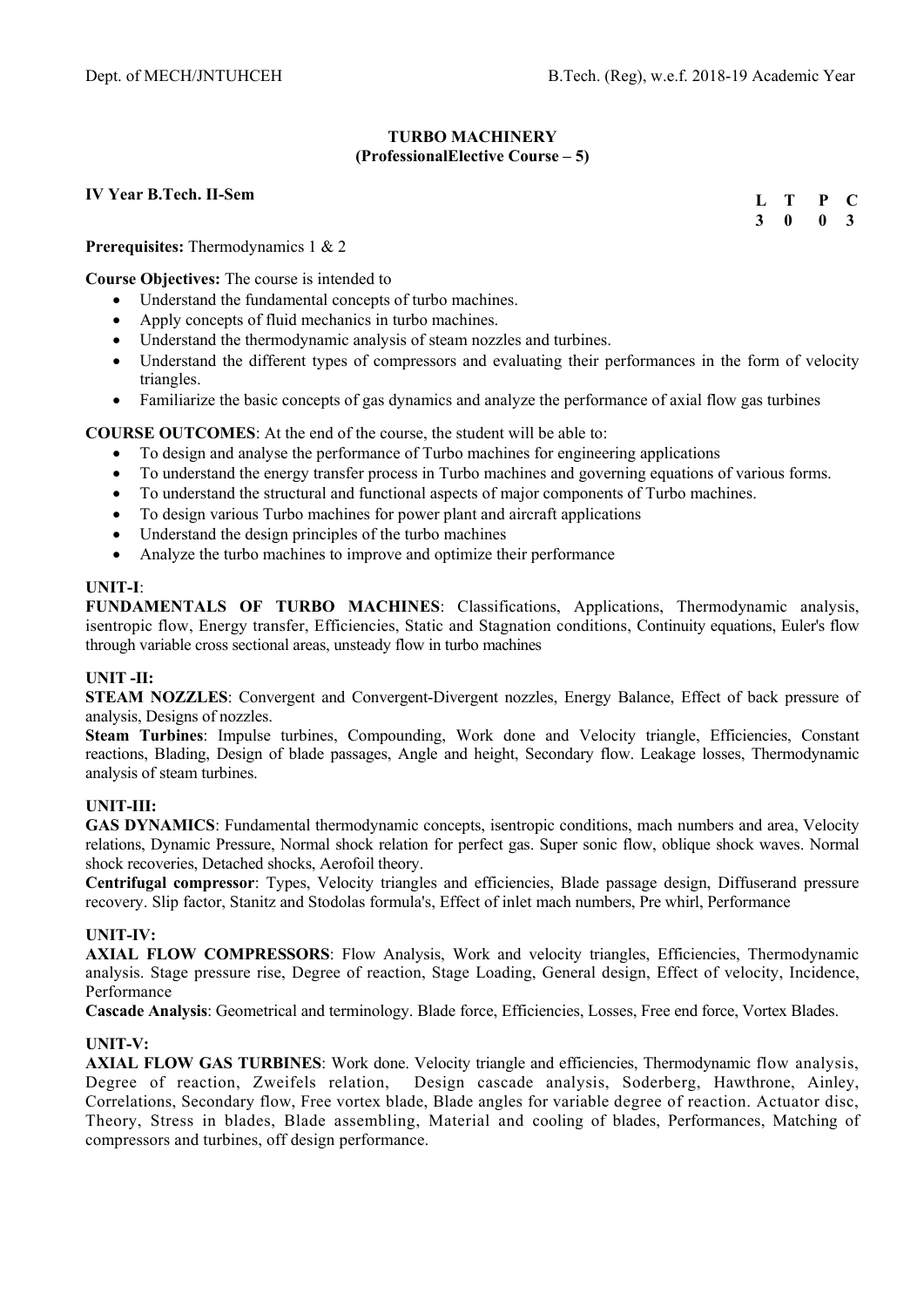## **Text Books:**

- 1. Principles of Turbo Machines by DG Shepherd, Macmillan
- 2. Fundamentals of Turbomachinery by William W Perg, John Wiley & Sons
- 3. Element of Gas Dynamics by Yahya, TMH

## **Reference Books:**

- 1. Principles of Jet Propulsion and Gas Turbine by NJ Zucrow, John Wiley & Sons, Newyork
- 2. Turbines, Pumps, Compressors by Yahya, TMH
- 3. Practice on Turbo Machines by G.Gopal Krishnan *&*D. Prithviraj, Sci Tech Publishers, Chennai
- 4. Theory and practice of Steam Turbines by WJ Kearton, ELBS Pitman, London
- 5. Gas Turbines Theory and Practice by Zucrow/John Wiley & Sons, Newyork
- 6. Element of Gas Dynamics by Liepeman and Roshkow, Dover Publications
- 7. Elements of Gas Turbine Propulsion by Jack D. Mattingly
- 8. Turbines, Compressors and Fans by S M Yahya, MGH.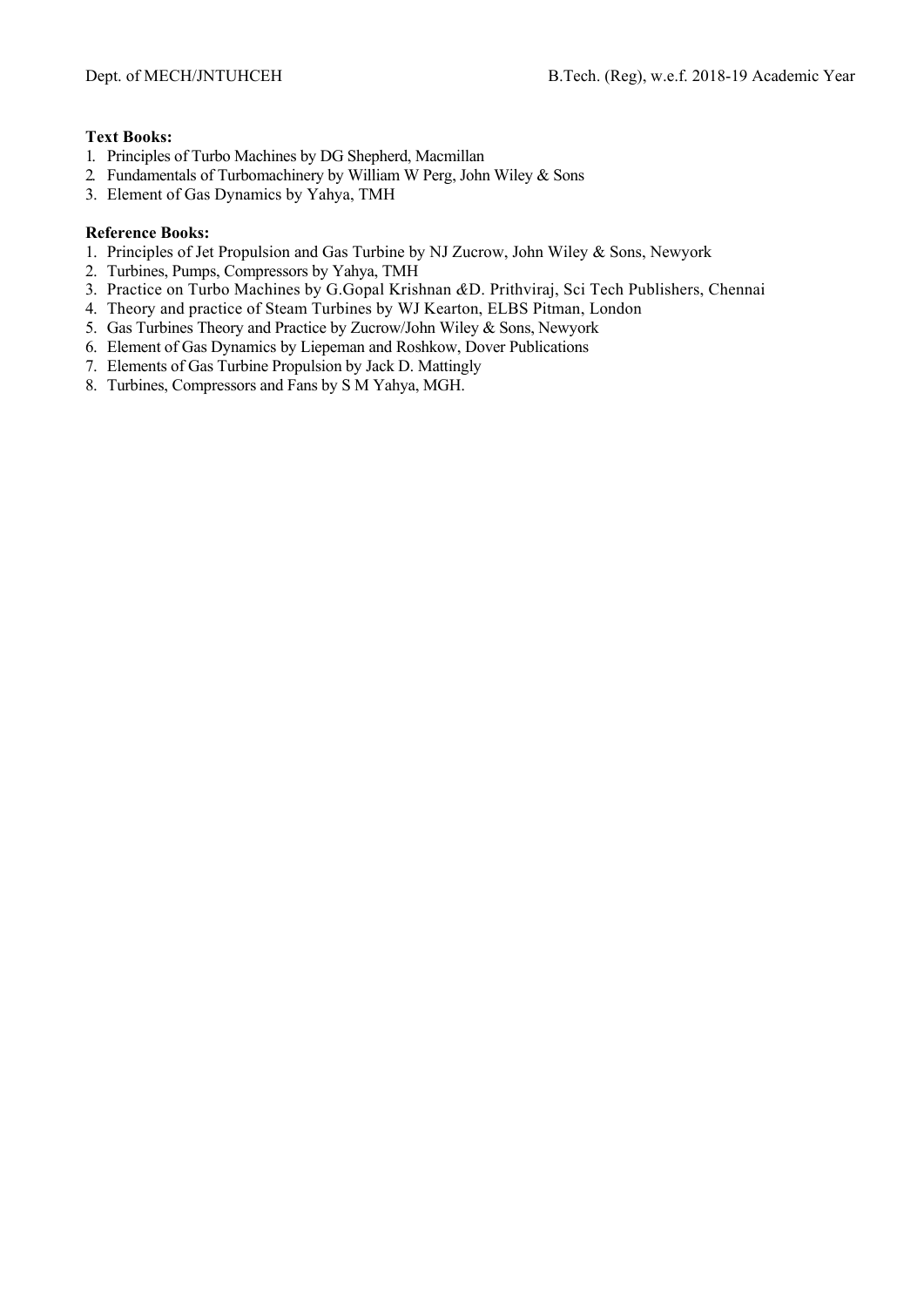# **FLUID POWER SYSTEMS**

(Professional Elective Course – 5)

**IV Year B.Tech. II-Sem** 

| L | т | P | C            |
|---|---|---|--------------|
| 3 | 0 | 0 | $\mathbf{3}$ |

**Prequiests:** Fluid Mechanics and Hydraulics Machinery

**Course outcomes:** After doing this, student should be able to

- Understand theProperties of fluids, Fluids for hydraulic systems, governing laws. distribution of fluid power,
- Design and analysis of typical hydraulic circuits.
- Know accessories used in fluid power system, Filtration systems and maintenance of system.

#### **UNIT-I:**

Introduction to oil hydraulics and pneumatics, their structure, advantages and limitations. ISO symbols, energy losses in hydraulic systems. Applications, Basic types and constructions of Hydraulic pumps and motors. Pump and motor analysis. Performance curves and parameters.

## **UNIT-II:**

Hydraulic actuators, types and constructional details, lever systems, control elements – direction, pressure and flow control valves. Valve configurations, General valve analysis, valve lap, flow forces and lateral forces on spool valves. Series and parallel pressure compensation flow control valves. Flapper valve Analysis and Design.

#### **UNIT-III:**

Proportional control valves and servo valves. Nonlinearities in control systems (backlash, hysteresis, dead band and friction nonlinearities). Design and analysis of typical hydraulic circuits. Regenerative circuits, high low circuits, Synchronization circuits, and accumulator sizing.

#### **UNIT-IV:**

Intensifier circuits Meter-in, Meter-out and Bleed-off circuits; Fail Safe and Counter balancing circuits, accessories used in fluid power system, Filtration systems and maintenance of system.

Components of pneumatic systems; Direction, flow and pressure control valves in pneumatic systems. Development of single and multiple actuator circuits. Valves for logic functions; Time delay valve; Exhaust and supply air throttling;

# **UNIT-V:**

Examples of typical circuits using Displacement – Time and Travel-Step diagrams. Will-dependent control, Traveldependent control and Time-dependent control, combined control, Program Control, Electro-pneumatic control and air-hydraulic control, Ladder diagrams. Applications in Assembly, Feeding, Metalworking, materials handling and plastics working.

#### **Testbooks:**

- 1. Fundamentals of Fluid Power Control by John Watton, 1<sup>st</sup>Ed. Cambridge University Press, 2009 Prerequisit
- 2. Fluid Power Control by Blackburn J. F.,G.Reethof, and J. L.Shearer, New York: Technology Press of M. I.T. and Wiley.
- 3. Fluid Power with applications by Anthony Esposito, Pearson Education.

#### **Reference Books:**

- 1. Hydraulic operation and control of Machine tools by Ian Mencal, Ronald Press.
- 
- 2. Hydraulic and Pneumatic power for production by Sterwart, Industrial Press.<br>3. Fundamentals of Pneumatics/electropeumatics by Hasebrink J.P.. and Koble 3. Fundamentals of Pneumatics/electropeumatics by Hasebrink J.P., and Kobler R., FESTO Didactic publication No. 7301,Esslingen Germany, 1979.
- 4. Pneumatic Control-An introduction to the principles by Werner Deppert and Kurt Stoll, Vogel-Verlag.
- 5. The analysis and Design of Pneumatic Systems by Blaine W.Andersen, John Wiley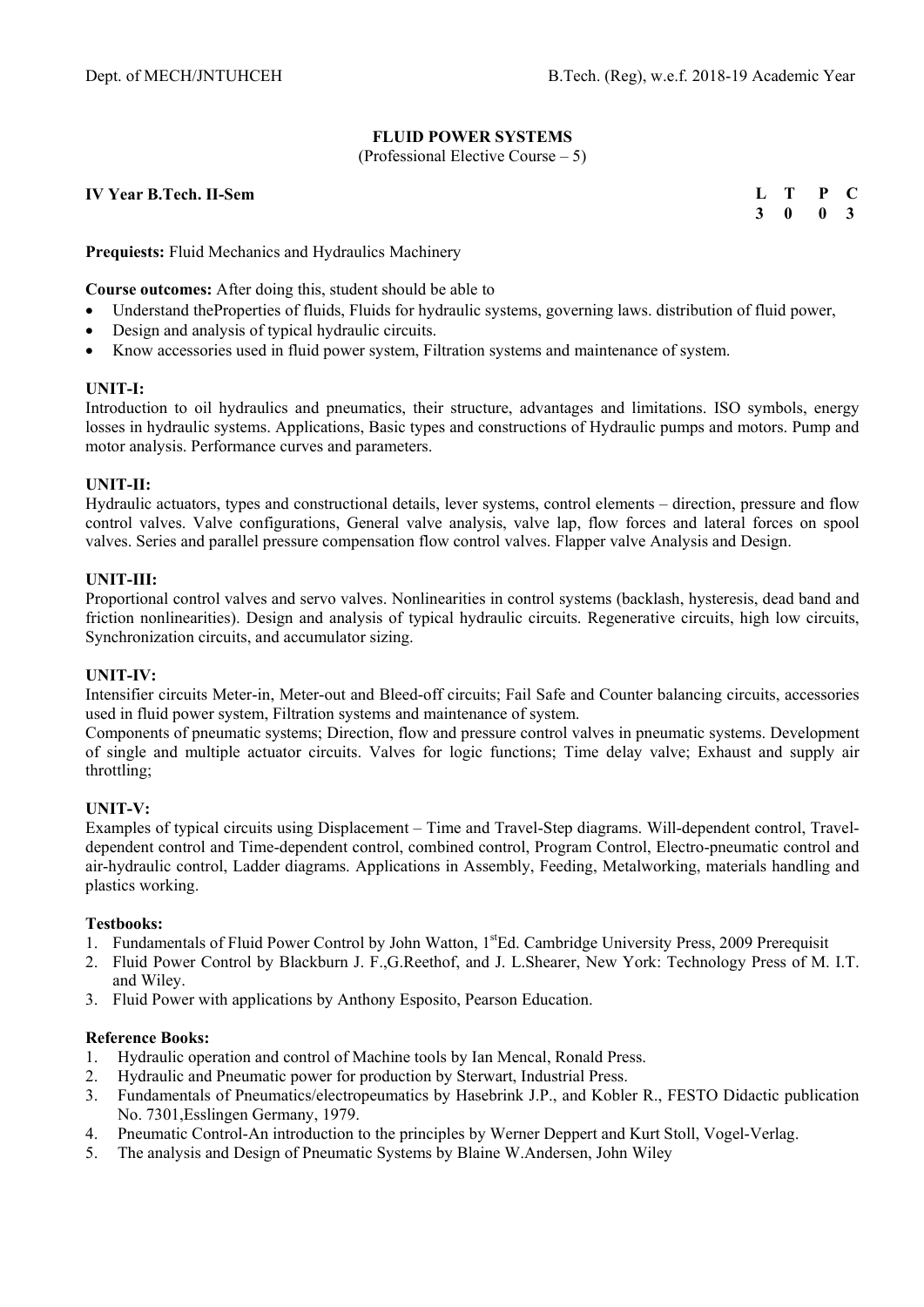- 6. Oil Hydraulic Power and its Industrial Applications by Ernst, W., New York: McGraw Hill.
- 7. Design of Hydraulic Control Systems by Lewis E.E., and H.Stern, New York: McGraw Hill.
- 8. Electro hydraulic Servomechanism by Morse A. C., New York: McGraw Hill.
- 9. Fluid Power Control systems by Pippenger, J.J., and R.M.Koff, New York: McGraw Hill.
- 10. Fluid Power Control Systems by Fitch, Jr. E.C., New York: McGraw Hill.
- 11. Hydraulic and Pneumatic Control of Machine Tools by Khaimovitch,
- 12. Fluid Power Systems: modeling, simulation and microcomputer control by John Watton, Prentice Hall International.
- 13. Hydraulic control systems by Herbert E. Merritt, John Wiley and Sons Inc.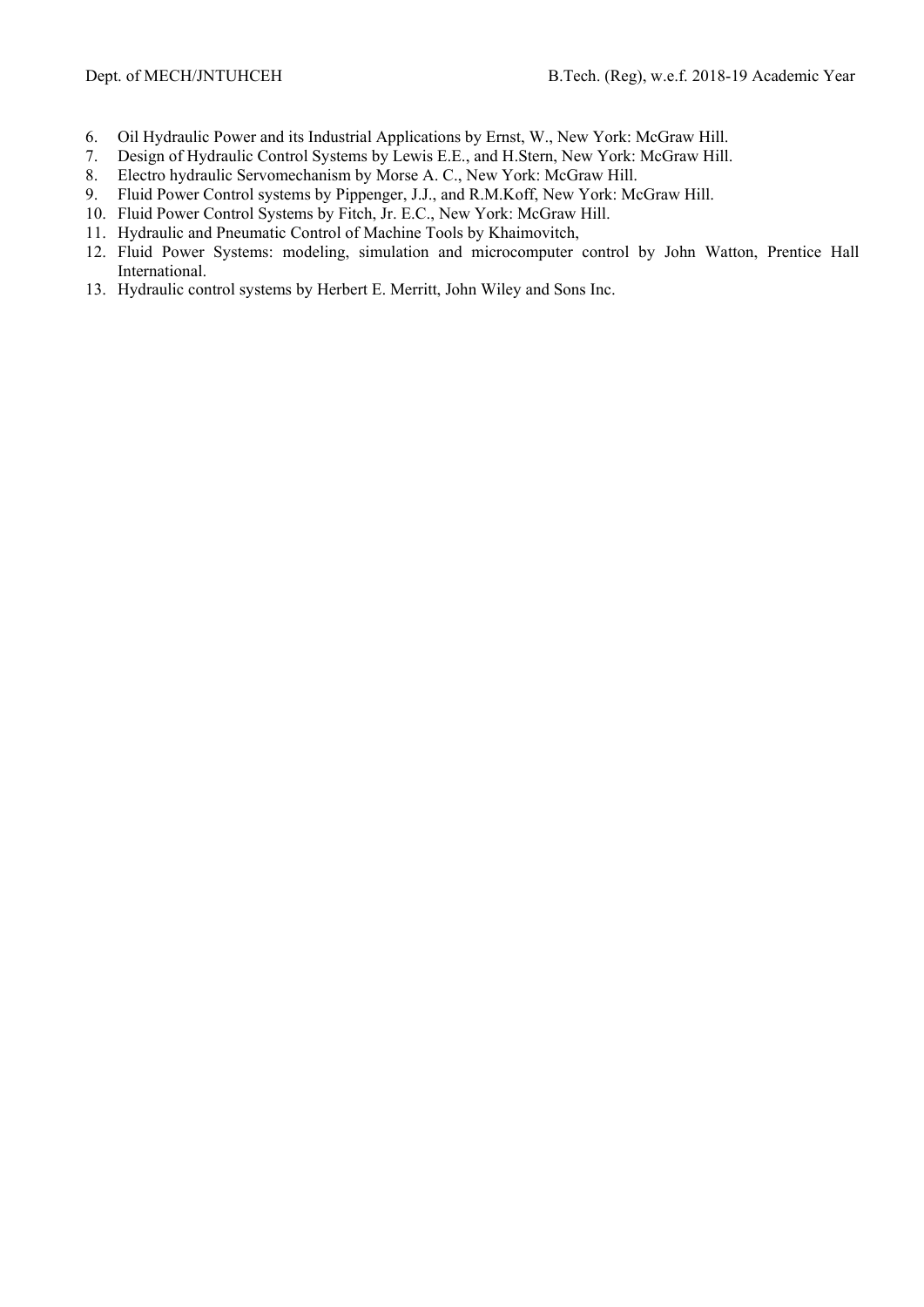## **INDUSTRIAL MANAGEMENT (Professional Elective Course –6)**

## **IV Year B.Tech. II-Sem**

#### **Prerequisites:** None

**Course objectives:** The main objectives of this course are the following:

- $\bullet$  Philosophies of various management gurus  $\&$  characteristics of various organization structures
- Various Industrial Engineering practices
- Human resource management practices
- Network analysis through PERT and CPM techniques

**Course outcomes:** At the end of course, students should be able to

- Practice the management theories proposed by Taylor, Fayol etc
- Consider various factors and identify plant location for given industry.
- Determine EOQ, classify items and implement P-system and Q-system
- Conduct workstudy(method study+ Work measurement:a) Time study & Work sampling))
- Practice HRM principles
- Analyze the networks by using PERT &CPM

## **UNIT - I:**

**Management and Organisation** – Functions of Management - Contributions of Taylor, Fayol, Douglas Mc-Gregor, Mayo Hertzberg and Maslow. – Systems Approach to Management - *Organisational Structures:* Basic concepts related to Organisation - Departmentation and Decentralisation, Types of mechanistic and organic structures of organisation and their merits, demerits and suitability.

# **UNIT- II:**

**Operations Management-I:** Plant location, definition, factors affecting the plant location, comparison of rural and urban sites-methods for selection of plant- Matrix approach. Types of plant layout – various data analyzing formstravel chart - Work study: Method study and Work measurement. Inventory – functions, types, Determination of Economic Order Quantity (EOQ), ABC and VED analysis. Inventory Control Systems-Continuous review systemperiodical review system. Stores Management and Stores Records. Purchase management, duties of purchase of manager, JIT System.

#### **UNIT –III:**

**Operations Management-II:** Inspection and quality control, types of inspections - Statistical Quality Controltechniques- Charts for variables and attributes. Acceptance sampling plan- single sampling and double sampling plans-OC curves. Introduction to TQM-Quality Circles, ISO 9000 series procedures. Functions of Marketing, Marketing vs Selling, Marketing mix, Product Life Cycle.

#### **Unit -IV:**

**Human Resources Management (HRM):** Concepts of HRM, HRD and Personnel Management and Industrial Relations (PMIR), HRM vs PMIR, Basic functions of HR Manager: Manpower planning, Recruitment, Selection, Training and Development, Placement, Wage and Salary Administration, Promotion, Transfer, Separation, Performance Appraisal, Grievance Handling and Welfare Administration, Job Evaluation and Merit Rating – Capability Maturity Model (CMM) Levels – Performance Management System.

# **UNIT- V:**

**PERT / CPM:** Project management, network modelling-probabilistic model, various types of activity time's estimation-programme evaluation review techniques- Critical Path-probability of completing the project, Critical Path Method (CPM) - Project crashing. Simple problems.

| L | т | P | $\mathbf C$  |
|---|---|---|--------------|
| 3 | 0 | 0 | $\mathbf{3}$ |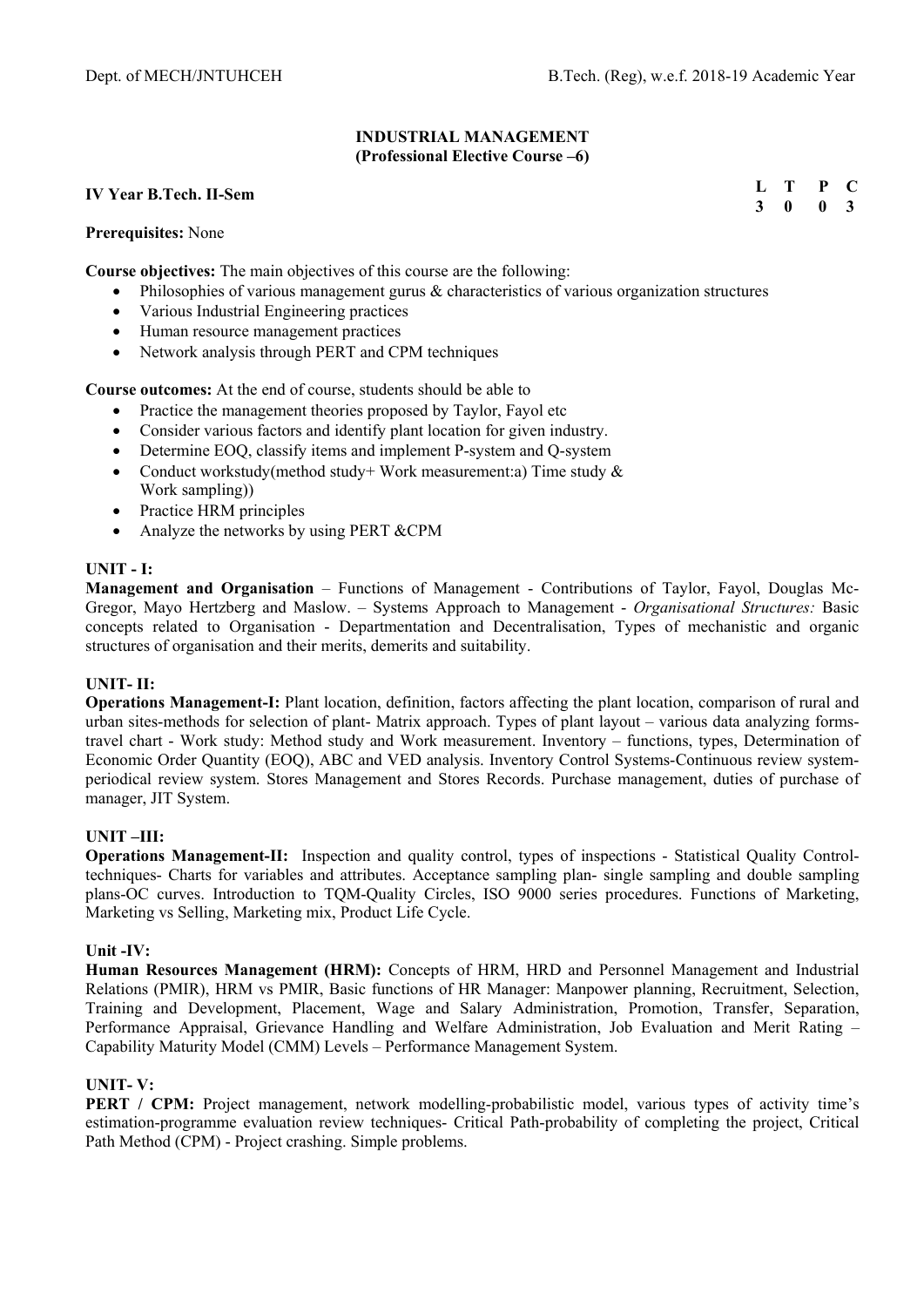## **TEXT BOOKS**

- 1. Aryasri, Management Science, McGraw hill, 2012
- 2. Kumar, Rao and Chhalill: Introduction to Management Science, Cengage 2012.

- 1. Stoner, Freeman, Gilbert, Management, Pearson Education, New Delhi, 2012.
- 2. Amrine, Manufacturing Organization and Management, Pearson, 2012.
- 3. Chase, Jacobs, Aquilano, Operations Management, McGraw Hill, 2012.
- 4. Panner Selvam, Production and Operations Management, PHI, 2012.
- 5. Nadha Muni Reddy & Vijaya Kumar Reddy, Reliability Engineering & Quality Engineering, Galgotia, 2012.
- 6. Ralph M Barnes, Motion and Time Studies, John Wiley and Sons, 2012.
- 7. L.S.Srinath, PERT / CPM, Affiliate East-West Press, New Delhi, 2012.
- 8. Gary Dessler, Human Resource Management, Pearson Education Asia, 2012.
- 9. Phillip Kotler, Marketing Management, Pearson, 2012.
- 10.S.K.Basu, K.C.Sahu,B.Rajiv : Industrial Organization and Management, PHI, 2012.
- 11.Dipak Kumar Bhattacharyya: Industrial Management, Vikas publishing house 2013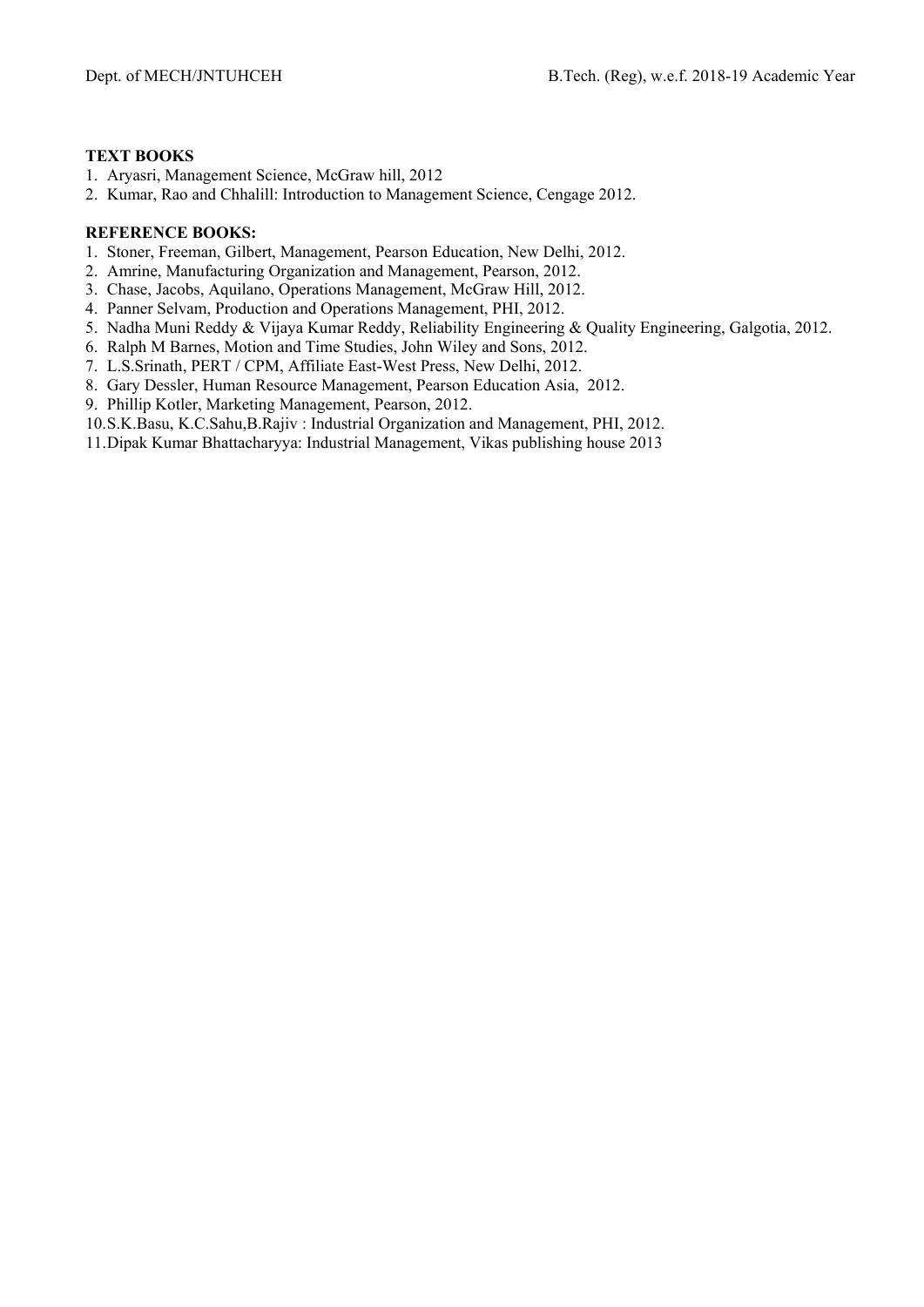# **PRODUCTION OPERATION AND MANAGEMENT (Professional Elective Course – 6)**

## **IV Year B.Tech. II-Sem**

**L T P C 3 0 0 3** 

**Prerequisites:** Operations Research, Production Planning and Control

## **Objectives:**

- Learn Aggregate planning, MRP Work study, and scheduling
- Learn Value analysis, design the plant layout for the specified production system

## **Course Outcomes:** At the end of the course, the student is able to

- Understand the importance of production and operations Management, for getting the Competitive edge
- Do value analysis for a given product and design the plant layout for the specified production system.
- Do Aggregate planning, MRP Work study, and scheduling
- able to apply the project management techniques

## **UNIT-I:**

**Overview of Production & Operations Management (POM):** Introduction-Definition-Importance- Historical Development of POM-POM scenario today

**Product & Process design**: Role of product development- Product development process-Tools for efficient product development (briefly)- Determination of process characteristics- Types of processes and operations systems-Continuous –Intermittent-Technology issues in process design- Flexible Manufacturing Systems- Automated Material Handling Systems

# **UNIT –II:**

**Value Analysis**: Defintion-Objectives-Types of Values-Phases- Tools -FAST diagram-Steps- Advantages-Matrix method-Steps.

**Plant Location& Plant layout:** Factors affecting locations decisions-Location planning methods-Location factor rating -Centre of Gravity method-Load distance method. Plant layout- Definition-Objectives-Types of layouts-Design of product layout-Line balance-Terminology-RPW method.

# **UNIT- III:**

**Aggregate Planning:** Definition- Objectives-Basic strategies for aggregate production planning- Aggregate production planning method-Transportation model- Master Production Scheduling.

**Material Requirement Planning:** Terminology-Logic-Lot sizing methods-Advantages & Limitations

#### **UNIT – IV:**

**Work Study:** Work study: method study –definition-objectives-steps-Charts used- Work measurement-Time study-Definition-steps- Determination of standard time- Performance rating- Allowances. Work sampling- stepscomparison with time study.

**Quality Management:** Economics of quality assurance-Control charts for variables and for attributes –Acceptance sampling plans-Total Quality Management-ISO 9000 series standards-Six sigma

# **UNIT – V:**

**Scheduling:** Need-basis for scheduling- Scheduling rules- Flow shop & Job shop scheduling. Line of Balance. **Project management:** PERT- Critical path determination- Probability of completing project in a given time- CPM-Types of floats- Critical path determination- Crashing of simple networks- Optimum project schedule.

# **TEXT BOOKS:**

- 1. Operations Management for Competitive Advantages by Chase Aquinano,TMH,2009
- 2. Operations Management: Theory and Practice by B.Mahadevan Pearson.
- 3. Industrial Engineering and Mangement by Dr.Ravi Shankar, Galgotia.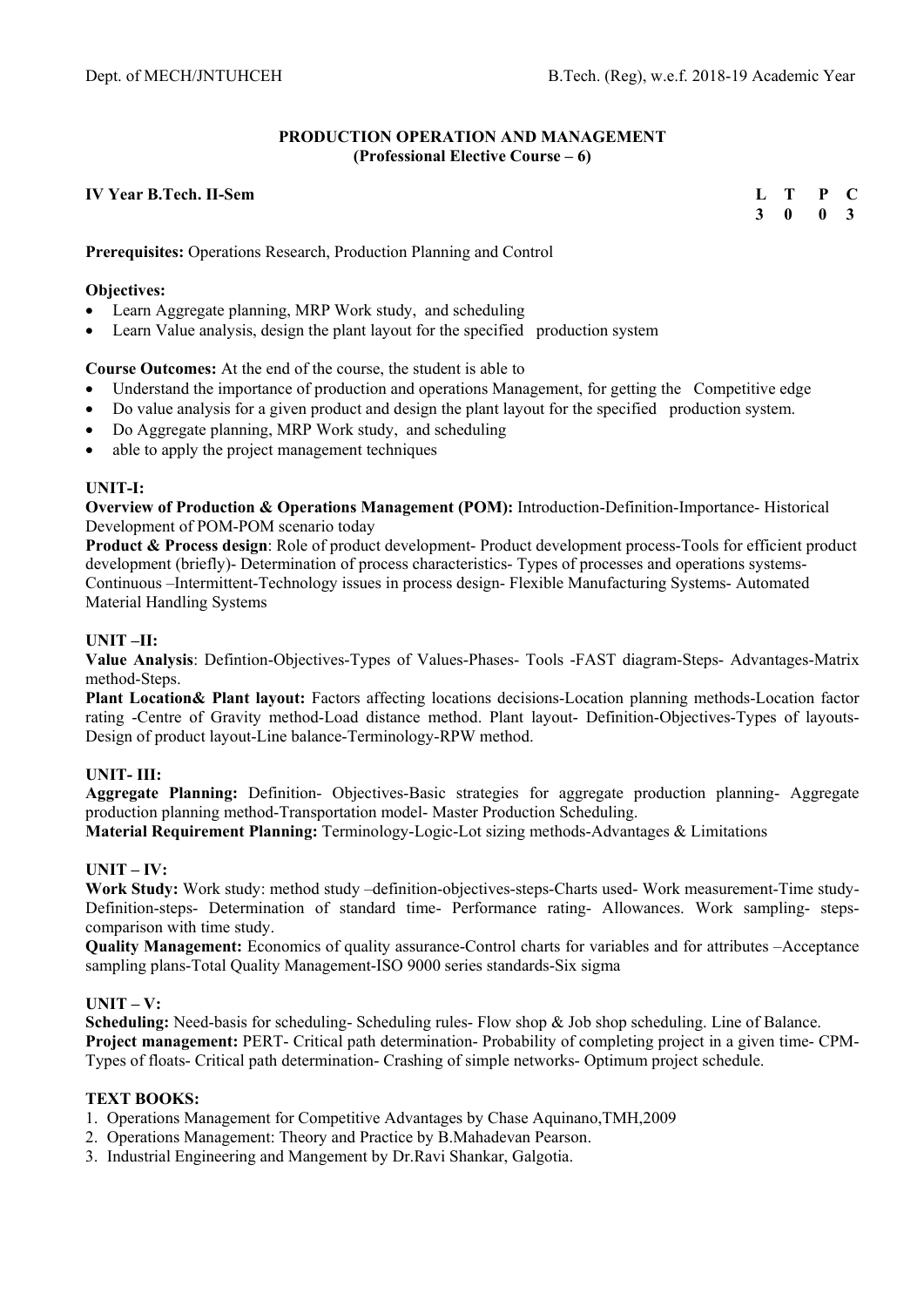- 1. Modern Production and Operations Managemet by Buffa, Wiley
- 2. Theory and Problems in Production and Operations Managemet bySN Chary TMH.
- 3. Operations Management 8e Process and Value Chains by Lee Krajewskiet all Pearson